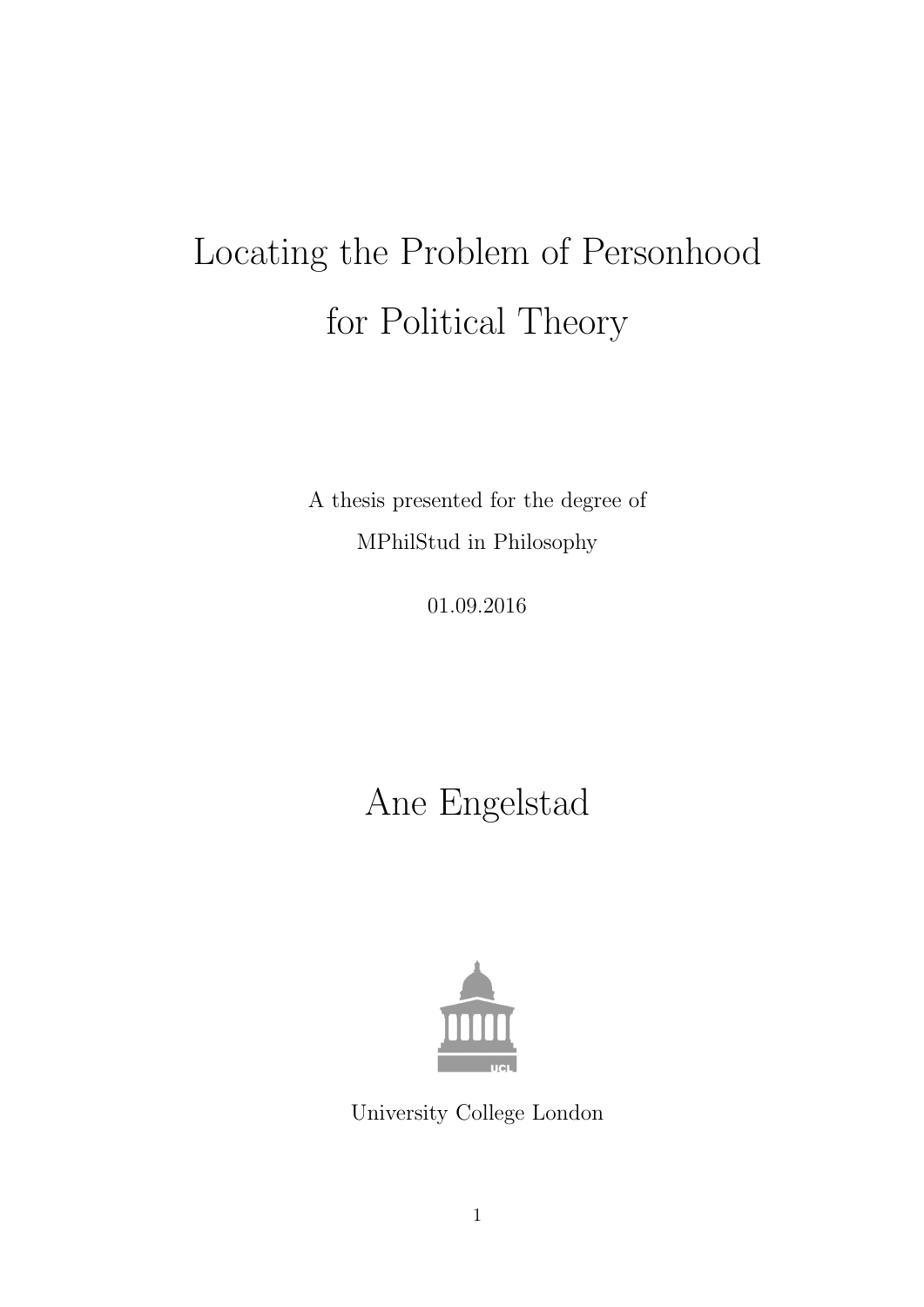# Declaration

I, Ane Engelstad confirm that the work presented in this thesis is my own. Where information has been derived from other sources, I confirm that this has been indicated in the thesis.

Are Engelstad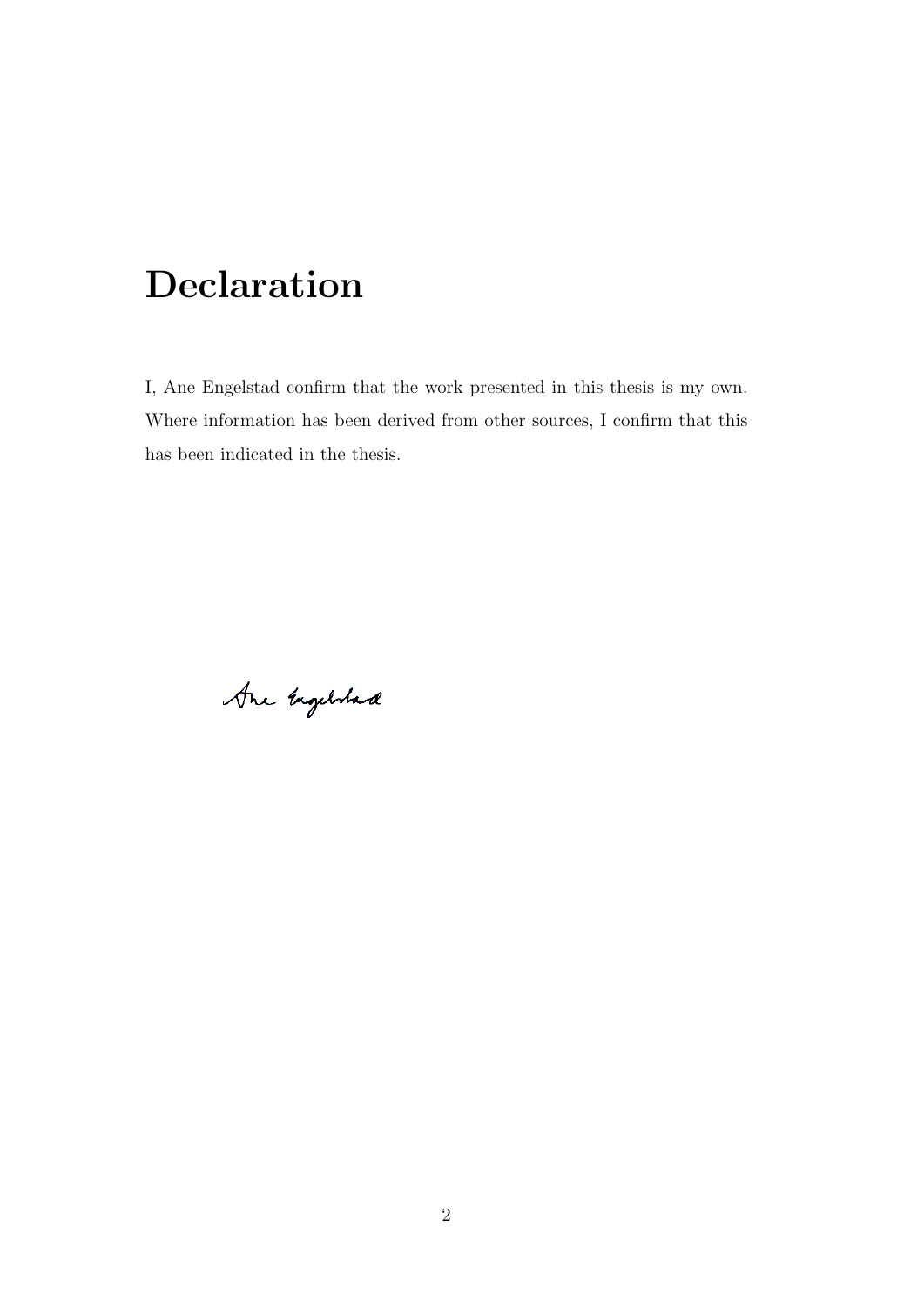# Acknowledgements

I want to thank Professor Jonathan Wolff for his supervision and support, Dr. Amia Srinivasan for her input and inspiration, Catherine Dale and Helena Cicmil for hours of discussion, Kathrine Cuccuru for editing and advice, Oda Ottosen for being a friend, and last but not least, James and Simon.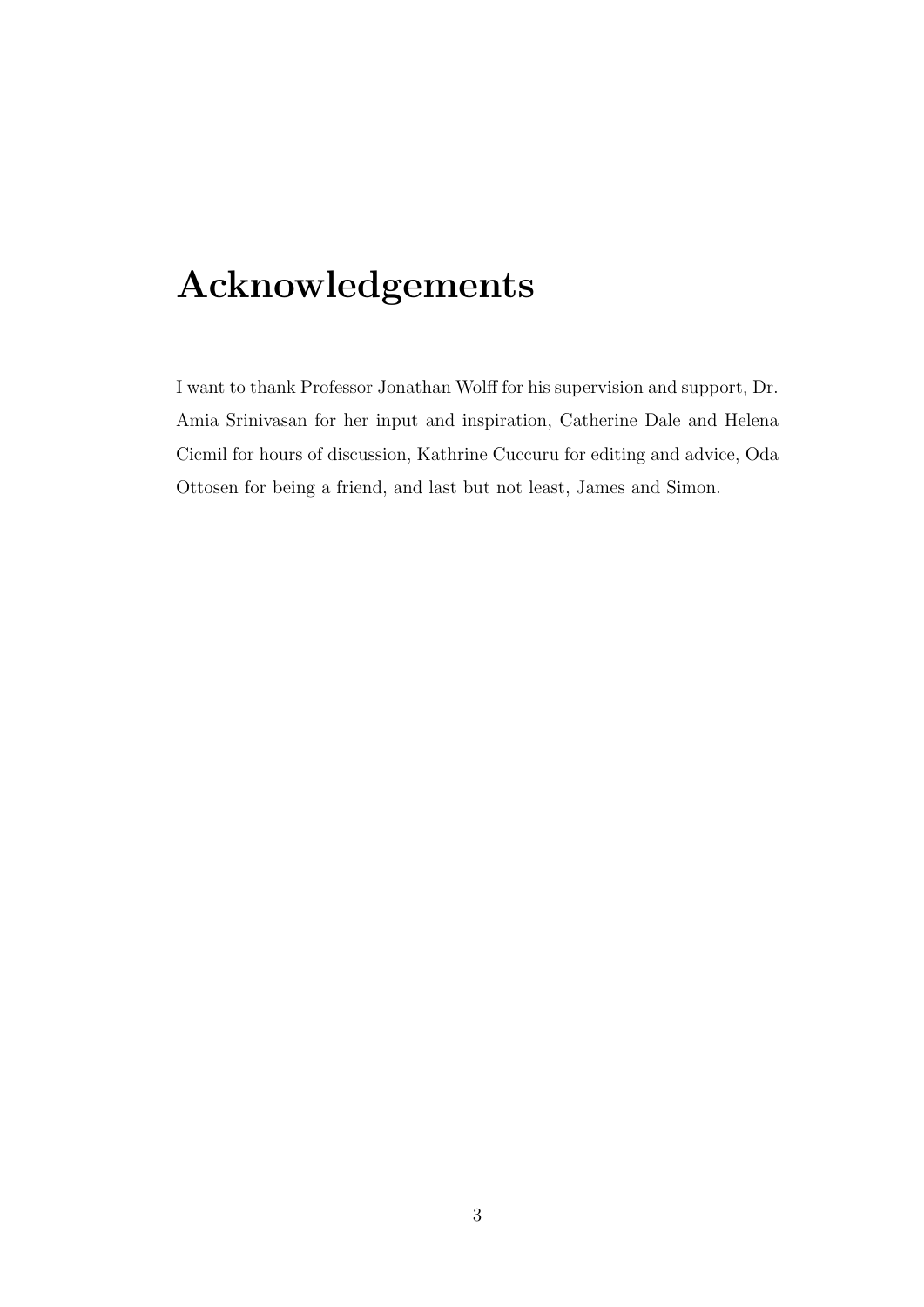# Abstract

In my thesis I assess critiques of liberalism's explicit or implicit commitment to the view that persons are socially atomistic. I show that the critiques of social atomism are often misunderstood as claiming that there is a political problem with social atomism as an ontology. l argue that there is a deeper reading of the critiques that show that the problem is not *primarily* with social atomism itself, but how it, as an ontology, figures in the political theory. This is a problem for the role of ontology in political theory at large. While any political theory must hold some ontology, by virtue of assuming what it means to be a political subject, some political theories presuppose ontologies not because of their ontic veracity, but because they fit their political intentions.

Following this argument, I assess the means by which some ontological beliefs are picked out by our political beliefs and intentions, and I separate this from careful metaphysical conceptual investigations. Moreover, I investigate the role that these ontological beliefs may play within a larger network of political beliefs. For instance, "human nature is selfish" is a commonly held belief, but its prevalence has been shown to be largely contingent on political and financial climate. However, this belief is treated as bedrock, as we take it to be an ontological truth. As such, it restrains what other things one can believe about human nature and social organisation.

In the conclusion I aim to sketch out the possible methodological ramifications this may have for political theory, and what possible precautions one is to take as a political theorist if one is to avoid the problems for political theory highlighted by the critiques of social atomism.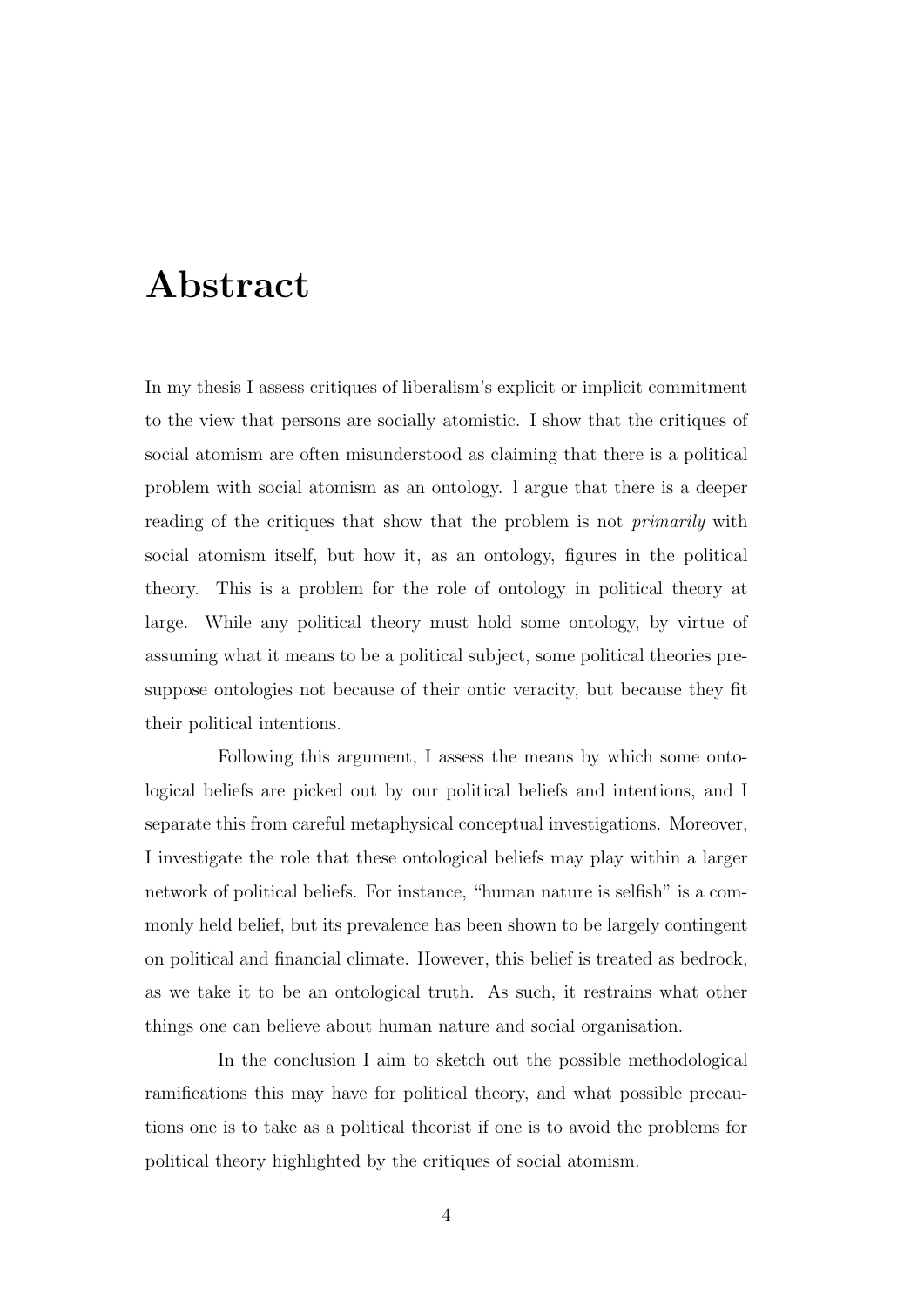# **Contents**

|                | Contents<br>$\mathbf{5}$ |       |                                                                        |        |  |  |  |  |
|----------------|--------------------------|-------|------------------------------------------------------------------------|--------|--|--|--|--|
| $\mathbf{1}$   | Introduction             |       |                                                                        |        |  |  |  |  |
|                | 1.1                      |       |                                                                        | $8\,$  |  |  |  |  |
|                | 1.2                      |       |                                                                        | 9      |  |  |  |  |
|                | 1.3                      |       |                                                                        | 10     |  |  |  |  |
|                | 1.4                      |       |                                                                        | 12     |  |  |  |  |
| $\overline{2}$ |                          |       | Locating the Problem of Social Atomism                                 | 14     |  |  |  |  |
|                | 2.1                      |       |                                                                        | $14\,$ |  |  |  |  |
|                | 2.2                      |       |                                                                        | 15     |  |  |  |  |
|                |                          | 2.2.1 | Definition of social atomism                                           | 15     |  |  |  |  |
|                |                          | 2.2.2 | Ontology as a theoretical starting point $\ldots \ldots \ldots$        | 16     |  |  |  |  |
|                |                          | 2.2.3 | This methodology is explicitly endorsed by early con-                  |        |  |  |  |  |
|                |                          |       | tract theory $\ldots \ldots \ldots \ldots \ldots \ldots \ldots \ldots$ | 16     |  |  |  |  |
|                |                          | 2.2.4 | This methodology is implicitly endorsed by contract                    |        |  |  |  |  |
|                |                          |       |                                                                        | 17     |  |  |  |  |
|                |                          | 2.2.5 | Rawlsianism wrongly denies any metaphysical commit-                    |        |  |  |  |  |
|                |                          |       |                                                                        | 18     |  |  |  |  |
|                | 2.3                      |       | The Critiques of Social Atomism                                        | 22     |  |  |  |  |
|                |                          | 2.3.1 | Standard reading: there is a political problem with the                |        |  |  |  |  |
|                |                          |       |                                                                        | 23     |  |  |  |  |
|                |                          | 2.3.2 | Alternative reading: there is a problem with the func-                 |        |  |  |  |  |
|                |                          |       | tion of the ontology for our political theories $\dots$ .              | 25     |  |  |  |  |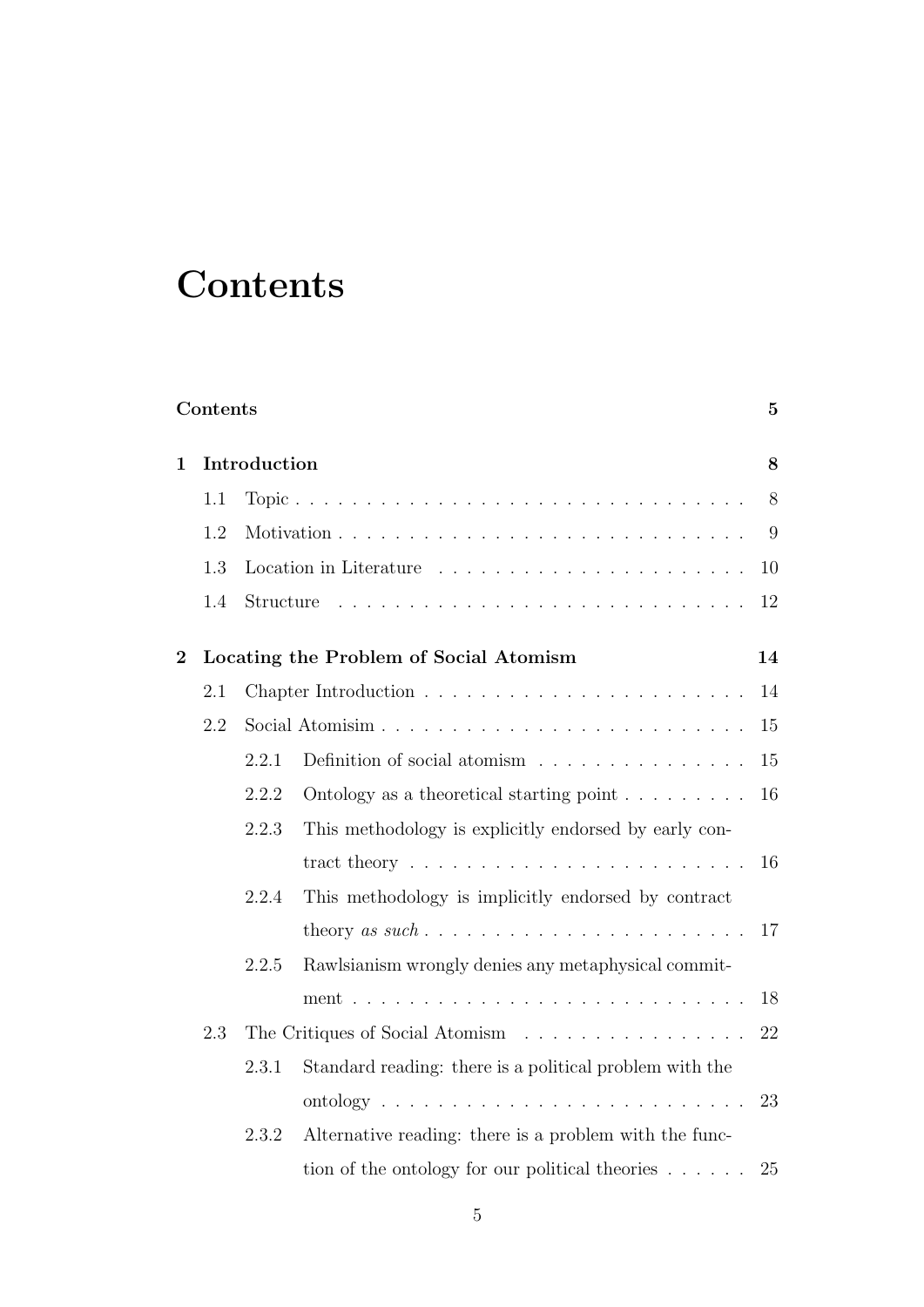|     | 2.3.3 | Only Marx's version of the critique of social atomism                               |                                                                                                                                                                                                                                                                                                                                                                                                                                                                          |  |  |  |
|-----|-------|-------------------------------------------------------------------------------------|--------------------------------------------------------------------------------------------------------------------------------------------------------------------------------------------------------------------------------------------------------------------------------------------------------------------------------------------------------------------------------------------------------------------------------------------------------------------------|--|--|--|
|     |       | is robust $\ldots \ldots \ldots \ldots \ldots \ldots \ldots \ldots$                 | 29                                                                                                                                                                                                                                                                                                                                                                                                                                                                       |  |  |  |
|     | 2.3.4 | The alternative reading unveils the full ramifications                              |                                                                                                                                                                                                                                                                                                                                                                                                                                                                          |  |  |  |
|     |       | of the critiques of social atomism for political theory                             |                                                                                                                                                                                                                                                                                                                                                                                                                                                                          |  |  |  |
|     |       | in general $\ldots \ldots \ldots \ldots \ldots \ldots \ldots \ldots$                | 32                                                                                                                                                                                                                                                                                                                                                                                                                                                                       |  |  |  |
| 2.4 |       |                                                                                     | 34                                                                                                                                                                                                                                                                                                                                                                                                                                                                       |  |  |  |
|     | 2.4.1 | The first core claim: the critique of social atomism                                |                                                                                                                                                                                                                                                                                                                                                                                                                                                                          |  |  |  |
|     |       | uncovers a methodological issue about how political                                 |                                                                                                                                                                                                                                                                                                                                                                                                                                                                          |  |  |  |
|     |       | theories in general relate to their presumed ontologies.                            | 34                                                                                                                                                                                                                                                                                                                                                                                                                                                                       |  |  |  |
|     | 2.4.2 | The second core claim: we must separate ontic beliefs                               |                                                                                                                                                                                                                                                                                                                                                                                                                                                                          |  |  |  |
|     |       | from ontology $\dots \dots \dots \dots \dots \dots \dots \dots$                     | 36                                                                                                                                                                                                                                                                                                                                                                                                                                                                       |  |  |  |
| 2.5 |       |                                                                                     | 40                                                                                                                                                                                                                                                                                                                                                                                                                                                                       |  |  |  |
|     |       |                                                                                     |                                                                                                                                                                                                                                                                                                                                                                                                                                                                          |  |  |  |
| 42  |       |                                                                                     |                                                                                                                                                                                                                                                                                                                                                                                                                                                                          |  |  |  |
| 3.1 |       |                                                                                     | 42                                                                                                                                                                                                                                                                                                                                                                                                                                                                       |  |  |  |
| 3.2 |       | 44                                                                                  |                                                                                                                                                                                                                                                                                                                                                                                                                                                                          |  |  |  |
|     | 3.2.1 | Analogy between ontic and factual belief                                            | 44                                                                                                                                                                                                                                                                                                                                                                                                                                                                       |  |  |  |
|     | 3.2.2 | Where ontic and factual beliefs differ                                              | 47                                                                                                                                                                                                                                                                                                                                                                                                                                                                       |  |  |  |
| 3.3 |       |                                                                                     |                                                                                                                                                                                                                                                                                                                                                                                                                                                                          |  |  |  |
|     | 3.3.1 |                                                                                     | 50                                                                                                                                                                                                                                                                                                                                                                                                                                                                       |  |  |  |
|     | 3.3.2 | The isolated features of ontic belief are compatible with                           |                                                                                                                                                                                                                                                                                                                                                                                                                                                                          |  |  |  |
|     |       | the Quinean framework $\dots \dots \dots \dots \dots \dots \dots$                   | 52                                                                                                                                                                                                                                                                                                                                                                                                                                                                       |  |  |  |
|     | 3.3.3 | Issues with the Quinean framework $\;\ldots\; \ldots\; \ldots\; \ldots\; \ldots\;$  |                                                                                                                                                                                                                                                                                                                                                                                                                                                                          |  |  |  |
| 3.4 |       |                                                                                     | 54<br>56                                                                                                                                                                                                                                                                                                                                                                                                                                                                 |  |  |  |
|     | 3.4.1 | $\text{Ideology} - \text{what it is not} \dots \dots \dots \dots \dots \dots \dots$ | 56                                                                                                                                                                                                                                                                                                                                                                                                                                                                       |  |  |  |
|     | 3.4.2 |                                                                                     | 58                                                                                                                                                                                                                                                                                                                                                                                                                                                                       |  |  |  |
|     |       | 3.4.2.1                                                                             |                                                                                                                                                                                                                                                                                                                                                                                                                                                                          |  |  |  |
|     |       | power structures                                                                    | 59                                                                                                                                                                                                                                                                                                                                                                                                                                                                       |  |  |  |
|     |       | Ideological belief webs<br>3.4.2.2                                                  | 61                                                                                                                                                                                                                                                                                                                                                                                                                                                                       |  |  |  |
|     |       | 3.4.2.3<br>Good and bad ideology                                                    | 64                                                                                                                                                                                                                                                                                                                                                                                                                                                                       |  |  |  |
|     |       |                                                                                     | How Should we Understand the Determination of Ontic Be-<br>lief in Relation to Political Beliefs?<br>What Are the Features of Ontic Belief?<br>How do Ontic Beliefs Fit Within a Web of Belief?<br>49<br>Quine's web of belief $\ldots \ldots \ldots \ldots \ldots \ldots$<br>How do Political Beliefs Determine Ontic Beliefs?<br>$\text{Ideology} - \text{what it is} \dots \dots \dots \dots \dots \dots \dots \dots$<br>The ways in which beliefs may correlate with |  |  |  |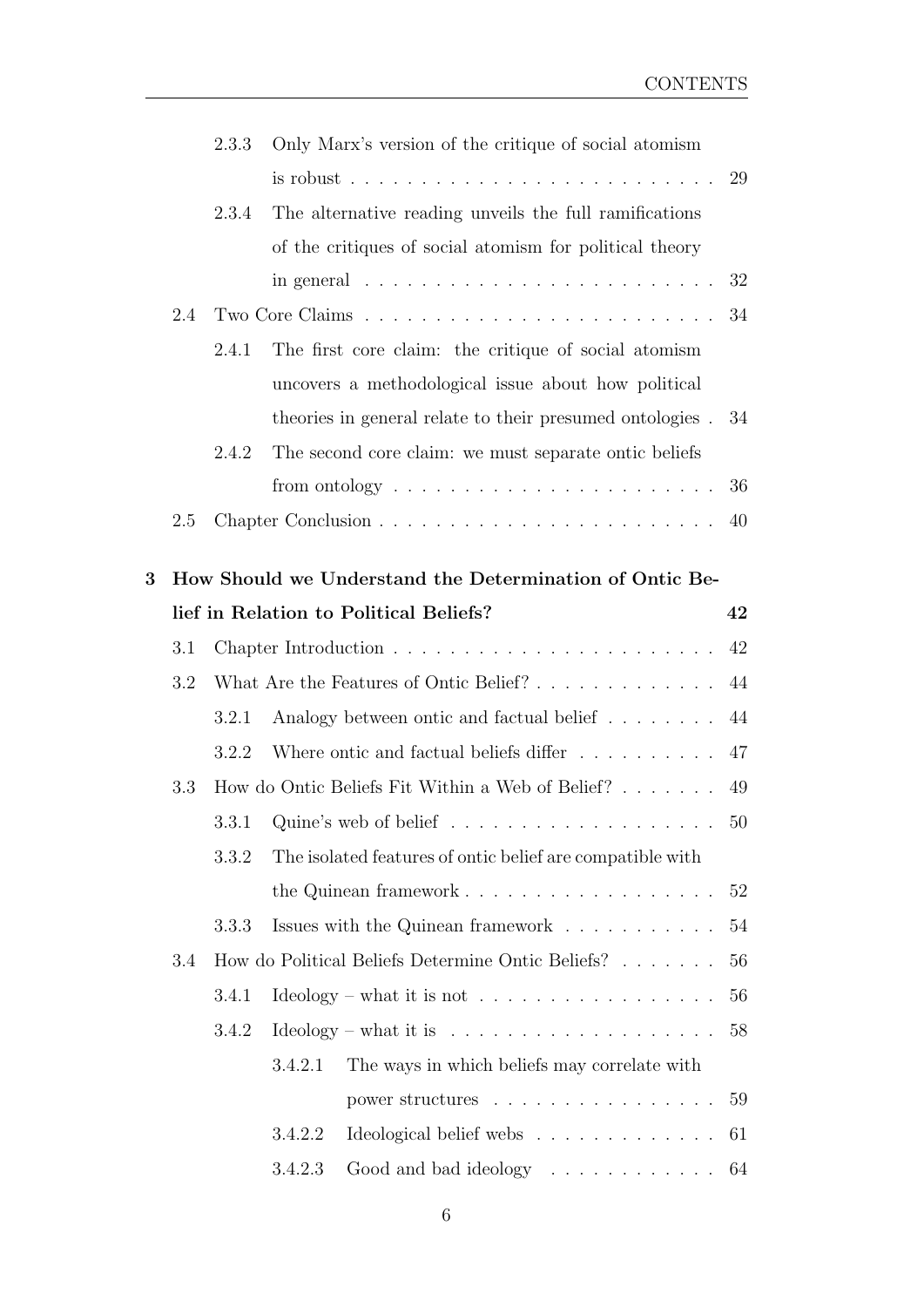|          |     | 3.4.3               |         |                                                                          |    |  |
|----------|-----|---------------------|---------|--------------------------------------------------------------------------|----|--|
|          |     |                     | 3.4.3.1 | Bad accounts of the political nature of deter-                           |    |  |
|          |     |                     |         | mining ontic belief $\ldots \ldots \ldots \ldots \ldots 67$              |    |  |
|          |     |                     | 3.4.3.2 | A better account of the political nature of                              |    |  |
|          |     |                     |         | determining ontic belief                                                 | 70 |  |
|          |     |                     | 3.4.3.3 | The political determination of ontic belief                              | 72 |  |
|          | 3.5 |                     |         |                                                                          | 74 |  |
| 4        |     |                     |         | What are the Ramifications for Political Theory?                         | 75 |  |
|          | 4.1 |                     |         |                                                                          | 75 |  |
|          | 4.2 |                     |         |                                                                          | 75 |  |
|          | 4.3 |                     |         | Reasons to not Accept the Criticism                                      | 77 |  |
|          |     | 4.3.1               |         | First reason: ontologies do not guarantee methodolog-                    |    |  |
|          |     |                     |         |                                                                          | 78 |  |
|          |     | 4.3.2               |         | Second reason: there are contextual reasons for settling                 |    |  |
|          |     |                     |         |                                                                          | 79 |  |
|          |     | 4.3.3               |         | Third reason: the philosopher is also a social agent                     | 80 |  |
|          |     | 4.3.4               |         | Fourth reason: philosophy is a type of social agency                     | 81 |  |
|          |     | 4.3.5               |         | Fifth reason: genealogy and epistemic commitment                         | 84 |  |
|          |     | 4.3.6               |         |                                                                          | 86 |  |
|          | 4.4 |                     |         | Where Does This Leave Political Theory? $\ldots \ldots \ldots \ldots$ 87 |    |  |
|          |     | 4.4.1               |         | Methodological Openness                                                  | 87 |  |
|          |     | 4.4.2               |         | Can Ontologies Play a Positive Role for our Political                    |    |  |
|          |     |                     |         |                                                                          | 92 |  |
| $\bf{5}$ |     | Conclusion          |         |                                                                          | 96 |  |
|          |     | <b>Bibliography</b> |         |                                                                          | 98 |  |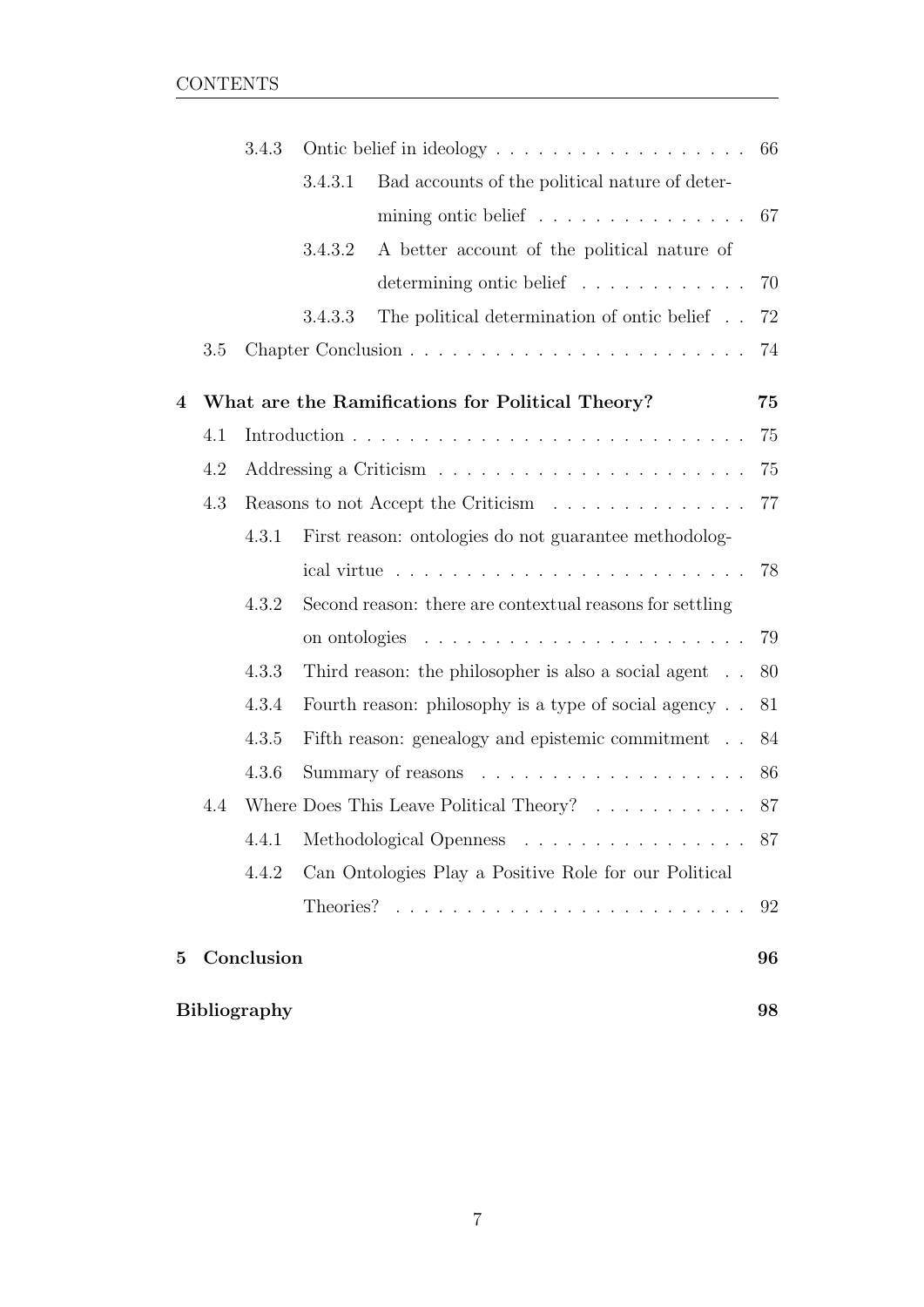# Chapter 1

# Introduction

#### 1.1 Topic

In this thesis I assess critiques of liberalism's explicit or implicit commitment to the view that persons are socially atomistic. This is an account of personhood that takes the essential features of persons to be internal to them, rather than determined by their relationships and environment. I show that the full ramifications of the critiques of social atomism are not well understood, and that they actually unveil a more systematic problem for political theory about how it relates to conceptions of personhood and ontology in general. I argue that this problem is methodological, and that it must be addressed by any political theory that aims to minimise the epistemic gap between its political aims and knowledge of how to achieve them. Thus, in this thesis, I aim to investigate the actual impact of the critiques of social atomism, and to thereby point towards a better assessment of what methodological ramifications they might have for political theory. I do not aim to make sceptical claims about our political theories or our ontologies; instead, I call for a certain self-reflection about the grounds on which we form political theory, and similarly, awareness about why we hold the ontologies we hold. I will argue that this is a point that has not, but should, in some way or other, be thoroughly processed by political theorists, regardless of whether they ultimately dismiss it as irrelevant for their specific theories.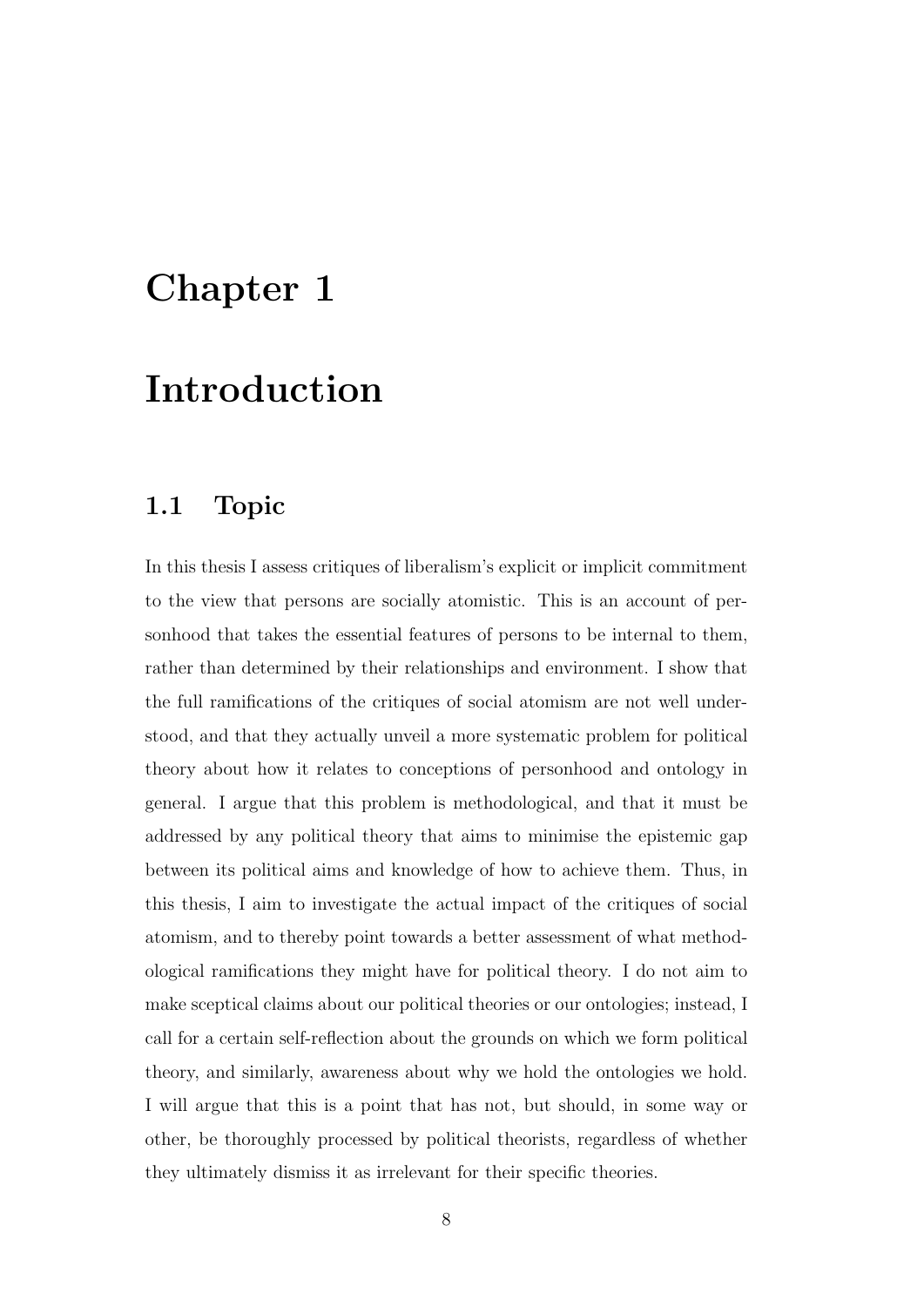#### 1.2 Motivation

My motivation for embarking on this discussion is well captured by Charles Mills, who discusses how puzzling value theory looks to the uninitiated. Mills suggests that we

try to see it with the eyes of somebody coming to formal academic ethical theory and political philosophy for the first time. Forget, in other words, all the articles and monographs and introductory texts you have read over the years that may have socialized you into thinking that this is how normative theory should be done. Perform an operation of Brechtian defamiliarization, estrangement, on your cognition. Wouldn't your spontaneous reaction be: How in God's name could anybody think that this is the appropriate way to do ethics? (Mills 2005, p. 169).

This quote summarises my reaction to political philosophy as a philosophy undergraduate. My only prior experience with political thinking had been from political activism, and it was indeed within this context that I had become interested in philosophy. However, as an activist, theory was used to reach better systematic clarity about specific political problems at hand, but as a philosopher the opposite seemed to be expected; all our discussions were (to me) confusingly apolitical.

When I stumbled upon the Mills quote when researching for this thesis, my drive to research its topic made better sense to me. Though by this point I am more familiar with the methodology of political philosophy, I have never completely managed to shake my initial puzzlement with the discourse. This thesis can be read as an attempt to better understand what the puzzlement consists of, and whether there indeed might be a problem for political theory rooted in this outsider observation.

There are two questions that must be asked with this in mind. First of all, what are the boundaries of the political? The boundaries of what counts as a political concern are constantly pushed against in politi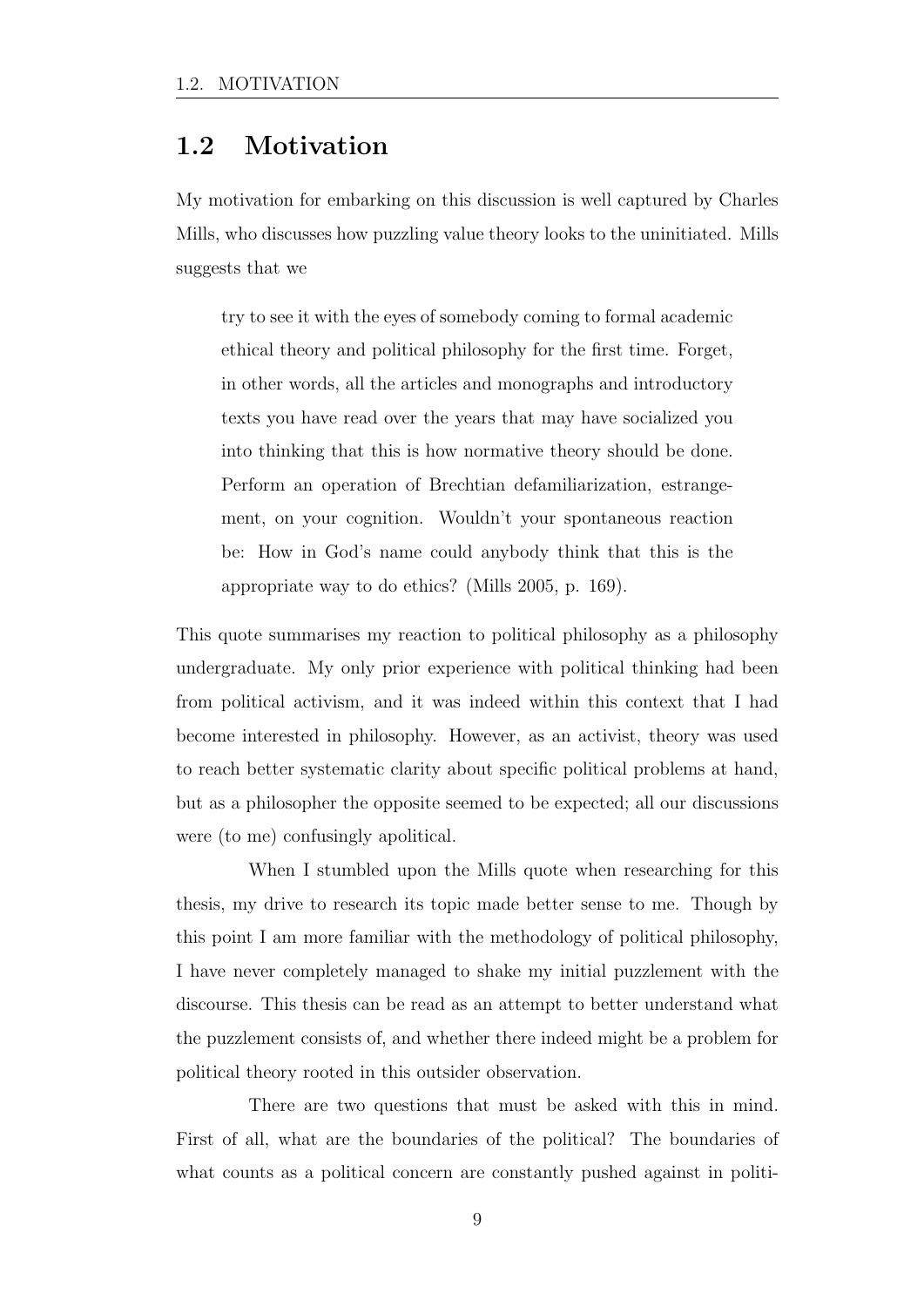cal activism. For instance, the feminist movement sought to break up the "dichotomy between the private and the public" (Pateman 1988, p. 11). The critiques of social atomism, from which I launch my discussion, pushes against the boundaries of what we take to be political by arguing against the idea that our conception of personhood is apolitical.

The second question to ask is how the boundaries of the political cohere with political theory. It may be that my initial puzzlement with political theory was caused by personal befuddlement about the scope of the two, rather than an actual problem with the methodology. However, Charles Mills suggest that this is not necessarily the case, and that we should discuss whether the apparent political neutrality of political theory is a problem, and whether this problem is political.

What I aim to do in this thesis may in some senses be understood to be even further abstracted from something that would be recognized as political by an activist. However, this can be explained by the fact that my aim is not political; I do not wish to advocate a specific political view or theory. Instead I desire to better understand how and on what terms political theories are formed, and how this process does, may, or should relate to the political power structures that surround political theorists.

#### 1.3 Location in Literature

This kind of project can be understood as a form of sociology of political philosophy. The sociology of political philosophy aims to assess the interactions of political theory with the real world, and to understand why certain methods, biases and trends become prevalent. It examines political theory from the outside, and wonders what its nature is, and why it holds the commitments it does. Are they intrinsic to the topic at hand, or are they also formed by external influences that are not directly visible from inside political theory? For instance, Jason Stanley observes that 'many political philosophers who are members of oppressed groups self-describe as working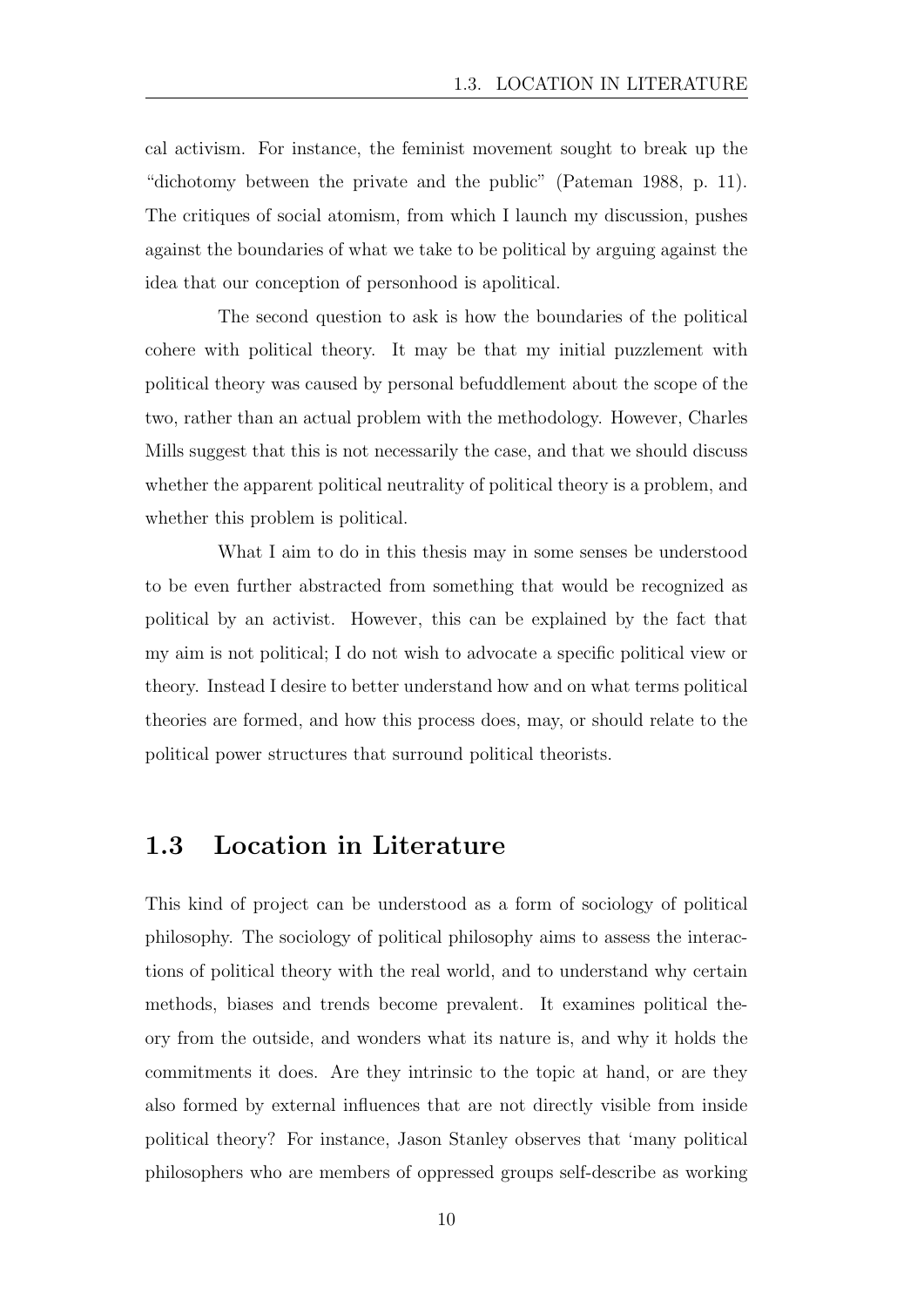in "social and political philosophy", whereas members of privileged groups often self-describe as working in "political philosophy" ' (Stanley 2015, p. 33). Might this observation imply something about the real-life political implications of political theory that are not accounted for by the political theories in question?

I take my thesis to fit within this discourse, by virtue of assessing political theory from the outside, and moreover, to further develop an emerging theme within political theory, for which I take Lorna Finlayson's 2015 book *The Political is Political* to be the clearest example. Finlayson claims that not only the content, but the choice of methodology in political theory is in fact political. More specifically, she utilizes critical theories of ideology to show how liberal political philosophy, and in particular Rawlsianism endorses a problematic ontology. While Finlayson does not discuss how political theories implicitly or explicitly endorse certain theories of personhood as foundations for what they take to be a political subject, I will discuss how this is in fact another way in which political methodology is politically invested.

The relation between ontology and political theory is rarely discussed, but it is emerging as a central topic within philosophical and political discussions of disability, race and gender, as well as within social ontology. In examining the connection between ontologies and politics I am particularly indebted to various strands of feminist theory, such as the work of Sally Haslanger, who examines the nature of social kinds, and in particular the ontology of race and gender (2011; 2012). Indeed, the project is inspired by social ontology as a field, as it is concerned with the reality of social objects, structures, groups and constellations, and the mechanisms that form them. On the other hand, I am also indebted to the feminist philosophy of care, and its critique of social atomism, and their political rethinking of what it means for persons to be political beings.

However, despite drawing inspirations from these debates on the intersections of ontology with politics, my project, as will become clear in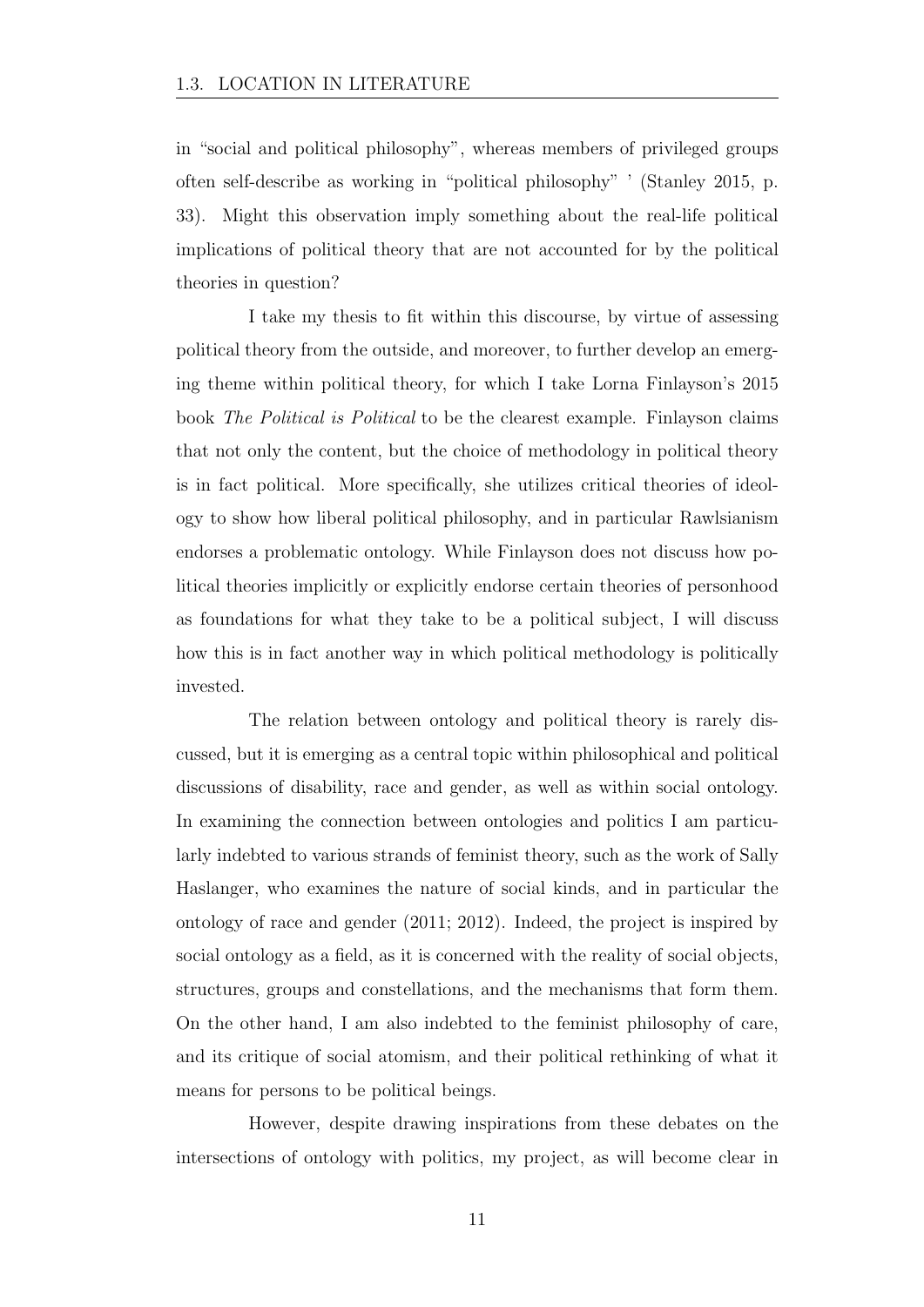Chapter 2, is not an ontological one. Instead, I show how ontology has bearing on the debate of the nature of political methodology. It, therefore, forms a sort of bridge between discussions of social ontology in general, and the political debate about the recognition of care work. I argue that the critique of social atomism forms this bridge.

In this thesis, I aim to answer the following questions:

- 1. If we take the critiques of social atomism seriously, what does this mean for political theory?
- 2. Must political theory subscribe to an ontic account of personhood?
- 3. Is this bound to be a politically problematic account of personhood, such as social atomism?
- 4. What methodological and epistemic space do political theories have to develop accounts of personhood that are politically unproblematic?

#### 1.4 Structure

I will embark on this project in the following manner: In the second chapter I show that the critiques of social atomism are often misunderstood as claiming that there is a political problem with social atomism as an ontology. I argue that there is a deeper reading of the critiques that show that the problem is not *primarily* with social atomism itself, but how it, as an ontology, figures in the political theory. This is a problem for the role of ontology in political theory at large. While any political theory must hold some ontology, by virtue of assuming what it means to be a political subject, some political theories pre-suppose ontologies not because of their ontic veracity, but because they fit their political intentions.

Thus, in the third chapter I assess the means by which some ontological beliefs are picked out by our political beliefs and intentions, and I separate this from the careful conceptual investigations that we perform within metaphysics. Moreover, I investigate the role these ontological beliefs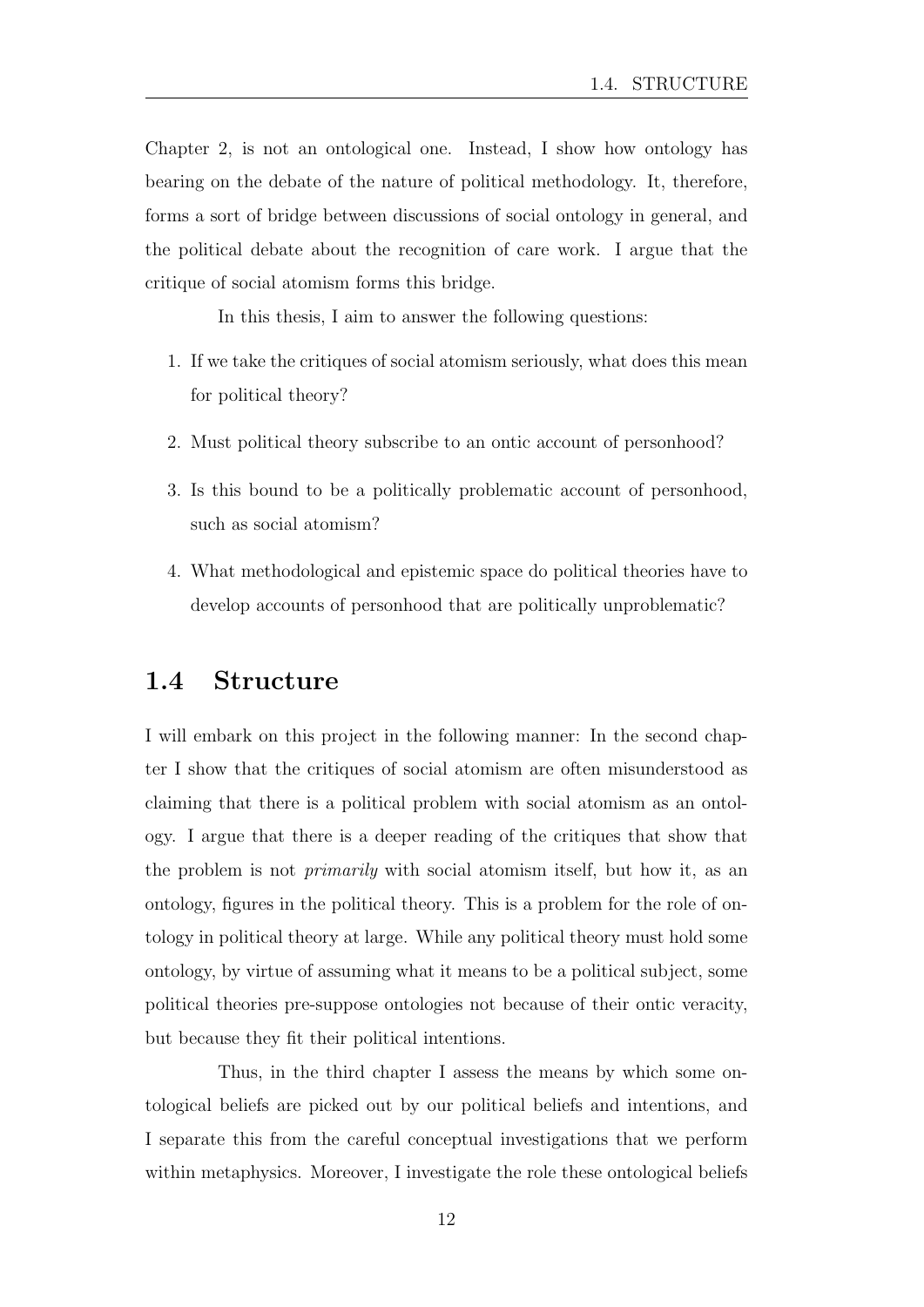may play within a larger network of political beliefs. For instance, "human nature is selfish" is a commonly held belief, but its prevalence has been shown to be largely contingent on political and financial climate. However, this belief is treated as bedrock, as we take it to be an ontological truth. As such, it restrains what other things one can believe about human nature and social organisation.

In the final chapter I sketch out the possible methodological ramifications this may have for political theory, and what possible precautions to take as a political theorist if one is to avoid the problems for political theory highlighted by the critiques of social atomism.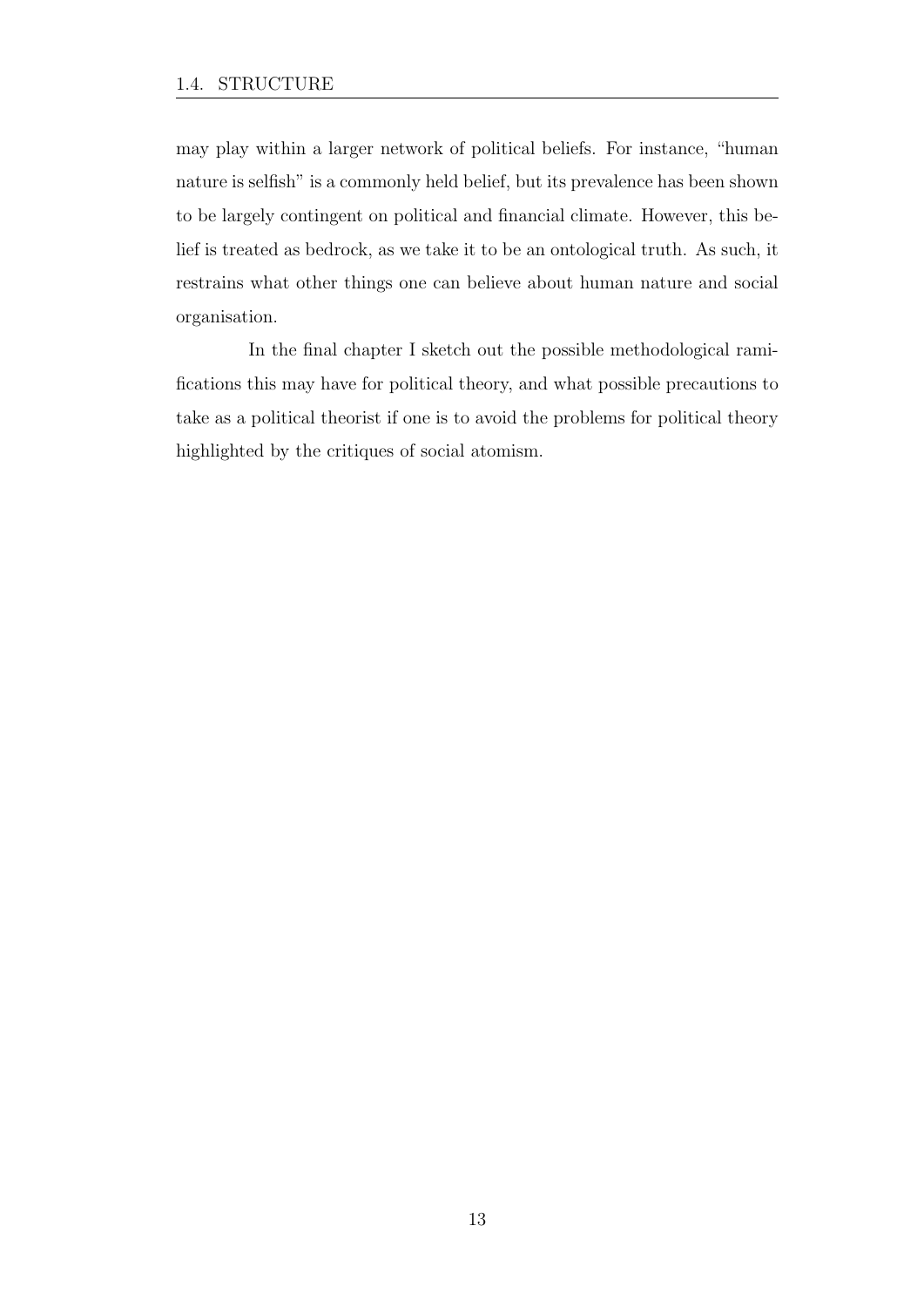# Chapter 2

# Locating the Problem of Social Atomism

#### 2.1 Chapter Introduction

In this chapter I introduce some common critiques of liberal political theory which claim that liberalism is committed to the idea that persons are socially atomistic. This means that social features are extrinsic, rather than intrinsic to what it means to be a person.

Critiques of social atomism arise from time to time throughout the history of political philosophy. In this chapter I argue that the common denominator between these critiques is one that is often overlooked, even by the critics of social atomism. As a result, the actual ramifications of their critique are not well understood. However, I show that they lead to a more general critique of how ontology figures in political theory *as such*. I aim to assess the actual implications of this generalised critique in the chapter following this one, and in the final chapter point towards why this might have substantial ramifications for political theory beyond those that the critiques of social atomism are usually taken to have.

My argument in this chapter will proceed in the following way: first I define social atomism and the contexts where ideas of personhood that fit this description appear. Then I discuss critiques of social atomism, showing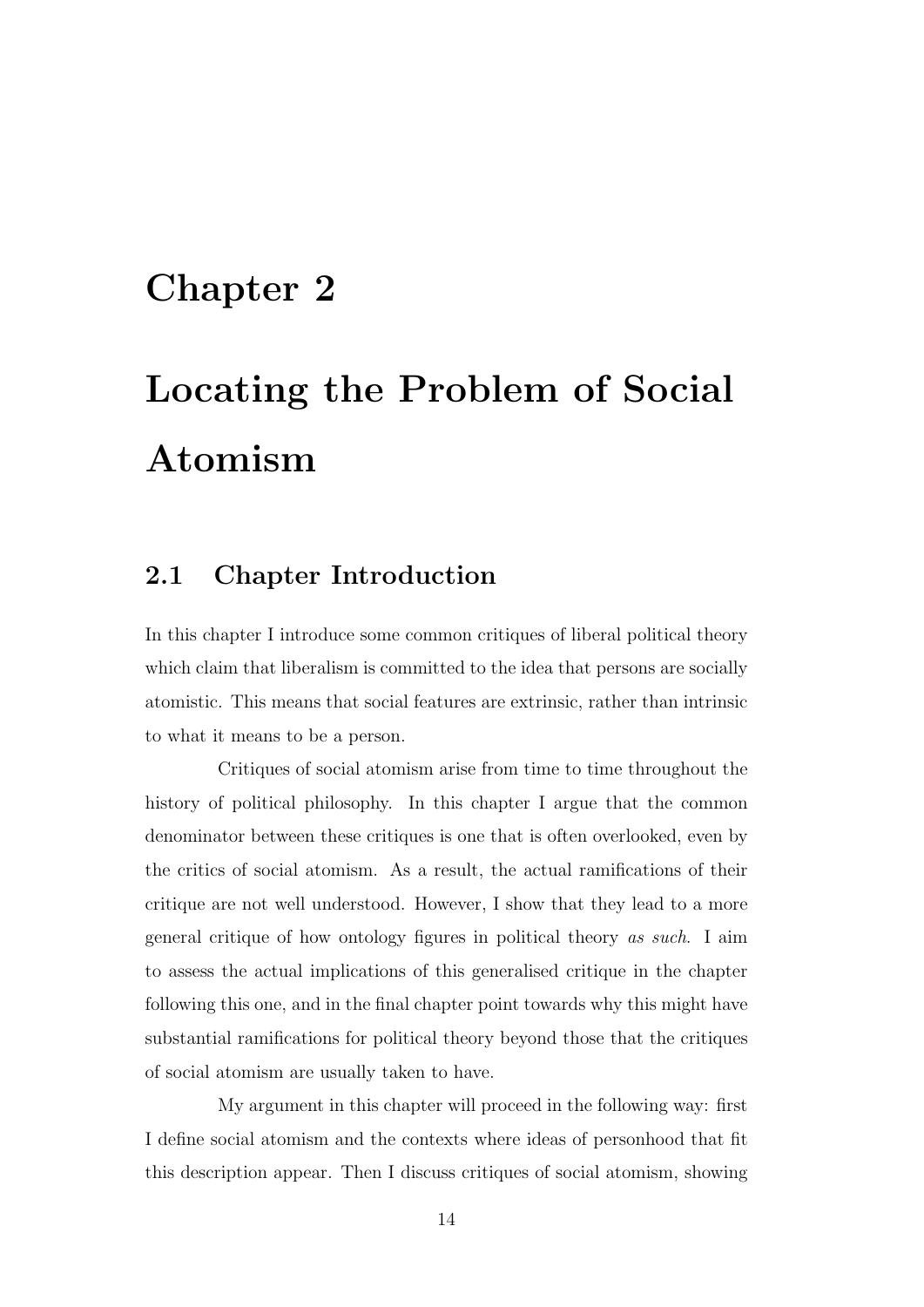their full ramifications, and that this full account is best developed by the young Karl Marx. This allows me to show that the critiques of social atomism are at their most politically forceful when they are understood as epistemic and methodological critiques.

#### 2.2 Social Atomisim

#### 2.2.1 Definition of social atomism

Social atomism is a conception of personhood that takes the primary features of persons to be intrinsic to the individual. It can, for instance, be seen in contrast to an account of personhood that takes the social relationships a person stands in to constitute the primary features of her personhood. In what sense the features of personhood are primary depends on the debate at hand. The debate may either be concerned with the features of persons it takes to be politically relevant, or it may be concerned with what features of personhood are essential in a deeper, ontological sense. Accordingly, the political sense of social atomism takes the prime purpose of a social structure to ensure the fulfilment of individual ends by protecting individuals from the infringement of others (Taylor 1985, p. 187). It is only the individuality of persons that we take to be the relevant feature of personhood for social organisation. However, we may also take social atomism to refer to the essential features of persons, rather than those that are merely politically relevant. Often the political and the ontic senses of social atomism are treated as equivalent, as the ideal form of social organisation is usually taken to be one that provides a complete platform for human flourishing. Thus, the politically primary features of persons are just the features of human beings that are intrinsic to their species-specific nature. In other words, the ontic features of persons are thought to be relevant for political concerns.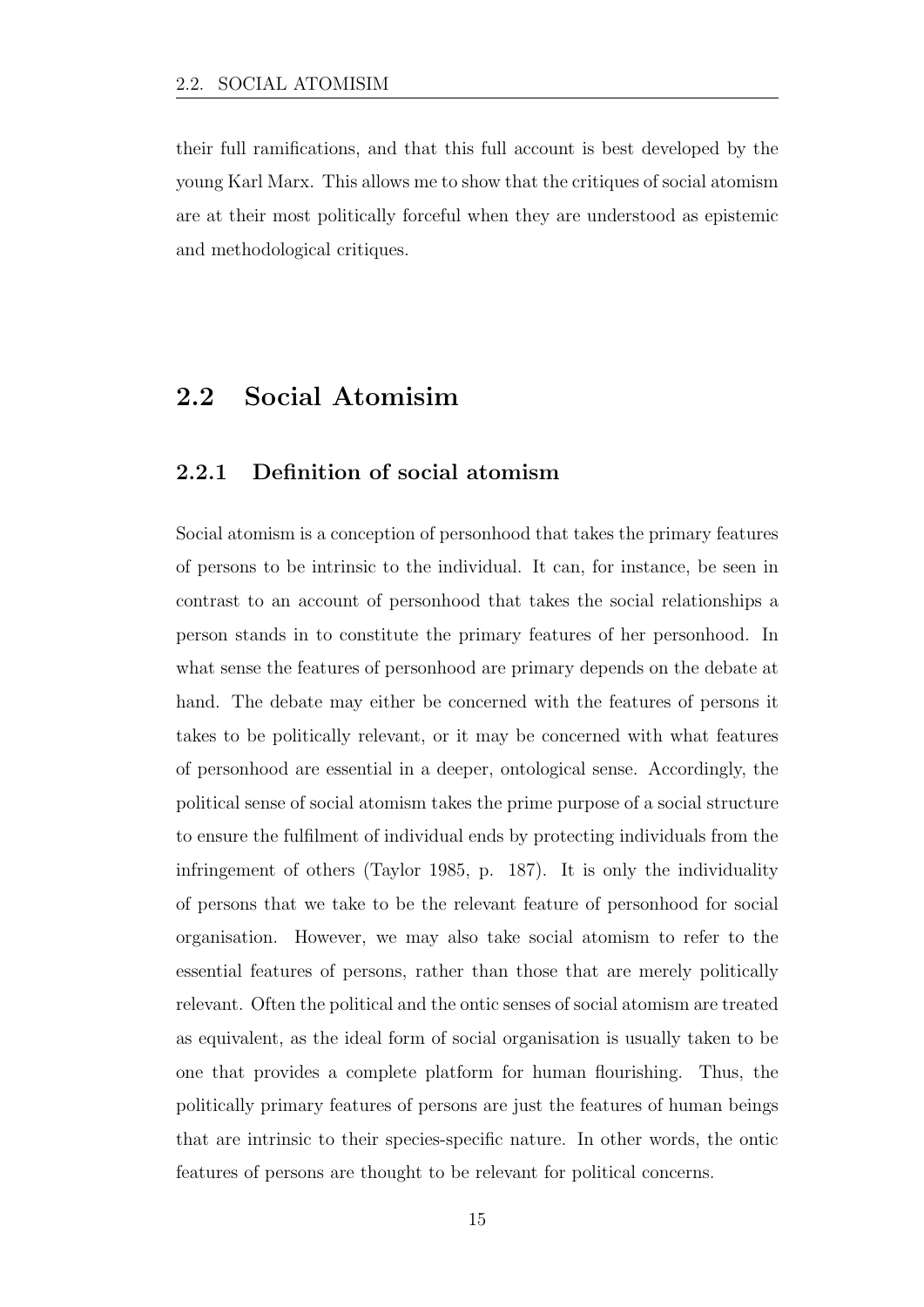#### 2.2.2 Ontology as a theoretical starting point

As ontology concerns the basic constituents of the world, to use an ontic framework as a theoretical starting point is commonly seen as methodologically virtuous. If we can use our knowledge about the basic constituents of the world to make sense of more complex features, such as social organisation, we seem more likely to "get it right", unbiased by our understanding of the world as it appears to us in our day-to-day endeavours. Thus, it is often assumed that knowledge of the essence of persons allows us to know what a social organisation that respects this essence would look like, and it, accordingly, provides a goal towards which politics should strive (Macpherson 1980, p. x).

### 2.2.3 This methodology is explicitly endorsed by early contract theory

This is a methodology that is explicitly developed in early contract theory through imagining man in the state of nature. For instance, John Locke takes man's natural state, or essence, to be expressed prior to any social organisation, and he takes social organisation only to follow if external circumstances, such as scarcity of resources, call for it (Locke 1690). Locke's commitment to social atomism as an ontology follows from the idea that human beings are all born equal as members of the same species (*Ibid*, chap. II *§*46). Locke's account of personhood thus bases the qualitative distinctness and difference of persons, as perceived in everyday life, in the idea of metaphysical sameness. This is explained by the following argument: there is no metaphysical reason why people should stand in unequal relationships as they all share the same basic ontic features. Moreover, there is no ontological reason for people to stand in any relationship to each other at all. For instance, dependency is the only conceivable reason a relationship may be already established prior to the formal establishment of a society. However, dependency is a relationship of difference rather than equality, and so there is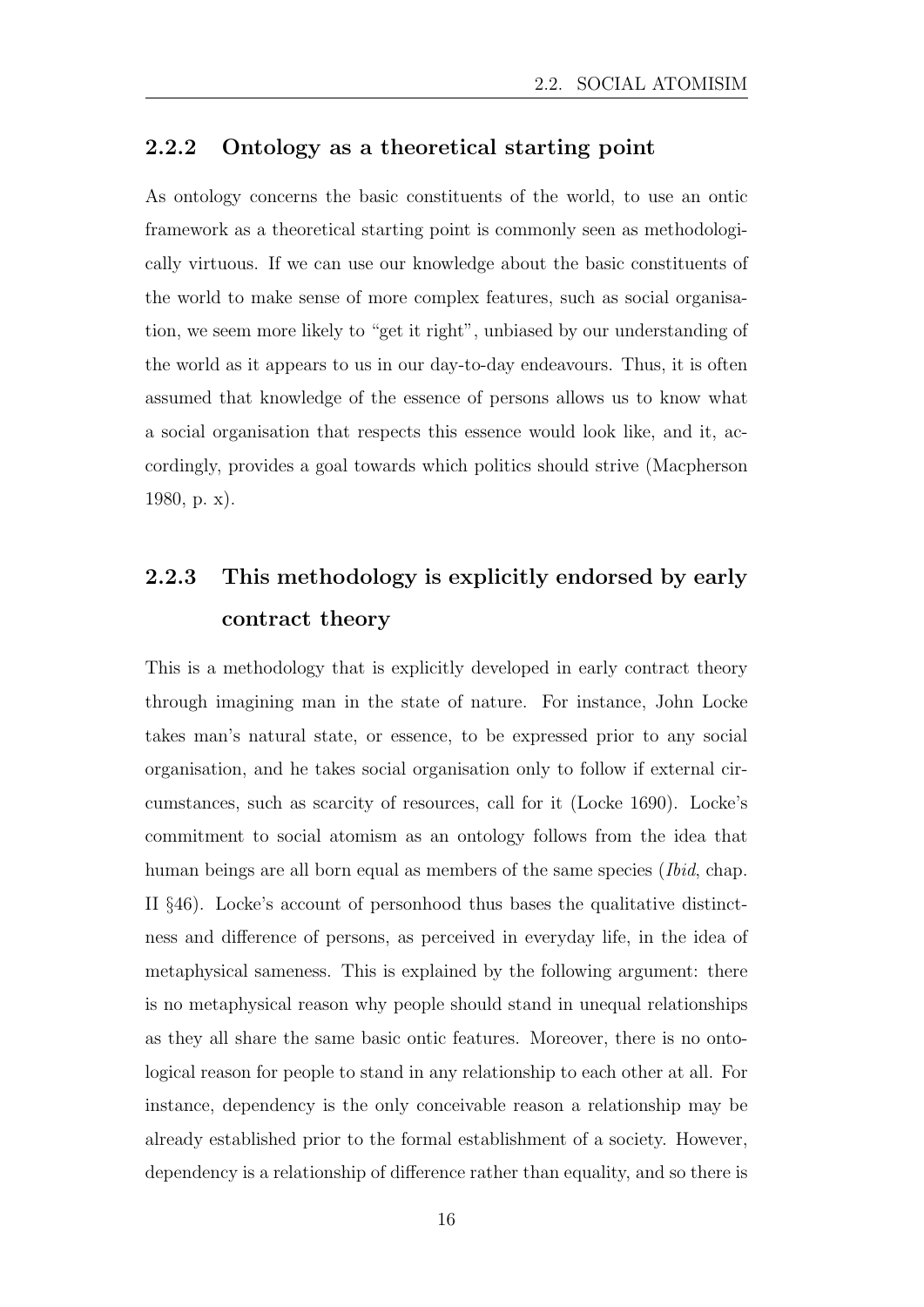no ontological reason why people would form this kind of relationship unless their environment demands it. In other words, no man has any natural right or reason to claim power over another, and no man need stand in a relation to another to live out their species specific essence. Difference between men of equal essence develops as they are equally given the space to develop their capacities as they please, and as their social context determines the specific relationships in which they may stand with other people. Natural resources determine what and how their intrinsic powers may be disposed of.

Thus, from these ontic premises Locke develops a liberal political theory where an ideal society is purely instrumental to the flourishing of man's nature; it consists of whatever social regulation is deemed necessary to enable men to fulfil their species essences, and to dispose of their intrinsic capacities free from the interference of others (Taylor 1985, p. 187). Society is something opted in to, through a social contract, when people come to the realisation that it provides a better means for securing freedom from interference than living around each other in an unregulated manner. As a result, Locke's account of personhood is atomistic both at the level of ontology and the level of politics (*Ibid*, p. 190); an ideal society ensures the flourishing of their citizens by ensuring that they do not interfere with one another.

### 2.2.4 This methodology is implicitly endorsed by contract theory *as such*

One may claim that the endorsement of social atomism is only a quirk of the Lockean state of nature narrative (*Ibid*), and is as such not taken to be essential to liberal egalitarian political theory. However, I will argue that contract theory, by virtue of its very methodology, is inextricably linked to social atomism, and subsequently that social atomism is a compatible but not necessary ontology for liberal egalitarian political theory.

Contract theory, broadly construed, is based on the idea that people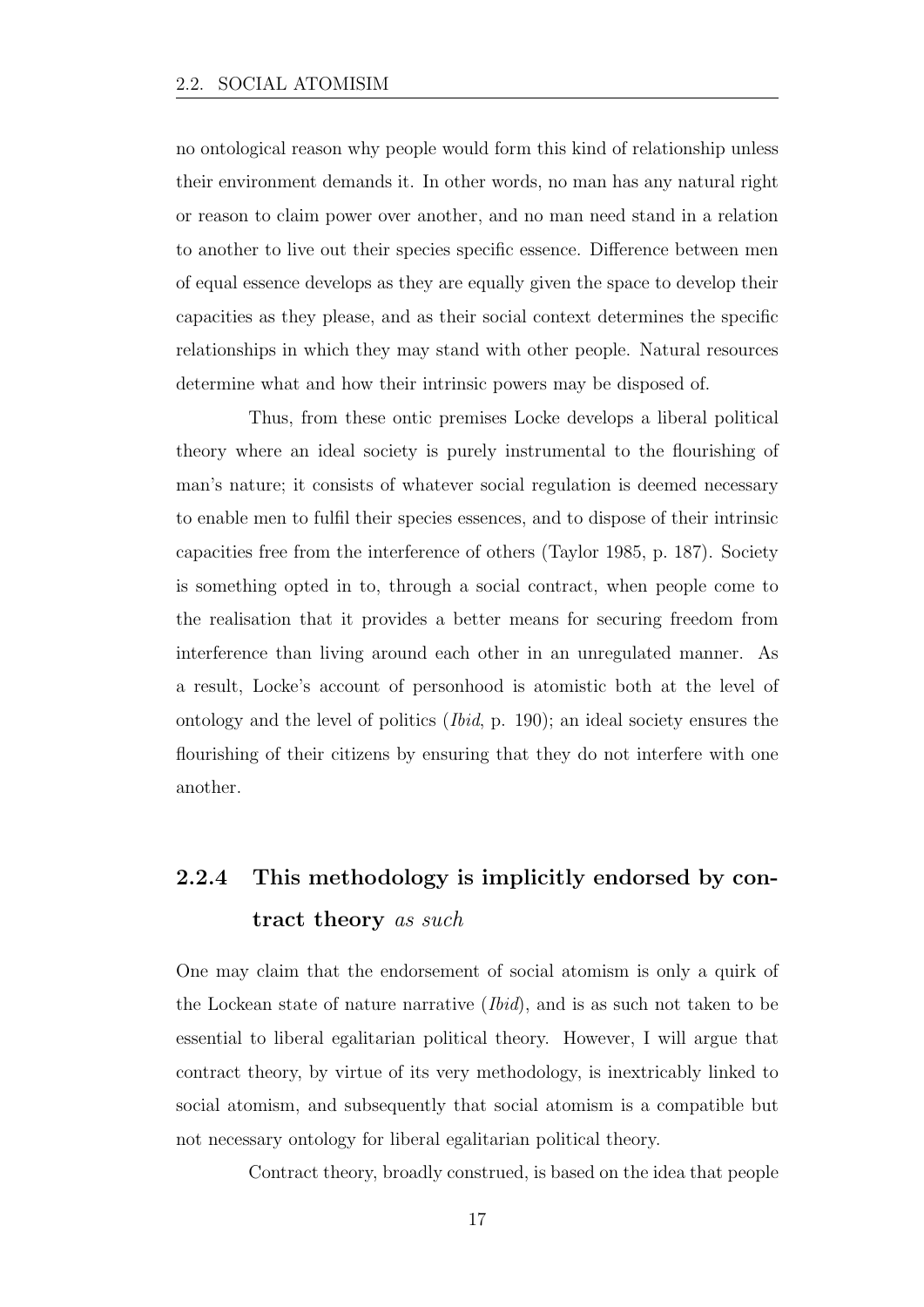actively agree to enter a society together, and that the form the society takes depends on how they negotiate the contract. The contract in turn legitimises the form of the society. Persons are parties to the social contract, and are only members of a society by virtue of actively or tacitly consenting to this contract (D'Agostino, Gaus, and Thrasher 2014). Contract theory thus assumes that society, at least ideally, is deliberately entered into by a series of individual parties that negotiate the way their relationships should be structured.

Thus, contract theory assumes that individuals, as pre-social beings, form the basic constituents of a society, and shows how a social organization may follow. It, therefore, also automatically endorses an ontic account, and subsequently a political account of social atomism. It is the very mechanism of contract theory, by virtue of conceiving of persons as in some way entering society, that leads to an ontic commitment to social atomism. This is because it assumes that social features are only of secondary relevance to what it means to be a person, and that the contract is needed to regulate social relationships such that individuals can live out their essence, rather than conceiving of society as a necessary condition for human flourishing. Thus, it seems that the very method endorsed by contract theory, of taking ontology to be politically neutral, and thus to use it as a starting point for supposedly unbiased political theory, leads to the idea that persons must be treated as social atoms.

### 2.2.5 Rawlsianism wrongly denies any metaphysical commitment

However, it is possible to argue that the contract theory of John Rawls, which denies the relevance of ontology in political theory altogether, provides a counterexample to my claim that liberal contract theory by default is committed to social atomism at an ontic, and, therefore, political level. Rawls eschews assertions of universal truths, including those about "the essential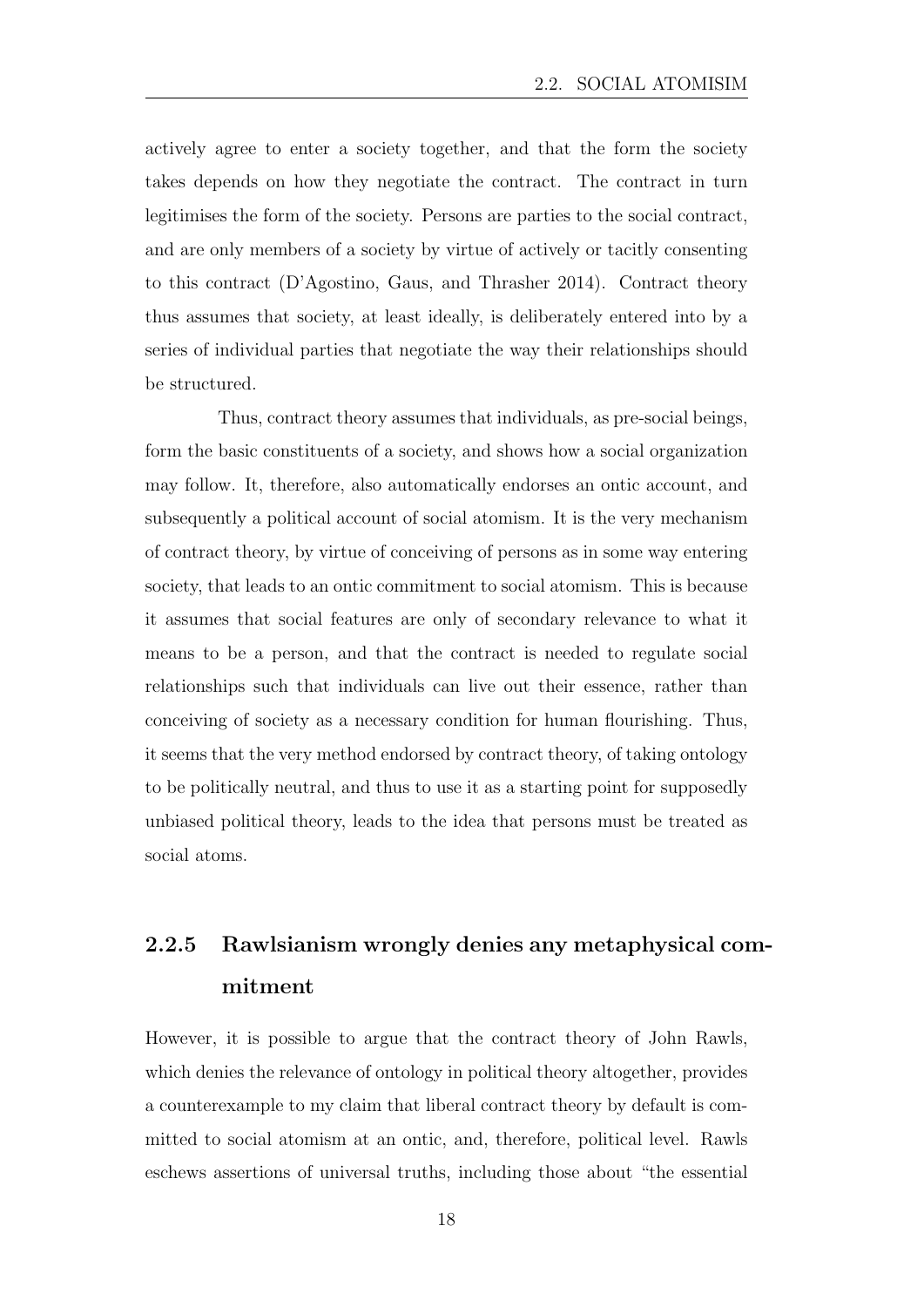nature and identity of persons" under the mantra "political, not metaphysical" (Rawls 1985, p. 223). The social contract, then, does not provide a bridge from pre-social to social existences, but from unstructured to structured social relations. Metaphysics has nothing to do with politics, which is a purely organizational matter.

As a result, the Rawlsian view denounces the method of taking ontological personhood to ground the politically relevant features of persons as political subjects. The goal of Rawls's political theory is not the flourishing of some specifically human essence, or the transition from a specific form of social organisation (or lack thereof) to an ideal one. Instead he aims to provide a method to devise a kind of social organisation that allows each individual to autonomously define and achieve their own definition of "the good" (Francis and Silvers 2010, p. 240). As Rawls's heuristic device can be applied to a range of concrete social and political situations, his theory is supposedly not implicitly committed to a specific form of power distribution. Thus, he does not need to legitimize some specific conception of "the good" as politically unbiased in the way Locke does by anchoring his theory in an ontology.

However, critics of the Rawlsian tradition have argued that a political theory is itself crafted according to some basic principles about what it means for a society to have reached its ideal state, whether this is through some universal conception of "the good", or through the fulfilment of each person's individualized conception of "the good" (Young 1990, p. 25). Thus, Rawls's theory is actually not simply providing a value neutral heuristic device, and, *as such*, he does indeed commit to some specific account of the nature of the subject that politics takes itself to regulate.

Anita Silvers and Leslie Francis argue that the following is involved in the conception of people as self-validating developers of their ideas of the good:

By exercising the moral power of constructing a conception of the good, those who hold these conceptions validate them. Their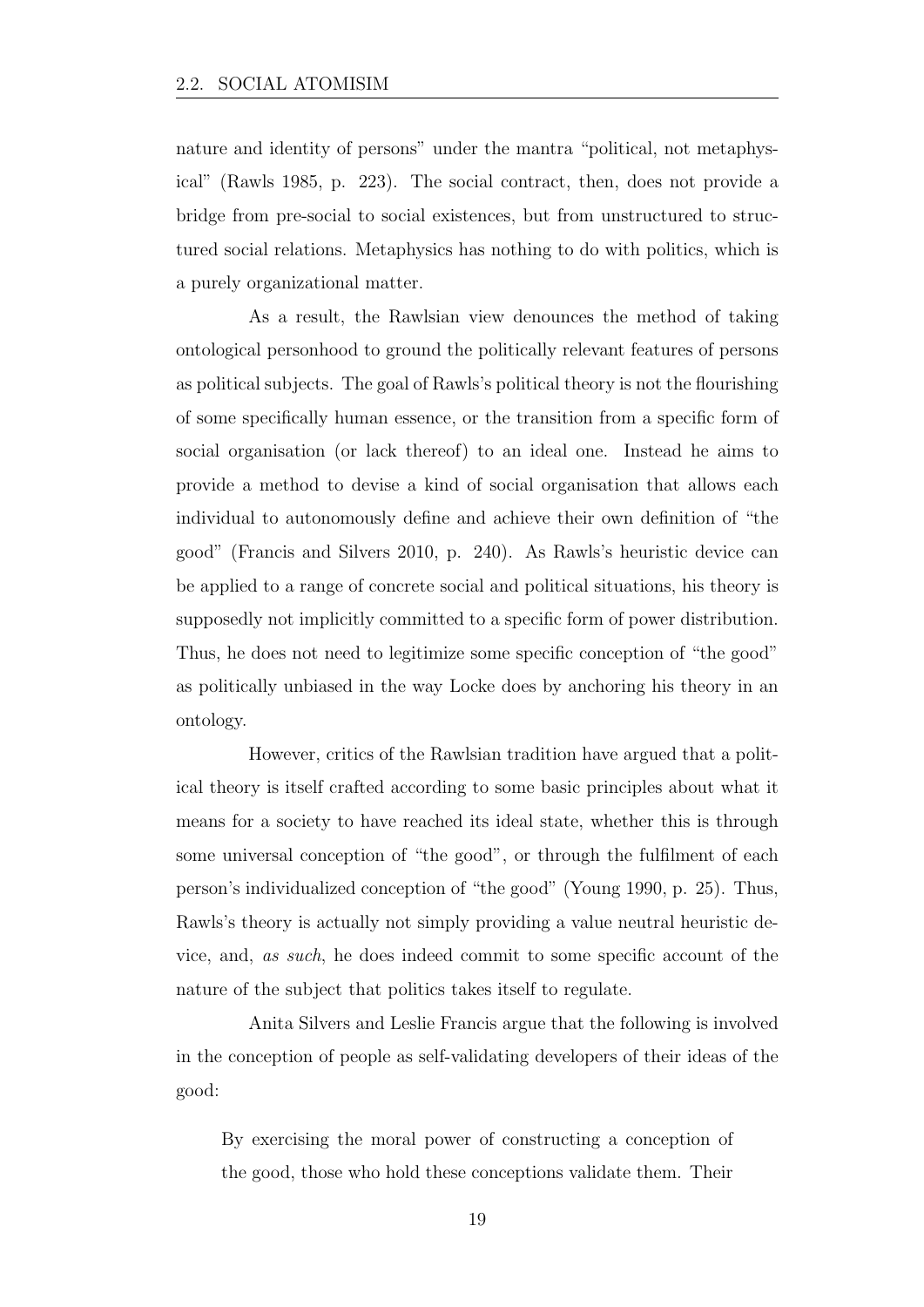idea building is accomplished in abstraction from interaction with others. Ontologically, everyone is an island with respect to constructing conceptions of the good.

And moreover,

[i]f conceptions of the good are interactive and intersubjective products, this picture discards important features of our ontological landscape relating to what kind of social entities human beings are and how we interact with and understand each other (Francis and Silvers 2010, p. 2423).

In other words, the "good", as a distinct conception for each individual, is, *as such*, premised on the same idea of a metaphysical homogeny that Locke is committed to. It assumes that everyone is able to autonomously find their own conception of "the good" independently of others. As Michael Sandel puts it, '[w]hat matters above all, what is most essential to our personhood, are not the ends we choose but our capacity to choose them' (1984, p. 86). Although Rawls's political subjects are initially not conceived of as pre-social, but rather pre-societal, they still transition from pre-political subjects to subjects that enter a society based on the outcome of some negotiation. Moreover, there are specific requirements for what it means to be the kind of thing that can transition from a pre-political to political subject. People who are in some way or other incapable of negotiating their own place in society remain pre-political subjects unless some concessions are made on their behalf. This seems a tenuous claim, for instance, when it comes to children and many people with cognitive disabilities. On Rawls's account, their concerns are not primary to the structuring of society. In order to be a political subject they are essentially dependent on others, but this dependency is an aberrance from the norm of what it means to be a subject for political concern.

Though there is a political point to be made here, what I want to draw from this discussion is that Rawls legitimises his political theory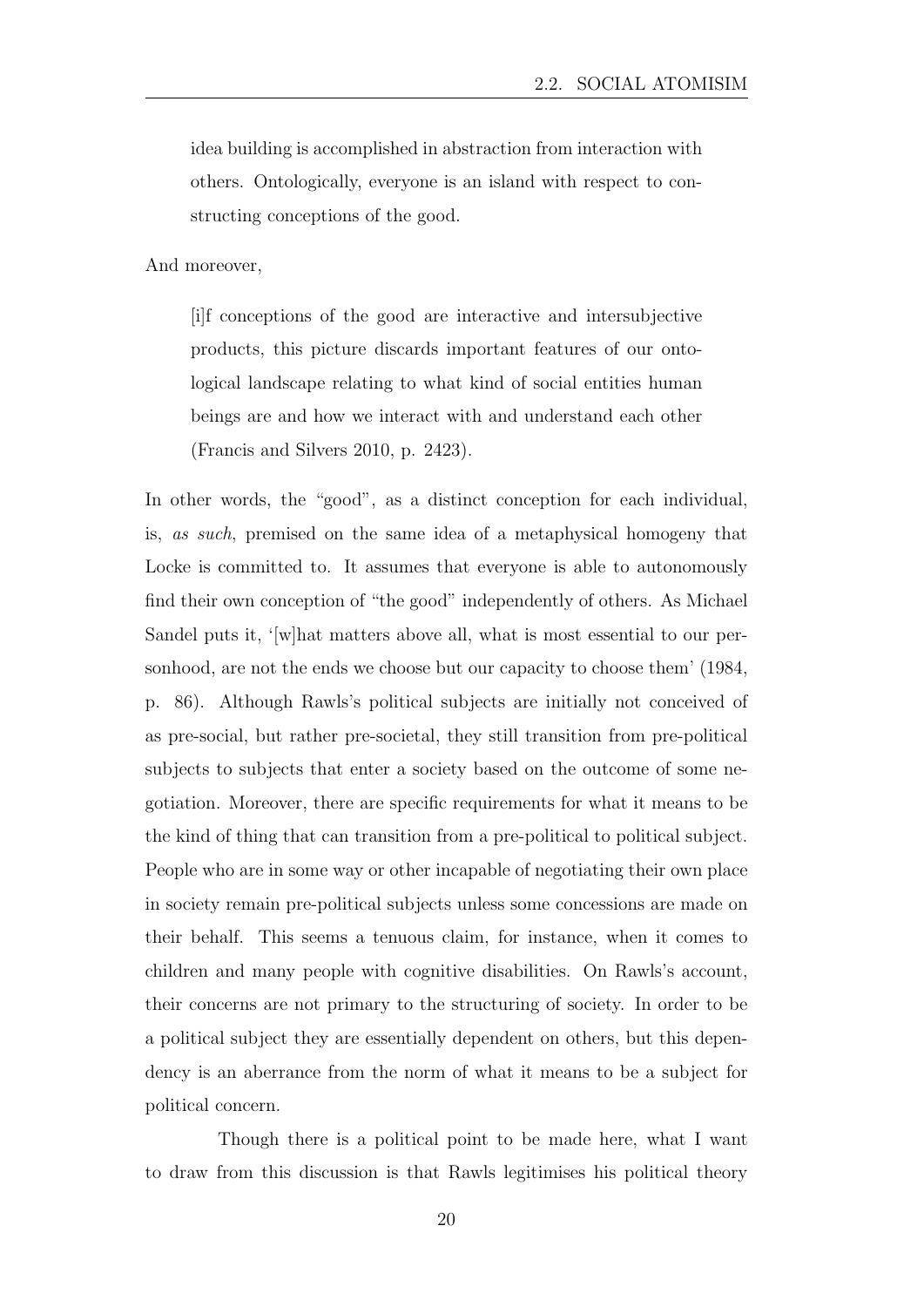through a conception of personhood that falls outside what he takes to be the domain of his political project. In his contractarian conception of people transitioning into some form of society he implicitly holds an ontic account of personhood which grounds his conception of the political subject. Thus, he does base his conception of political subjecthood in an ontological account of personhood, after all, though this is something he actively resists doing. As a result, Rawls assumes a view that takes human beings to be metaphysically equal, but qualitatively distinct units, just as the traditional contractarian does, by virtue of claiming that individuals can define their own conception of "the good" on the basis of the kinds of beings they are. This ontology is based on the idea that persons are metaphysically homogenous individuals with a given set of capacities. There is no metaphysical reason why people should stand in relationships as they all share the same basic ontic features, and the only conceivable pre-contractual relationship established would be one of dependency, and, thus, inequality. This assumed metaphysical individuality allows for the development of qualitative difference when it comes to such things as personal conceptions of "the good", as these are contingent social circumstances. In other words, Rawls subscribes to the idea that persons are socially atomistic: first in an ontic, and then in a political sense.

In the above discussion I have shown that commitment to social atomism not only follows from the endorsement of a specific methodology that again leads to a specific kind of a political theory, but that the structure of contractarian political theory itself, irrespective of how it is devised, is committed to social atomism. Moreover, contractarianism forms a subset of liberal egalitarian theory in general, as it accommodates for the idea that humans are essentially equal beings, whose individual freedom must be preserved. In other words, liberal theory is compatible with social atomism, and this also means that social atomism is easily assumed as an ontology by any liberal theory unless this is actively (and successfully) resisted. On a more general note, this discussion also shows that ontic commitments cannot *simply* be dismissed as irrelevant for political theory. If a political theory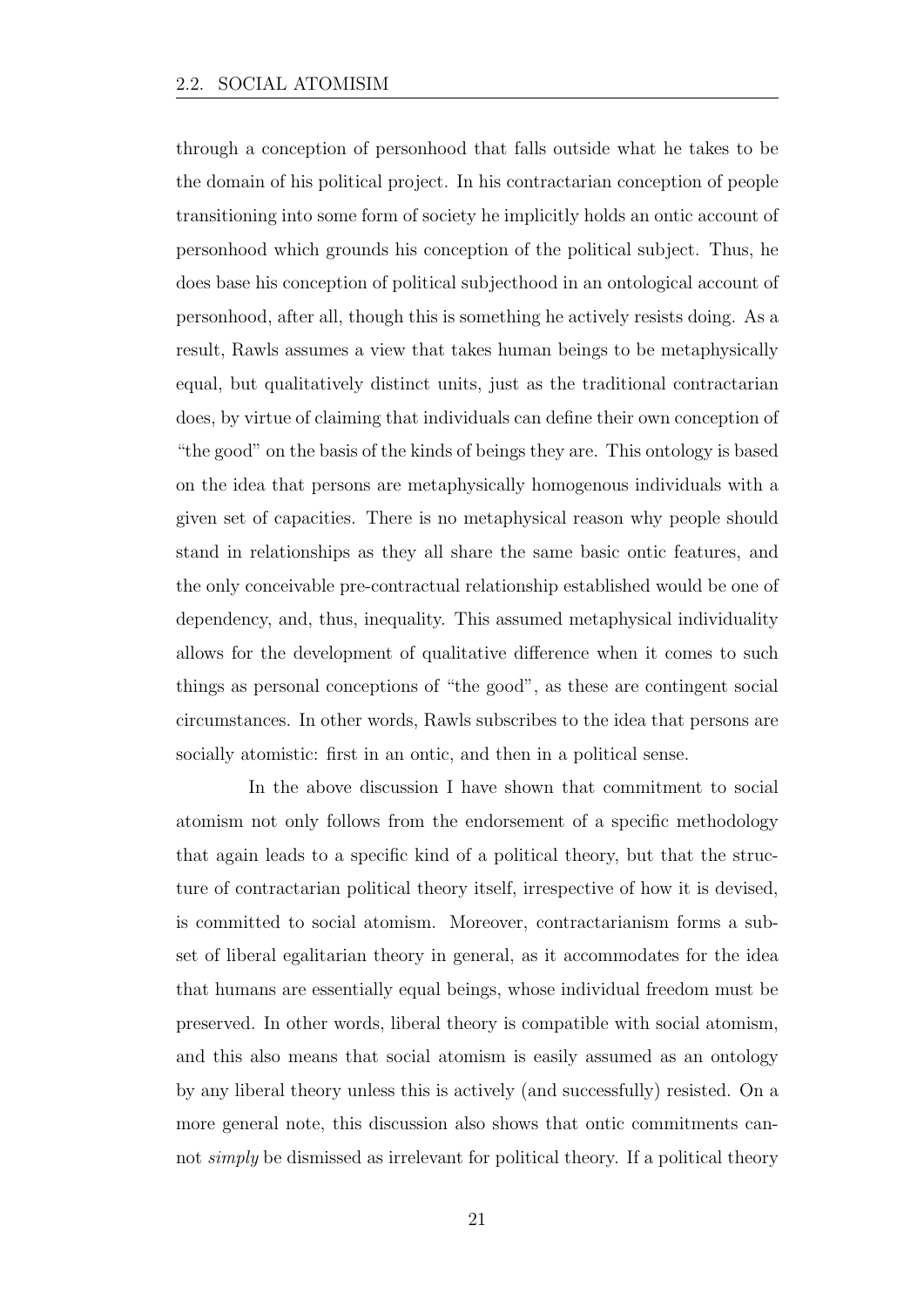does not explicitly denounce or commit to some ontology, some ontology will simply be assumed, as the theory must commit to some idea of to whom it applies, in what sense, and through what means.

#### 2.3 The Critiques of Social Atomism

It is now possible to ask whether social atomism is the appropriate ontology for political theory, and whether there is a problem with the way the theory comes to commit to its ontology. The relation between a political theory and its ontology can be evaluated along two parameters: first, whether the theory is internally coherent. Does a political theory that assumes an atomistic conception of personhood produce a coherent theory of how a society of social atoms should be structured? For instance, Michael Sandel takes Rawls to hold an inconsistent ontology when he claims that natural assets should be seen as a common good, while otherwise having a theory that caters to the political subject as an individual rather than a community (Sandel 1984).

The second parameter through which the theory can be evaluated is whether the conception of personhood is defensible in itself, either when it comes to describe what it means to be a person within an actual society, or when it comes to the role that the concept of personhood is taken to play for the political theory. For instance, Robert Nozick critiques Rawls's ontic foundation. Nozick reads Rawls as claiming that natural assets are distributed in a morally arbitrary way, meaning that because people do not naturally deserve them, they should be seen as collective assets. Thus, Nozick takes Rawls to hold such a minimal account of personhood that even natural assets are not taken to be intrinsic features of individuals, and attacks Rawls on the grounds of having an untenable account of what it means to be a person (Nozick 1974, pp. 213-231). However, Nozick's issue with Rawls is only concerned with how exactly the minimal individual is defined. Thus, Nozick does not go further to generally oppose social atomism.

Most standard critiques of social atomism use the second parame-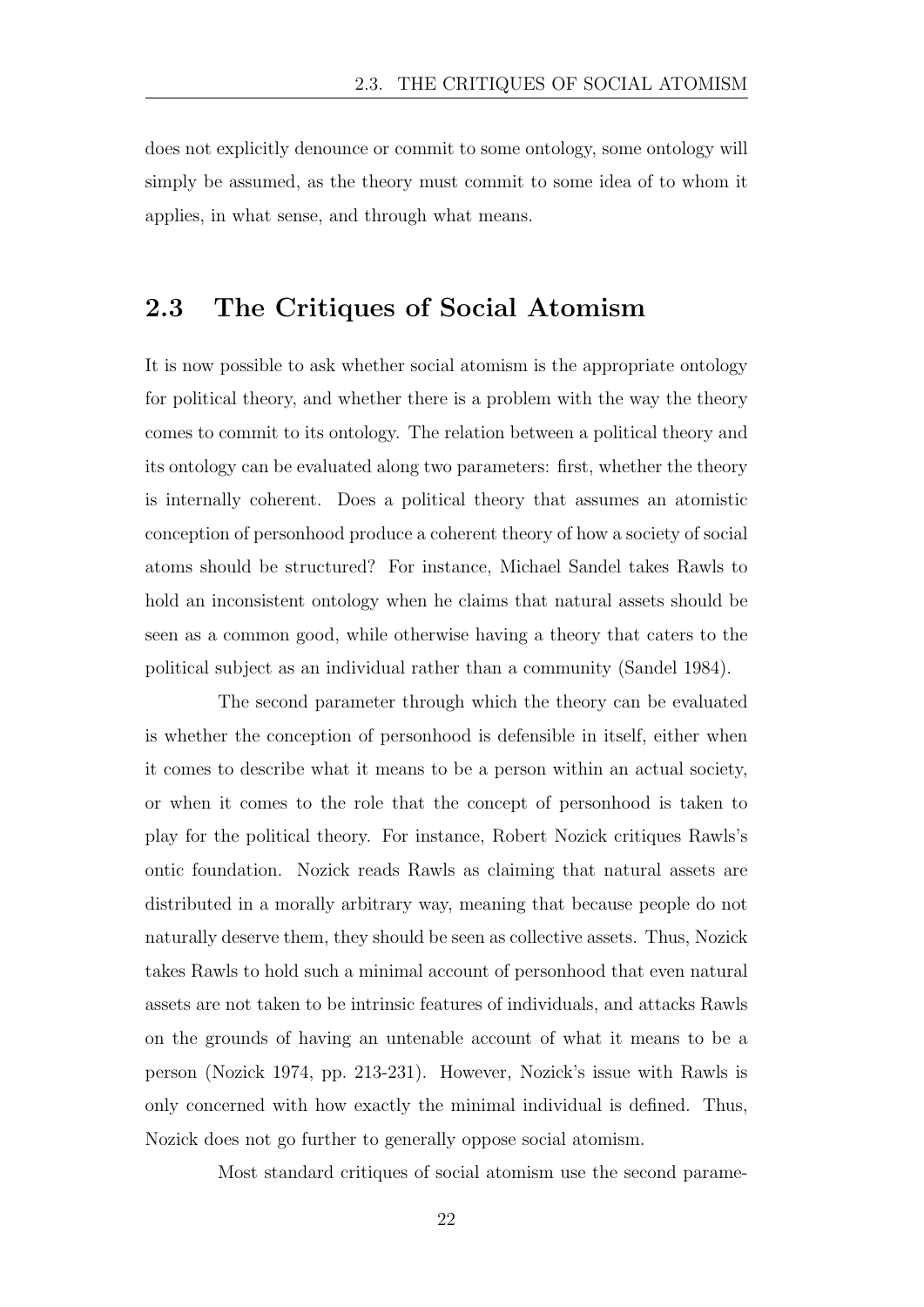ter as an evaluative strategy, by asking whether the ontology is a good one for political theory in the first place. This is both the case with the communitarianism of Charles Taylor (1985) and Michael Sandel (1982), and it is also the form many feminist critiques of social atomism take. Moreover, it also resembles the arguments against social atomism made by the young Karl Marx.

However, I argue that Marx showed that the critique of social atomism along the second parameter is necessarily preconditioned on a critique along the first parameter. The feminist and communitarian debates thus overlook the full commitments and ramifications of their critiques, while Marx's argument embodies the structure of these critiques by virtue of presenting a challenge to the internal coherence of political theory at large. In order to show this, I will not focus specifically on the communitarian debate, as the feminist debate is thematically closer to the Marxist critique, and therefore presents a fuller contrast case.

### 2.3.1 Standard reading: there is a political problem with the ontology

Feminist theorists who argue for the political recognition of care work and care relationships argue that social atomism is a problematic conception of personhood, as relationships of dependence play a crucial role in human life, from infancy, through childhood and old age (Anderson 1999, p. 311, 324). Indeed, any social organisation is dependent on various people fulfilling their part in dependency relationships (Kittay 1999, p. 756). However, since dependency relations are fundamentally unequal and fundamentally social, an egalitarian, rights based theory of justice cannot properly incorporate human dependency as a positive feature of society. On this picture, dependency on others for one's flourishing both entails the failure to live out one's pre-social human essence and letting one's flourishing happen at the whim of someone else's power, by virtue of the unequal structure of the relationship (*Ibid*, p.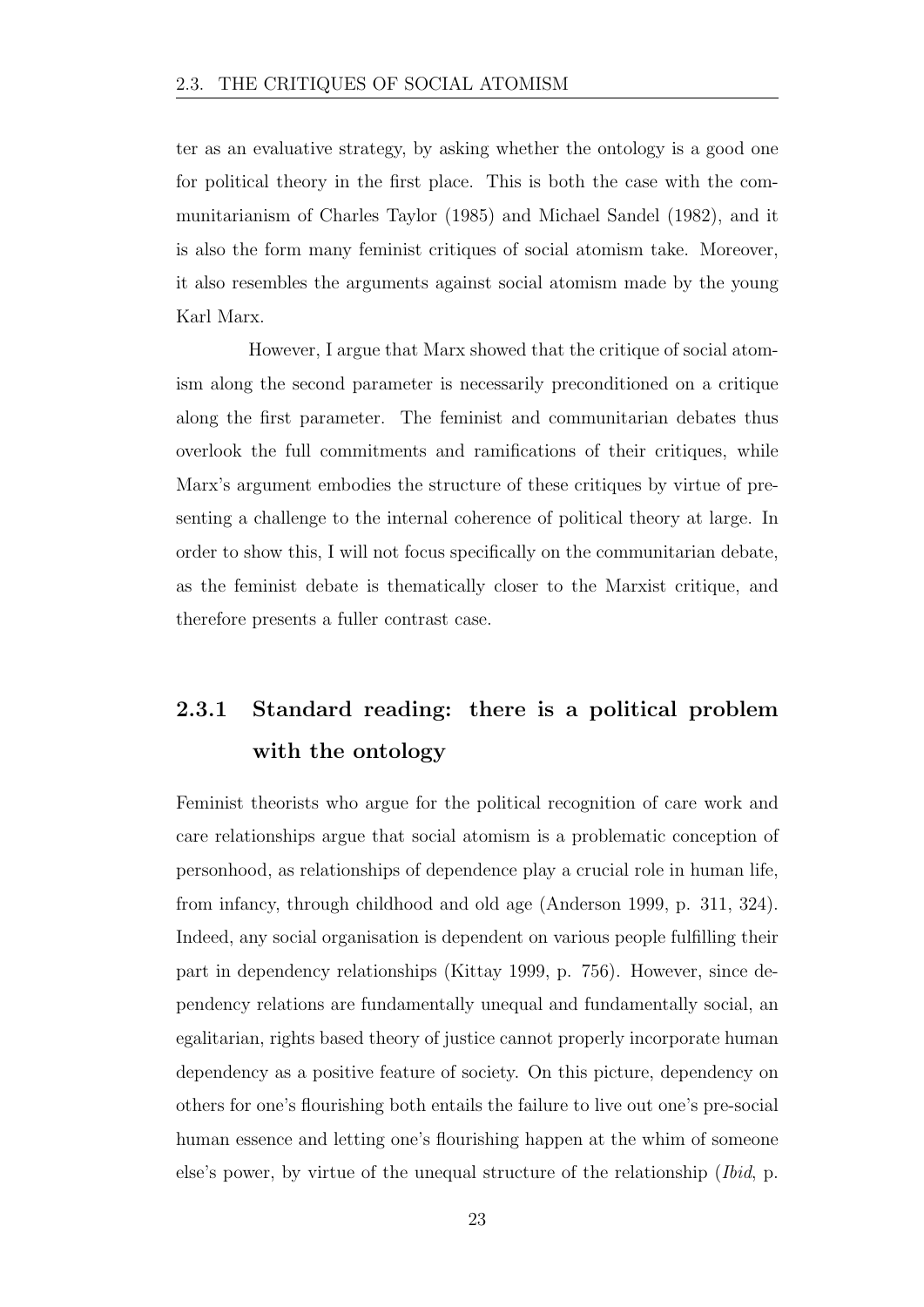xi). As a result, care relationships are seen both as aberrant from the social norm, and as inherently lamentable, though positive dependency relationships are necessary and inevitable in any human society (*Ibid*).

In response to this, theorists such as Susan Moller Okin (1989), Elizabeth Anderson (1999) and Eva Kittay (1999), have argued that the liberal egalitarian paradigm upholds a specific exploitative social power structure, as the labour associated with dependency relations, such as childcare or care of elderly and ill family members is usually unpaid, and is largely undertaken by women. By taking ideal justice and social equality to be the political norm, actual injustices and differences are seen as aberrant. However, in the real, social world it is equality and justice that is aberrant from the social norm, and it is accordingly difference and dependency relationships that should be treated as central characteristics of the political subject (Shklar 1990, p. 39).

To not properly recognise care work as politically equal to other forms of labour thus provides a mechanism to uphold a specific exploitative social power balance where women work for free, and are financially dependent on men. On a personal level, this makes women vulnerable to a range of different forms of exploitation, and deprives them of the autonomy to easily leave abusive and exploitative relationships (Anderson 1999, p. 311). On a societal level, they are not politically and financially recognised for labour that is necessary for the survival of their society.

At this point, the Rawlsian might argue that there is space within the heuristic machinery of the egalitarian theory to recognise care labour, but that we must first "work out a viable theory for the normal range, [before] we can attempt to handle these other cases later" (Rawls 1992, p. 272, n.10). However, as mentioned, this implies that care relationships are a secondary rather than a primary concern of justice (Kittay 1999, p. 77). It is something to be "dealt with", rather than a feature that could play a positive part in structuring society.

It therefore continues to justify the subordination of women to male wage earners, as it treats the symptom rather than the cause of injustice that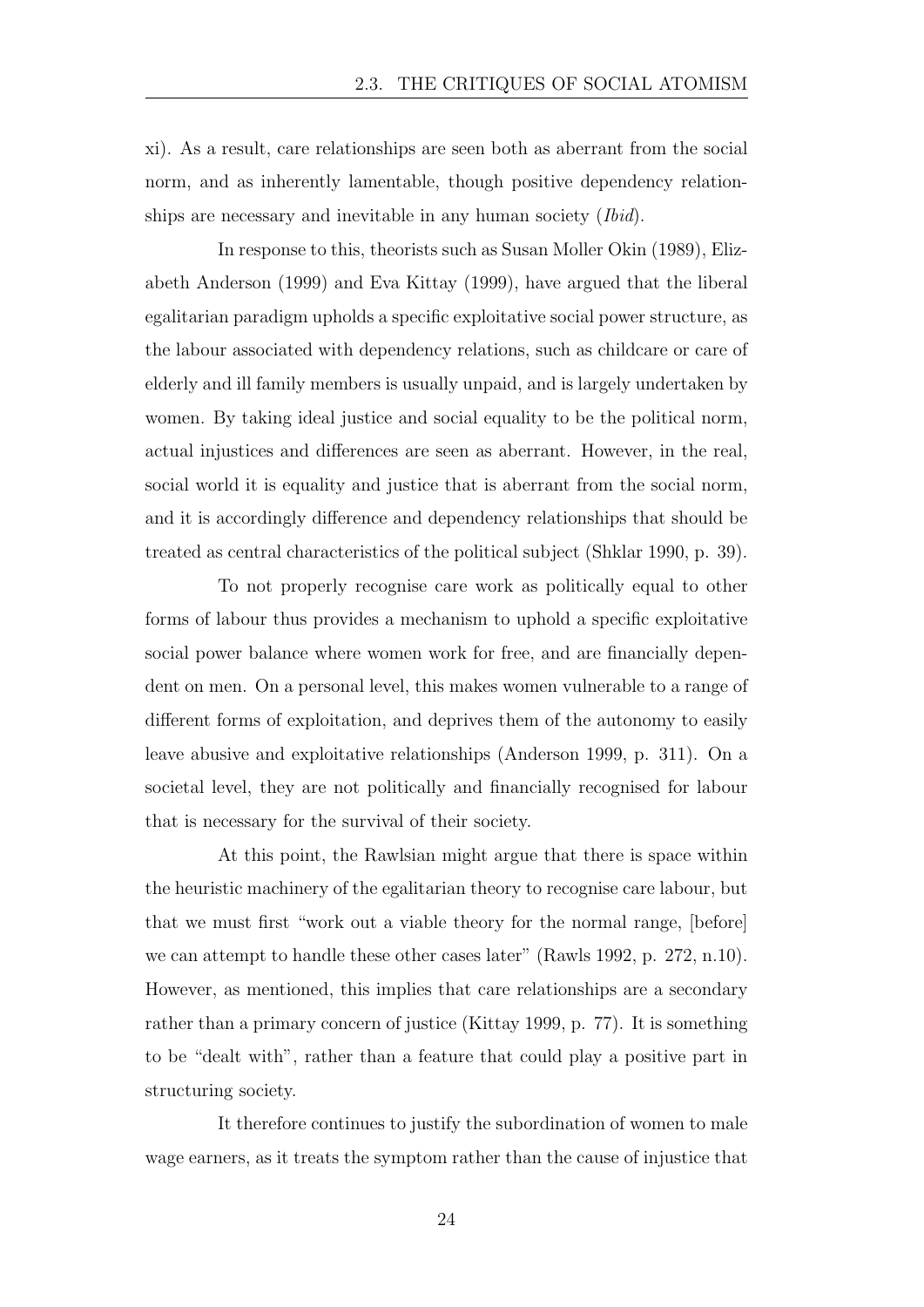takes place when care labour is not recognised (Anderson 1999, p. 311). The recognition of care labour is not seen as a worthy reason for restructuring social organisation. Instead, only care relationships that have already turned exploitative are worthy of political attention. As a result, the feminist claim is that social atomism is a problematic ontology, and liberal political theories should replace it with one that is capable of recognising care relationships.

### 2.3.2 Alternative reading: there is a problem with the function of the ontology for our political theories

However, as mentioned, it is also possible to critique social atomism along the first parameter, namely by evaluating the role the concept plays for the political theory at hand, rather than merely for the content of its ontology. An example of such a critique is that the claim "all men are born equal" is not justified in and of itself for the Lockean project. While it is just assumed to be a metaphysical truth, and thus seemingly justified *qua* ontology, it has been claimed that this is not the reason Locke chose it as a narrative starting point for his account. Instead it was supposedly picked because it was instrumental to a substantial break with the feudal idea that the dependency relation between lordship and subject is theoretically basic (Kittay 1999, p. 5). Accordingly, this ontic conception of man is not internally justified to the theory by virtue of being a basic, pre-political theoretical starting point. The ontology itself was picked because it covertly served a specific political purpose.

To what extent this genealogy discredits the Lockean theory is debatable. Social atomism may still be an ontologically good account of personhood, though it also happens to serve ulterior purposes for Locke. Thus, this specific critique primarily questions whether the Lockean project covertly fits a specific political aim, rather than being entirely modelled around universal ideals. This critique may thus primarily explain why the Lockean narrative came to prevail in the history of western political theory; it was not neces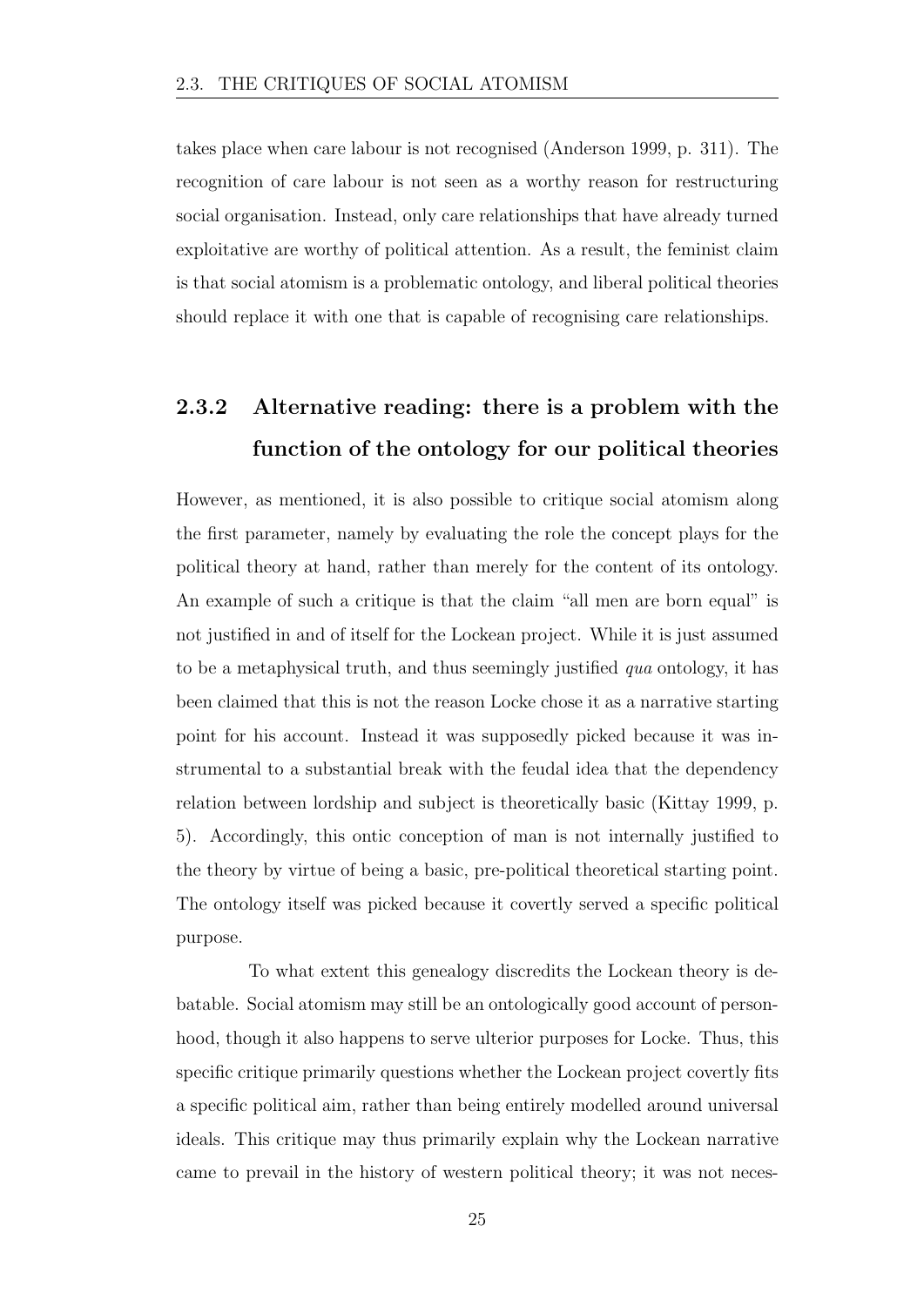sarily because it was the best or only political theory, but because it aligned with a change in political power structure (Williams 2000, p. 478). However, it does not discredit the Lockean account in and of itself.

A stronger, more systematic argument for the political functional problem of social atomism can also be made, showing parallels to the feminist critiques of social atomism. I will argue that the feminist argument can indeed be subsumed under this argumentative structure, though it makes secondary the question of whether the ontology is correct. I will argue that this is a more forceful critique of social atomism, given its strong connection to specific political theories rather than explicit ontic narratives.

The feminist argument for the recognition of care does not necessarily denounce liberalism as such. Rather it assumes that the political paradigm will change appropriately once it reconsiders what its appropriate political subjects are. As a result, these critiques amount to an interesting claim about the relationship between political theory and ontology; your politics change if your ontology changes. Indeed, it accepts the Lockean claim that ideal politics will follow from a correct ontology, taking the main problem for the Lockean to be that they assume the wrong kind of ontology because it is implicitly biased by its real political attempt to discredit feudalism and to legitimise property ownership.

However, it is the liberal contractarian assumption of *how* ontology figures in their theories, which takes them to be pre-social and thus pre-political, that is being criticised when we criticise social atomism. An ontology somehow based in relationality, care and intersubjectivity simply cannot pass as either pre-social or inherently politically neutral.

Although the critics are sceptical of social atomism in and of itself, the minimum charge, and the clearest commitment of the critiques is that the problem resides in the role social atomism plays in our political theories as a "neutral" theoretical starting point which places constraints on the possible political theories that may follow. Indeed, social atomism might be the wrong framework through which to make sense of human existence within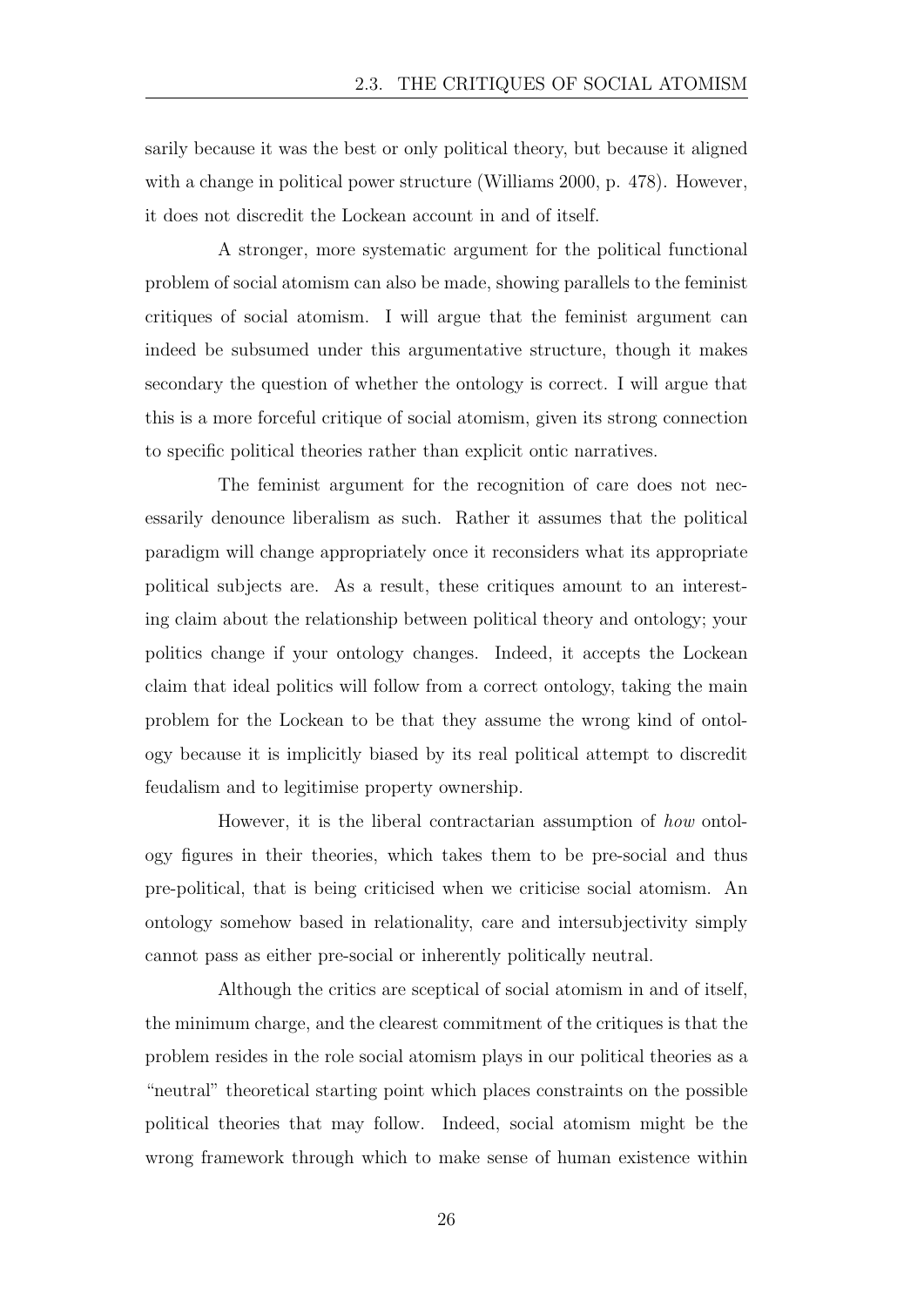specific social contexts, but it does not mean that social atomism could not legitimately figure as one of many legitimate descriptions of what it is to be a person within a pluralistic or processual ontic framework, or at some level of description of political personhood. Thus, it seems like the central problem concerning social atomism is how our ontic frameworks can be exploited by specific political projects.

This problem is properly recognised by Karl Marx in an argument that structurally seems to underpin the feminist point in his classic text *On the Jewish Question*. There, in his discussion of the abolition of property ownership as a condition for voting, he argues that

[t]he property qualification is the last political form in which private property is recognised. But the political suppression of private property not only does not abolish private property, it actually presupposes its existence. The state abolished, after its fashion, the distinctions established by birth, social rank, education, occupation, when it decrees that birth, social rank, education, occupation are non political distinctions [...] But the state, none the less, allows private property, education, occupation, to act after their own fashion, namely as private property, education, occupation, and to manifest their particular nature (Marx 1844, p. 33)

Thus, in parallel to the feminist critiques of social atomism, Marx argues that the emphasis on equality as a political virtue means that actual inequalities, such as dependency relations, are ignored as a political topic. However, Marx's point specifically is not about social atomism as an ontology, but our beliefs about social atomism as an ontology. Whereas the feminist critiques fit within a larger concern about the recognition of the specific form of stereotypically "feminine" existence that embodies care relationships, and it is on this basis they propose an alternative ontology, in this essay, Marx does not attempt to fit his negative critique around a positive project.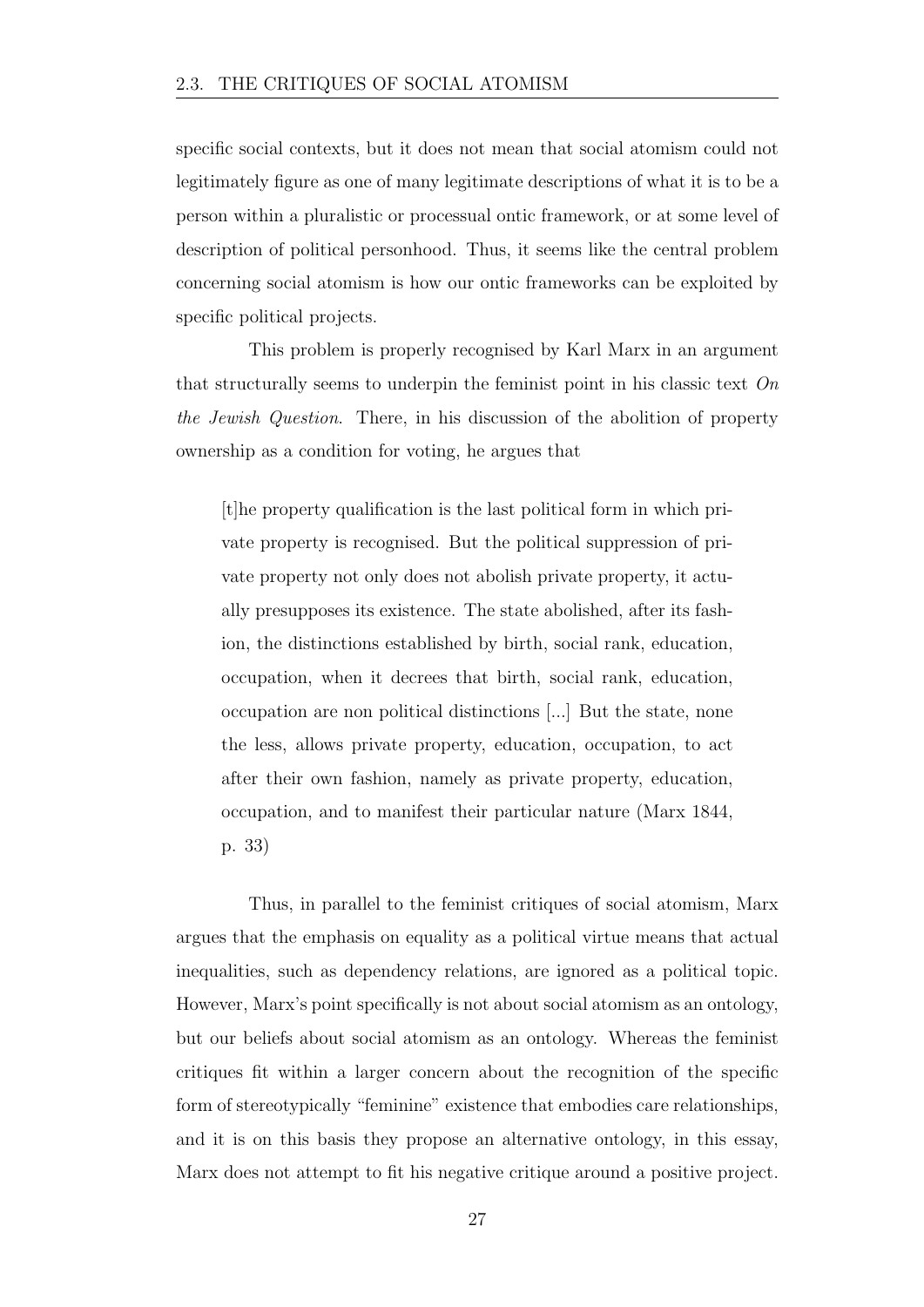Instead, his essay is concerned in particular with what it means to have political status. This allows him to claim that actual emancipation, i.e. human flourishing, is a different matter from having political status, and that having political status does not automatically imply that all aspects of one's social existence are recognised as politically salient. Thus, Marx positions his critique such that it does not necessarily imply that a specific ontology determines a specific political philosophy. The story is more complex.

One of Marx's key arguments is that instead of leading to a society structured around property rights, belief in social atomism as the essence of personhood is held because we live in a society where the dynamics of property are so embedded that we take them for granted. People who benefit from property as a social power do not need to actively scheme to keep it a social power through their political theories or legal frameworks. Since property as a power does not pose an obstacle to property owners, they do not perceive it as something that merits political regulation, and they therefore abolish it as a political differentiator. To not recognise property as a political differentiator is to turn it into a pre-political concern, forming part of what we take to be pre-social, and thus essential. So, unwittingly, a choice has been made about what the salient features of man as political, and thus ontological subject must be. In the words of Charles Mills, social atomism allows for

abstract[ing] away from relations of structural domination, exploitation, coercion, and oppression, which in reality, of course, will profoundly shape the ontology of those same individuals, locating them in superior and inferior positions in social hierarchies of various kinds (Mills 2005, p. 168).

As a result, ontological social atomism is not only instrumental to the disposal of one form of social power, as is claimed in the critique of Locke's connection to the abandonment of political feudalism; it serves as a narrative that justifies the existence and maintenance of this social power.

So, the Marxist claim here is that our ontological beliefs do not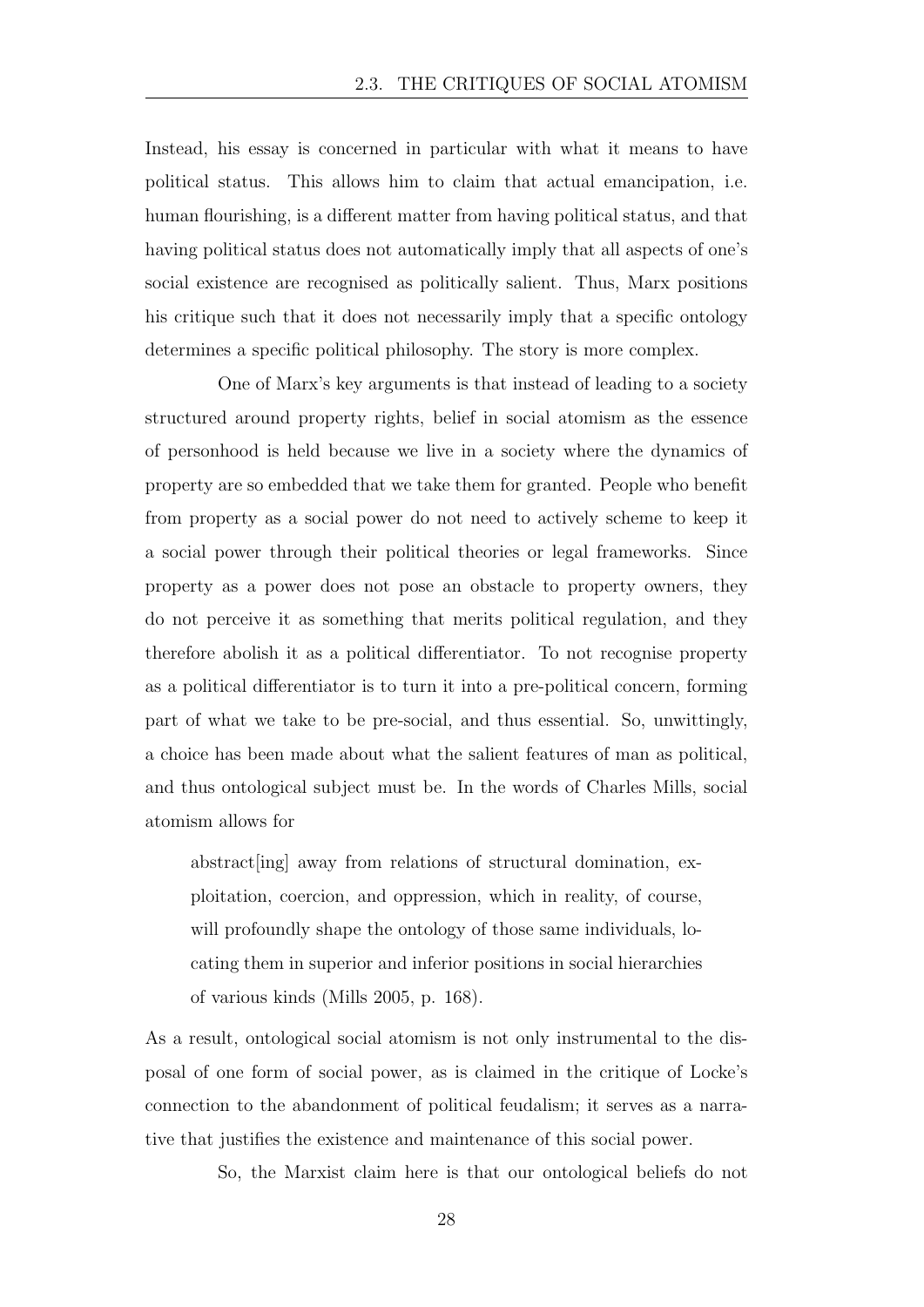form neutral reasons for which one should hold a specific political theory; instead they are picked out as primary according to whether they cohere with some political aim, and hence they provide a circular, or empty, form of grounding or justification. This is a problem even when one uses ontologies as a theoretical starting point, given that the very idea of the basic units of political theory being pre-political can serve specific political purposes.

However, it is not evident that Marx's story is a superior take on the critiques of social atomism, so in the following sections I will argue that this is indeed the stronger and more politically potent critique, and that the feminist argument falls within its scope, though it fails to develop its full ramifications.

### 2.3.3 Only Marx's version of the critique of social atomism is robust

The feminist critic of social atomism may respond to the Marxian version by claiming that the problem with social atomism that they aim to highlight is related to the methodological failure to examine experiences of injustice before a theory of injustice is devised (Shklar 1990, p. 39). Social atomism follows naturally from an ideal theory methodology, whereas the recognition of human beings as fundamentally and necessarily standing in relationships to each other is grounded in a real-life investigation of what it means to be a person, and what aspects of personhood are marginalised on the liberal account. Thus, though the problem is part methodological, the core issue remains that social atomism is simply the wrong kind of ontology for a truly egalitarian political theory.

However, the Marxist critique showed that the content of social atomism did not pose the main problem for liberalism. Instead, the issue concerned the interpretative structures through which the concept arose and is utilised. Proximity to the epistemic object at hand is not a sufficient condition for justified political belief when the issue is hermeneutical. For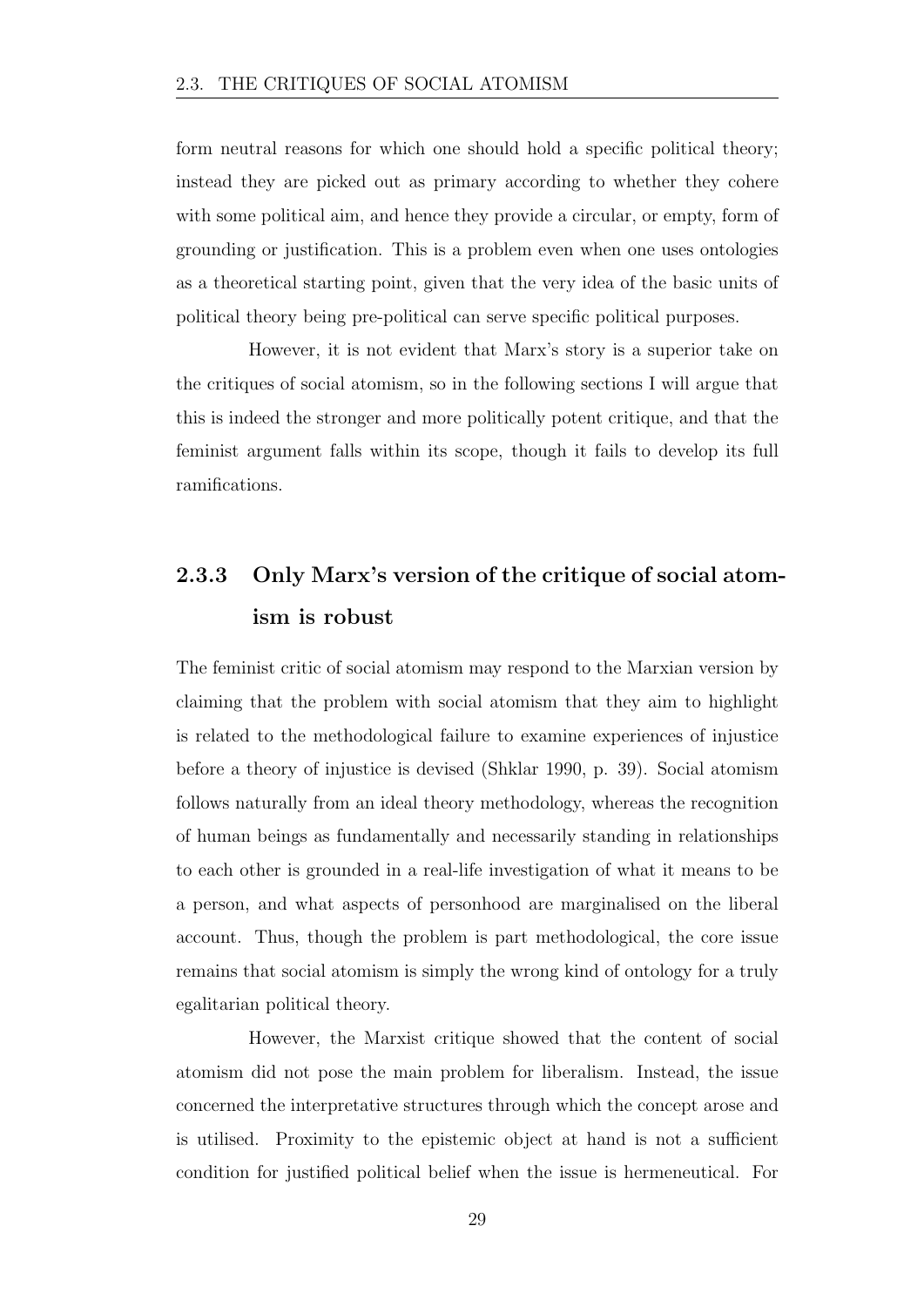instance, many women refuse to recognise that they are being discriminated against in the workplace, despite clear evidence that they do experience discrimination (Lafontaine 1983). So while women have better experiential acquaintance with sexual harassment, this does not mean that they necessarily have the hermeneutic framework to properly make sense of their own experiences (Brownmiller 1990). In this respect, the key issue with social atomism remains methodological rather than ontic.

While the feminist argument for the recognition of care simply claims that the ontology of contract theory is wrong, the view that is being criticised is premised on a specific methodology that assumes that ontologies are pre-social, and thus conflates political and ontological features of personhood. The problem at this point is not social atomism alone, but how social atomism follows from a view that makes a set of methodological assumptions. As the feminist argument does not locate the key problem to inhere in this conflation, it therefore, in its positive project, simply assumes that an alternative ontology leads to the identification of the appropriate politically primary features of personhood. But this assumption is in need of further argument.

It could be argued that the failure to provide such a justification does not matter much, as the feminist argument for the recognition of care still seems to get its political point across when arguing that care work has been excluded as a political concern by the liberal paradigm. However, I think this leads to a too easy dismissal of the feminist argument by the Rawlsian. Specifically, the Rawlsian may take their critique of social atomism to "get at" an entirely different concern than social atomism as an ontology, as the political injustice at hand in not recognising care work is taken to have no demonstrable connection to its ontic underpinnings. After all, there are ways of modifying a political theory "at the edges", so that the injustice at hand may be compensated for. The liberal thus takes himself to be unchallenged by the feminist critiques of social atomism, though he is still incapable of recognising dependency relations on positive terms. This surface recognition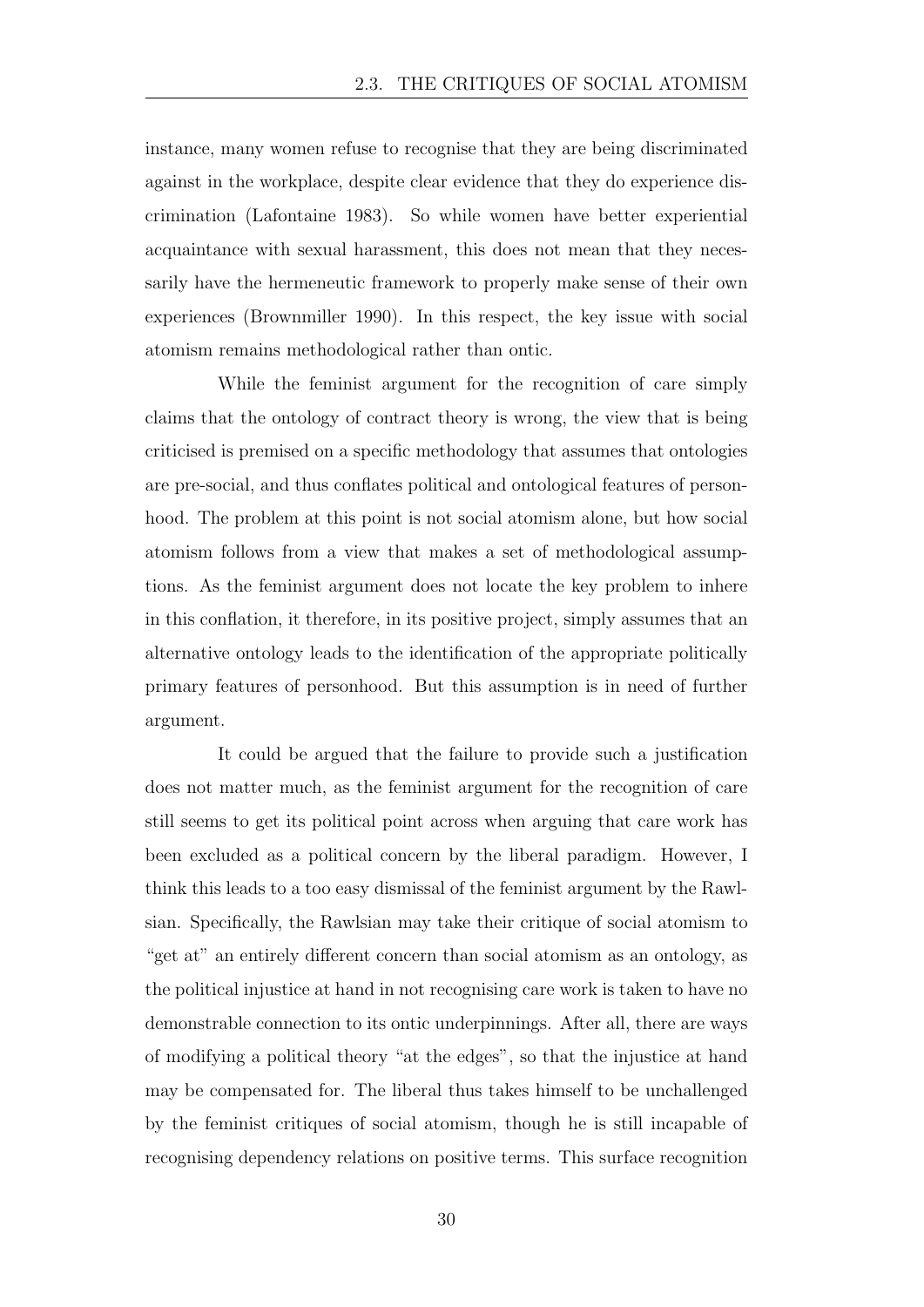of care work continues to justify the political mechanism that subordinates female wage earners to male ones, as it treats the symptom rather than the cause of the social disadvantage (Anderson 1999, p. 311). Nevertheless, the Rawlsian may still argue that the feminist critic of social atomism has had her political concern addressed on his account, while her ontological critique is dismissed as irrelevant in scope.

Thus, only a critique of social atomism that follows the specific structure of the Marxist argument forms a robust critique of the liberal paradigm, as it properly recognises the problem of social atomism as a *political* problem. The specific benefit of the Marxist critique is that it raises the problem of ontology to matter for political methodology, rather than reducing political theory to some ontic base. Thus, it forms a critique of the theoretical mechanisms of liberal political theory as such. As demonstrated, this is where the issue resides.

Though the feminist can of course resist the Rawlsian challenge by claiming that any political theory indeed does need an ontology, even the Rawlsian, she does not discuss on what possible terms ontology can be an unproblematic feature of political theories. Her discussion of the ontic in political theory is centred on ontology itself, rather than on the methodological issue of what it means for a political theory to hold an ontology. If political theory demands ontology, but the choice of ontology is already political, even when it may seem politically neutral, it appears to be impossible to develop a virtuous political theory. Thus, it is not clear that introducing a discussion of ontology is politically helpful in any respect, given the feminist structure of the argument. It primarily leads to an unresolved scepticism about ontology and political theory at large. Marx's critique pulls apart the negative critique of social atomism, which concerns the mechanisms of the political theory itself, from a positive political project where he introduces a new ontology. In so doing he opens up a more nuanced picture. As a result, Marx also potentially avoids the resistance to the critiques of social atomism that may follow from a will to avoid scepticism about ontology in political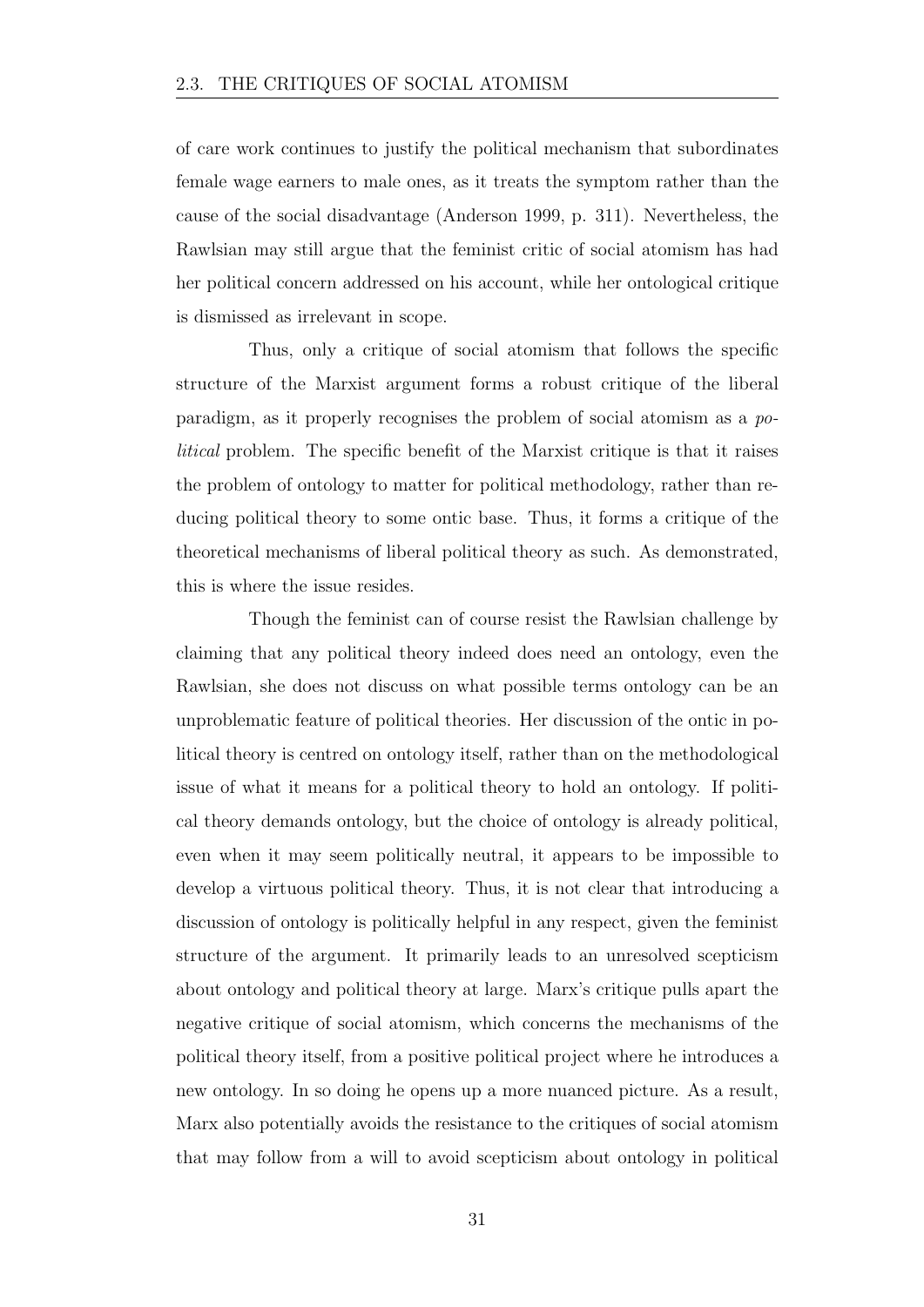theory.

The feminist critique of social atomism, which aims to recognise the value of care labour, would greatly benefit from incorporating the structure of the Marxist argument by properly separating and individually developing the claim that the way social atomism is determined as an ontology is biased in a way that reinforces a given power structure, and the claim that social atomism is a bad social ontology. Both claims can be made without being treated as necessarily, or straightforwardly connected. As a result, the feminist will be able to claim in the first instance that while social atomism is undoubtedly a true description of the relations between persons within specific social contexts, we take it to be true irrespective of the context that makes it true. Moreover, she can claim that as the belief is taken to hold universally, it is not raised to the level of an explicitly political issue, and we come to accept it as a belief about ourselves and our relationships, despite its deep political function. By separating this from the second claim, which demands change in ontology, the second claim can be better understood in the inevitable role it plays for political theory. By then considering the second claim's demand for change in ontology separately, it can be better understood in the inevitable role it plays for political theory. By implementing this structural change, the feminist will be significantly strengthened. A proper understanding of the role of ontology in political theory is found in space carved out by Marx's methodological criticism. It is this space I take myself to investigate in Chapter 3.

### 2.3.4 The alternative reading unveils the full ramifications of the critiques of social atomism for political theory in general

Given that the Marxist critique provides fuller analysis of the role of social atomism for liberal political theory, it is possible to properly assess what the actual ramifications of the critique may be. Moreover, given that the Marxist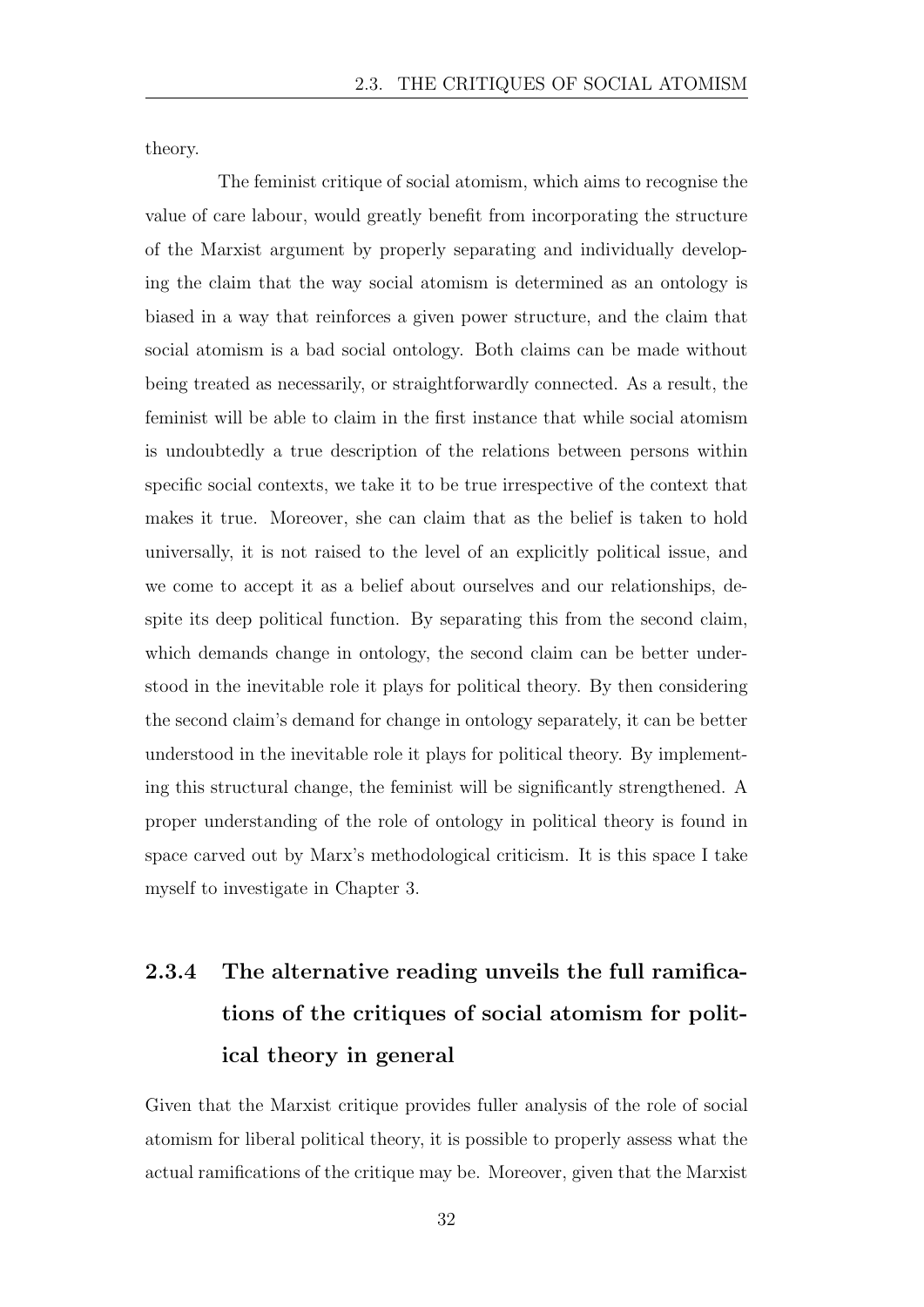critique of social atomism does not attack the content of the ontology directly, but the role it plays for the political theory, this seems to also raise some questions for political methodology in general.

As mentioned, the key problem with social atomism for Marx is that the egalitarian liberal obscures the grounds and political aims on which his theory is founded by referring to its ideal nature and political neutrality. The ontology, by virtue of its apolitical content is instrumental to this obfuscation. To simply (or primarily) claim that social atomism is the wrong kind of ontology is to embrace the premises that cause the problem of social atomism, which is to confuse the distinction between what is, namely the actual, and what must be, which is usually taken to be the ontic or the essential. It does not present a clear discussion of how political theory should negotiate the gap between a real political state of affairs and that of an imagined better one.

This also means that at the very least a "virtuous" political theory aims to be as clear as possible about its real life political aims, commitments and functions, and not only about its ideal aims and functions. This includes recognising how and on what terms it commits to some ontology about what it means to be a person within a group of people, and how this relates to what it means to be a political subject or whatever unit the political theory takes itself to regulate. Thus, the critique of social atomism does not only concern liberal theory specifically, but the role of ontology in political theory at large. How, and to what extent can one establish a "virtuous" relationship between political theory and how its ontology is picked out?

The idea that ontologies may be politically determined makes more sense on this account, than on one that takes ontologies to necessarily be inherently political. The problem concerns how political theories pick out ontologies, and whether this can be done in an apolitical manner, not whether the content of the ontology is inherently political in scope.

Thus, the more general question at hand, revealed by the critiques of social atomism, is not ontic, but epistemic; it concerns how we pick out some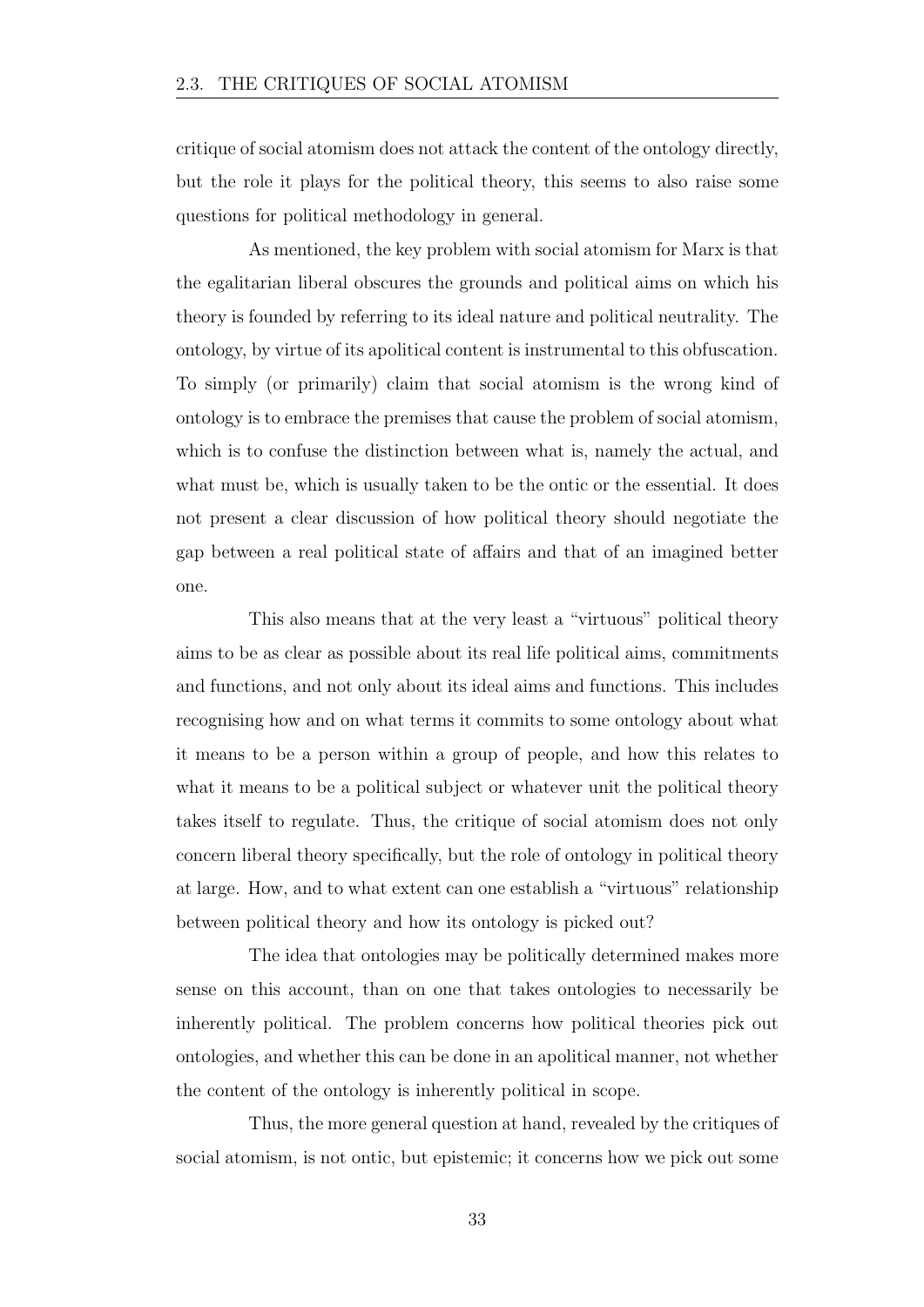beliefs at the expense of others, in particular how we pick our ontologies in relation to our political theories. What kind of epistemic constraint do ontic beliefs put on our political theories? What kind of epistemic constraint do political theories put on our ontic beliefs? How does this epistemic dynamic obscure, or involuntarily misalign political ideals, knowledge of the real world, and ideas of how to get from the real world to a better state of affairs?

#### 2.4 Two Core Claims

As a summary of my findings in this chapter, and in order to establish the foundation of the discussion that is to follow, I will make the two following core claims. First I claim that we must reframe the critique of social atomism primarily as an issue of methodological priority. Secondly I claim that we should distinguish ontic beliefs as they exist in our everyday sets of beliefs, and purely metaphysical endeavours.

## 2.4.1 The first core claim: the critique of social atomism uncovers a methodological issue about how political theories in general relate to their presumed ontologies

The first core claim I extract from my discussion is that we must reframe the critique of social atomism primarily as an issue of methodological priority. While, indeed, the critique may highlight a problem for the content of the ontology in and of itself, the most important and powerful claim at hand is that it shines a light on an unresolved issue about how political theory relates to its ontology, and how the confusion about whether the problem is ontic or methodological has legitimised a lack of willingness to deal with it as a problem. In other words, it is equally problematic for political theories to not talk about their ontologies as it is to simply treat the problem of social atomism as merely ontic. Both strategies provide opportunities to dismiss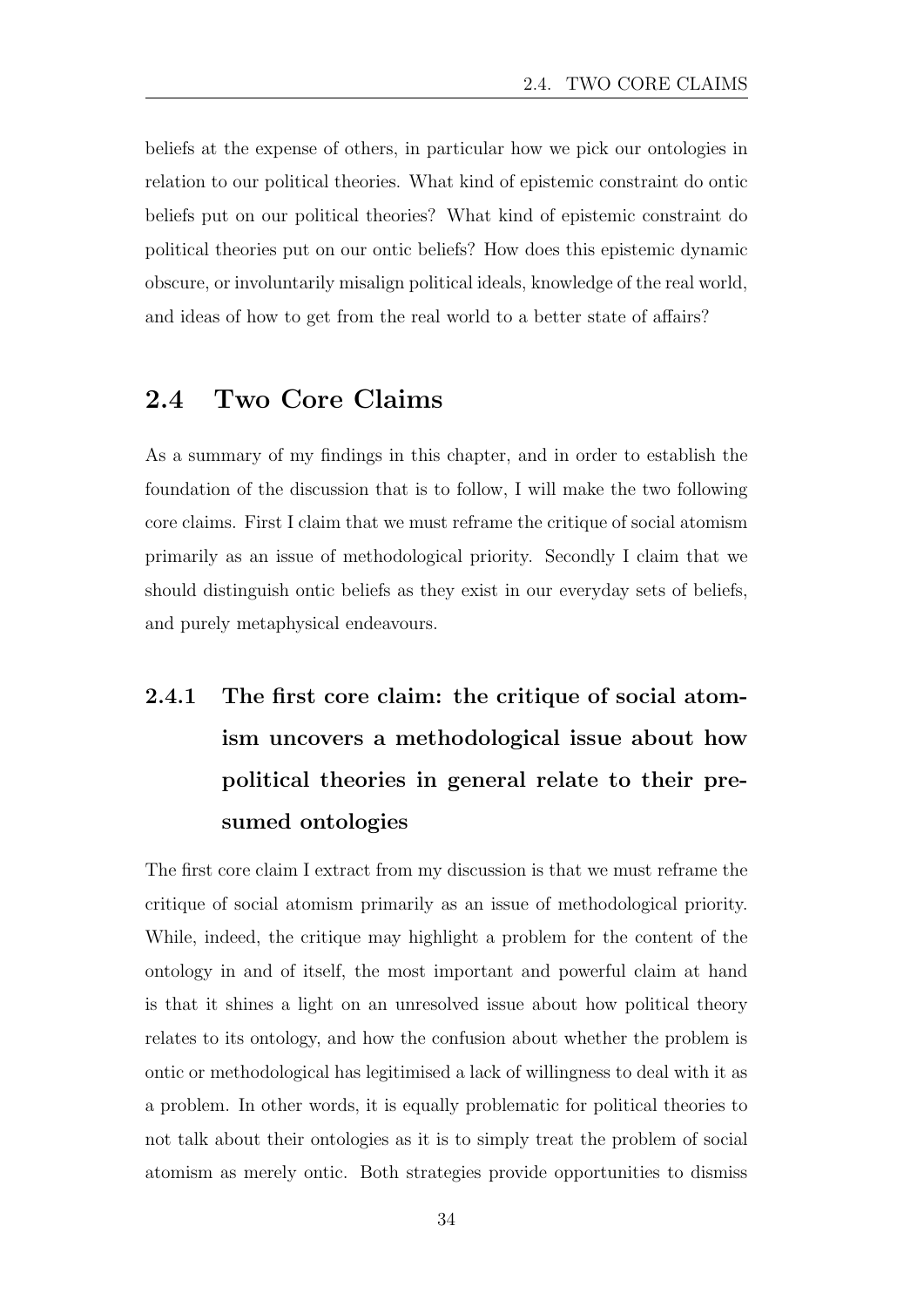the problem as politically insignificant.

Methodology within political philosophy, within the tradition of analytic philosophy, to which Rawls belongs, has been treated as an apolitical issue. Lorna Finlayson argues that this is a grave mistake, and that our practices in developing political theories are political from the outset (Finlayson 2015, p. 5). The way we come to form political belief is itself a political process, and unless we are self-reflective about the way in which we engage with this process, our political beliefs will implicitly defend specific kinds of political views and protect specific kinds of people. Without recurring into a discussion about truth and relativism, legitimate questions can be asked about the relationship between politics and the real world standpoint of the political theories. While it may be that political theorists are in fact capable of abstracting from such a standpoint, it is both tenuous that this is desirable for political theory as it aims to bridge the theoretical gap between a real, flawed social organization and a better state of affairs. Acquaintance with real social organization surely cannot only be biased and thus detrimental to a political theory, but also is in some form essential if a theory is to have any real world impact.

We must untangle the following: political theory aims to deduce how to get from a current form of social organisation to a better one, whether this is merely by figuring out what a better one looks like, figuring out what actions to take to get there, or both. The political theor*ist*, on the other hand, sees the world and the social organisation she lives in, and is tasked with abstracting from this acquaintance in order to deduce what a better state of affairs looks like. The political theorist does not necessarily have complete or unbiased knowledge of a current state of affairs, but her theory concerns how one should move beyond the current state of affairs *as it is*, irrespective of the limits of her knowledge. She can follow two routes to achieve her aim; either she abstracts from her real world standpoint, and moves from the abstraction to a conception of a social organisation that is not the current one, or she aims to move from her real world standpoint to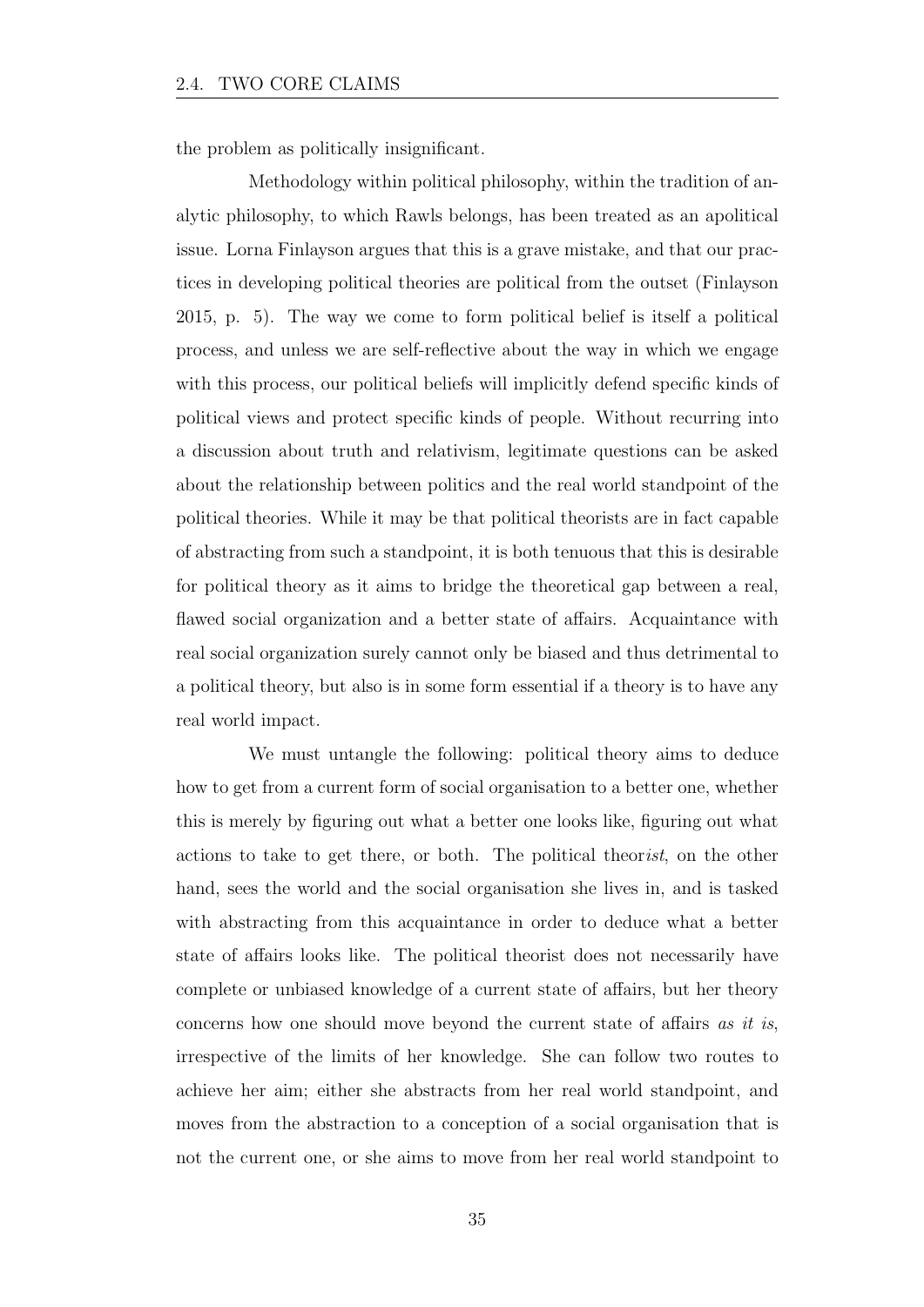a more objective conception of the world, from which she will be able to diagnose the reasons why the current state of affairs is not the ideal one. Is the move of the political theorist possible at all without also bringing personal perspectives to bear on the results? Can the political theorist ever make the same inference as the political theory ideally does?

Unless political theorists are in fact reflective about the way in which they form their political theories, we cannot be certain that they in fact are successful in abstracting their theoretical projects from some intentional or unintentional real political motive, so a discussion of methodology is in all cases called for. As a result of my discussion of the structure of the critiques of social atomism, a discussion about the role of ontology for the various political theories falls within these brackets.

### 2.4.2 The second core claim: we must separate ontic beliefs from ontology

The second core claim follows; ontic beliefs and ontologies are of distinct epistemic nature, and a failure to separate the two can be politically exploited. Marx shows that ontic beliefs may be politically determined; social atomism is the implied ontology of liberalism because it fits their political aims. This also means that social atomism is not chosen because of its metaphysical content, but because of its political function. Thus, we must separate social atomism as an ontology from the beliefs we have about social atomism as an ontology. Marx shows that some ontic beliefs play part of a more general belief forming process, and are not just determined by genuine ontological knowledge. Both ontology and ontic belief are topically external to the domain of political theory, but are also topically such that they may be implied by political theory. However, they are of a different epistemic nature. The liberal takes the transition from ontology to politics to be methodologically virtuous. The problem is that ontic beliefs may be determined by politics, and that we do not automatically tell apart genuine ontologies from our ontic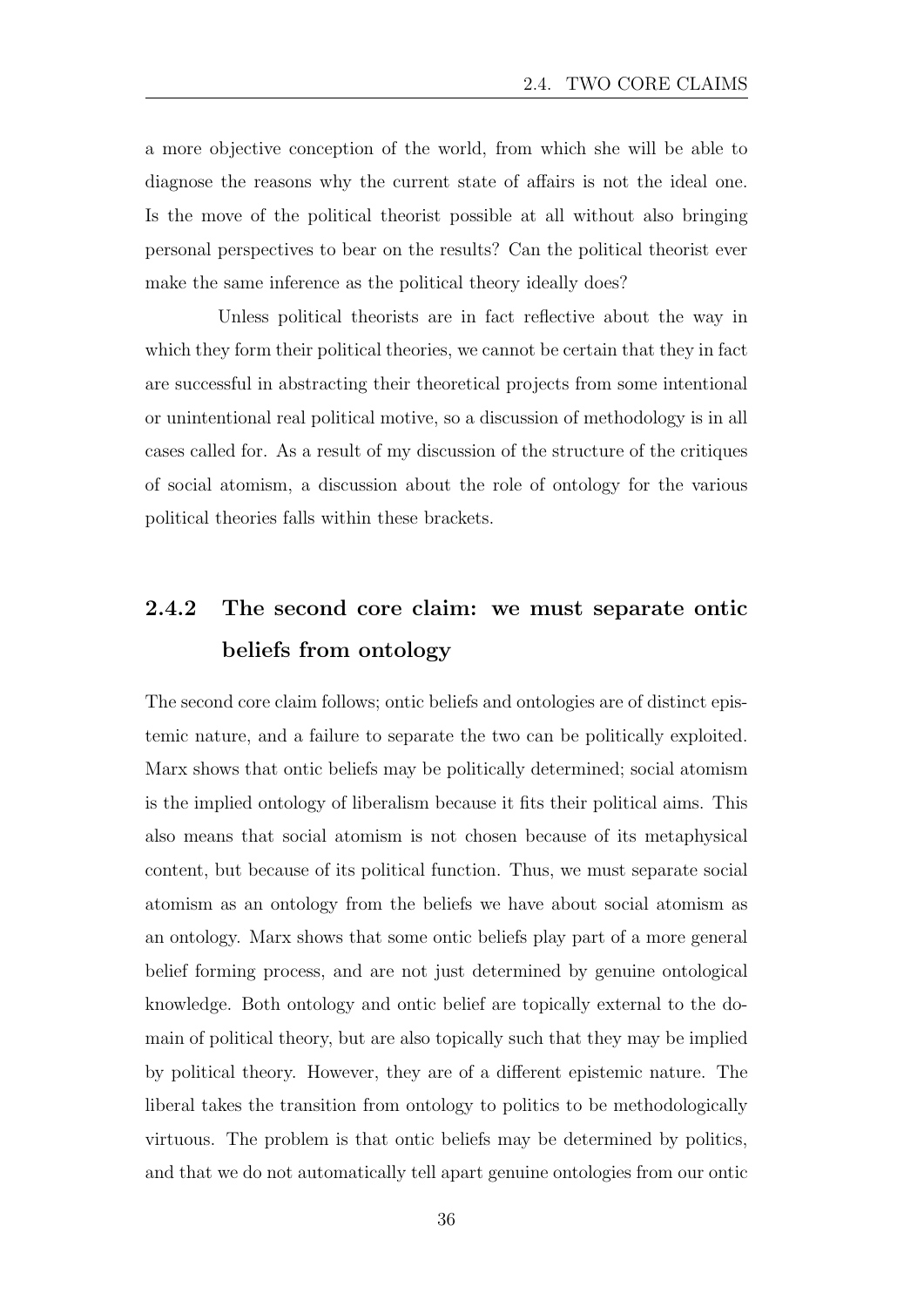beliefs.

Indeed, according to developmental psychologist Susan Gelman, ontology or essence beliefs form their own epistemic category, not only for the metaphysician, but for everyday belief formation of what things are. In her book *The Essential Child*, Gelman argues, on the basis of extensive research, that we quickly learn that the ontic refers to categories of natural kinds, which we take to be real, discovered and thus rooted in nature. This is opposed to what we categorise as invented objects. According to Gelman, ontic beliefs, or essence beliefs as she calls them, hold that there is some unobservable property, be it part, substance or ineffable quality, *the essence*, that causes things to be the way they are. The essence gives rise to the observable similarities shared by members of a category. People believe everyday words reflect this real-world structure. Words such as "dog", "tree", "gold" or "schizophrenic" are believed to map directly on to natural kinds. Not all words do, but those that refer to basic level categories of natural kinds, as well as many words for social categories are taken to have this property (Gelman 2003, p. 7). This makes essentialising a basic feature of human cognition, and moreover, essentialising motivates stereotyping, prompting us to believe that certain (social) categories imply a way things necessarily are and must be (*Ibid*, p. 12). Thus, it seems that we can and should distinguish between ontic beliefs as they exist as part of our everyday sets of beliefs, and purely metaphysical endeavours.

For the sake of brevity, from now on I will refer to everyday essence beliefs as ontic beliefs, and metaphysical essence beliefs as ontological beliefs. Though the latter may be tainted by our political projects and aims, this is not necessarily the case, as the project itself is not primarily determined by our day-to-day navigation of the social world, but by careful conceptual investigation. However, topically, the overlap may be great, and it does not seem improbable that social bias will form some of the metaphysician's intuitions, though the methodology by which the ontic beliefs reached are distinct, at least on the surface. I will discuss this distinction in the final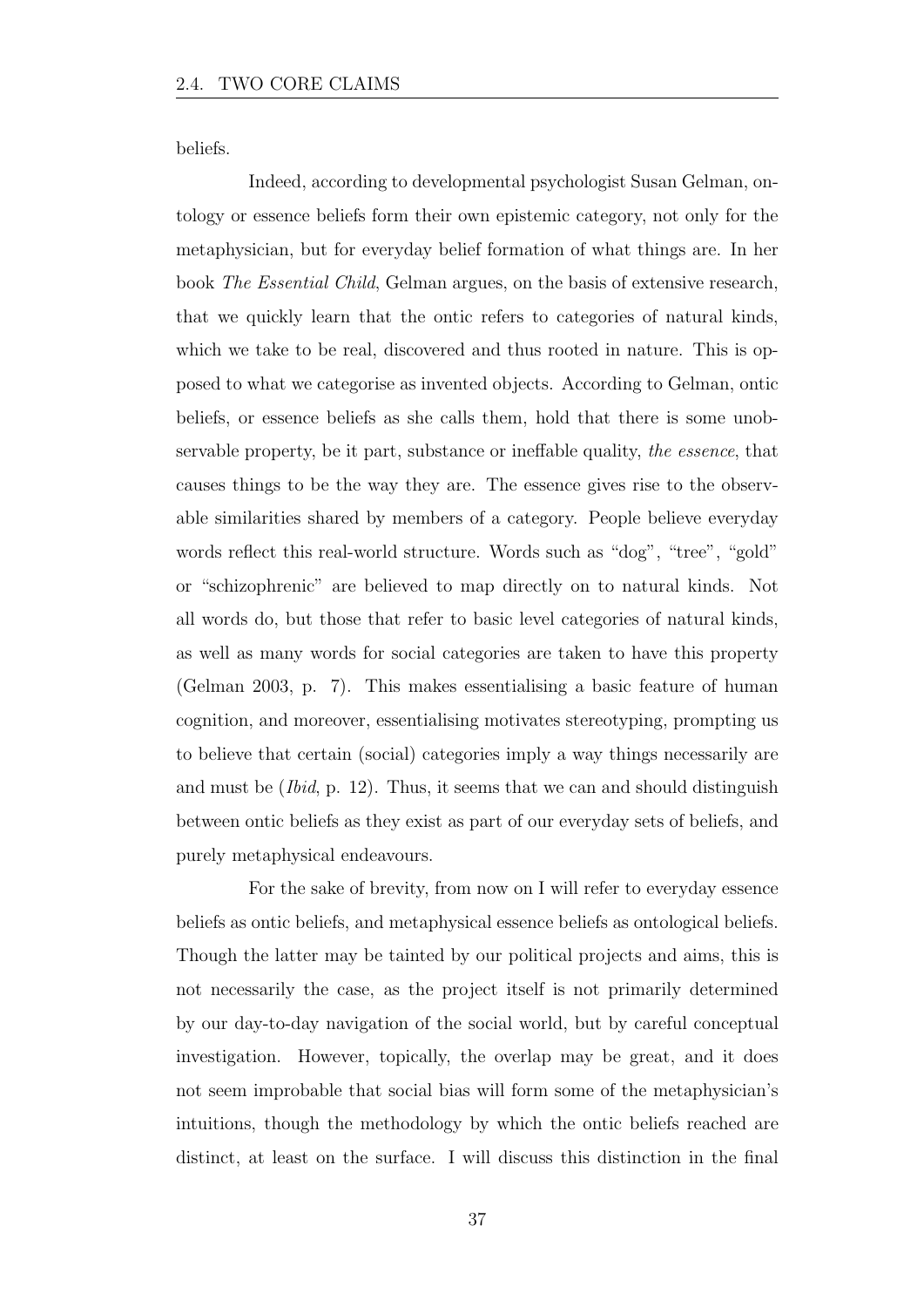chapter, but a fully-fledged discussion of potential political influence in the field of metaphysics must be a topic for a different thesis entirely.

The main point I aim to make is that we can distinguish between the metaphysical endeavour of discerning the features of the world in a principled way, and the everyday formation about the basic constituents of the world. The two may of course inform each other, but the fact that ontic beliefs may be determined by other things than metaphysical investigation may not be a problem for our actual metaphysical investigations, but rather for the basic beliefs we have about the world, and the consequences we take them to have in our day-to-day life. As a result, my key interest is in the fact that we seem to hold a set of beliefs about essences that are not necessarily determined by the actual metaphysical essence, but are in some sense or other constrained by social factors. Moreover, my interest is in how the two categories are confused, and how this can be exploited by our political projects by feigning a closer relationship to some metaphysical foundation than to our political beliefs at large. The following are examples of everyday ontic beliefs that I have in mind, and that I will primarily be concerned with in this thesis:

> "Human beings are inherently selfish" - In an episode entitled *New Baboon*, of the podcast Radiolab, a reporter follows John Horgan, a science journalist as he asks whether a world without war is possible to a series of people in his neighbourhood. In 9 out of 10 cases people respond negatively, which is a major shift from similar polls conducted in the 1980's. However, more puzzlingly, when people are asked the follow-up question "Why do you think so?", the answer invariably consists of some appeal to human nature as being inherently greedy, selfish or competitive (Miller and Krulwich 2009). Horgan claims that this response seems to change with political climate, and though this study in itself is not large enough to be scientifically sound, the live testimonies of people unflinchingly making these claims highlight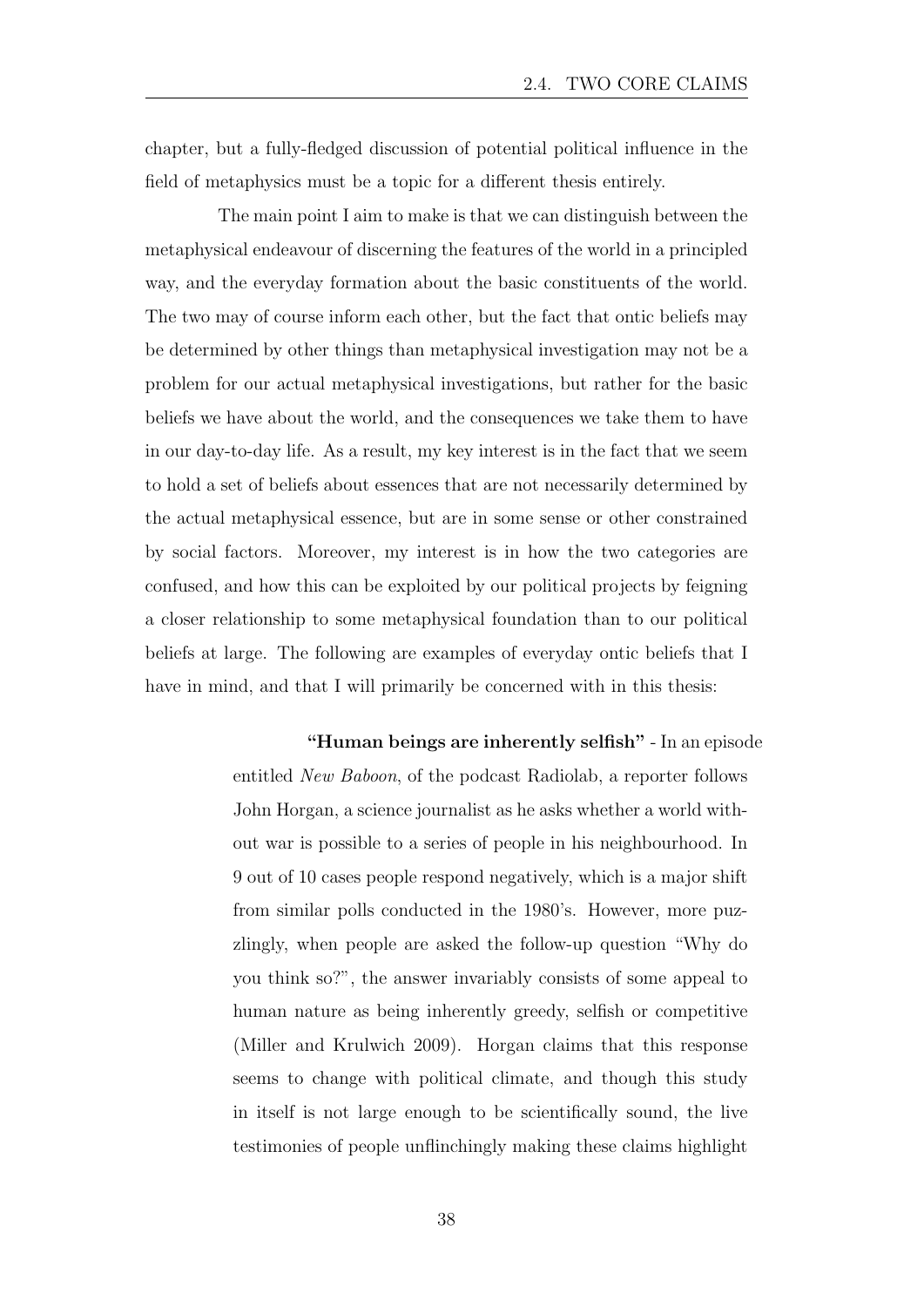how we, in our everyday endeavours, feel confident about making essence claims, or form essence beliefs that we robustly believe in, though no particular thorough metaphysical investigation has actually taken place. Moreover, we fall back on these essence beliefs as the final justification of any political belief we do hold, as it seems to be a position from which one cannot be swayed by virtue of its seemingly robust truth.

"Women are naturally better carers" - This is a claim similar to the claim "human beings are inherently selfish". Moreover, this seems to be a prolific belief, automatically appealed to when justifying a traditional labour division within the family. Cordelia Fine, a neuroscientist who aims to show how we falsely come to hold gendered essence beliefs, claims that we know exactly to what spouse I refer when I say 'head of the household' (Fine 2010, p. 79), and we immediately take gendered behaviour to be explained by biology (*Ibid*, p. 190), despite the fact that this has proven difficult to establish, even with modern neuroscience (*Ibid*, p. 104). Moreover, a well demonstrated mechanism of devaluing care work is to take family life and women's lives to be an inherently emotional matter, and therefore not political (Saul 2003, p. 5). In other words, our ontic inferences are often motivated by a range of other purposes and inferences made at a socially contingent surface level rather than some potentially deeper ontic sense.

"Time is quantifiable" - This can be claimed to be another such example, though possibly more disputable and less commonly held. However, as an example it highlights that there are ways in which even the most "neutral" seeming domain may depend in some way on our social perception of it. Though the nature of quantifiable time in relation to our experience of duration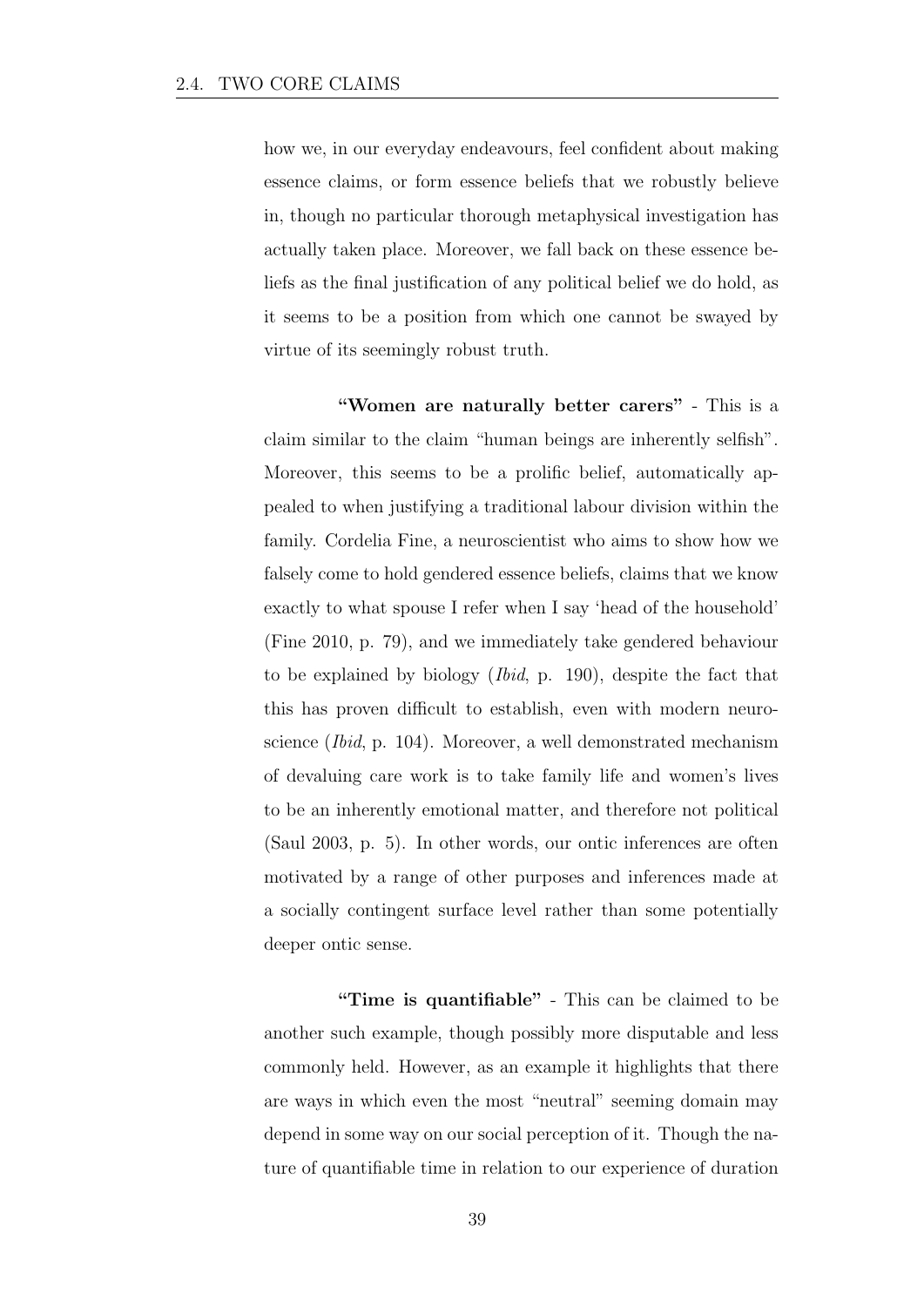seems to be a purely metaphysical concern, there is anthropological evidence (though controversial) that not all cultures perceive time in the same way that the western world does. Famously, Benjamin Lee Whorf claimed of the Native American Hopi tribe that they had "no general notion or intuition of time as a smooth flowing continuum in which everything in the universe proceeds at equal rate, out of a future, through the present, into a past" (Whorf 1956, p. 57). This founded the basis of the famous Sapir-Whorf hypothesis about linguistic relativity. It may not establish that time is ontologically different for the Hopi, in and of itself, but that as a culture they relate to it in a way distinct from a western, industrialised world.

In contrast to the above examples, the kinds of purely metaphysical discussions I have in mind concerns such things as metaphysical possibility, personal identity and the nature of duration and time. Though, as mentioned, these *could* topically overlap with everyday ontic belief formation, they have all also been subject to thorough conceptual investigation by metaphysicians, and are therefore of a potentially different epistemic character than the types of beliefs I am concerned with following my analysis of the critiques of social atomism. They are not designed for constraining the possible set of social beliefs to hold, and their determination is not necessarily constrained by the set of social beliefs we already hold. Social atomism can be understood either as a metaphysical account of personhood, or merely as an ontic belief. It is social atomism in this latter form that I will be concerned with in the following discussion.

### 2.5 Chapter Conclusion

In conclusion, I have claimed that the epistemic relation between ontic belief and political belief formation is not much discussed in political theory, but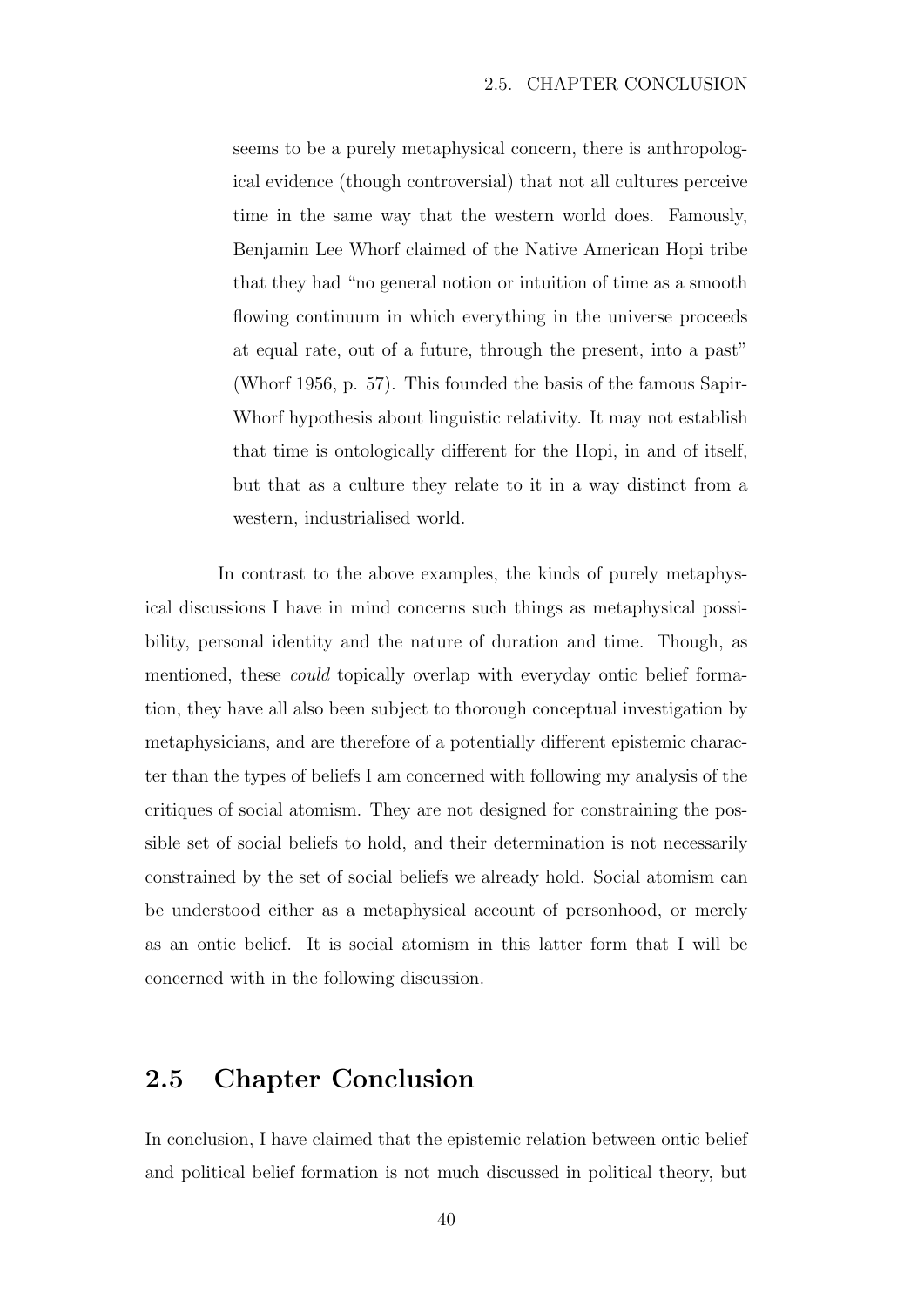that it seems to take some form of methodological priority if we are to avoid the problems the liberal theorist faces in the critiques of social atomism. Our ontic inferences seem to play some important part in our formation of political beliefs, and so we must know the political premises on which these are formed. This is particularly important as ontic beliefs are often strongly determined by our political and social beliefs, while ontologies are not as clearly thus determined. However, there seems to be neither little discussion of political methodology, nor the nature of ontic beliefs and commitment in political theory, meaning that it is altogether unclear on which terms the ontology of the political theory at hand is determined. We must discuss this if we are to properly criticise the use of social atomism in political theories. Thus, in the following chapter I ask what it means for an ontic belief to be politically determined, and in the final chapter I outline the kind of problem it poses for political theory.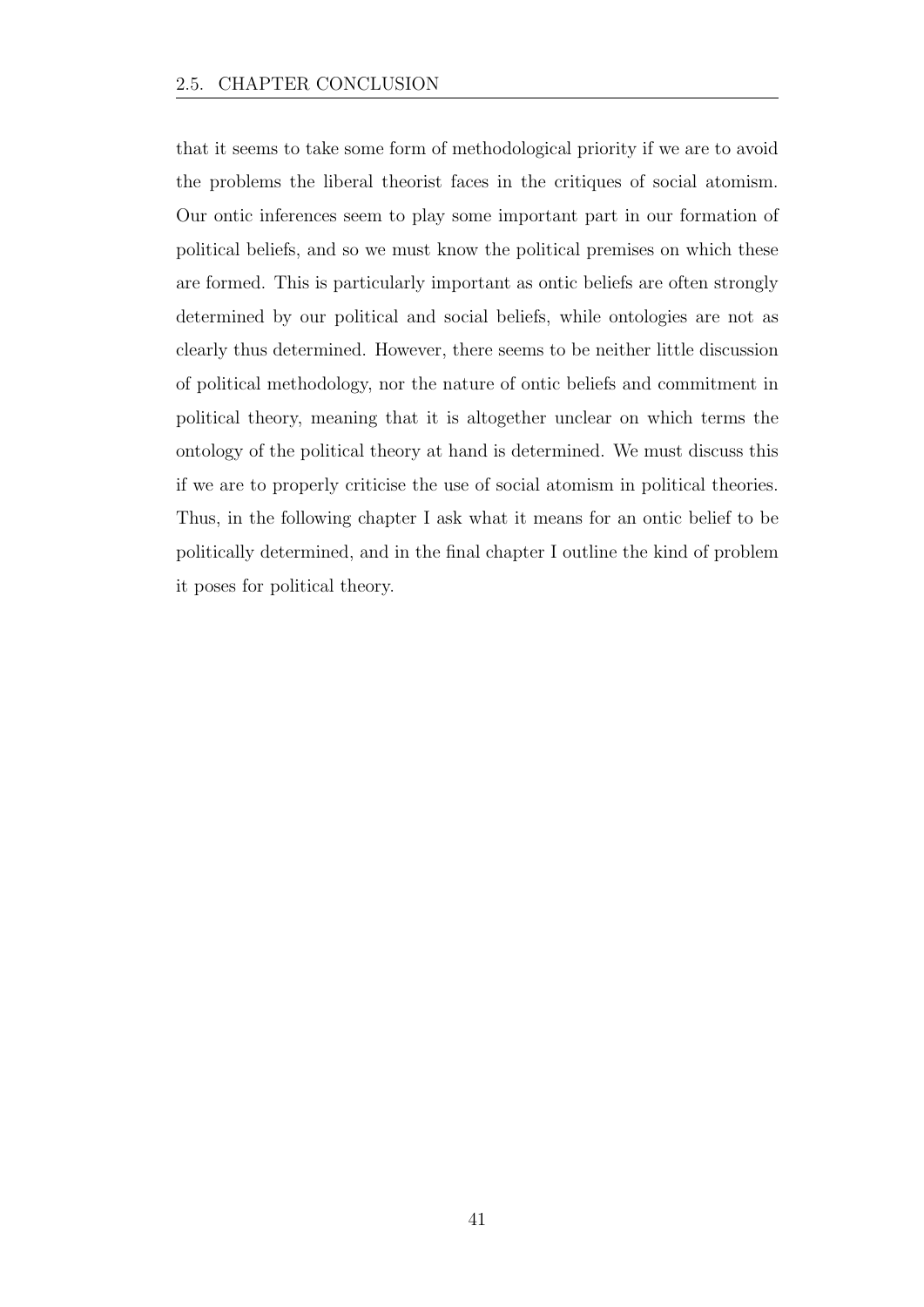# Chapter 3

# How Should we Understand the Determination of Ontic Belief in Relation to Political Beliefs?

## 3.1 Chapter Introduction

In the previous chapter I argued that Marx's critique of social atomism shows that ontic beliefs may be politically determined in the following way:

- 1. social atomism is the chosen ontology because it fits a specific political project, but it is taken to *justify* the project by virtue of being apolitical in its content.
- 2. This also means that social atomism is not chosen purely because of its ontological content, but more likely because of its political function.
- 3. This also means that there may be a problem not only for social atomism, but also for other ontic beliefs that can fulfil this political function for a political theory.
- 4. Generally, ontic beliefs can fulfil this function because they are taken to be apolitical in content *qua* ontology, and therefore seemingly justify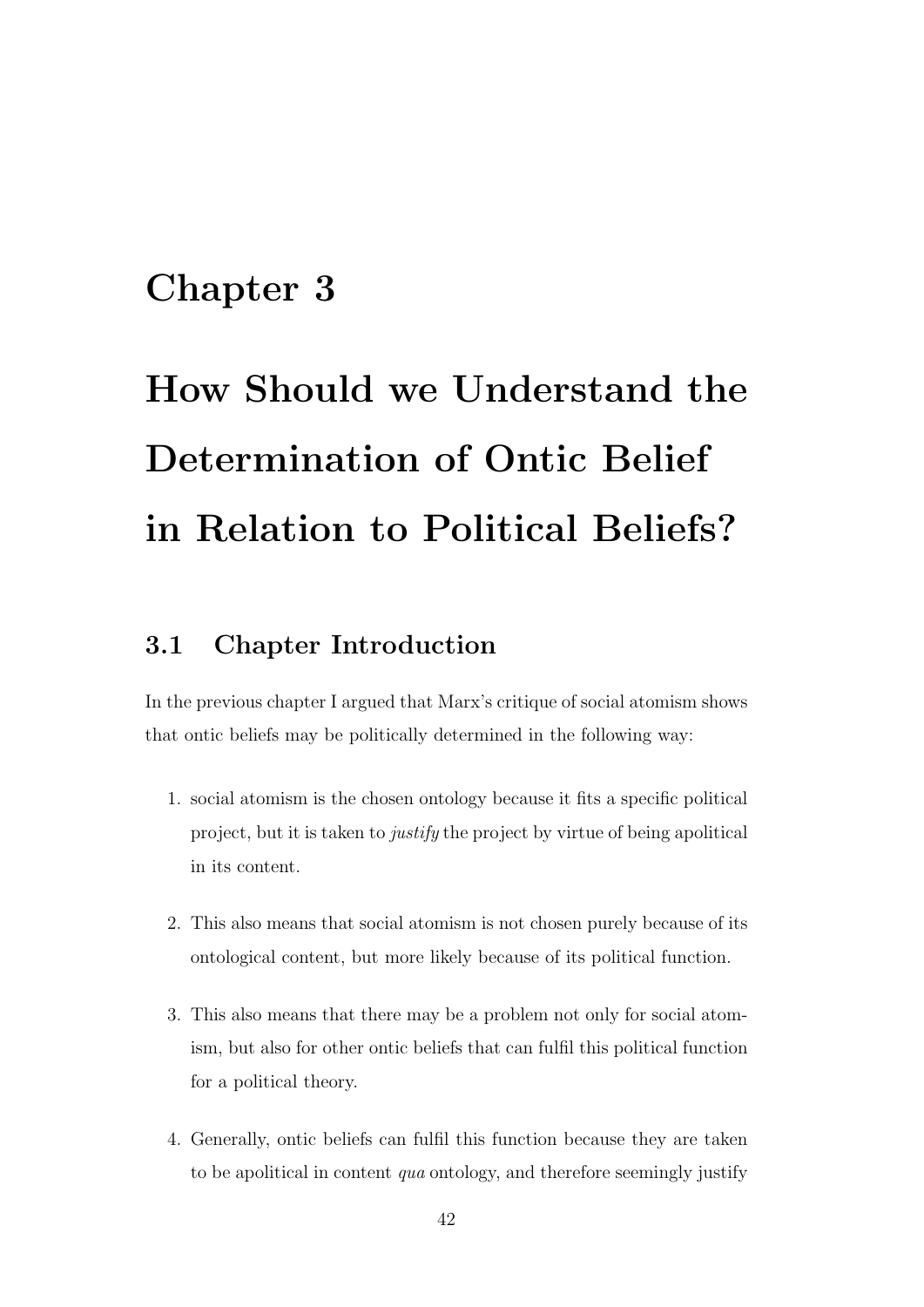any political theory that follows, but they may just as easily be picked *by* a political theory because it fits its content.

- 5. The content of an ontic belief is apolitical, but its function, and thus the reason it figures as the chosen ontology for a political theory may not be apolitical. The former fact obscures the latter.
- 6. Moreover, I showed that even if a political theory does not actively subscribe to an ontology, it cannot escape some ontic commitment on which it relies.

Thus, is it the case that all political theories hold ontologies on politically biased grounds? Is there methodological space for a political theory to relate to its ontology in a non-deceptive and unbiased manner? As a precondition for answering these questions we must

- 1. separate the meaning of ontology from ontic belief;
- 2. understand that ontic beliefs form part of a general belief forming process, and are not just determined by genuine ontological knowledge;
- 3. and treat the confusion about how our ontic beliefs are determined as part of what it is to be an epistemic agent, rather than an intentional deception by political theorists.

Considering these preconditions, in this chapter I will examine what it means for an ontic belief to be politically determined. Ontic belief topically concerns the domain of what we take to be the premise of our experiences, rather than our experiences themselves. How can experience determine our ontic belief at all, let alone our political intentions? By asking this question I aim to better understand the epistemic mechanisms at play, and thus, what to be aware of when either criticising the use of ontology in a political theory, or when developing political theories.

My discussion will proceed in the following manner: first, I examine the features of social atomism as an ontic belief, with the intent of mapping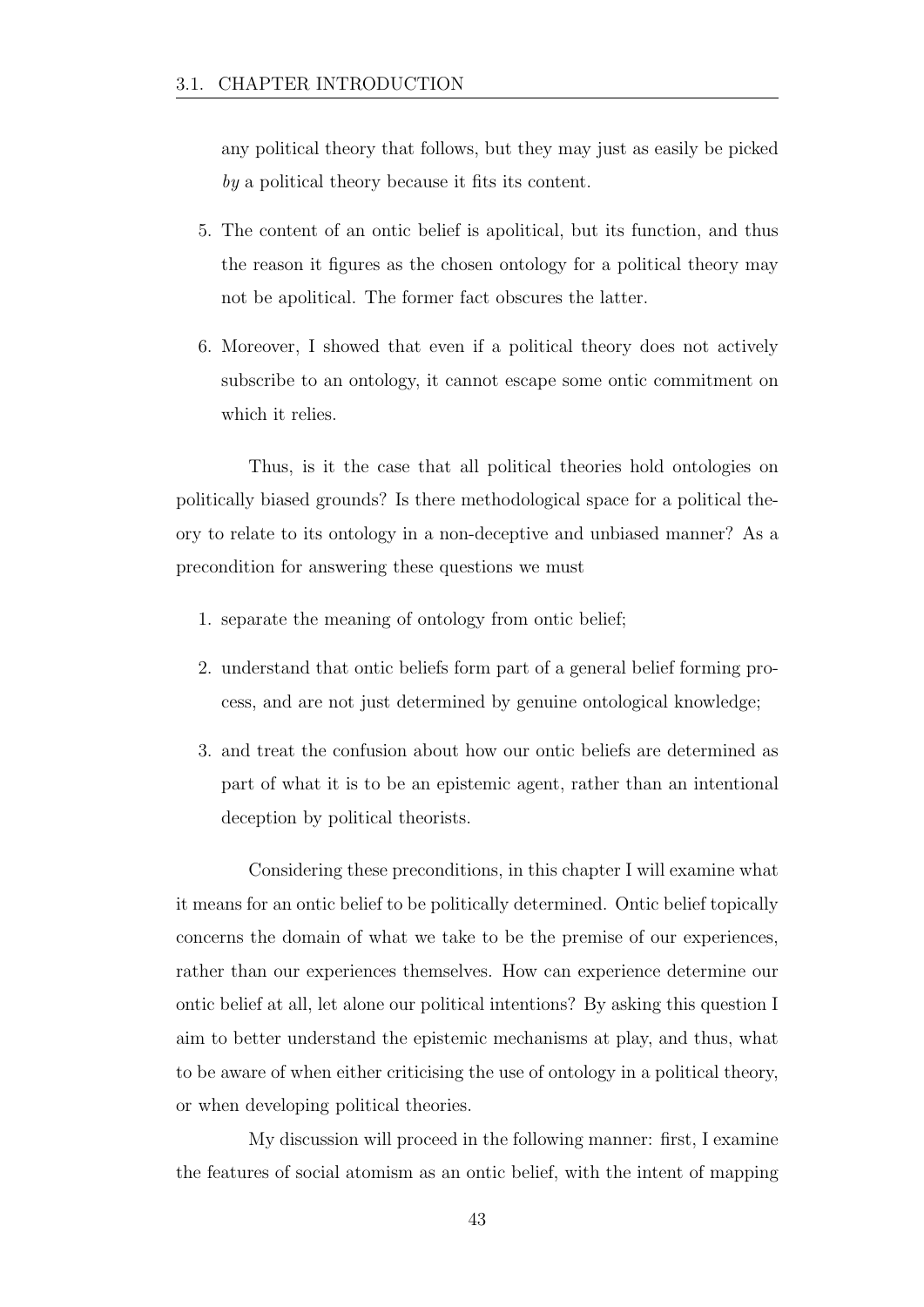out its functional properties as a belief. Then I examine how these features play together with other beliefs in a network of beliefs, whereupon I examine how, within this network, political beliefs may interact with beliefs that do not share content domain, and are therefore not taken to be political. In the final chapter, I will discuss what ramifications this may have for political theory at large.

### 3.2 What Are the Features of Ontic Belief?

In this section, I aim to assess the functional features of ontic belief, given my analysis of social atomism in the previous chapter. In the following section, I utilise this assessment to understand better what role ontic belief may play within our general belief systems.

#### 3.2.1 Analogy between ontic and factual belief

As established, we take social atomism to be the starting point from which to develop political theory, while it is actually chosen as an ontology because it justifies the political theory at hand. This confusion arises because we take ontic beliefs to be grounded in metaphysical reality, exempting their reality from any political determination.

This epistemic confusion can be treated as analogous to Lorna Finlayson's discussion of the political nature of factual beliefs. To be clear, in this discussion I refer to "factual beliefs", i.e. propositional beliefs about facts, when I use the term "fact", rather than denoting something that simply holds of the world, irrespective of whether someone holds a belief that it must be the case.

Finlayson argues that facts are not always politically neutral, selfstanding theoretical units (Finlayson 2015, p. 128). She takes great issue with the idea that facts are apolitical because they map on to the real world; that a belief about a fact is a belief about an established truth about the world does not imply political neutrality. The *function* a fact plays in a set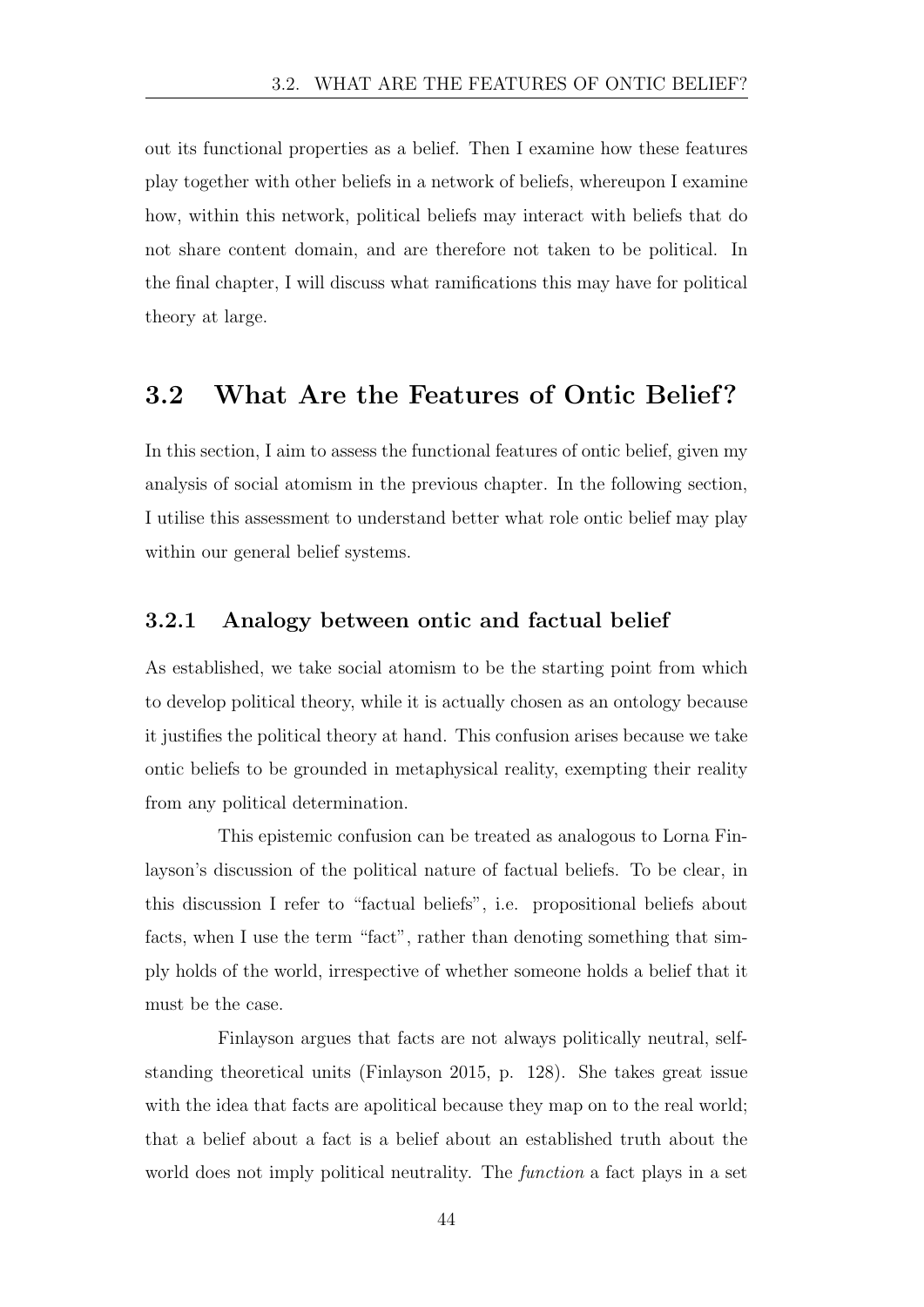of beliefs can be deeply political, even if the content of the fact is "neutrally" true. The *capability* of playing this function is intrinsic to the fact, by virtue of the political role it may serve within a larger belief network. Thus, the political nature (or possible political neutrality) of the fact is determined by examining the contexts in which we take them to hold, and within the heuristic framework in which we interpret them, rather than the mere truth of its content.

This can happen in two ways: The first way facts can serve a problematic political function is through their hermeneutical context, both in terms of concepts available, and in terms of what access they provide to a larger pool of knowledge of genuine states of affairs. In her book *Epistemic Injustice*, Miranda Fricker argues that there are specific injustices one can su↵er *as a knower* (Fricker 2007, p. 5). One specific such injustice is hermeneutical, meaning that the conceptual framework through which we make sense of the world is not necessarily equipped to interpret all the features of the world that we experience. Fricker's point is that what features of the world we are hermeneutically equipped to make sense of is a question of definitional power. For instance, the specific experiences of marginalised people often fall outside this framework, as the suppression of their voices is instrumental to maintenance of their state of marginalisation.

The common 19th century "female" diagnosis of hysteria is a good example of this. Given the framework of medical knowledge at the time, the diagnosis was correctly attributed to a specific range of symptoms. However, the concept of hysteria itself functioned as a device to undermine the experiences of women in a patriarchal society, and the underlying psychological and medical issues they triggered (Hustvedt 2010; Micale 1990, p. 320). Instead of recognising the social issues at hand, the medical framework concealed the fact that the root of the various perceived problems was indeed social, and the proposed cure included forced conformity with ascribed gender roles (Devereux 1980). In a contemporary medical hermeneutical context, given our knowledge of the underlying causes of the symptoms of hysteria, and given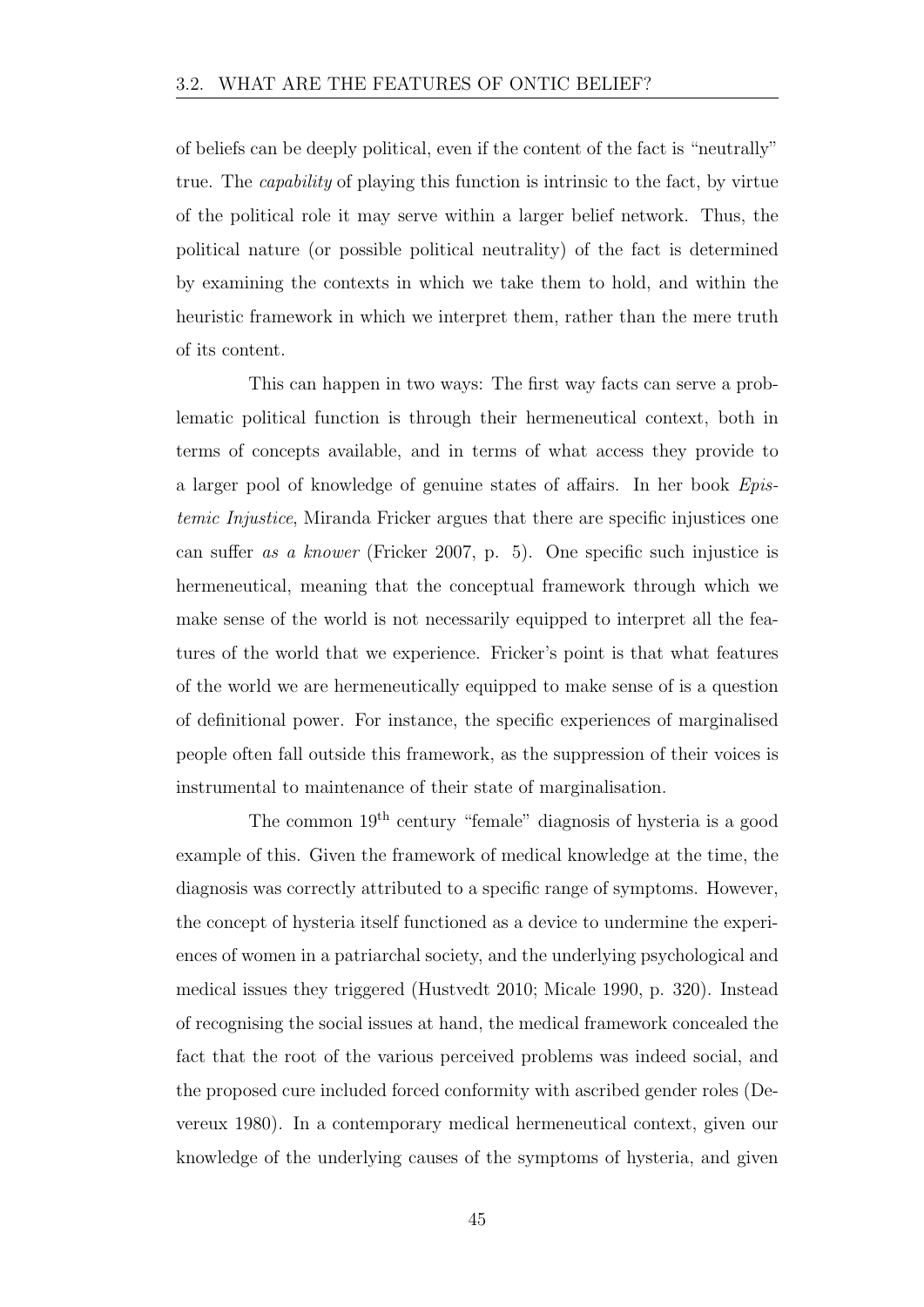our historical knowledge, the statement "X has hysteria" does not refer to anything, and is therefore false. However, given the definition of hysteria as simply applying to a nebulous range of symptoms, the application of the term was correct within the specific historical medical hermeneutic framework that gave rise to it.

As a result, the establishment of hysteria as a concept did not only pick out a specific kind of factual proposition, it also precluded a deeper investigation into the causes of the symptoms of hysteria by having an established term into which they could be categorised. In other words, the key concern through which the concept was developed was the maintenance of some social order, rather than truth in some deeper sense. What is absorbed into our pool of "truths about the world" depends on the hermeneutic framework at play. Thus, what counts as falling within the range of true statements is also a question of power to control the hermeneutic framework, and it is therefore also a political concern.

The second way facts can serve a problematic political function does not appeal to the idea of a hermeneutic framework. It claims that while many facts themselves may be correctly seen as trivially true, trivial truths can still be combined to make politically motivated arguments. Victim blaming is an example of this. It is the assumption that there was some feature about the victim of a crime that caused a perpetrator to offend, such as carrying a fat wallet or wearing a short skirt. Though this might be a factually true aspect of the merely causal history at hand, the salient feature of the case is that it was the perpetrator who was responsible for the offence, not the victim. In this case, when there is a choice between "truths", it is some political agenda that picks out which one counts as the salient facts of the situation, rather than *vice versa* (Finlayson 2015, p. 128).

Thus, I take Finlayson's argument to show that the truth of a fact can be detached from a) how we pick out truths from a set of true (and false) states of affairs b) under what conditions we take a fact to be true. The failure to recognise how these come apart may be politically exploited. Thus, the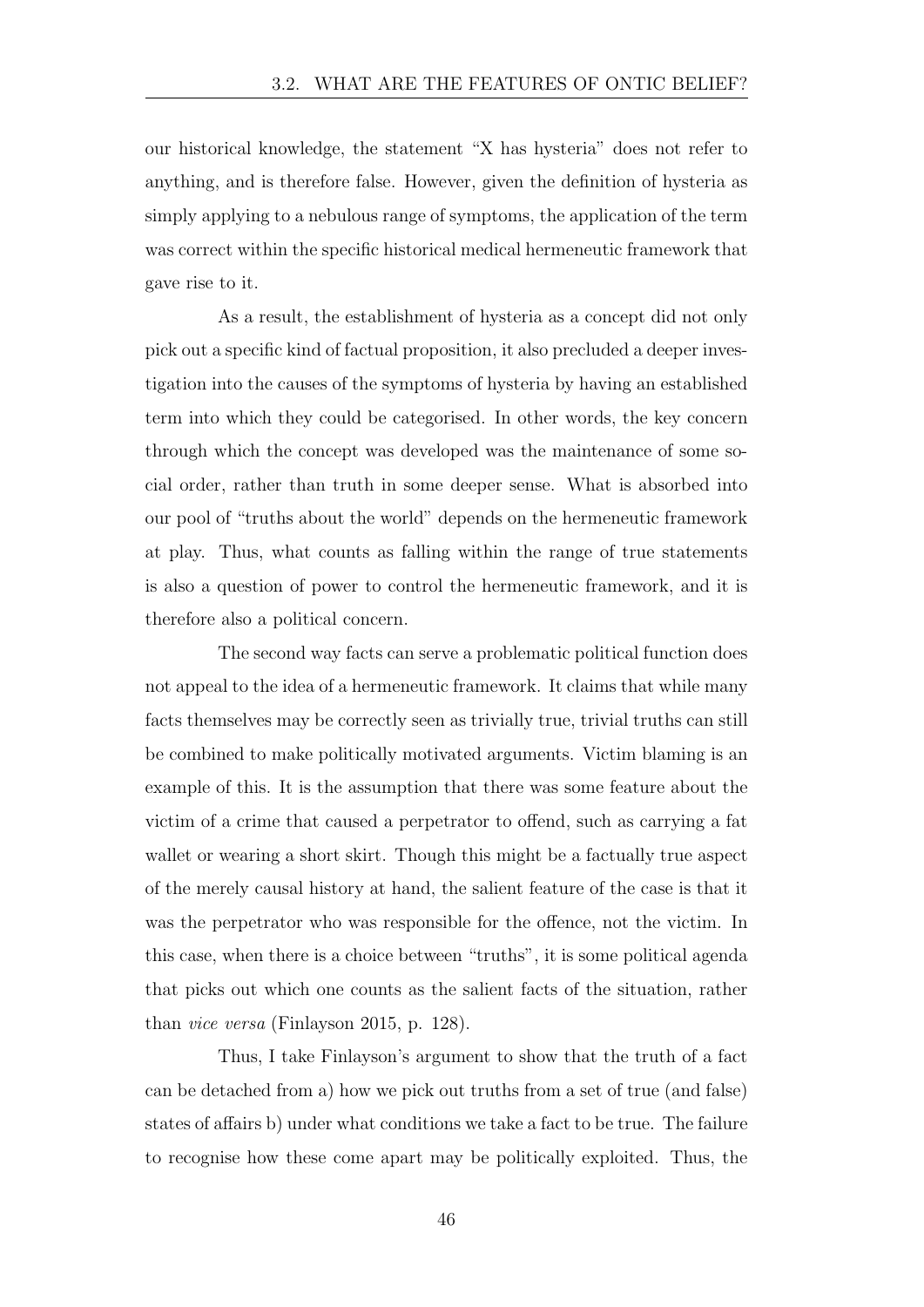function of a belief within a set of beliefs may be political, irrespective of the veracity of its content.

At this point it is possible to spot some similarities between Finlayson's discussion of facts and what I take to be the issue with the role of ontology within political theory. It seems to be case that the function an ontic belief may play within a larger set of beliefs can be political, irrespective of whether the ontology itself may hold true of the world. This similarity may be strengthened, as the issue of ontic belief seems to be adequately diagnosed in examples analogous to the ones given when discussing the political nature of facts. For instance, hermeneutical frameworks seem to propose the same kind of epistemic obstacle. As with the example of hysteria, we can discern the specifically political nature of the exclusion of some ontic belief for the benefit of specific power structures. This is clear from the discussion of social atomism from the perspective of the ethics of care, which complains that the liberal framework is unable to treat human relations as a political issue, while social atomism makes immediate sense for it. Both atomism and relationality might apply correctly as ways of making sense of different aspects of human existence, but only one is taken to be ontologically salient. The problem is not that social atomism is picked out, but that it is taken to be true within all explanatory contexts because it is taken to denote some form of immutable essence. The ontic belief that is most easily perceived through our general sets of beliefs about the structure of the world excludes the possibility of seeing a more nuanced picture. As with the example of hysteria, our belief in social atomism arguably picks out something in the world that fits its description; it does not examine the world in order to form beliefs that are not preconceived.

### 3.2.2 Where ontic and factual beliefs differ

It is important to notice that the above argument is an argument from analogy. It shows that, as with factual propositions, the capability the ontic belief has of playing a political function is intrinsic to the type of belief we take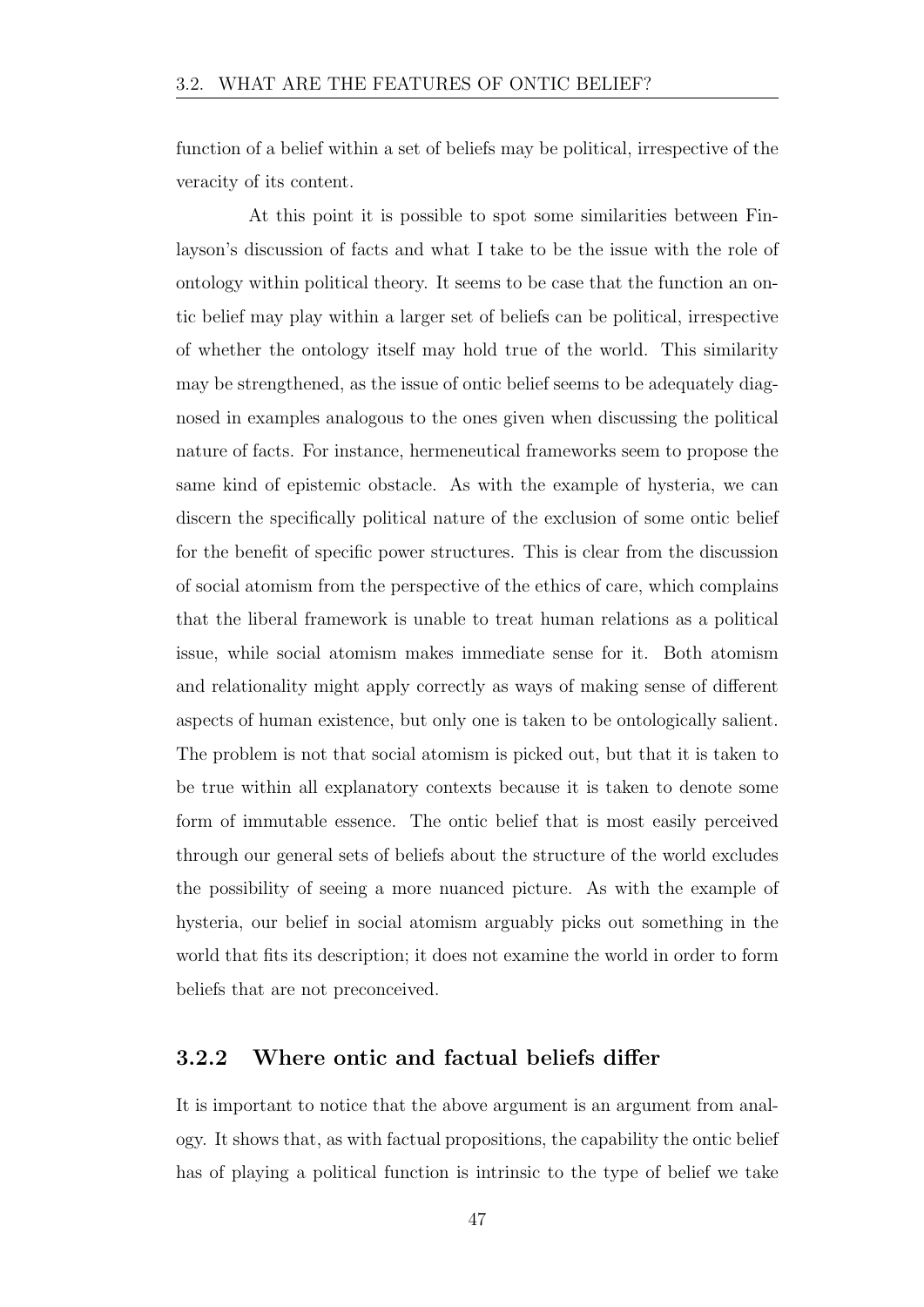it to be. Ontic beliefs, by virtue of being tied to a larger belief system, are often held because they cohere with this belief system, regardless of whether the belief is true. Yet, people hold them because they think it is true, by virtue of being the kind of belief it is.

However, the specific capability of ontic belief to play a political function is not necessarily the same as the one that holds for facts in general. Thus, what, specifically, is the functional difference between ontic and factual beliefs? *Prima facie*, there does not seem to be any difference apart from content domain; while ontic beliefs concern sub-phenomenal essences alone, factual beliefs concern the world at large, in its necessities and contingencies. It is possible to have a factual belief about a specific political state of affairs, and it is also possible to have a factual belief about the molecular structure of water. Thus, we can take ontic beliefs to form a subset of factual beliefs. While ontic beliefs share features with factual beliefs by virtue of being the same species of belief, there are also specific features of ontic beliefs that do not apply to factual beliefs at large. Features of factual beliefs that concern experiential truths are not shared with ontic beliefs, which are taken to concern pre-experiential truths. For instance, while we can easily make sense of how our factual political beliefs are politically determined, we cannot talk of the political determination of ontic belief as a feature of its topical domain.

However, there might be reason to think that ontic beliefs are even more prone to covert political determination than factual beliefs at large. As discussed, with facts, the main way this happens is that their status as fact follows from a specific belief network that makes sense of the world, rather than some straightforward connection to the "fact" in the world itself. Additionally, for ontic beliefs, it is unclear what a straight-forward connection to the world itself consists of. Though factual beliefs at large may also be resilient to the demonstration of contradictory evidence, by virtue of their assumed connection to the truth, there seems to be an added level of complication for ontic beliefs.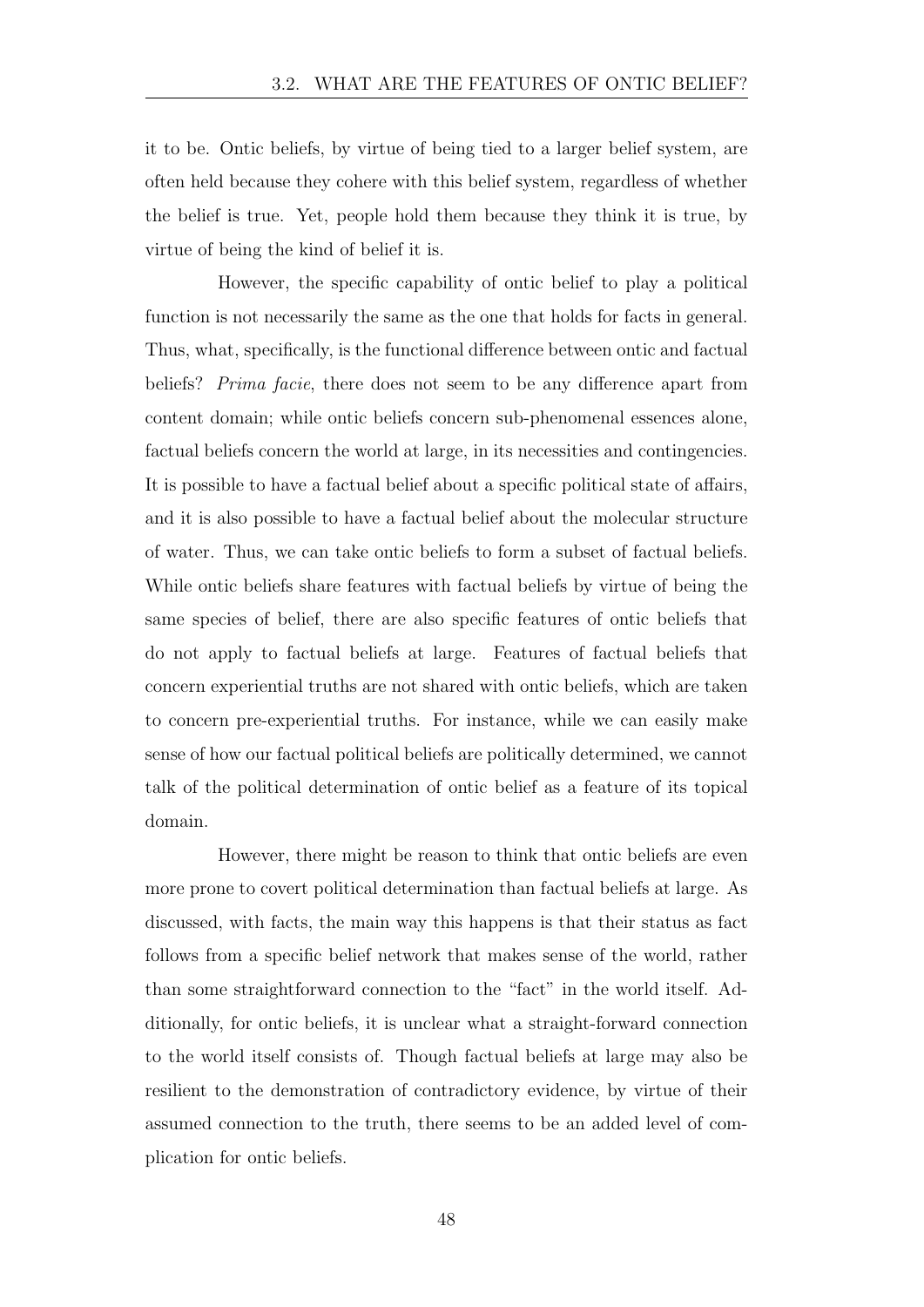Given Susan Gelman's research on how we think of ontic beliefs as denoting some ineffable substratum on which everything we experience is contingent (Gelman 2003), it is, by the very definition of ontic belief hard to simply pick out evidence that contradicts them (Quine and Ullian 1978, p. 14). For instance, evidence that ontic beliefs are to some extent culturally contingent, such as the basis for the Sapir-Whorf hypothesis, does not seem to compel us to question whether non-metaphysical features determine our ontologies. Since our ontic beliefs are biased in a way that prevents them from being revised by experiential evidence, evidence that challenges our ontic narrative is often treated as a deviation from the norm, so that our general conception of the world is not rocked by a change in belief foundation.

This example highlights that the way ontic beliefs are treated within our belief system depends on the nature of the kind of belief we assume we are dealing with. A different kind of mechanism appears at play from the one concerning factual beliefs that are not ontic, for which truth connection alone is the central question. Ontic beliefs may be perceived as credible even if the truth connection appears severed. Ontic beliefs therefore also seem to be more theoretically slippery than factual beliefs; we can make them do what we want them to do for our theories, without facing evidence-based challenges. This provides another reason why the feminist argument against social atomism does not seem sufficiently strong to be taken seriously by liberal theorists. The fact that women face specific forms of discrimination by lack of recognition does neither necessarily hint at the ontology of the political theory being wrong, nor does it sufficiently compel the liberal theorist to revise the ontic foundation of his theory.

# 3.3 How do Ontic Beliefs Fit Within a Web of Belief?

I have now isolated what I take to be the special features of ontic beliefs. The main thing I have established is that ontic beliefs create a strong illusion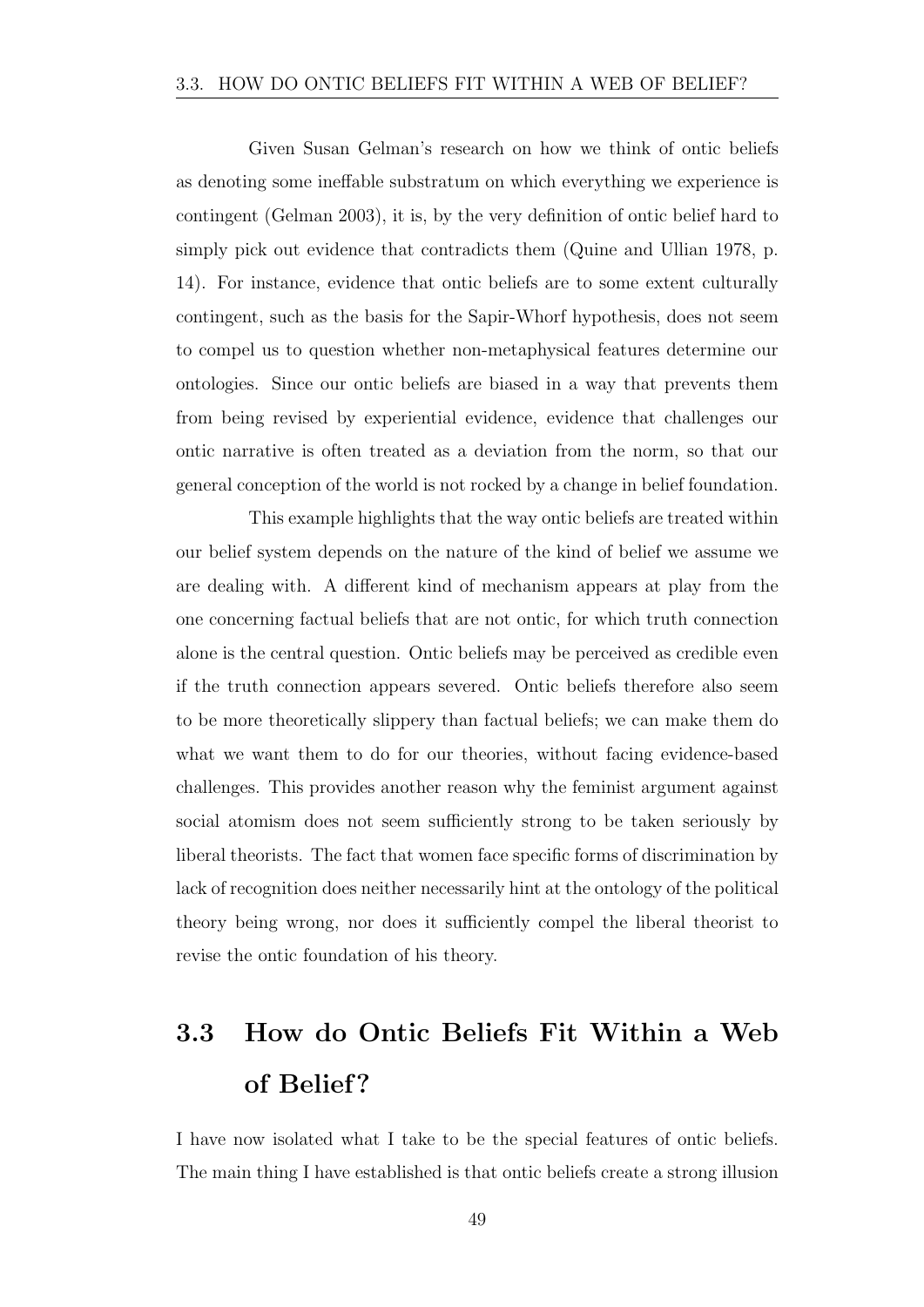that they are independent of the framework through which we develop other beliefs and intentions.

We cannot safely assume that ontic beliefs are basic or self-standing, and that our other beliefs flow from them. Instead our immediate formation of ontic beliefs is restrained by other beliefs, and again serves as a constraint on the other beliefs we may coherently hold. The ways in which beliefs can be interlinked and mutually determining have been discussed in many different ways. I demonstrate how to make sense of the epistemic mistake that occurs when we misunderstand the nature and cause of ontic belief. I employ Quine's web of belief, adapting it to the political case, to make clear how existing accounts of belief formation can be political when they are not about politics. In the following sections, I show what it means for a belief to be determined by a surrounding network of beliefs. In turn, I show that the features of ontic beliefs, as I have isolated them, can be seen to intermingle with political motivations *qua* their role within a belief network.

### 3.3.1 Quine's web of belief

Probably the most famous account of how beliefs are interrelated and mutually determine each other can be found in W.V.O Quine's essay *Two Dogmas of Empiricism* (1951). There he provides a response to the logical positivists, and their epistemic distinction between analytic and synthetic truth (Hylton 2014). According to the positivist, on one hand, analytic sentences supposedly hold their truth within themselves. For instance, "All bachelors are unmarried men." is a sentence true in and of itself, as the concept of bachelor simply means "unmarried man". On the other hand, the truth of the synthetic sentence "some bachelors are philosophers" can only be determined by looking at empirical evidence.

However, Quine denies this epistemic distinction. He argues that we reject both for the same kind of *reasons*. Our rejection of analytic sentences might lead to a change in language use, but the *reason* to reject it is empirical, just like it is for the synthetic sentence. For instance, our reasons to reject the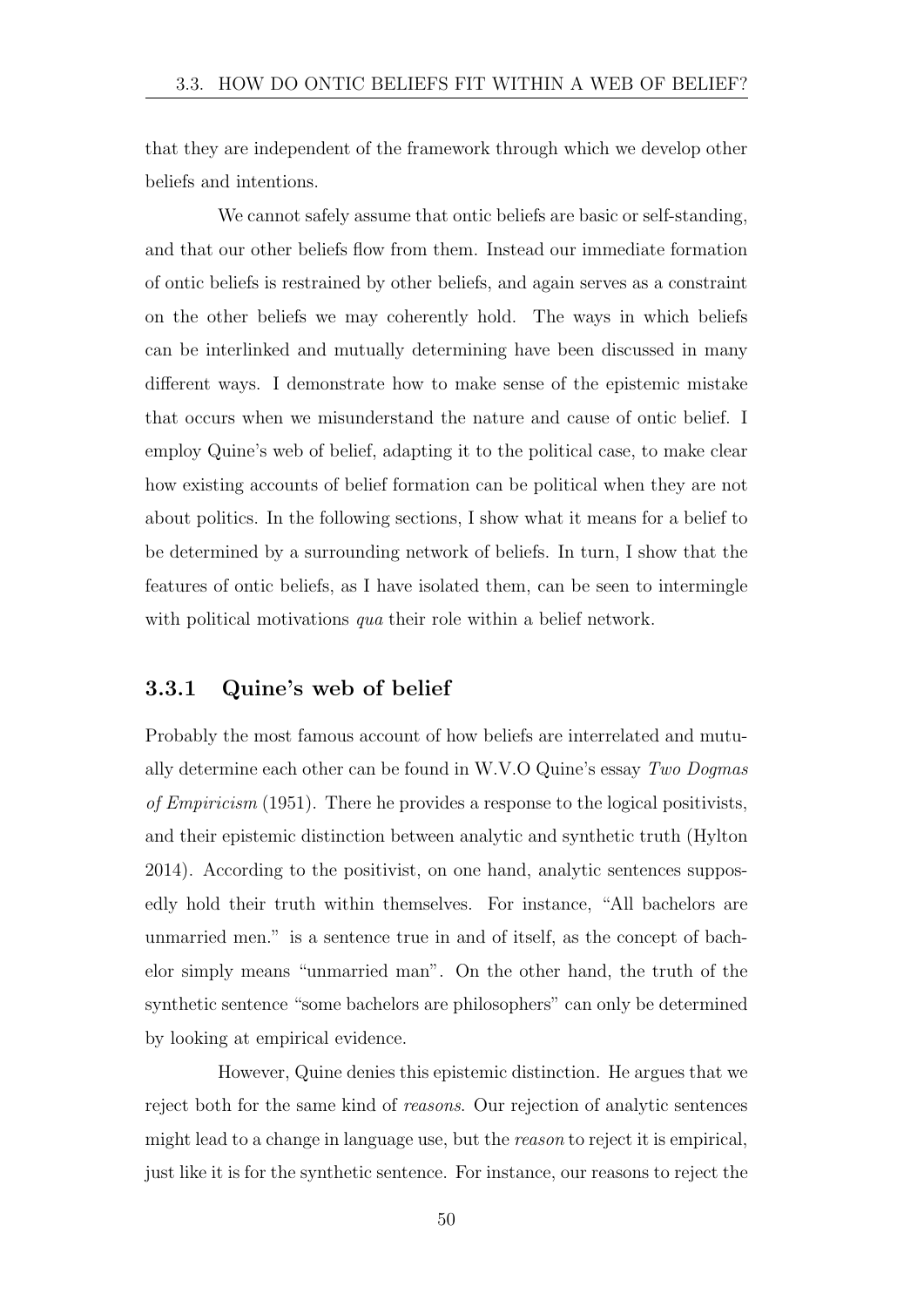analytic sentence "A bachelor is an unmarried man" would be of the same kind as rejecting the synthetic sentence "Some bachelor is a philosopher". The rejection happens on the basis of evidence. However, when we reject synthetic sentences this usually has less severe consequences for the content of our concepts.

Quine's claims that our choice of language is not theoretically neutral, grounds this argument. What counts as a simple, analytic sentence depends on the theory, or worldview, one aims to get at, rather than the internal logic of our concepts. Most of our propositional beliefs are not justified by the relation of the individual proposition to experience, considered in isolation. What matters is the relation between some larger chunk of theory and our experiences (*Ibid*). Thus, any proposition is only answerable to experience when a larger set of beliefs backs it up.

For instance, "all bachelors are unmarried men" must be backed up by a set of beliefs about the nature of bachelorhood, the meaning and significance of marriage and gender. Some sentences have greater systematic connection and impact to our theory as a whole, while others can be discarded without making much difference in how the theory applies to experience. Thus, a rejection of the sentence "All bachelors are unmarried men" will lead to a systematic questioning of our social taxonomy of gendered relations, while the rejection of the sentence "some bachelors are philosophers" may lead to some revision, but not in a systematic, theory altering way.

It is on this background possible to make sense of Quine's "web of belief" analogy. He argues that our beliefs are interrelated as in a web. The beliefs closer to the centre of the web are harder to revise as they are connected to the whole set of beliefs in a much stronger way; they form the conceptual core of the theory. Thus, the unrevisability of supposedly analytic sentence beliefs can be explained on these terms; their rejection would have a greater systematic impact on our belief webs. For instance, if we discovered evidence that discarded our beliefs that  $2+2=4$ , our whole worldview would be seriously altered.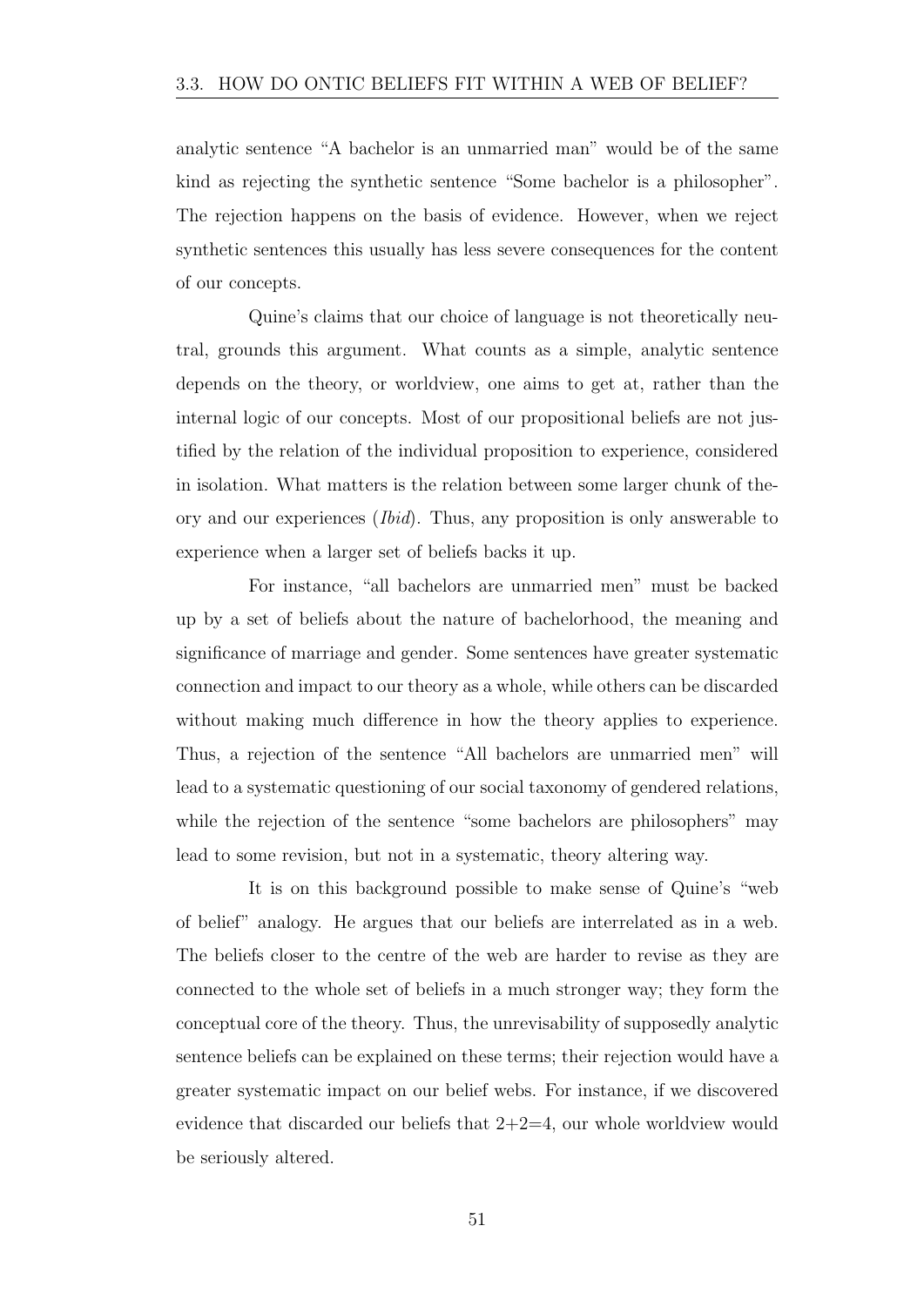# 3.3.2 The isolated features of ontic belief are compatible with the Quinean framework

From this brief outline, we can see how Quine's web of belief might be related to how we understand ontic belief in relation to wider sets of beliefs. As mentioned, we generally perceive ontic beliefs to not be sensitive to contradictory experience, both by virtue of being understood as factual, but even more so by virtue of being understood as forming the premise of our experiences, rather than our experiences themselves. Thus, our understanding of ontic beliefs can be treated as analogous to the way Quine argues that we treat analytic sentences.

First of all, Quine distinguishes between the sentence itself and the reasons we have for holding it. While analytic sentences hold true by virtue of their internal logic, the reasons we hold or reject a sentence depend on a set of external beliefs. This aligns nicely with what seems to be going on when we take ontic beliefs to be determined by other beliefs. The content of the belief itself may consistently hold true of the world, and this is evident upon scrutinising the belief. Following the form of Quine's argument shows that the *reason* that this ontic belief is picked out, as opposed to another, is still partly determined by a broader belief network for which this belief makes sense (Quine 1951, p. 42).

So while we take ontic beliefs to explain or underpin observable data, leading to the belief that they are altogether resistant to experiential evidence, there is really only a perceived epistemic difference between the determination of these beliefs and determination of beliefs that are taken to be sensitive to revision on an experiential basis. They are all determined by the same interrelation of beliefs, or "theory", to use Quine's terminology. Just as the belief that my garden should have fences follows from its coherence with the belief that a piece of property is mine, so does social atomism cohere by virtue of distinguishing "me" and "mine" as essentially different from "you" and "yours". The more beliefs I have that lead to atomistic behaviour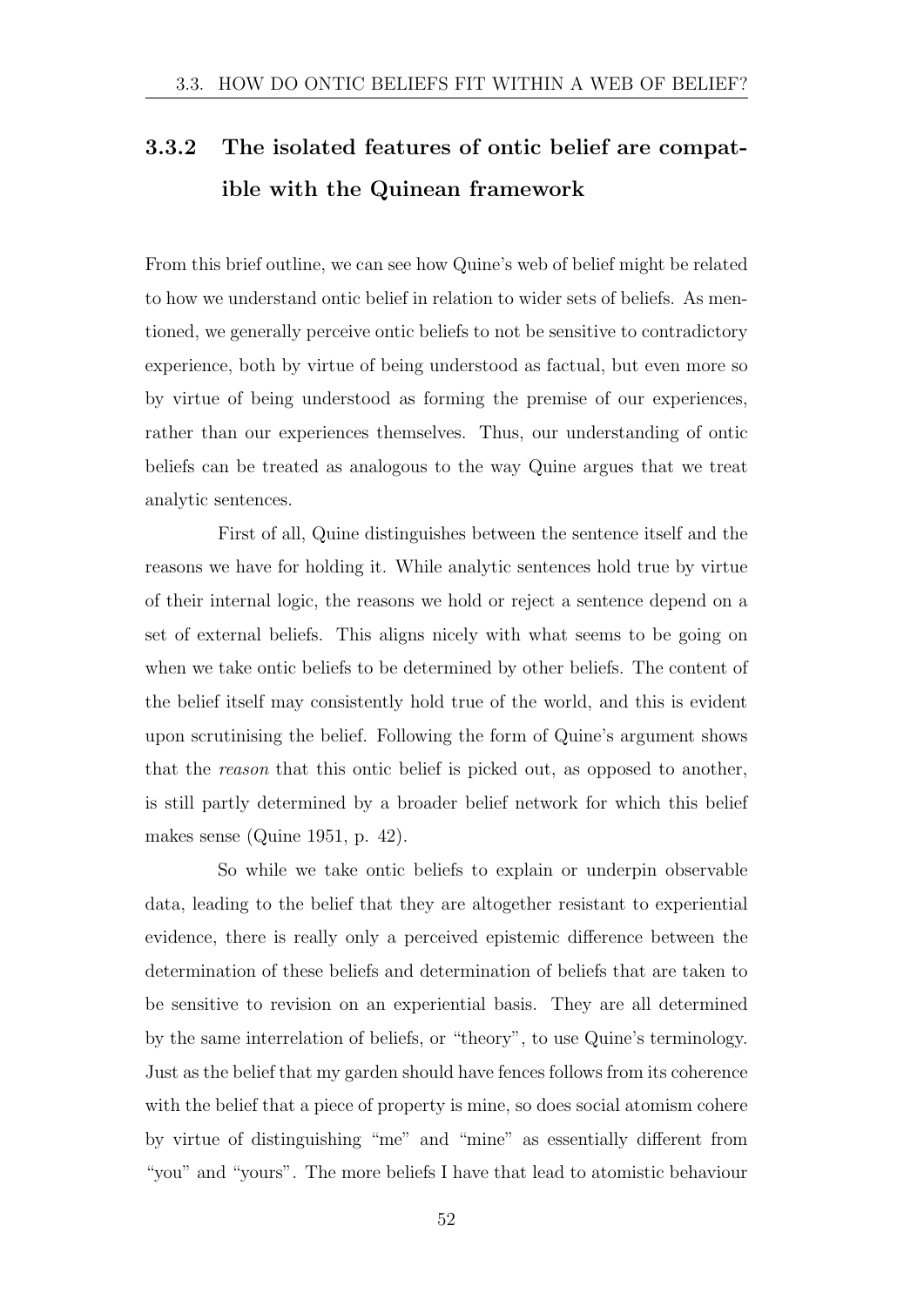the more likely we are to assume that people simply are social atoms. The key difference between ontic beliefs and our other beliefs is that the former beliefs are closer to the centre of the web, thus it will have great consequences for our whole set of beliefs if we need to revise them, as seems to be the case with " $2+2=4$ ". It is not difficult to imagine that our whole conception of the social world would be rocked if we radically altered our conception of the boundaries of personhood. Quine claims that ontological questions are just as prone to play this kind of role within our belief networks as, for instance, scientific questions (*Ibid*, p. 43).

This does not mean that the feminist critique of social atomism is, after all, sufficiently powerful when it claims that social atomism is the wrong kind of ontology. It is because this discussion is still taking place at the level of ontic belief, rather than being a critique of the ontology *as such*. The ontology can only be criticised as wrong on the Quinean framework by virtue of its relation to a whole network of belief. When the ontology is challenged, the *reason* for holding it is challenged, as is the reason for holding the network at large. Social atomism is not bad because it can merely be replaced by a "better" ontology, an ontology is better because the reason for holding it, and its surrounding belief network, is better. It is this step that is not sufficiently discussed in the feminist literature on social atomism.

From this discussion, it seems clear that ontic beliefs may belong to the centre of our web of beliefs, as their possible alteration may have profound consequences for our web of belief as such. This makes them seem robust to us, when in fact it is their interconnection to our other beliefs that makes them robust. This leads to the illusion that ontic beliefs must be bedrock: true independent from other beliefs, and that other beliefs simply *follow* from the ontic beliefs in conjunction with experience. It explains how we overlook the fact that ontic beliefs are a construction, but that we naturally and intuitively treat them as bedrock. This, in turn, explains why most non-philosophical discussions end at "X must be the case because of human nature", as it appears to us an unchallengeable claim.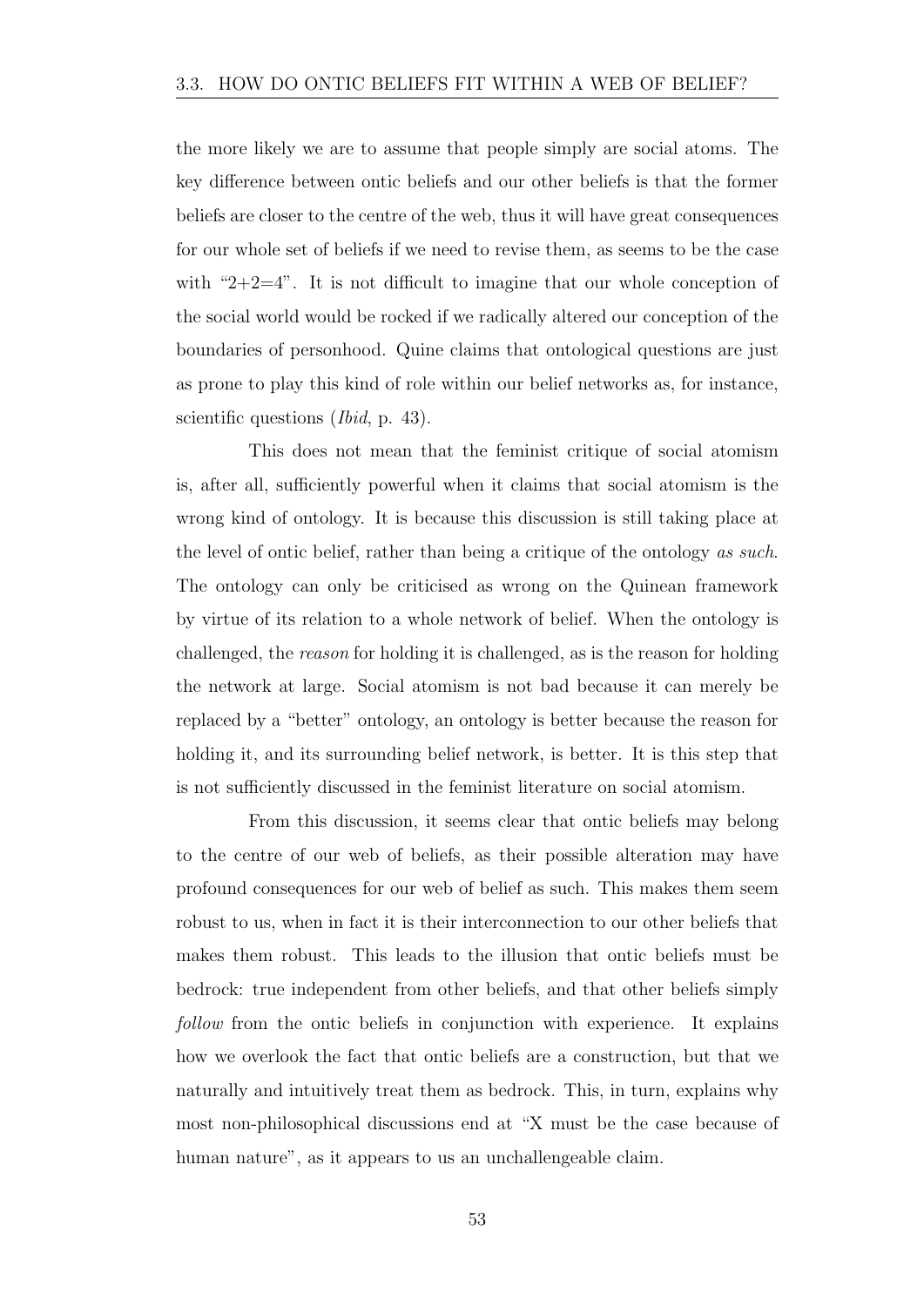This, therefore, seems to be a good explanatory model for what the epistemic issue at hand must be when political philosophers simply take ontic beliefs to be ontologically justified, disregarding other ways that this belief must also be inevitably determined if it is even to make sense to us. Moreover, challenging ontologies (implicitly) endorsed within various political theories could therefore, on the Quinean picture, present a particularly potent critique, as they may overturn the whole theory as such. However, to challenge them as ontologies, seeking to find a better one, rather than challenging the terms on which the ontic belief is really held, misses out on this.

### 3.3.3 Issues with the Quinean framework

Nevertheless, the idea that ontology has this central role within the Quinean framework has come under attack. Hilary Putnam rightly argues that it does not seem to *necessarily* make a radical difference to our belief framework if we have to reconsider some ontological belief. Putnam specifically uses the example of quantum logic to express this point. He argues that there seem to be good reasons to think that Boolean logic is not explanatorily sufficient for all of our experiences of the mechanics of the real world, a world we know must also be explained by quantum mechanics. In other words, there is compelling evidence that we live in a non-boolean world. However, it is not clear that this will make any difference to our experience of the world or our theories about it. We may introduce quantum logic as the new theory, as it seems to explain the quirks of quantum mechanics, though we know it is not unlikely that it is explanatorily flawed. Thus, a change in our ontological understanding does not seem to make a difference to the world as it is in front of us, though it may still explain parts of its ontology (Putnam 1980, p. 93).

However, there is an epistemic difference between the kind of ontology Putnam utilises as a counterexample, and ontic beliefs as a set of everyday beliefs about the world. The former is an ontological endeavour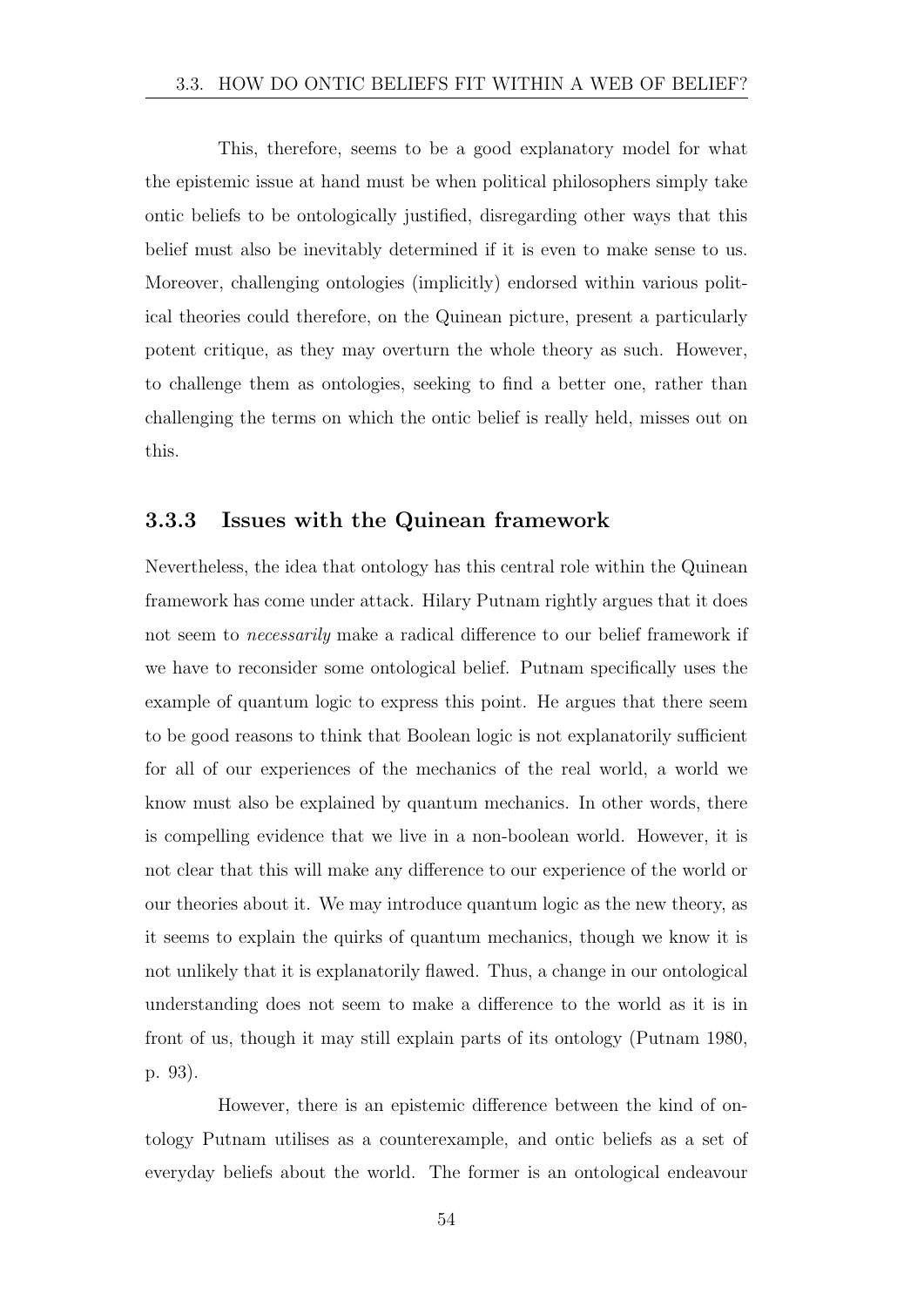that ultimately aims to develop a theory that best captures the world as it actually is. The latter, which is what I am concerned with, does not necessarily stem from a careful conceptual and theoretical analysis. Ontic beliefs are beliefs formed from *within* a specific theory, but I take that change in ontology *as such* to mean overthrowing a theory by replacing it with a new one. The formation of ontic beliefs aims to fit a specific framework, while the metaphysical endeavour is concerned with challenging or maintaining a specific framework. The metaphysical endeavour does not necessarily have a greater claim to make sense of the world as it is for us, but rather it may explain or highlight parts that were otherwise obscured. Actual metaphysical endeavours aim to identify the necessary features of the world that underpin the contingent ones, and therefore do not seem to have a bearing on our belief networks at large. However, ontic beliefs *follow* from a range of general beliefs we have about the world around us. Change in ontic belief therefore more plausibly prompts us to reconsider how we make sense of the world. In this way, ontic beliefs cohere within Quine's web of belief analogy while avoiding Putnam's objection to it. Additionally, I do not wish to further commit to the Quinean metaphysics, or coherentism of truth or justification. I primarily seek to utilise Quine's framework to explain how beliefs we take to hold, irrespective of external evidence, must in some sense be contingent on other beliefs, by virtue of being a belief, and by virtue of being a belief with a specific meaning.

Given these clarifications with respect to Putnam's objection to Quine, I take Quine's web of belief analogy to be useful in explaining the source of confusion about the role of ontic beliefs within our framework. It explains the mechanism by which ontic beliefs come apart from ontologies. Moreover, it explains how ontic beliefs may be determined by a range of weaker beliefs, by virtue of being closely connected with all the beliefs in the network. It is not implausible to claim that, at least in some possible sense, political beliefs and purposes come into the determination of the ontic belief, helping to place it exactly where it is among the whole belief web.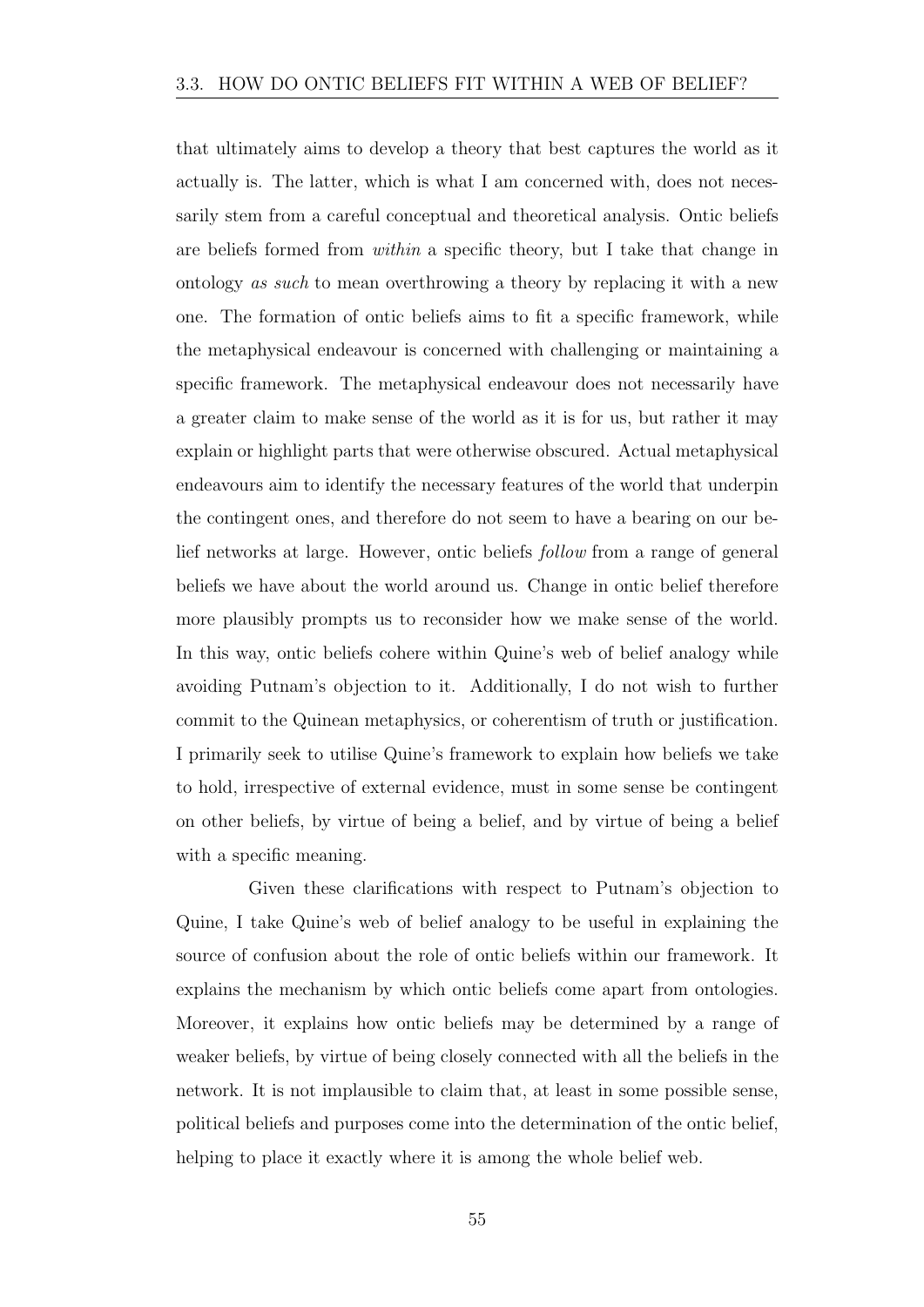# 3.4 How do Political Beliefs Determine Ontic Beliefs?

The next important question to ask if we are to gain better clarity about the role of ontology in political theory is exactly how and to what extent this kind of determination of meaning can be a political matter. That all beliefs are partly determined for reasons extrinsic to their content seems to open up the possibility that political reasons might play a part. However, we are still unclear about how political purposes come to serve as reasons for holding beliefs we take to belong to entirely different domains, and how this determination can play a significant political role. This question is particularly tricky with respect to ontic beliefs, which are in their content so far removed from any particular political projects as commonly conceivable.

### 3.4.1 Ideology – what it is not

There are many theories about how our webs of beliefs are politically determined, all of which stem from a Marxist theory of ideology, which claims that our belief networks are partly determined by power dynamics external to the epistemic agent. However, this idea has been generalised and transformed to the extent that a strong Marxist orthodoxy does not seem required to embrace it (Eagleton 2007, p. 3). For my purposes, an account of ideology that fills the explanatory gap of how politics determine ontic beliefs must avoid both over-determination and under-determination.

In the case of over-determination, a theory of ideology must resist an account that claims that all beliefs are politically determined at all times. The simplest systematic explanation to why even our ontic beliefs appear to be politically determined will simply be that it is the intrinsic nature of any belief forming process to align with a dominating political project. However, that a belief is formed for reasons extrinsic to the content of the belief does not *necessarily* imply that the motive must be political, though it allows political motives to enter the equation. It would be ridiculous to claim that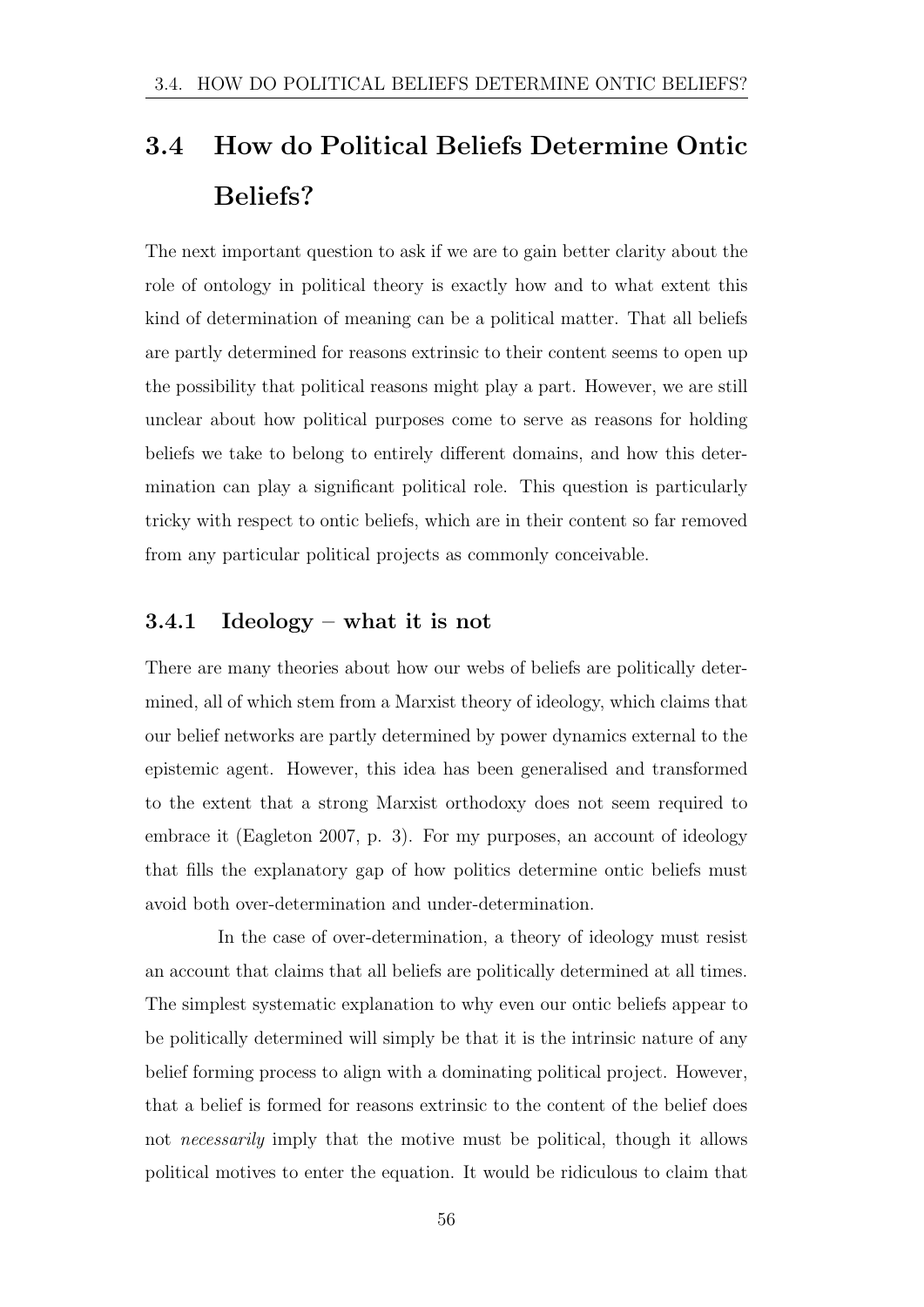none of our beliefs are formed for the reasons we, as epistemic agents, take ourselves to assign them. If I believe that I want a glass of water to quench my thirst, upon which I receive one, this is sound proof that my beliefs map on to my reasons for holding it, in a way that does not seem to have further political ramifications. However, insofar as I choose tap water over Coca Cola, having a drink of water may be a miniscule political act, as I choose to not financially support a major soft drink company.

More importantly, the claim that our whole belief network is determined by a specific power structure is simply proven untrue by the mere range of political dissent, disagreement and activism that exists *within* societies we take to be strictly structured by one specific power structure, be it some outright authoritarian regime or the neo-liberal chase for profit. In fact, it is this very observation that has led to a general dismissal of ideology as a useful theoretical concept (Eagleton 2007, p. xx). Moreover, an overdetermined account of ideology is incapable of explaining how a political dissenter may still hold mainstream ontic beliefs about such things as the nature of persons, or the essence of womanhood. For instance, it has rarely been the case that socialist movements have actively endorsed a non-mainstream, non-essentialist conception of womanhood. In fact, in many cases these movements have been places where gender essentialism and misogyny has flourished (Murray 2016; Pål Steigan 2014; Platt 2014).

However, we must distinguish the claim that all beliefs are determined *by* a power structure from the claim that all beliefs are determined *from within* this power structure, which surely seems true, given our social situation as thinkers. As established in my discussion of Quine, ontic beliefs are determined *from within a theory*. The claim that all beliefs are determined from within a power structure makes ideology prone to underdetermination. Ontic beliefs can still be perceived as thematically so far away from the political domain that it is neither clear that ontic beliefs make a political difference, nor that they are determined by politics in a way that they would not have within a different power structure. Ontic beliefs appear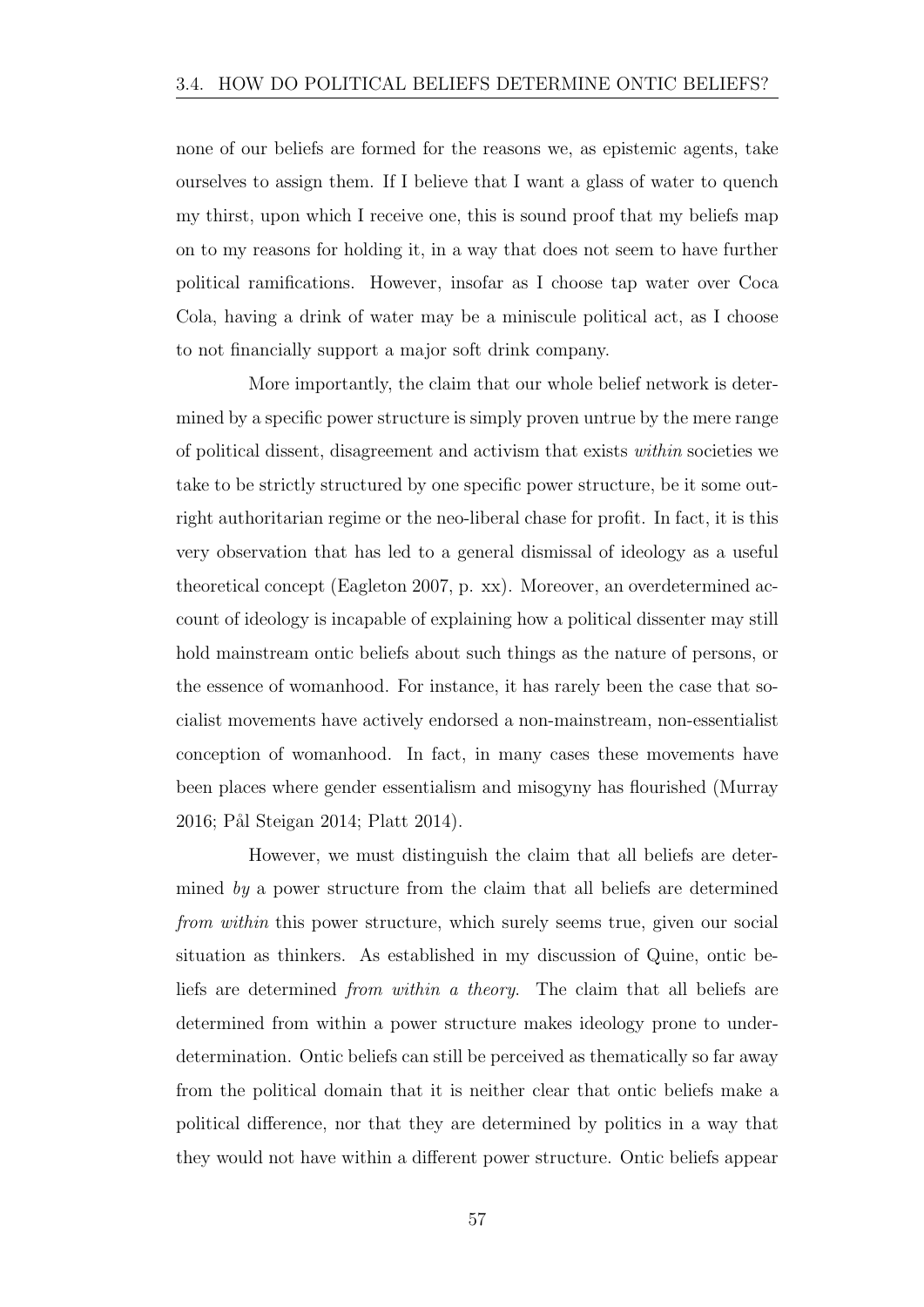to be of the same domain as my example belief about water quenching my thirst, which is clearly not socially contingent. However, in the context of a different power structure it is not clear that the ontic belief that persons are social atoms would hold in the same way. Given the way I employ the Quinean framework, it follows that ontic beliefs must in part be determined by our repeated experiences with the external world, in which social and political experiences play a large part. Moreover, the account of social atomism that I gave in Chapter 2 indicates that there indeed seem to be political reasons for why we hold at least some ontic beliefs, leaving all ontic beliefs *vulnerable* to this kind of determination.

### 3.4.2 Ideology – what it is

Here, I isolate the features of a theory of ideology that adequately explain the dynamics of the formation of ontic beliefs that make them politically vulnerable. I do this in order to establish what actual epistemic process may lead to the political determination of ontic belief, and whether and to what extent this is a systematic issue.

As mentioned, the basic meaning of ideology is that of a belief system determined by specific power relations, which also reinforces these relations. Power relations partly explain why a specific belief is held. It is not a sufficient condition that the belief accidentally reinforces the power structure at hand. It is beneficial to the dairy industry that I accidentally hold a belief that milk is the cornerstone of a healthy diet. Yet, this belief is not ideological unless the dairy industry also ultimately is the source of my belief. Alternatively, if my belief that milk is healthy was formed by a specific power structure due to a certain advertisement, this self-preservation may be ideological even if it ultimately fails at its task. If I am lactose intolerant, but hold the belief that milk is healthy as a result of advertising, the belief remains ideological if it would sway me to buy milk had I not been intolerant. The key mechanism of ideology is that the maintenance of given power relations provides the source of a specific belief.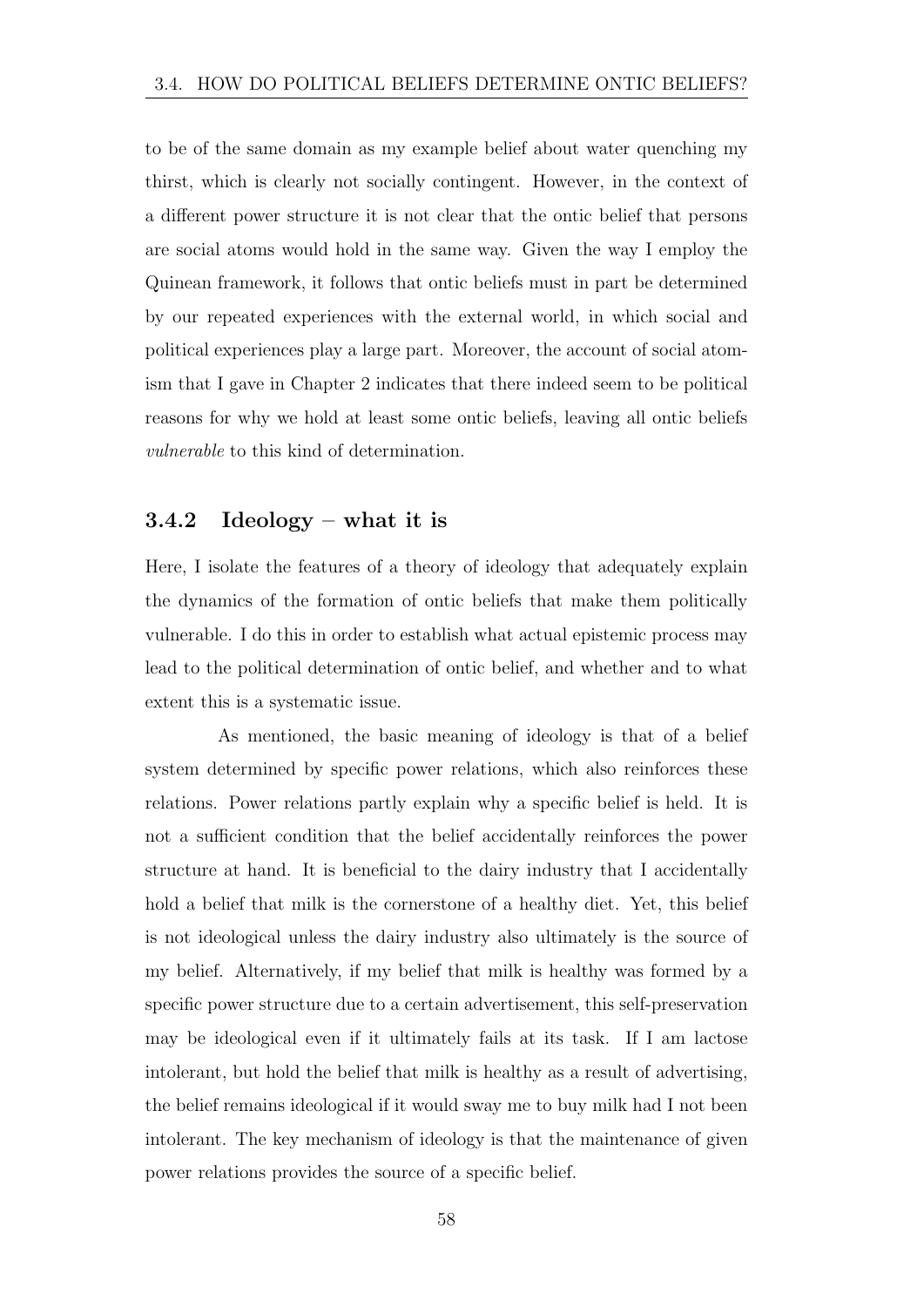Theories of how beliefs are ideologically determined vary with the different accounts of ideology, but most often, they merely state that there is a connection between belief and power, rather than explaining the epistemic dynamic at play. This has led Michael Rosen to question whether such an adequate explanation in fact exists at all (Rosen 1996). Can anything stronger than a correlation between power structure and belief systems be established? How does one bridge the gap between a social structure and individual epistemic agents in a belief forming process?

Rosen concludes that no current theory of ideology convincingly moves beyond the establishment of a correlation, but for my account of the political determination of ontic belief, the establishment of a correlation does not get me particularly far. For my purposes, I only need to isolate the epistemic features that fill the explanatory gap between ontic belief and political determination, cohering with what in fact seems to be the case when we form ontic beliefs, and cohering as closely as possible with the account of social atomism that prompted this discussion. I thus pick features of ideological accounts as highlighted by various theorists who discuss and use it, and I settle on the account that has most explanatory power for my purposes.

### 3.4.2.1 The ways in which beliefs may correlate with power structures

Though, according to Rosen, it is not clear that more than correlation can be properly established in these belief formation procedures, picking out how and to what extent specific beliefs are determined by a specific ideology is still a step towards greater epistemic clarity. For instance, given that the minimal commitment of an account of ideology is the claim that belief networks are determined *by* and *for* specific power structures, this does not necessarily entail a one-to-one mapping between belief and power structure. Though in some cases there might be a direct causal relation between a specific power structure and a specific belief, often this is not the case. Being a lord and believing that the aristocracy is a socially valuable institution, even within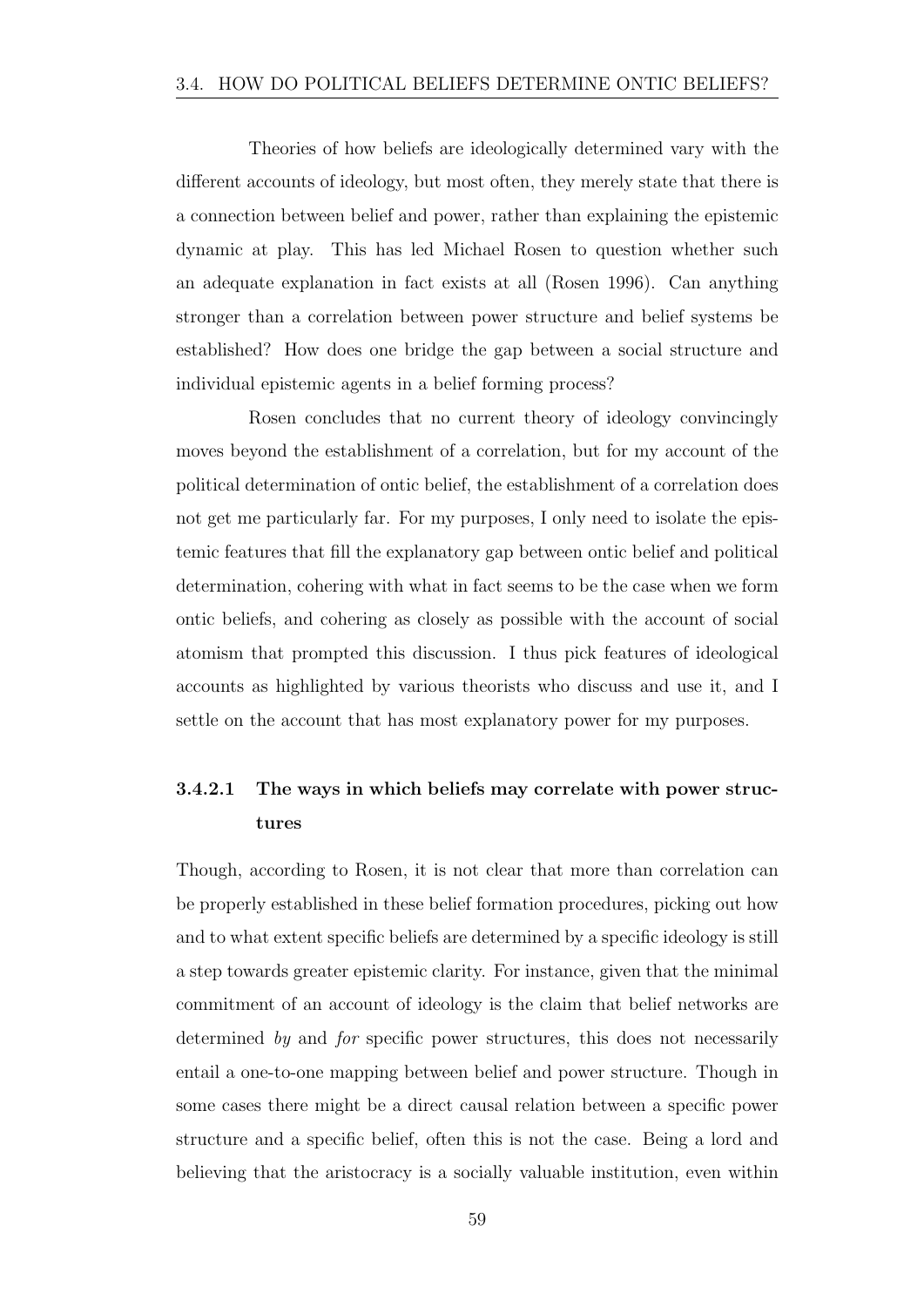a liberal society, appears causally related. However, even if the lord's social position gives him reason to hold this belief, it does not seem necessary that he holds this belief because of his social position. For instance, he might resist this belief because he is somehow ashamed of his inherited power in a society that, at least on the surface, condemns difference treatment based on social situation. To complicate the story further, though the lord might be ashamed of his position, he still might not take an active stance against the aristocracy, as is the case with Lord Warburton in Henry James's novel, *Portrait of a Lady* (1881). This demonstrates that we struggle to empirically establish the situations in which a power structure *consistently causes* a specific set of beliefs, and again when this set of beliefs will *cause* the strengthening of the power structure that gave rise to it.

We can systematically break down how belief systems may relate to power structures in the following fashion:

- 1. The power structure gives rise to a specific belief. This can happen in either a weak or a strong manner.
	- The weak determination can be likened to what David Hume calls the "circumstances of justice". Roughly, Hume claims that our idea of justice only makes sense given a (loosely defined) set of material pre-conditions. "Justice", for example, does not arise as a concept in times of extreme scarcity, as everyone is preoccupied watching their own backs. Determining what form of food distribution is just does not make sense when there is not enough for anyone. Moreover, "justice" does not arise as a concept in times of extreme abundance, as no-one would care about the idea of "mine" and "yours" (Hume, 1978: 494). The material conditions that give rise to a specific power structure within a given society dictates the concepts, and thus beliefs, that may arise. For instance, without the concept of justice, I cannot claim that if my bike was taken without my consent, it was in fact stolen. "Theft"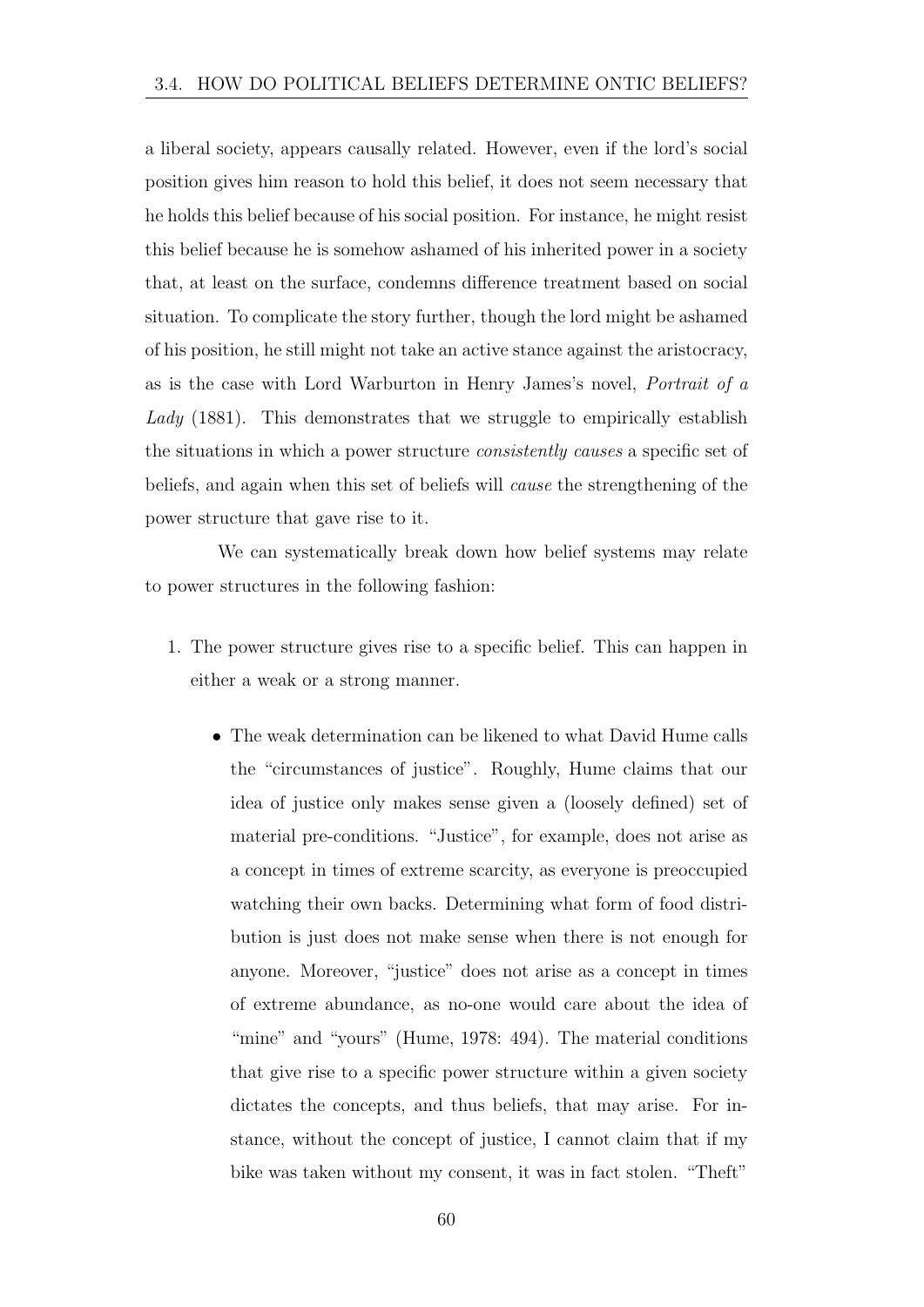only makes sense as a concept when it also possibly entails specific legal procedures and consequences. The set of beliefs that I can have is limited by the material conditions and ensuing power structure at hand.

- The strong determination of ontology is the case of the determination of specific beliefs within a belief network. For instance, the belief that America is the greatest country in the world is widely held amongst U.S. citizens (and elsewhere) because it is constantly reiterated by policy-makers as a way to justify the invasion of other countries, or other such acts in the interest of the maintenance of U.S power, or power within the U.S (Stanley 2015, p. 245).
- 2. Ideological beliefs are beliefs that reinforce a specific power structure. We can argue that ideological beliefs sometimes arise because we are already working to reinforce a specific power structure. We can claim that ideological beliefs are formed in order to prompt specific actions that reinforce a given power structure. This is the case with the belief that milk is the cornerstone of a healthy diet. Conversely, sometimes the action that reinforces the power structure gives rise to the belief itself. For instance, the U.S. invasion of a new country may lead to the belief that America is the greatest country in the world, as it showcases its military prowess.

#### 3.4.2.2 Ideological belief webs

The above fine-graining of the ways in which beliefs may correlate with a power structure is still too simplistic to explain the dynamics of the formation and sustainability of ideologies. It implies that while there are stronger and weaker knowable correlations between power structures and specific beliefs, there is always a specific cause for a specific belief formation, though this cause may not always be knowable to us. However, the specific feature of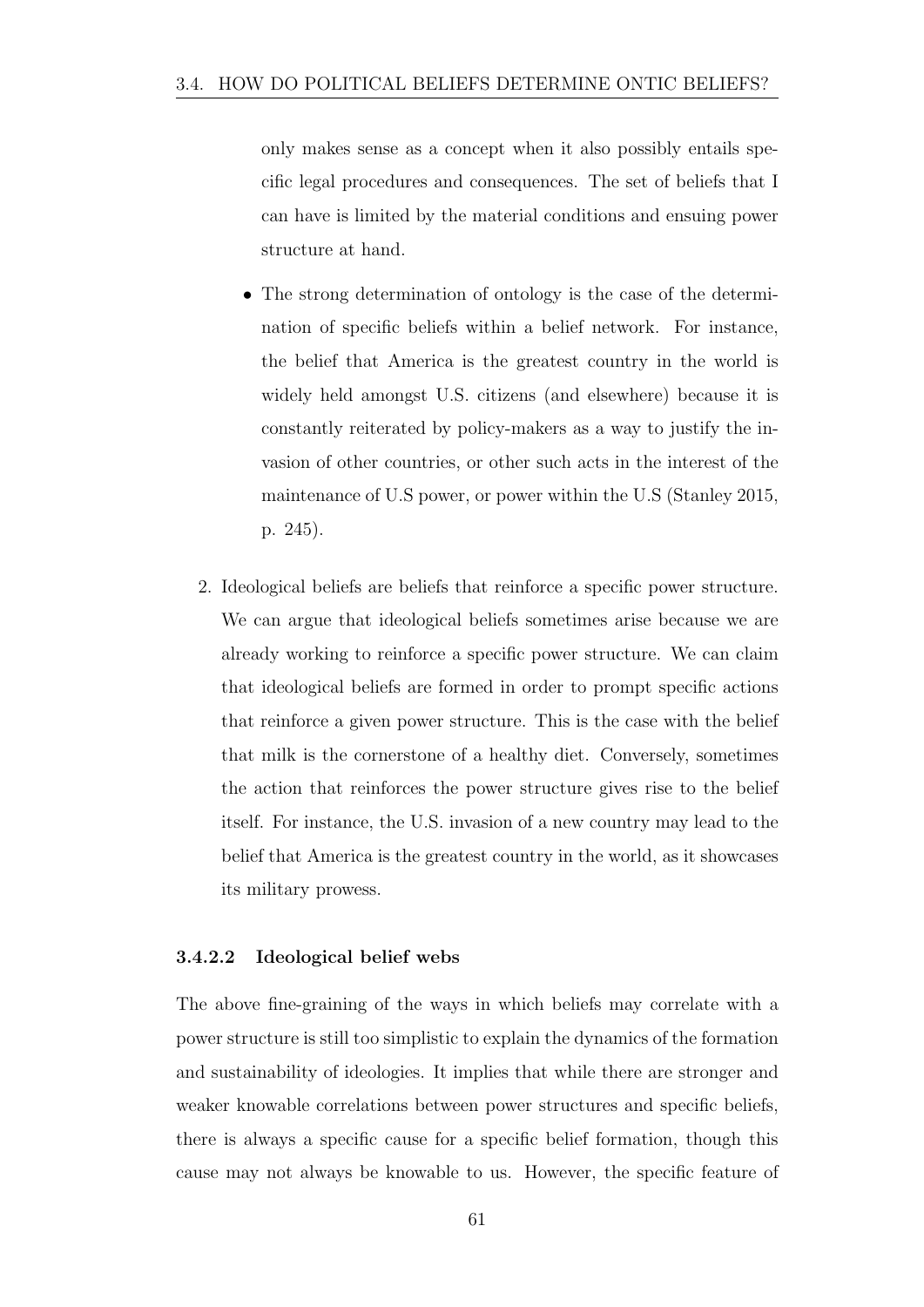ideological beliefs is that they are the result of a whole specific belief web; their cause *is* nebulous, it not only appears to be. For instance, imagine that the belief "milk is the cornerstone of a healthy diet" *is* ideological. It seems implausible that I would hold this belief because I was exposed to a single piece of dairy advertising. Obviously, some ad may have contributed strongly to my belief formation, but it would also require conversations with other people, other beliefs, habits and lack thereof. It follows that if I live in a society that takes for granted that dairy forms the cornerstone of a healthy diet, I might not so easily think to challenge the dairy industry and its practices. However, if I was concerned about animal welfare, it might give me reason to challenge the dairy industry; I find in turn that the belief that milk is healthy might not have such an immediate sway in terms of shaping my beliefs about the *necessary* constituents of a healthy diet.

This idea corresponds nicely to what Robert Stalnaker calls the linguistic "common ground" (Stalnaker 2002, p. 279-280). The common ground consists of beliefs that are not propositionally explicit to us, but still determine the meaning of propositions we hear and internalise. The common ground is contingent on various cultural practices, habits and general ways in which life is structured. Habits, practices and structures are moulded around both physical, practical, social and personal intentions and limitations. In other words, patterns of behaviour are at least partly determined by social structures, and social structures are again determined by a given distribution of power that maintains or destroys them. Patterns of behaviour underpin the common ground of belief, which determines what beliefs make immediate sense to us.

The above account is compatible with the Quinean conception of belief webs. If we hold a theory of ideology as not only concerning single random beliefs, but systematically influencing our whole webs of belief, by virtue of establishing a common ground, we cannot talk about ideology as single causes of beliefs, but about reasons for holding a belief that also determine what role the belief will play in the general belief system. For instance,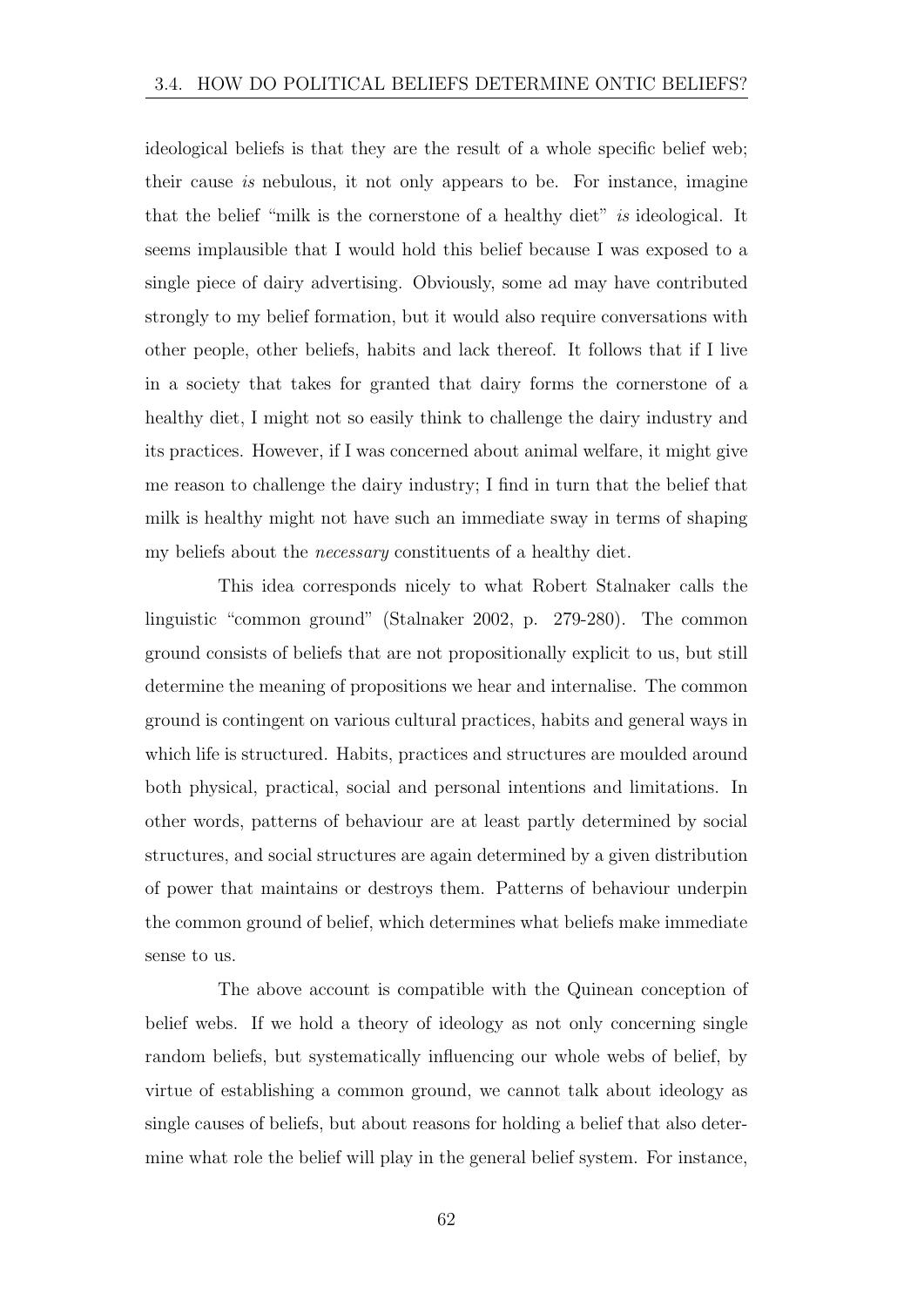the belief that America is a great country, as understood by a group of pacifist nature-loving Americans, does not sway the nature-loving Americans to embrace warmongering, though it may sway a different demographic. Thus, though the belief may be held by both groups, the differing common grounds also determine how the group acts on the belief, and whether this action aligns with some distribution of power.

Similarly, the common ground can determine the meaning of the belief itself. For instance, whether we take generic sentences, such as "beef is food" to simply mean that beef, intrinsically, is food, depends on whether we live in a society of meat eaters or vegetarians. There are many things that we can eat, and that might in fact be delicious, but that we still do not consider food. Pets and children fall within this category, why not beef? However, if no vegetarian was present when the sentence "beef is food" was uttered, it would probably be left unchallenged as a statement about the intrinsic property of beef (Haslanger 2011, p. 189). The belief about the nature of beef is ideological on this account because in a society where this is indeed how one treats beef, there are financial and sentimental investments in the continued practice. The belief again leads to a further consumption of meat, partly because of the belief itself, and partly because our surrounding structures support the practice.

Car culture is another example of this cycle of belief and behaviour. When I spent some time in suburban Washington DC, and Maryland during the summer of 2014, there was no way to eat out, do grocery shopping or any other social or practical activity without having a car, or by dangerously walking along the sides of busy highways. It was physically and practically impossible to choose anything other than car as a means of transportation, leading to the belief that this was indeed the only way to get from A to B. While it is in fact true that cars were the only means of transportation available, the belief that cars were the only means of transportation is ideological because it reinforced a behaviour that reinforced a social structure that prioritises cars. It is not before one starts to think that cars *currently*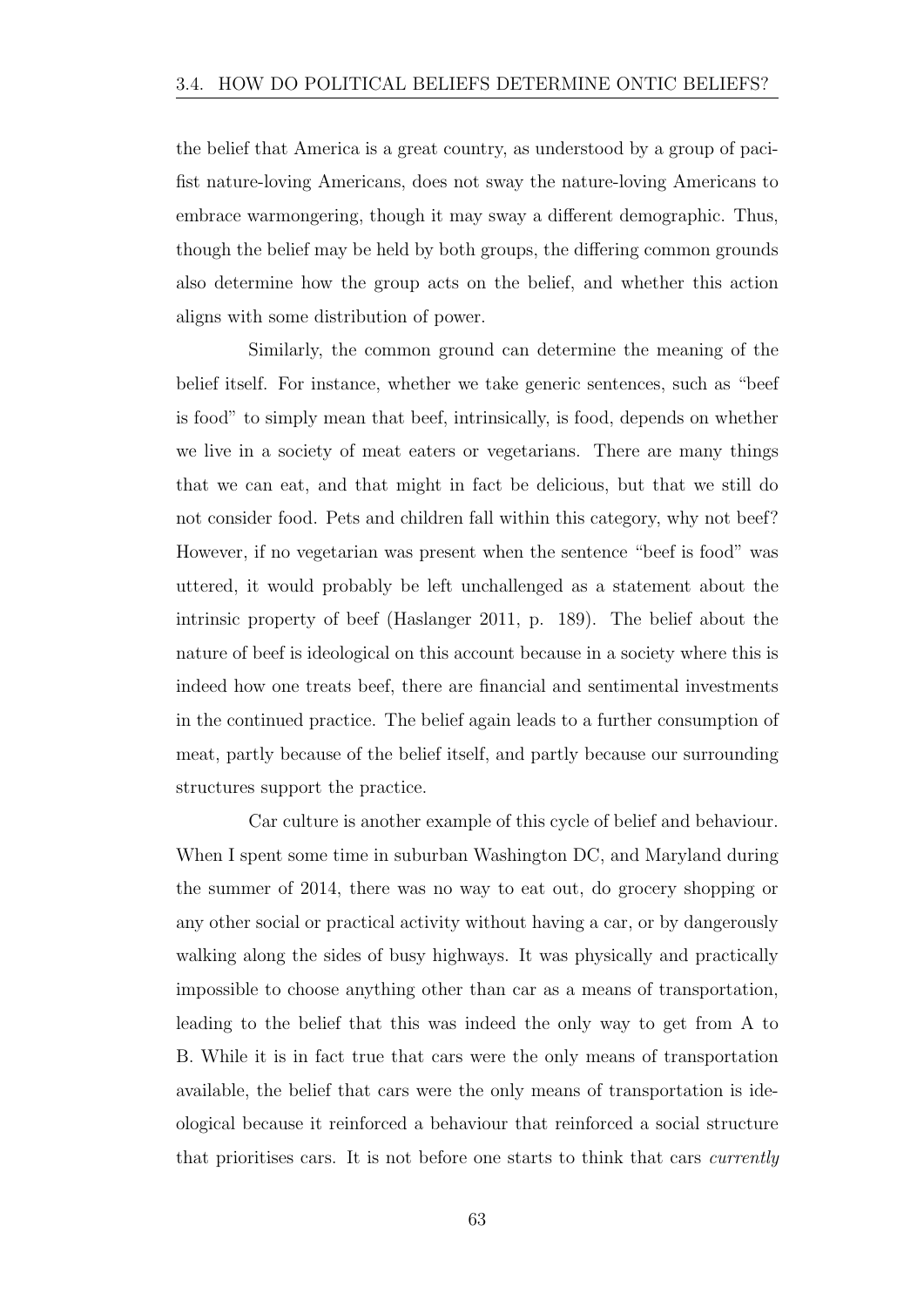are the only option, but they do not *need to be in the future*, that one escapes this ideology, by challenging the power structure at hand.

Given the above account, what makes a belief ideological is not primarily its truth or falsehood, since truth is only a secondary concern to its alignment with the common ground. Beliefs are simply more prone to be false because the truth of the belief is not the main concern of our belief forming process. Thus, ideologies function by way of obscuring our political imagination by confusing the way things are (or should be, according to certain people with specific interests in mind), and the way things must be (Haslanger 2011). This confusion happens easily because we often navigate the world on auto-pilot, taking the necessity of our everyday habits and actions for granted, such as driving a car. This is not in itself bad epistemic practice, in fact it is virtuous of a knower to not dissect the nature, purpose and functioning of every little part of our surroundings, and how we relate to them. If we examine every miniscule detail of our environment, we end up not being able to efficiently engage with the world, even in a critical manner. Most of us will not need to know the exact internal mechanics of our microwave, or how it was produced and distributed as long as we are able to operate it without trouble. Indeed it would be politically counterproductive if one obsessed over every such detail rather than efficiently channelling one's mental energies on specific causes and political projects (Fricker 2015, p. 2).

#### 3.4.2.3 Good and bad ideology

At this point, I have demonstrated that ideological belief formation fits the Quinean account; it is belief formation from within a power structure. Also, at this point, the distinction between good knowers and victims of ideology appears to be blurry. I must therefore distinguish between epistemically harmless and politically noxious ideological belief formation. I take a good ideology to be a belief network that helps us perform desired actions. For instance, I want to get to the library, and I know that I get there by taking the bus. I am thirsty, and so I have a bottle of coke. Both choosing to ride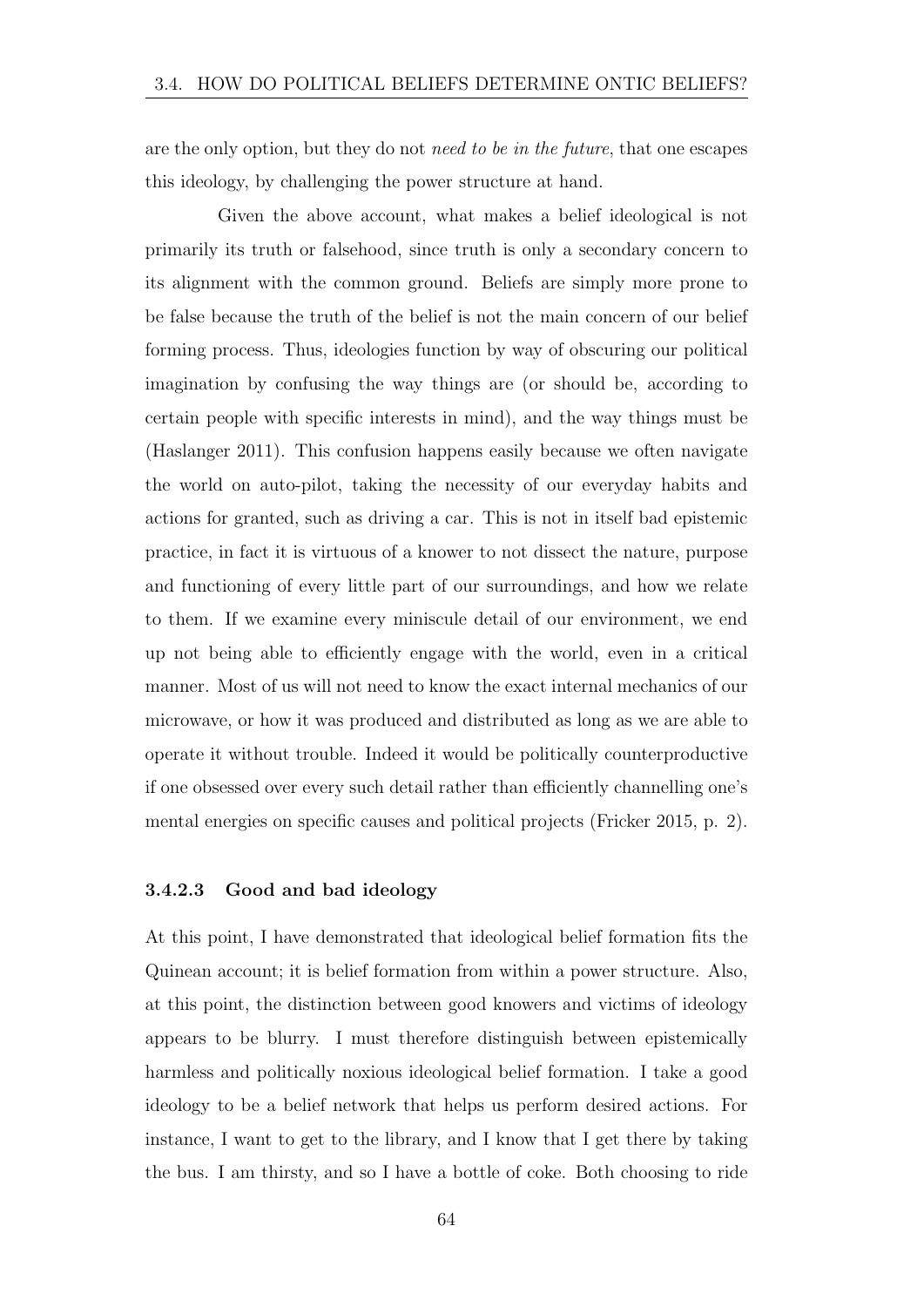the bus and choosing to drink the coke are choices determined by what is available to us within a given power structure. Nevertheless, both choices help us fulfil our intentions given our beliefs about the world. We navigate a specific power structure in the way we find fit for our specific projects, and as a result we help in our own small way to reinforce that structure.

Bad ideology, then is when these beliefs in fact undermine our projects, and when we confuse our own intentions and well-being with the reproduction and well-being of a power structure (Eagleton 2007; Rosen 1996). For instance, as a woman, I may believe I have natural nurturing skills, and I may also believe that this implies that it would be a good choice to give up my career if I was to have children. This would be a genuine possibility, given the specific society I live in, but it would also contribute to sustaining a structure where women do care labour for free. My acting on my belief would be in the interest of this power structure. Yet, it would not necessarily be in my interest, as I would have to renounce a set of career goals and projects that have so far have given my life a sense of purpose, rather than perhaps fighting for a work-culture that accommodates balancing family and career. However, given my belief about my intrinsic nature as a nurturer, this latter option is not on the cards. Thus, when in good ideology, we are clear about what actions our beliefs lead to, and what political ends we thereby embrace, in bad ideology, my choices are obfuscated because my belief *primarily* aligns with an external power structure, rather than my desires, intentions or aims.

Obviously, it is possible to resist bad ideological beliefs about the world, and to uncover that they do not *primarily* align with our intentions. This is what feminist ethics of care does when advocating for the recognition of relational modes of being, and this is what the environmentalist does when she advocates for cycle lanes in a car dominated infrastructure. However, this is a project that is epistemically (and otherwise) much harder to embark on than to follow the status quo, as the beliefs challenged are beliefs that we often come to see as "the way things just are", by virtue of being implicit features of our linguistic and cultural common ground.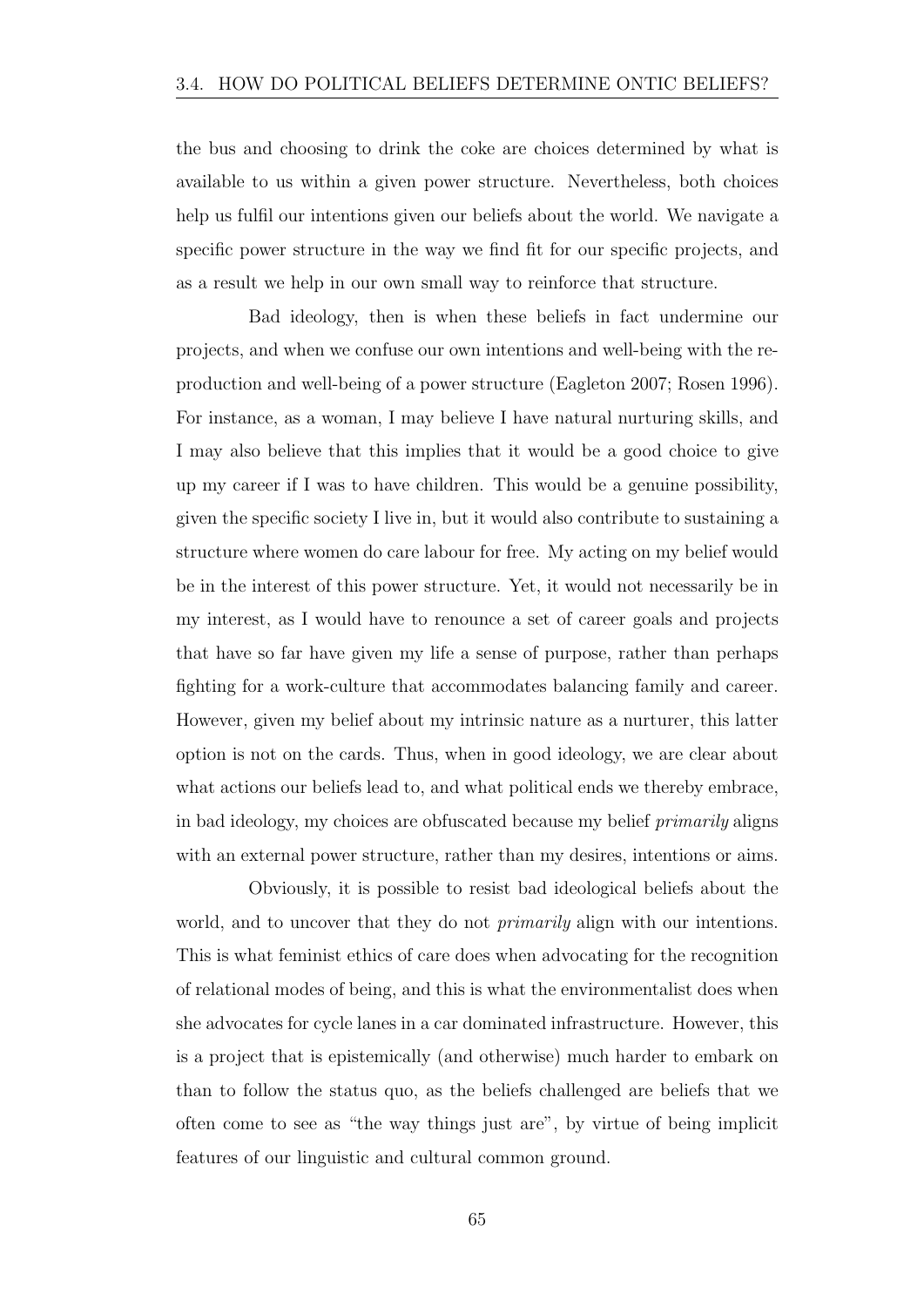### 3.4.3 Ontic belief in ideology

I have explained how ideology corresponds to the formation of beliefs within a power structure, without necessarily implying that all our beliefs are strongly determined by this power structure, or that we are inevitably being deceived. From this, the next question to answer is what role ontic beliefs play in this story. It is not clear that political intentions enter our *ontic* belief formation in any significant way.

In certain ways, it seems evident from my account that ontic beliefs would be heavily politically determined. If my minimal Quinean story holds, it is possible to make sense of ontic beliefs as highly generalised beliefs about the world. They can be understood as belonging to the centre of our web of beliefs because they form a sort of lowest common denominator of our experiences of a specific environment. This is why they appear abstract and far removed from our everyday experiences, while still also underpinning them; ontic beliefs are actually abstractions of experience. For instance, we can explain our bias towards an individualistic or atomist conception of personhood by reference to our regular encounters with persons in a context where this is taken to be the appropriate way of treating them. If I constantly navigate the world thinking of myself as distinct from you, and fearing the repercussions of impinging on you or your property, and I am treated likewise, it seems natural that atomism forms the conception of personhood in a (neo-) liberal society.

To give a more innocuous example, our constant encounters with chairs lead us to not question their existence as things in our world on which we can sit, and this being their intrinsic function. The reason we naturally pick out these features as essential is because this is how we constantly *treat* the world; these are the features that simply *are* salient for our various everyday endeavours. Similarly, we need to think of persons as atomistic because we repeatedly need to pick out clear distinctions, for instance, between what is mine and what is yours, if we are to avoid social repercussions. On this account, all of our beliefs about the world, including our political convictions,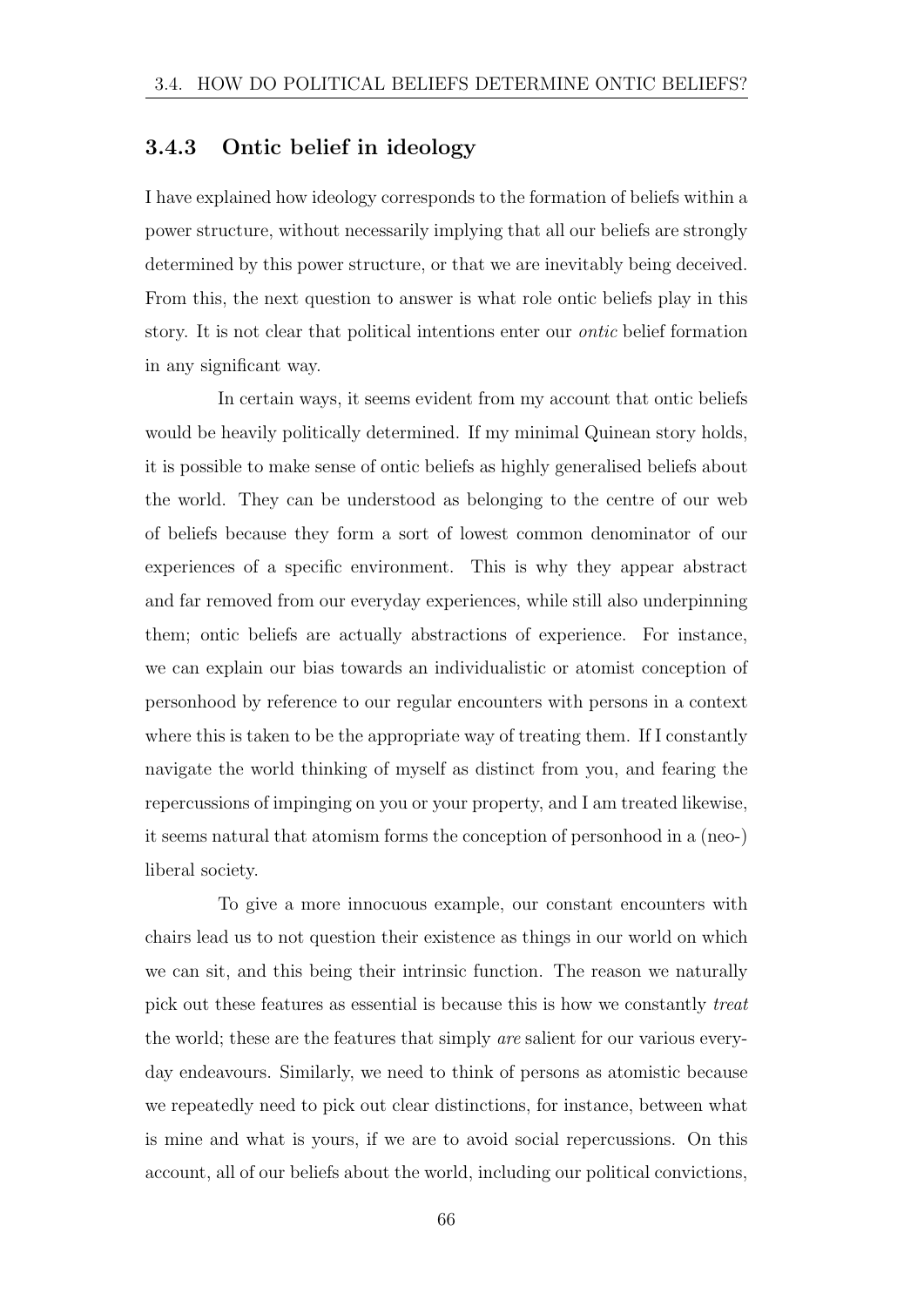habits and general social structures (legal, infrastructural etc.) will influence the reasons we pick out the ontic beliefs we do. Moreover, our webs of beliefs, with our ontic beliefs at the centre, disposes us to approach the world in a specific way, for instance, by just taking for granted that human beings are social atoms, or that women are natural carers. Moreover, by approaching the world in this way, our ontic beliefs are reaffirmed.

### 3.4.3.1 Bad accounts of the political nature of determining ontic belief

Given the general nature of ontic belief, it seems like specific political purposes may be far removed or watered down through the process of generalising experiences that lead to ontic beliefs. For instance, our everyday encounters with chairs surely do not matter in political terms when we come to form a belief about the nature of chairs, though this belief is formed by habits, and its attributed function is socially contingent. Yet, the account of social atomism indicates that ontic beliefs are at the very least vulnerable to being picked out for political purposes. Thus, we must ask, what part of determining ontic belief, i.e. the very epistemic endeavour of generalising, is political? There are a number of explanations for what may be going on. I begin by dismissing the problematic ones, before moving on to the most compelling explanation.

First of all, the picking out of specific ontic beliefs to reinforce specific political power structures can be explained by the active scheming to protect the privilege of people who benefit from the consequences of a set of beliefs, for which the ontology is central. This is the kind of story Rousseau tells in the *Discourse on the Origin and Basis of Inequality Among Men*. There, he argues how the conception of man as essentially equal, and subsequently the legal framework that supported this idea, was fashioned by an elite who intended to make the lower classes come to terms with their domination by assuming that poor utilisation of their own faculties, rather than unjust social structures, were responsible for their disadvantage (Rousseau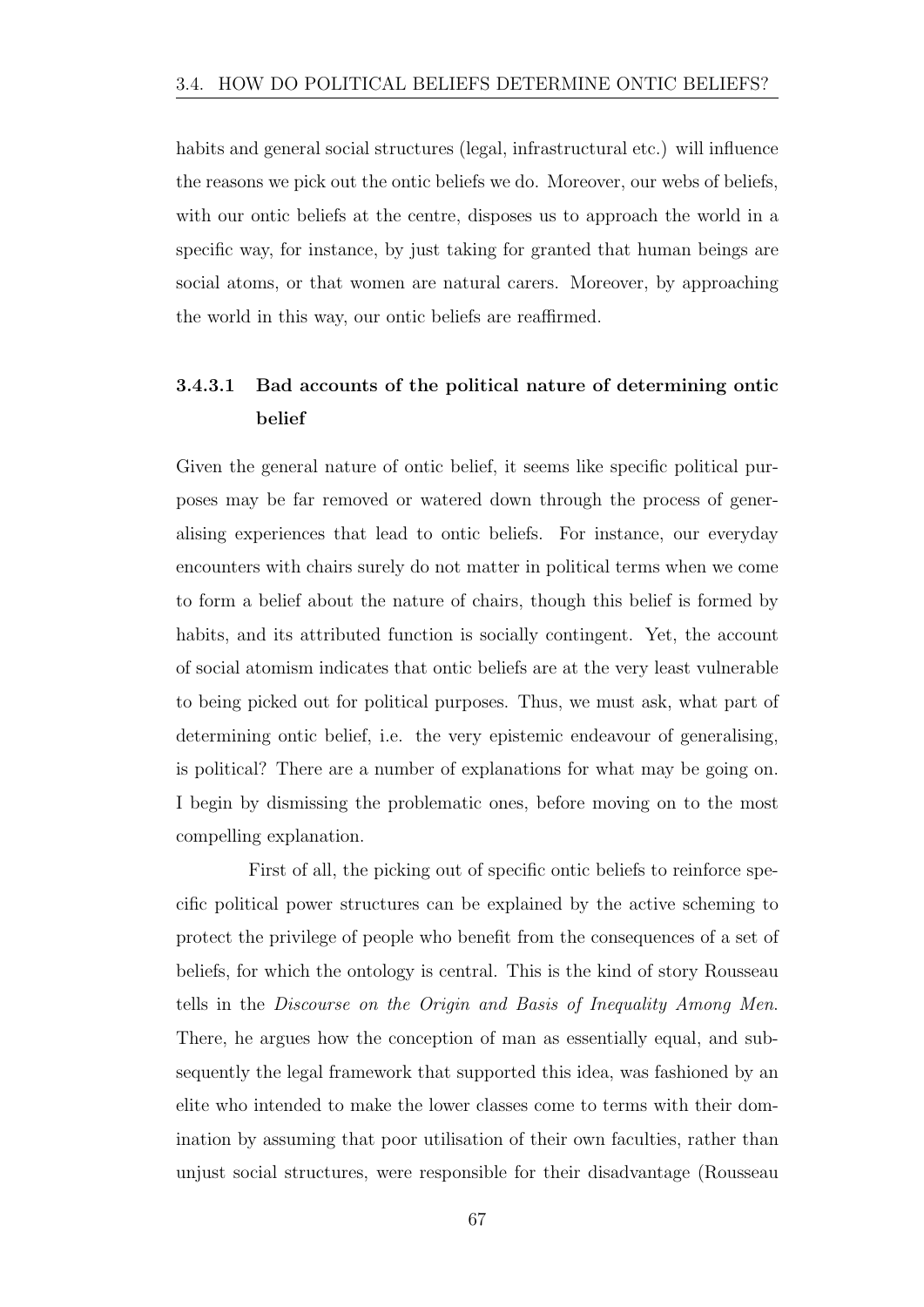1755, p. 173). However, this is an epistemically heavy handed and conspiratorial account of why society is structured in such a way that we come to hold certain ontic beliefs. It seems plausible that the financial elite may sit down and decide on a fair few things between themselves, but it is not evident that ontic beliefs and how they are formed would be among them. Given the nature of ontic beliefs, as beliefs that just seem natural and unquestionably true to us, we have not explained why the ruling classes may be able to take a step back and assess why *these* ontic beliefs would be preferable to others.

A better explanation would be that certain things may be epistemically available given specific epistemic positions, which may provide better or worse perspectives or hermeneutic frameworks through which to pick out features of the world. This position must, at least partly, be shaped by social position. It is here possible to appeal to Simone Weil's pane of glass analogy; someone that does not see a pane of glass in front of them might not be aware of not seeing it, however the presence of the glass might be painfully visible to someone who sees it from a slightly different angle, and moreover, so is the other person's oblivion (Weil 1957). A woman may see male privilege at play, while the privileged man may not be aware of it, as the privilege does not pose a social or epistemic obstacle to him. It makes his navigation as a social agent go smoothly, so it does not offer him reason to give it much thought. This partly explains why many faulty ontic beliefs are not challenged, for political reasons. People who are comfortable with the organisation of the world and the way they navigate it will not naturally ask questions about the necessary order of things, and the basic categories through which they make sense of this order. While the belief about the essential function of the chair may not be shaped by a specific perspective because there is no power invested in there being such a belief, the perspectives from which the essence of gender roles or personhood may change given the various investments of power there may be in the various definitions. Nevertheless, this does not explain the emergence of specific ontic beliefs, only how they maintain themselves. Moreover, it does not explain how people who lack social privilege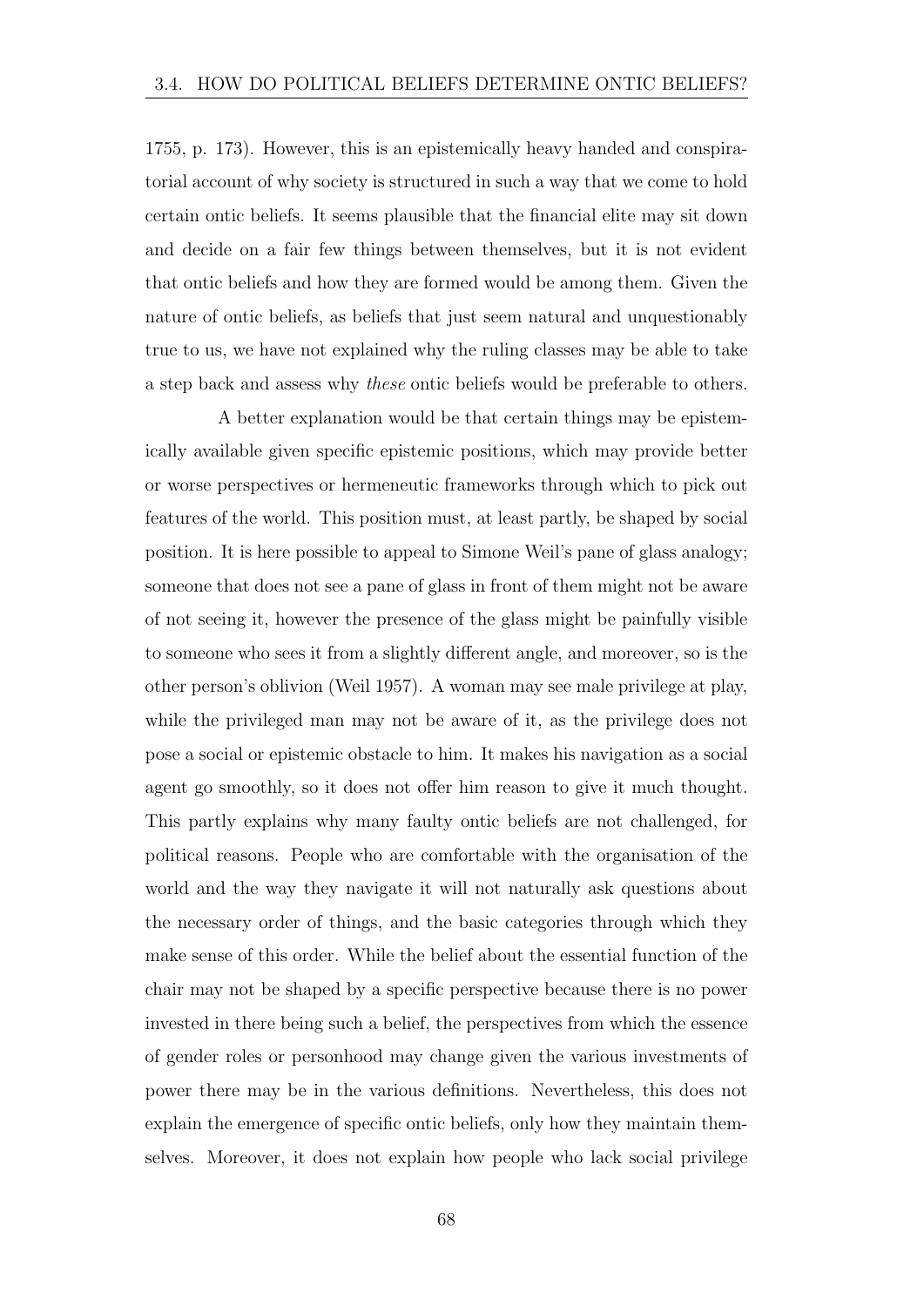may also internalise the ontic beliefs that serve a power hierarchy that they are not invested in.

An explanation may be found in Jon Elster's discussion of the fable of sour grapes. He argues that our knowledge of what social possibilities may be obscured by a process, driven by our personal desires, that seemingly leads only to a single evident choice (Elster 1982, p. 219). The fable concerns a fox who sees grapes that are out of his reach, and instead of treating his inability to reach the grapes as a personal failure or loss, he excludes the grapes from his list of desires by claiming that they were sour anyway. Similarly, the woman who observes male privilege may come to think that he moves in a domain that she would not, *as a woman*, want to be a part of anyway.

This explanation is incomplete as the epistemic blame is with the victim of ideology, rather than the social structure that creates epistemic obstacles. It is the woman who accepts her inferiority who epistemically missteps when simply thinking that an unfair state of affairs is not lamentable. However, this is not the full story. The core of the problem is not the faculties of the victim, but with the skewed attribution of gender roles. This is not brought sharply enough into relief by Elster's story. It is the distribution itself that is responsible for the systematic epistemic dynamic, not the victim's vanity or sudden inability to think critically. Elster's fable explains how we easily may choose the simpler, internal explanation, namely our own motives, rather than an intricate analysis of why the world is structured the way it is. But, ultimately, it hinges on the mere drive for social self-preservation of the knower, and for the maintenance of the knower's selfrespect. The issue with ontic belief is more complicated. Our accounts of personhood, for instance, seem more complexly determined than merely our drive to positively and easily explain the way we fit into the world. As a belief at the centre of our web, it seems implicitly determined by a range of things, from our generalised experiences of social encounters to how we are treated by social institutions. Thus, indeed, ontic beliefs do not necessarily seem to follow from an active decision about how we make sense of the world,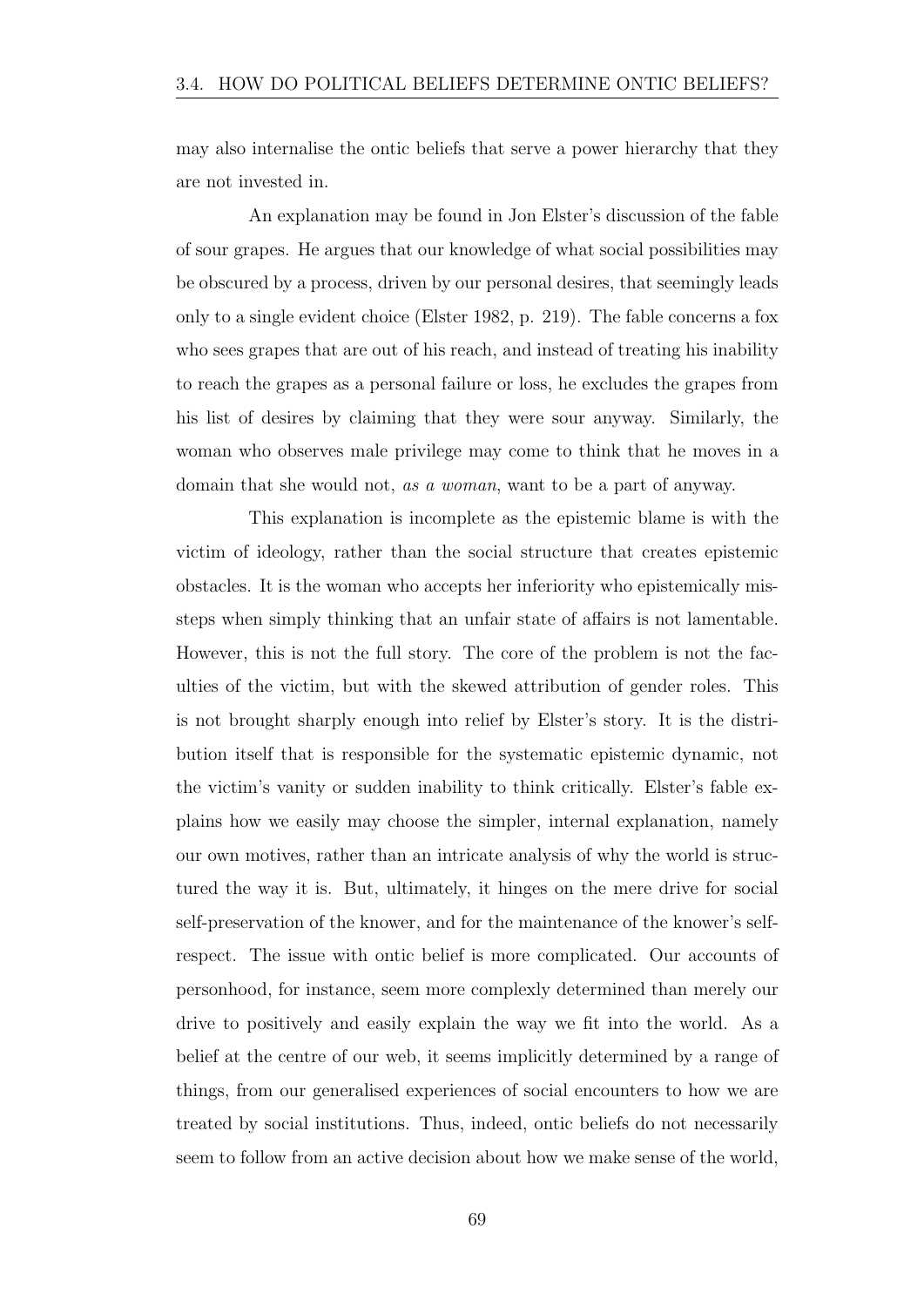though this active decision might be a side-effect of what we implicitly take to be metaphysically, socially and politically possible.

### 3.4.3.2 A better account of the political nature of determining ontic belief

The above accounts of the political nature of the process of determining ontic beliefs are not bad in and of themselves; they are bad because they are incomplete. They do not map the full complexity of how the ontic belief forming process seems to actually happen. Primarily, what is missing from these accounts is the idea that while human beings take themselves solely to understand and shape the world, the world also resists our actions in various ways, and this resistance also takes part in the formation of meaning and belief. This is a crucial insight made by Sartre in his *Critique of Dialectical Reason*. His discussion alludes to the important fact that mere opinion and human activity on the world is not the only thing that creates culture and meaning. The way the world resists our actions in various ways plays a part in our general belief and concept formation, as well as our understanding about our own place within the world (Sartre 1960, p. 165). Iris Marion Young argues that this idea sounds more obscure than it is; Sartre is merely claiming that the inert objects we encounter bear the mark of past actions that may or may not fit our own goals (Young 2011, p. 54).

Sartre's story goes as follows: The first step in this dialectic between a person and her surroundings starts with the person having a need, and acting accordingly. The material world is inert; it resists our actions, such that our actions must also be modified to fit around it. The need can only be fulfilled with this in mind. For instance, I can only build a chair out of a piece of wood if I am attentive to the material structure of the wood. If I carve the wrong way, or make the legs too spindly, the wood will refuse to satisfy my desire to make it a chair. Moreover, if a second person wants to continue crafting the chair after I give up mid-project, this person has to respect the piece of wood in the condition they find it. The half-finished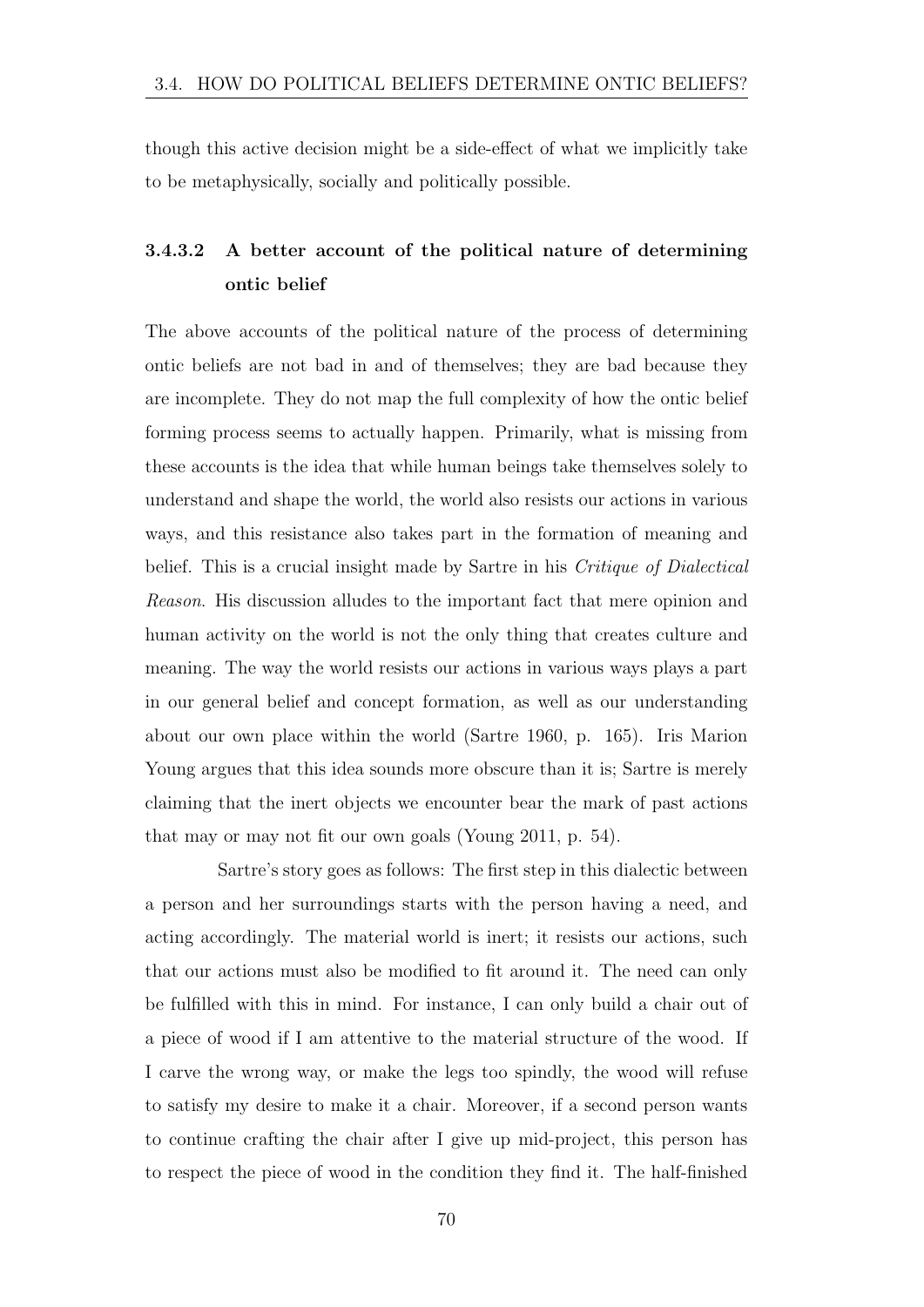chair bears the mark of the person who made it, and will again determine partly what kind of chair it will be once it is done. The key point is that we, as a society, form the material world out of our own interests, but this material world also ultimately resists us, and itself determines what actions are possible. For instance, the society of car-lovers that lacks both pavements, public transport and cycle lanes was built to suit the existence of a specific community, but it also determines what is possible to do without eradicating the infrastructure altogether (Desan 1965, p. 100).

So far, nothing new. The point of this story is that our encounter with the material world, and in its resistance to our actions, determines the meaning of various concepts we form about the world. Any change to the inert structure of the world will also cohere with a change in determination of meaning. For instance, in the Stone Age there were limitless natural resources by today's standards, but few means to take advantage of them. A waterfall was an obstacle, rather than a power source. However, today, given our technological advancements, the waterfall is capable of taking on the latter meaning for us.

At the level of the individual and her specific relation to her social world, Sartre gives the following example of people on a bus from a poor neighbourhood driving through a rich one. The people on the bus face the inertia of the world by completely depending on the bus system to take them where they need to go. When on the bus, they have no power to alter the route or change the stops, as and when convenient. However, the people who live in the rich neighbourhood, that the bus traverses, are capable of driving cars; the fulfilment of their various endeavours do not happen at the whim of the bus system. Given that the poor use the bus and the rich drive cars, and the difference is visible to both parties, there is no sense of community or blending or shared possibility between the classes by virtue of their shared experience of living at the whim of the same inert structure. The relative inertia of social and physical structures imbues the individual with social meaning about their lives and possibilities, and the lives and possibilities of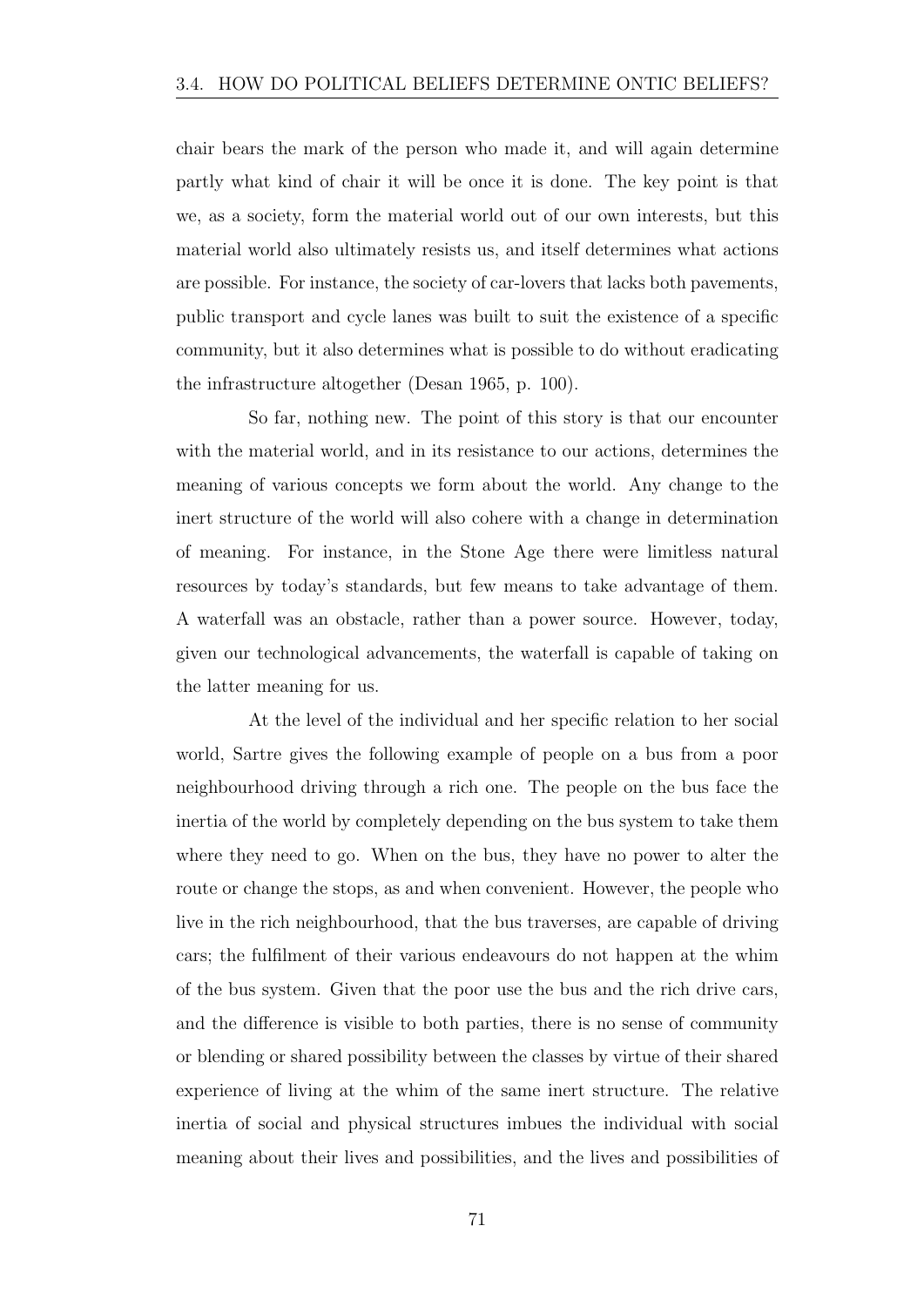others (Sartre 1960, p. 180).

#### 3.4.3.3 The political determination of ontic belief

We can now answer what part it is of our ontic belief formation, i.e. the very epistemic endeavour of generalising, that is political. Further, why are some ontic beliefs problematic in this respect, though their meaning is socially determined, while others are not?

On the Sartrean account, our social environment itself reinforces our ideas about what the world is like, and what aspects of the world are unchangeable. Moreover, our specific social position, our social possibilities and specific ways of relating to the world take part in shaping what this reality is for us. Our behaviour in relation to this reality in turn shapes our environment, and our relation to it. For instance, at a neighbourhood planning commissions meeting there might only be certain people that manage to navigate the bureaucratic rules successfully, speak eloquently within their allotted time, dodge any implicit bias that may work to their disservice, and present a case that they know will fall within the scope of acceptability for the planning commissions office. (Young 1990, p.  $76$ ).

Our conception of an ontic belief is of a thing that is true irrespective of context. Yet, it is our relation to the aspects of the world that simply seem inert to us, the basic structures that shape our encounters with the world, that are generalised into a belief about essences. A belief about the essence of chair as being built to sit on is apolitical. The chair is a social object, whose social meaning, and essence is exhausted by this fact. However, a specific belief about the essence of personhood, as given as a generalisation about the various ways in which a society relates to persons, is not necessarily exhaustive of what a person *must be*, in all contexts. There is thus a social and political bias within a given social structure to think of persons as having one specific kind of essence, given the way the world continuously fights back when attempting to treat persons in a radically different manner (thus the lack of recognition of care relationships). However, we are not right in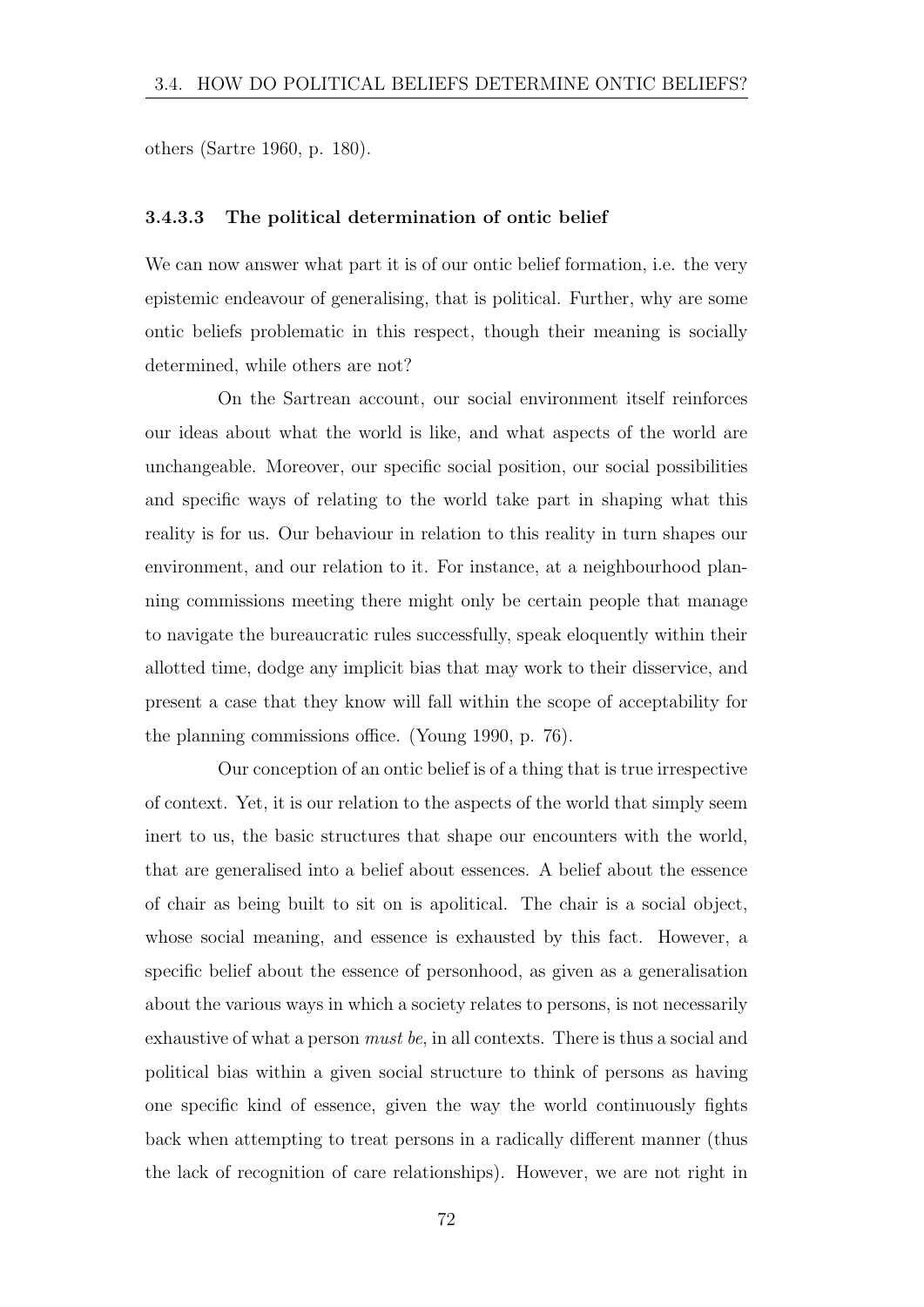thinking that this is an exhaustive definition of what it *is* to be a person.

We can now better understand how social atomism becomes absorbed and internalised as an essence belief about persons, in the way Marx meant when he discusses it in relation to property rights in *On the Jewish Question*. It is not the case that because human beings are essentially social atoms, property rights follow naturally, which is what is claimed by Locke. A society, structured around property rights, is centred around ideas of what is mine and what is yours, ignoring the importance of dependency relations by leaving their maintenance to women, and making women politically and intellectually invisible. As we go about our lives, the "meaning" of other people is merely something that is not me, and has no right to what is me or mine, as property and legal structures protect them. In such a society, we walk through streets full of houses surrounded by garden fences, which serve no other practical purpose but to signify that this is the border of your social agency. Thus, we are discouraged from interacting with our neighbours, and we come to believe that strangers cannot be trusted. The more society is structured in this way, the more it kicks back at us, blocking other possible ideas of how things could be. We cannot treat our ontic beliefs as separate from this process of forming a shared common ground, where social obstacles play a big part in determining their content, and, more often than not, will determine a content that makes us treat the world as if it is immutably so. It is when we think the world is immutably so that we have reached an essence belief. A society without property seems inconceivable within the current social structure, and therefore seems inconceivable in general. In fact, this seems to be the main charge against Marxism in any non-academic setting; it is generally believed that human beings are too selfish for a communist society to be feasible. However, it simply means that the Marxian imagined property-less society lies beyond our current, socially contingent conception of what it means to be a person.

Still, this account explains how dissent and pluralism is possible within societies. The woman who witnesses male privilege in action becomes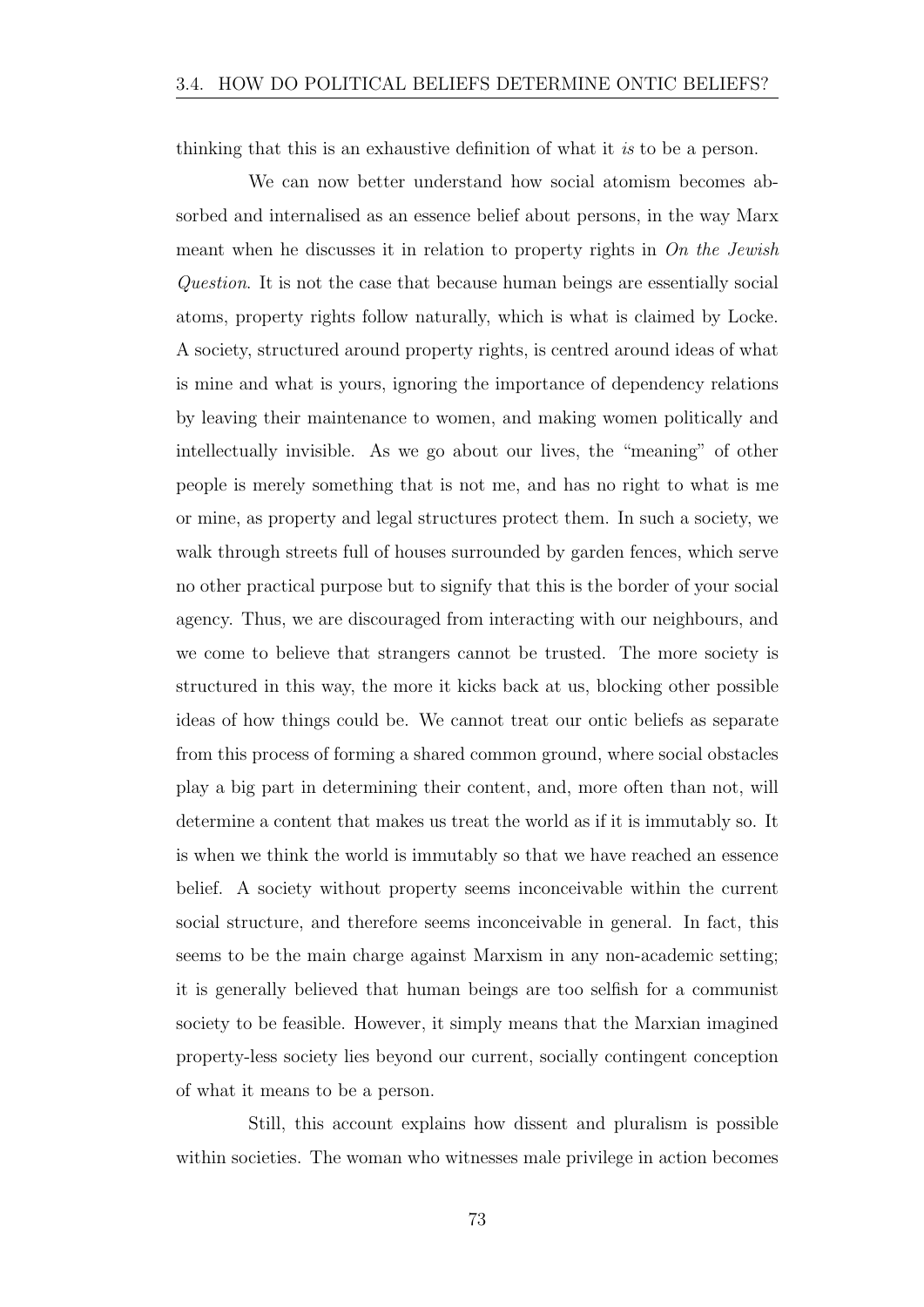more acutely aware of what she is not, as the world forms an obstacle for her. She also witnesses that the world does not form an obstacle in this respect for everyone. Alternatively, the man who experiences this privilege, will not have noticed anything in particular unless he is attuned to the social dynamics at play with respect to his own privilege. Moreover, the woman may either think that the problem is intrinsic to her, and gets on with her life as she knows it, or she may think that the problem is extrinsic. The latter realisation will be harder to endorse by the mere fact that there are patriarchal structures in the way that are inert, and take a great effort to alter, just as the fight for a pedestrian or cycle friendly environment will be much tougher in the city structured around car use, than simply getting into your car. Every time we face a social obstacle, big or small, we must negotiate our role in the world with respect to it. The accumulation of beliefs gathered by "getting on with your life" within a specific power structure, will by default imbue us with a shared implicit common ground about the way things "just are". Ontic beliefs thus in turn restrain what beliefs we are capable of having about the world.

#### 3.5 Chapter Conclusion

Here, I have located how ontic beliefs may be determined by our political projects in a systematic manner, and without placing particular blame on epistemic agents. In addition, I have shown in what cases ontic beliefs may be thus determined, ensuring that this is not a sceptical claim about our essence beliefs as *such*. Concerns and ramifications of this account for political theory are discussed in the following chapter.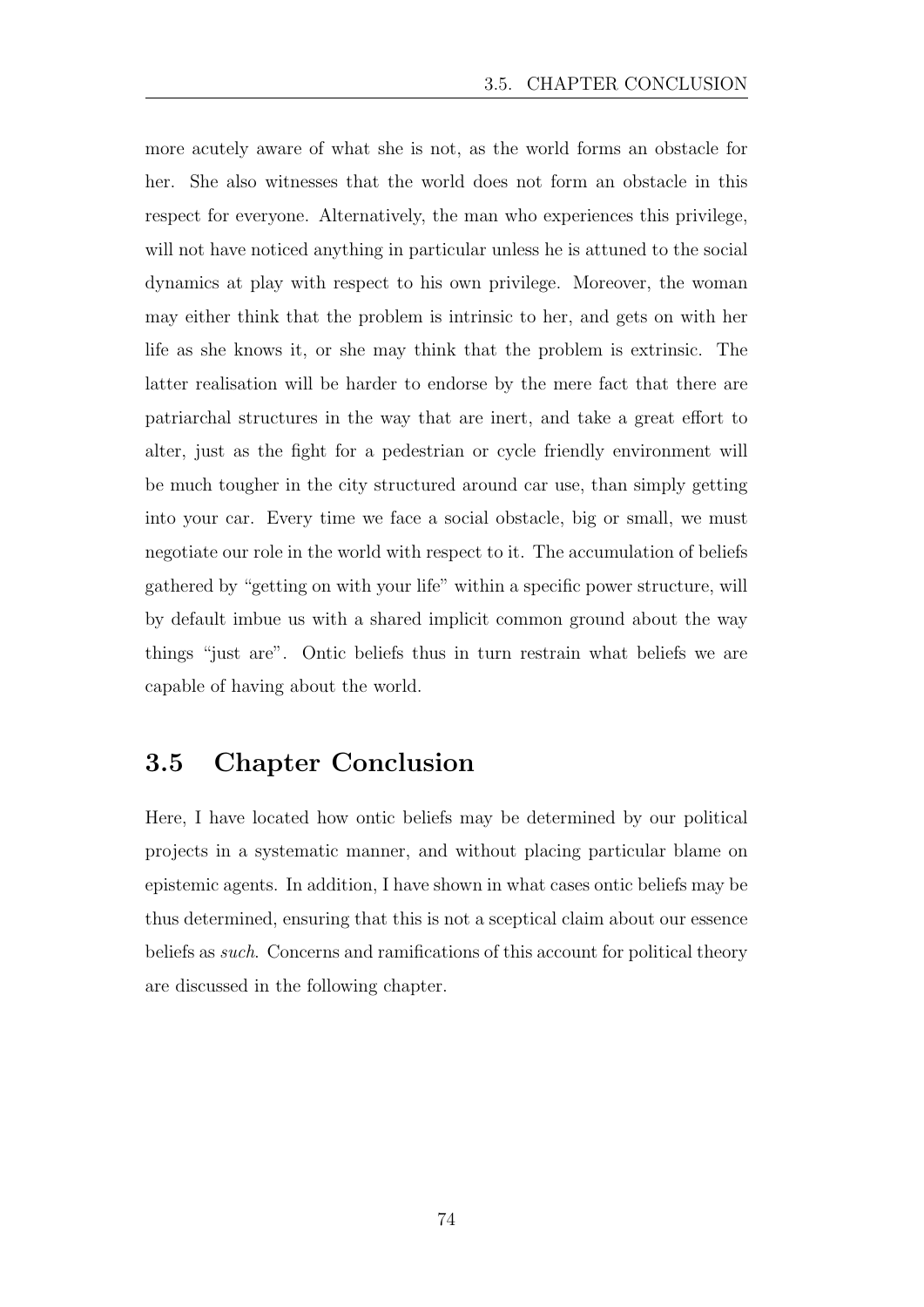## Chapter 4

# What are the Ramifications for Political Theory?

#### 4.1 Introduction

Before tying my discussion together in a conclusion about the political determination of ontology, I need to address one main worry about whether I can draw any conclusions about the role of ontologies for political theories, and if I can, whether my discussion will make any significant difference to the formation of political theories *as such*. In this chapter I will assess this worry, respond to it, and accordingly clarify what my discussion of the political determination of ontic belief may mean for political theory. First I explain the worry, then I assess reasons why one may argue that it is simplistic. Finally, I draw conclusions about the ramifications of the critiques of social atomism for political theory at large, based on this assessment.

#### 4.2 Addressing a Criticism

The worry is that political theory may be conceived of as more closely related to the kind of conceptual investigation I argued gives rise to ontologies, as opposed to my definition of ontic belief. So far in my discussion I have only addressed ontic belief. I demonstrated that to understand the impact of the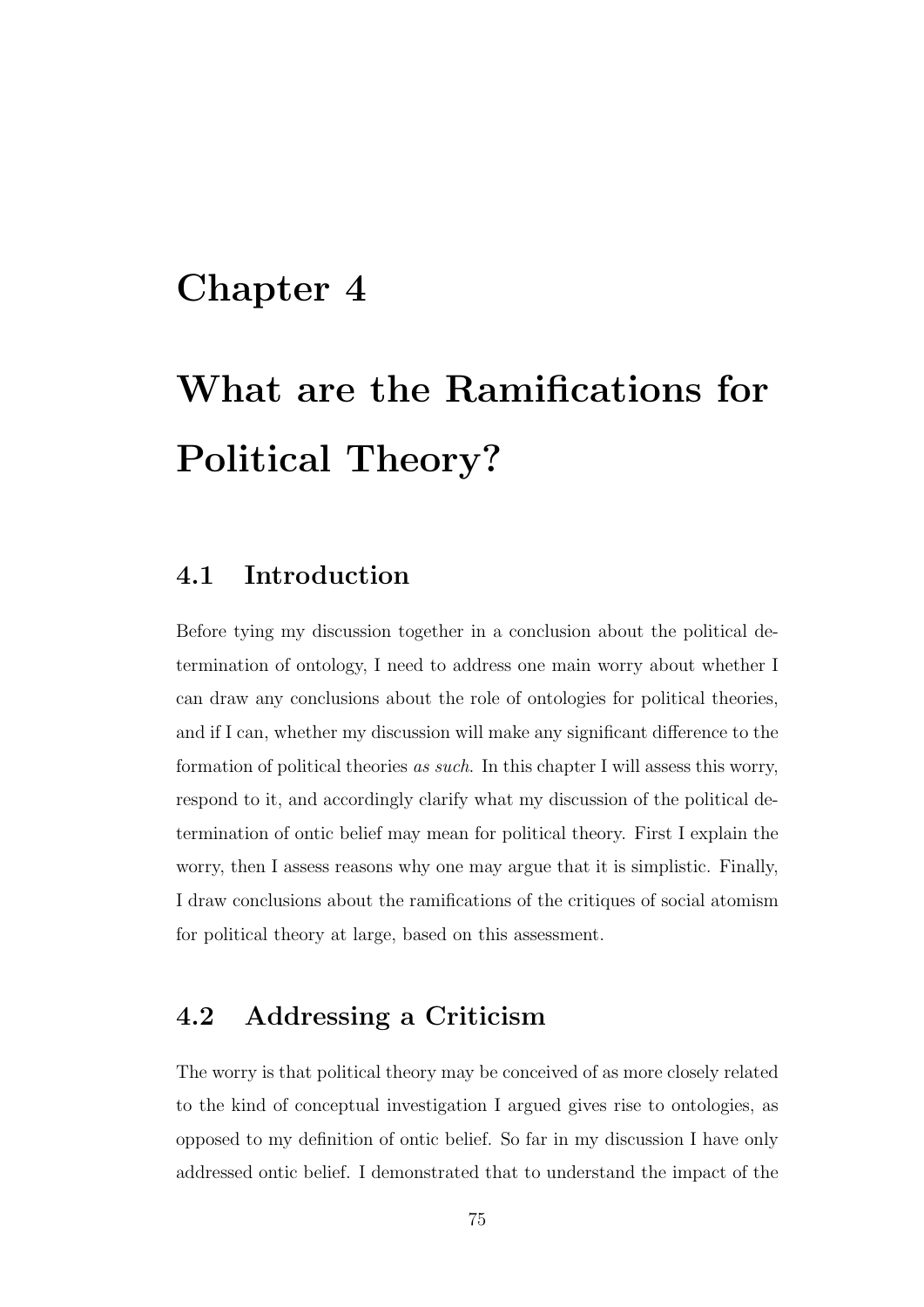critiques of social atomism, we must treat it as an epistemic issue about how we form our political beliefs in relation to ontic beliefs and *vice versa*. Further, I argued, this must be methodologically separated from any genuine metaphysical project. This helps to gain further clarity on what to look out for as epistemic fallacies, in assuming a relation between our ontologies and political theories.

However, actual political theories, rather than political beliefs, might be found to be based on genuine metaphysical commitments. In principle, political theorists are undertaking a vastly different epistemic project from the kind of habitual belief formation I describe in Chapter 3. The very methodology endorsed by philosophers relies on an idea forming process that is active and critical, rather than passive and habitual. Though philosophy may be instrumental for improving our knowledge of the world, it does not aim to simply accept concepts we learn and use by simply navigating the world. Thus, it seems possible, and even likely, that insofar as political theorists are committed to an ontology, it is in the metaphysical, rather than in the epistemic sense.

The following example might highlight the distinction between everyday belief formation and belief formation *qua* philosophy: G.A. Cohen argued that he believed in the analytic-synthetic distinction because he chose Oxford over Harvard for graduate school (Vavova 2015, p. 33). The belief was implicitly caused by exposure and habit, in the way most everyday beliefs are formed. Obviously, this choice does not in itself justify the belief he came to hold because of it. However, because Cohen chose Oxford over Harvard, he also presumably learnt all the good reasons to hold the belief, and on these terms, the belief could potentially be philosophically justified. Thus, though Cohen's beliefs about the analytic-synthetic distinction may have been caused by various experiences related to his social agency, he could claim that the cause of a belief is not the same as the reason he sustained it, and by virtue of examining the conceptual belief in its own right, this provided the appropriate justification for latching on to it. In analogy, the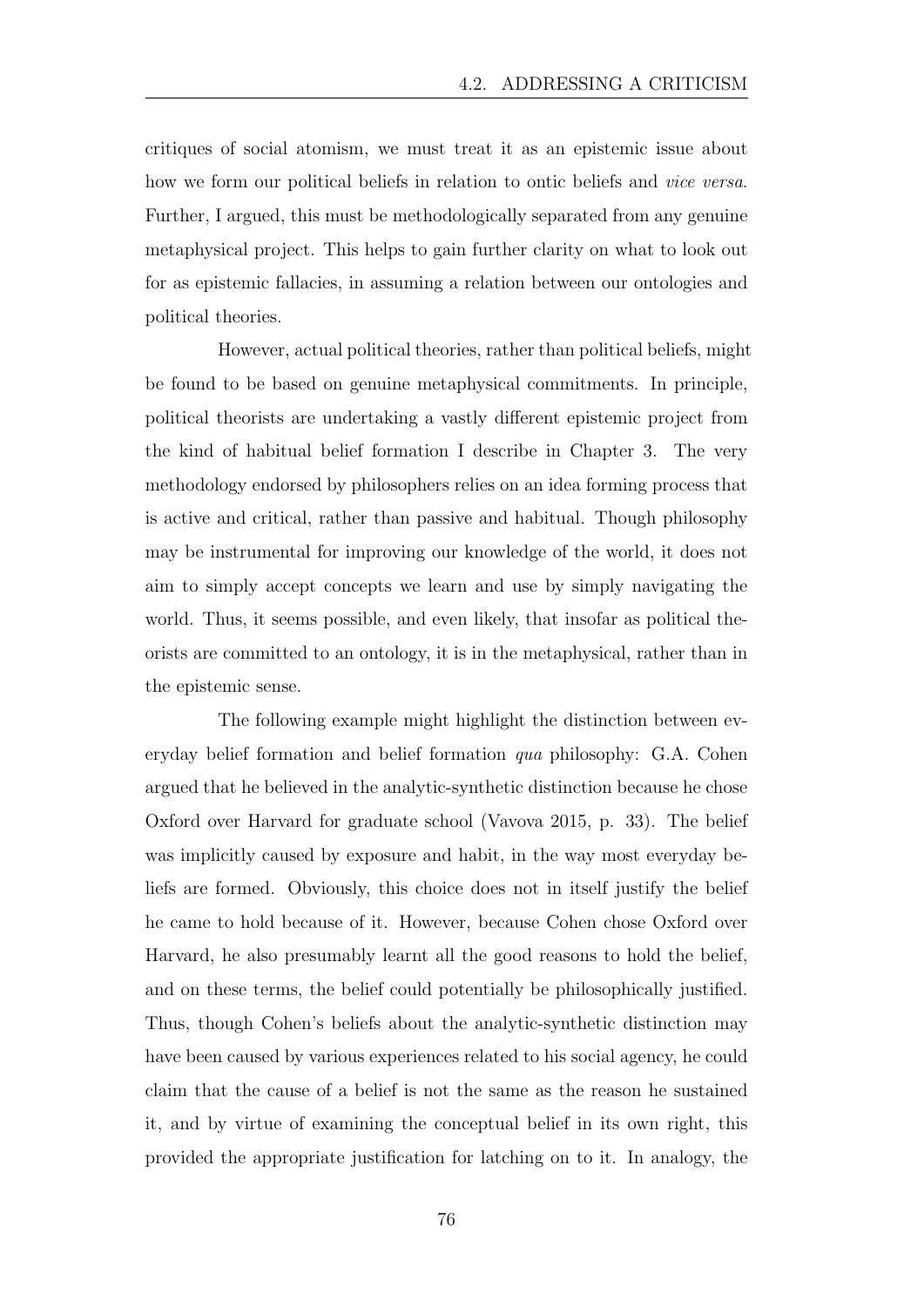political theorist who holds a political belief can claim that part of her very endeavour is to properly assess the concept in its own right, while a layperson with a political belief caused by the same social forces may not embark on a process to clarify her reasons for holding the belief.

My whole argument in Chapter 3 relied on a separation of ontic belief from ontology based on a distinction between conceptual investigation and the determination of a belief from inside a web of beliefs. Yet, we can claim that a belief may be justified by other things than our reasons for holding them, and that it is the endeavour of philosophers to carefully assess concepts on their own terms.

Given this distinction, methodologically, political theorists are seemingly utilising actual ontologies rather than ontic beliefs, by virtue of not epistemically engaging with ontic ideas merely as part of a social common ground. In other words, developing a political theory, and utilising ontic concepts in so doing, can be seen as an entirely different epistemic endeavour from forming ontic beliefs in relation to general political intentions and purposes. The philosopher could legitimately, in a methodologically unproblematic way, claim that their ontologies are pre-political, and properly grounding their political theories, without facing the kind of criticism I presented in Chapter 2.

#### 4.3 Reasons to not Accept the Criticism

However, it is neither clear that my discussion in Chapter 3 can, nor should, be ignored by political theorists, given the above argument. The division between the layperson's epistemic endeavours and that of the political theorist is not clear cut, and may also lead to a range of other theoretical commitments that may need clarification if the theory is to retain theoretical potency. I will go through five reasons why this is the case.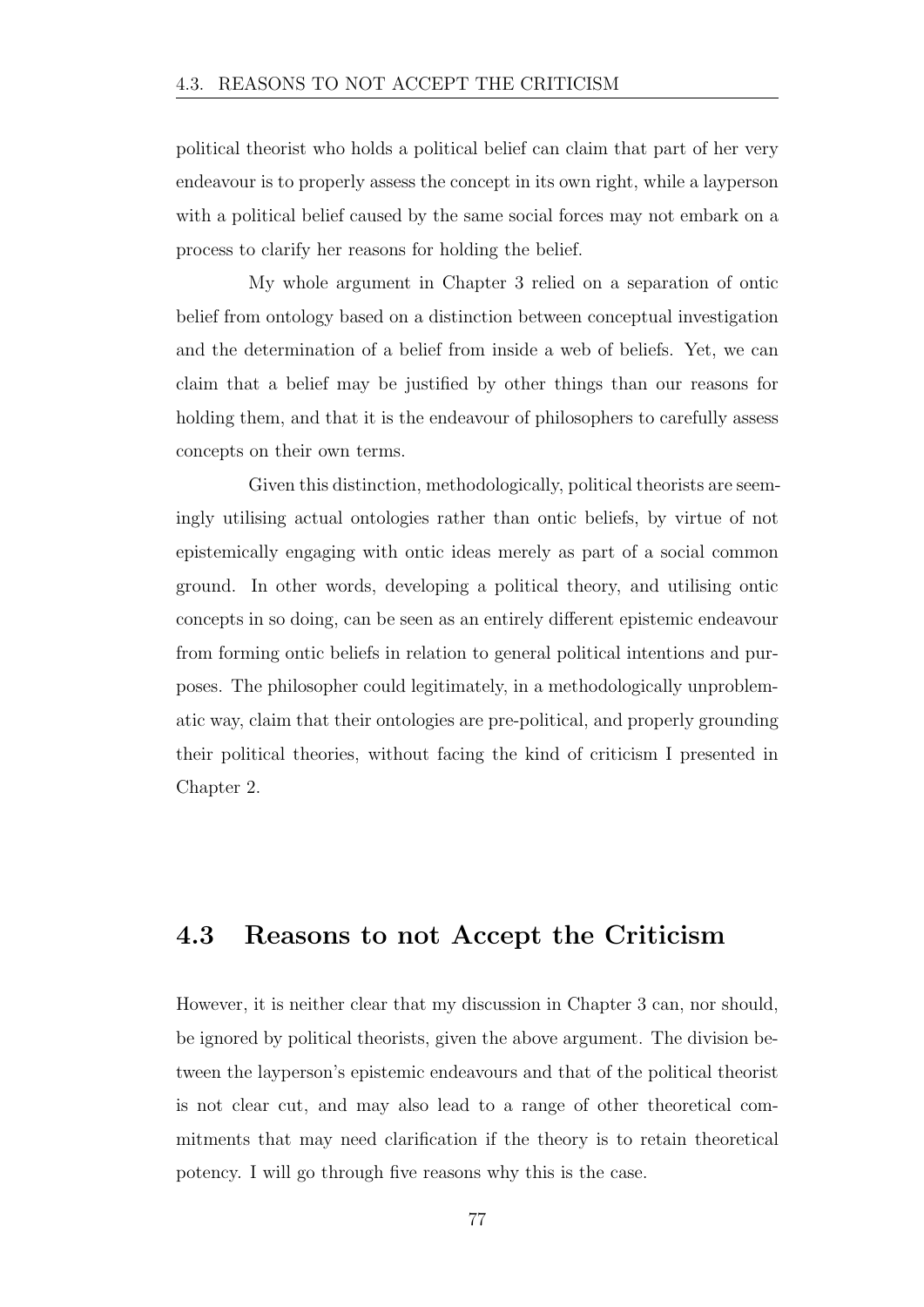### 4.3.1 First reason: ontologies do not guarantee methodological virtue

First of all, I argue that even when political theories subscribe to actual ontologies, this is not a sufficient condition for methodological virtue; how political and ontic features map on to each other must also be clarified. The main position under attack in this thesis is political theories that either do not take themselves to hold an ontology, or do not discuss the conditions under which they hold an ontology, and therefore assume that their ontology justifies their political theory by virtue of being topically apolitical. I therefore do not attack the theory itself, nor undermine the very idea that legitimate ontological beliefs could virtuously figure in political theory. What I do attack is the fact that this is rarely the case, and that a bare minimum condition for improving this situation is not to replace one ontology for another, but to strive for greater epistemic and methodological clarity about one's own position and commitments as a political theorist.

Nevertheless, if the problem is epistemic rather than ontic, we may indeed allow for holding genuine ontologies, to mould our politics around. There may, for example, just not be a political problem with subscribing to a state of nature narrative. Thus, it can be claimed that insofar as the philosopher does recognise that the role of ontology must be discussed in his political theory, he can just claim that he does have the right form of ontology, on the right grounds, and that this suffices when it comes to methodological clarity. The problem is simply solved by locating the correct ontology, by clarifying the terms on which it is right, and then by building a political theory from there without further scrutiny.

However, as discussed in Chapter 2, the substitution of one ontology with another does not solve the core issue raised by the critiques of social atomism, which argues that the very idea of ontology as politically neutral, and theoretically basic, is a political problem. Even if properly specified as a metaphysical ontology, the assumption that an ontology can in and of itself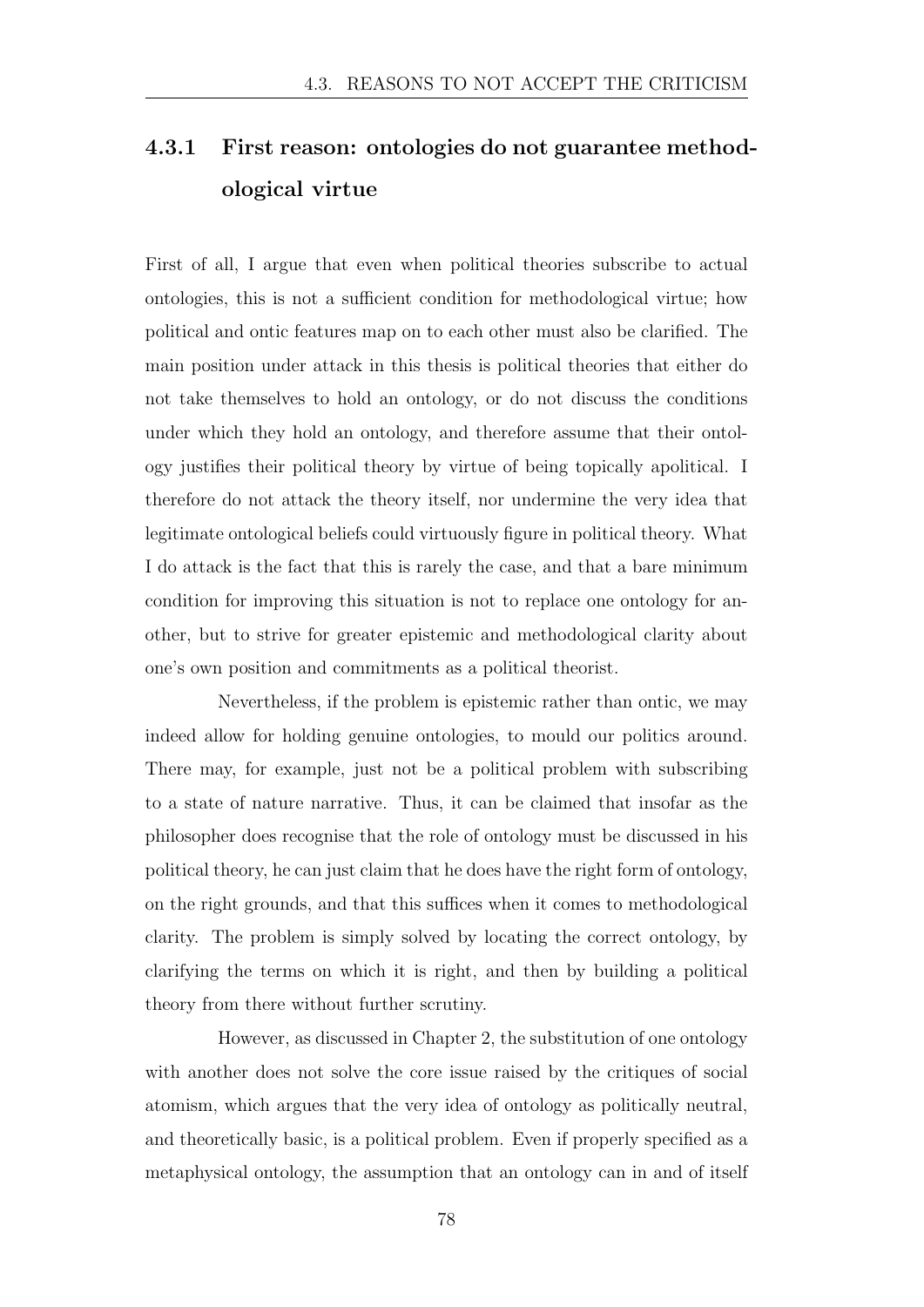be politically neutral, and thus an apt starting point for a fair political theory, is still a methodological problem along these lines. This is because discussion is still lacking between whether the political theory is picking out politically salient features of the ontological definition of persons; ontologically salient features of the political subject for their political theory; or simply the whole, complete ontology as it stands, in and of itself. In other words, we may have a completely legitimate ontology at the base of our political theory, but unless the political theorist explains what aspects of the ontology she takes to be the relevant constraint for her theory, and why, it remains unclear whether it is the ontology that constrains the political theories available, or *vice versa*.

For instance, there is a difference between holding social atomism as a complete ontology of personhood, from which politics follow, and to take social atomism to be the one ontic feature of personhood that is politically relevant, but not an exhaustive ontic account of personhood as such. The choice of ontic commitment may be politically motivated, though the conceptual realities of the chosen ontic features are not politically determined as such.

Though this discussion does not vindicate my argument in Chapter 3, it shows that merely substituting ontology for ontic belief does not solve the problem highlighted by the critiques of social atomism, and so the relevance of Chapter 3 cannot be dismissed on these terms.

### 4.3.2 Second reason: there are contextual reasons for settling on ontologies

The second reason for not accepting this dismissal of my argument in Chapter 3 is that part of the methodological question at hand does not concern the role and the process of picking out of the content of ontic beliefs as much as a worry about the philosophical options that are bypassed by settling on one ontology without a contextual discussion.

In a paper on how philosophers settle on what theories they take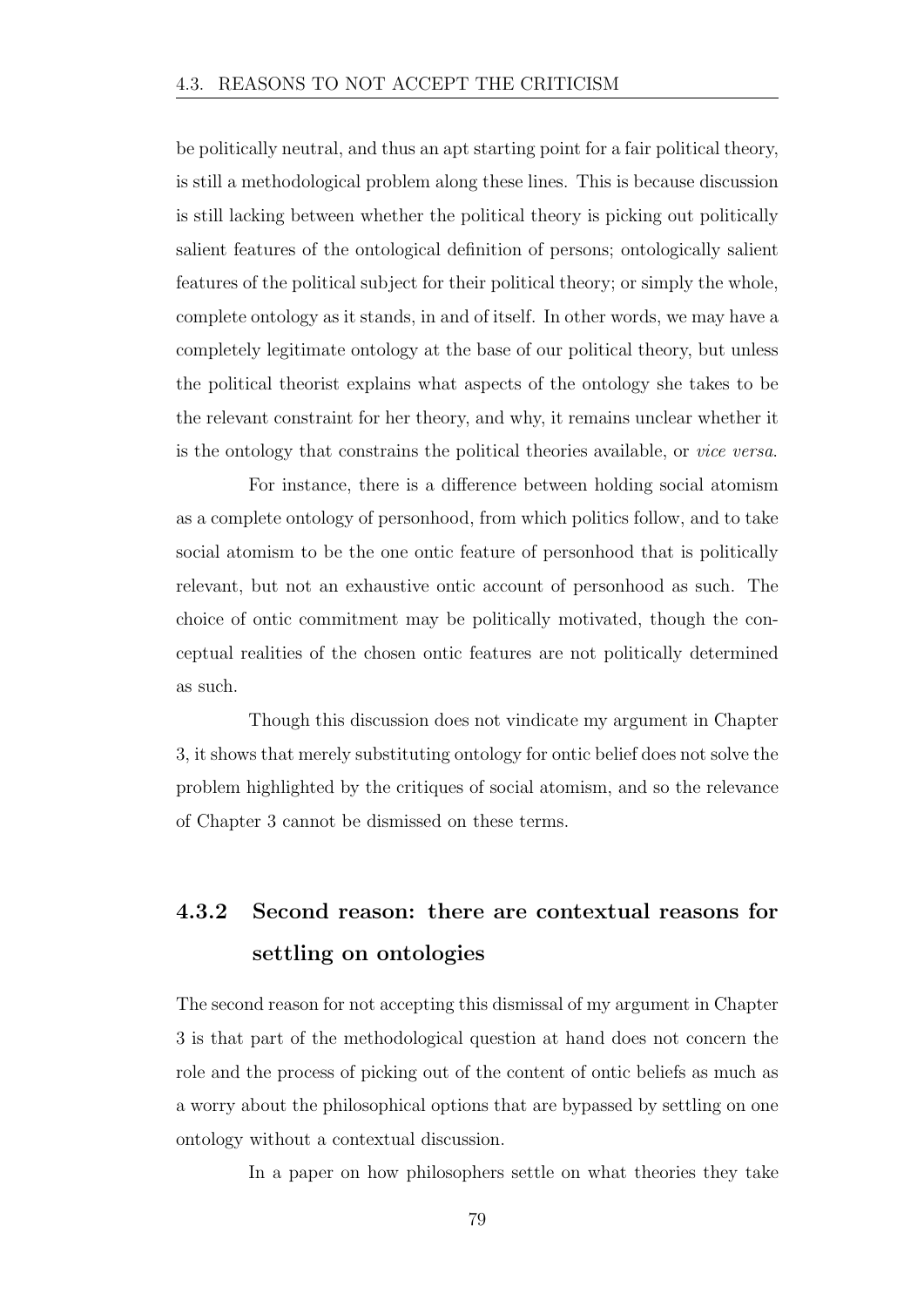to be superior, Bruce Kuklick argues that though we believe we pick a set of thinkers for a philosophical canon because they are obviously historically central and theoretically superior, many superior and significant thinkers are left out for various reasons other than their philosophical merit or influence (Kuklick 1984). For instance, Kuklick claims that Locke's philosophy as a whole was important in the US, as Locke already stood in a prominent position as a "founding father", and that this is one of the reasons he remains within the canon. Philosophical merit is a necessary, but not always sufficient condition for philosophical credibility and influence (*ibid*, p. 126). We can make sense of the problem of why social atomism is picked out by liberalism along a similar vein. The usual answer would be that it seems to be the best and most rational ontology. However, as demonstrated, there seem to be other motivations at play too, though the ontology may be a good one, and moreover, these motivations prevent other ontologies from being on our radar as politically salient.

Thus, though the content of the theory itself may be virtuous and justified, the reason it is chosen, among a range of equally suitable contenders, may be a political and historical question. While this may not pose a problem for the metaphysical account as such, to fail to recognise this contingency in itself obscures why our reasons for holding a given ontology should be discussed within political theory.

#### 4.3.3 Third reason: the philosopher is also a social agent

The third reason for not dismissing Chapter 3 is that there are many reasons to think that the division between the ontic belief formation of the philosopher and the lay person is unclear. Though I defined the difference as one between everyday belief formation and conceptual investigation, this does not mean that the boundary is clear in practice. As discussed in my separation of ontology and ontic belief, I claimed that the two may overlap topically,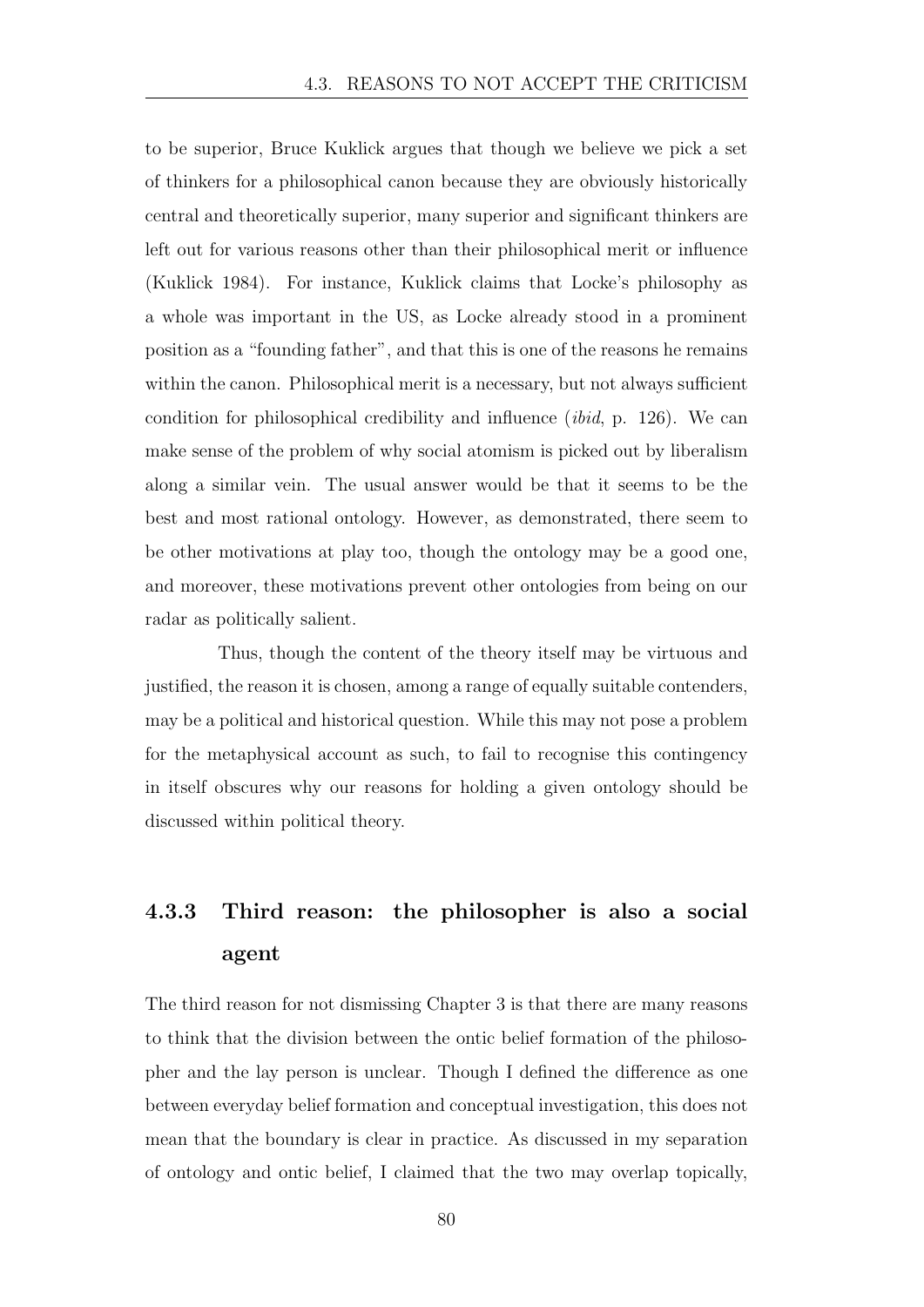and it is as such not always evident when an ontology that seems perfectly legitimate or unbiased in fact should be subject to genealogical as well as metaphysical scrutiny. Our choice of ontology may, for instance, cohere with ontic beliefs we already hold. If we hold ontic beliefs about the atomistic nature of persons, this may form at least one reason for endorsing genuine ontologies that claim the same.

A more trivial argument, but still important, is that the political philosopher is indeed a social agent, though she takes her theoretical endeavour to a large extent to look beyond social situation. However, this means that the philosopher does not, merely by virtue of being a philosopher, provide any reassurances that she keeps the two sides of her epistemic being completely separate. Although she may be under the illusion that this is the case, it is impossible to tell, unless she is also openly discussing potential epistemic biases that may influence her theoretical work. It is indeed this epistemic clarity that I am calling for in this thesis; the problem social atomism highlights for liberal theory is how, if we do not treat the problem of ontology as a problem of epistemology, this leads to an obfuscation about whether the mechanism of a theory aligns with its actual political goals.

#### 4.3.4 Fourth reason: philosophy is a type of social agency

The fourth reason Chapter 3 cannot merely be dismissed is that political methodology is a political matter in and of itself. It has been argued that even when the division between the philosopher and the social agent is clarified, how one deliberately chooses to go about forming one's political philosophy has a range of epistemological implications, and is not an apolitical question. Moreover, it has been argued that even careful conceptual analysis is in itself a political choice, and that the philosopher is also a social agent in this right. In other words, being a philosopher is also its own form of social agency. In the following sections I present several versions of this argument. I will not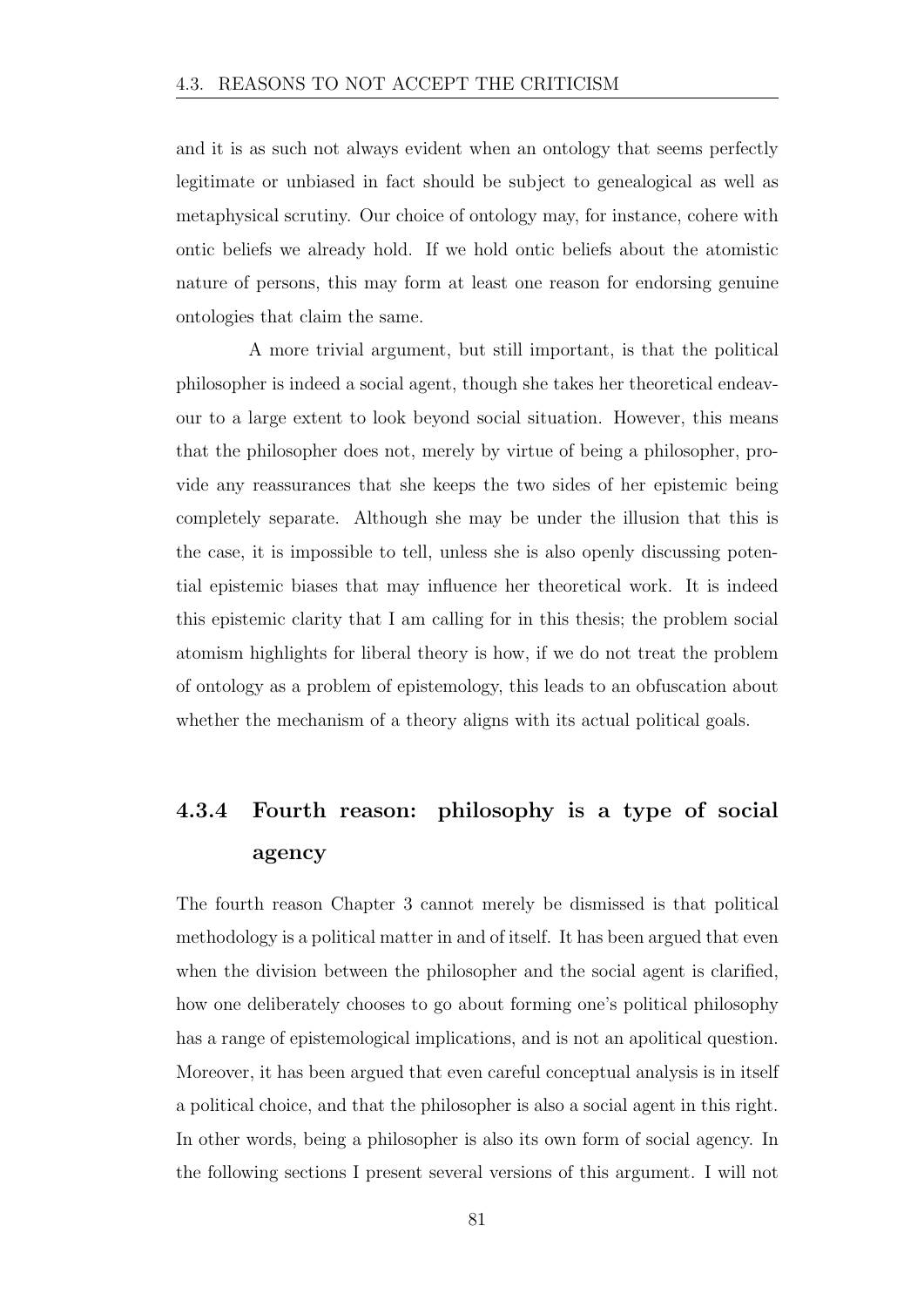make a strong case for any of them. Instead, my main purpose is to show how the methodology of prioritising analytic conceptual investigation is in fact vulnerable to political criticism.

The first example of such a critique has been made by Lorna Finlayson (2015) and Raymond Geuss (2008). Finlayson has argued that that "[t]he political theorist, on this view is not adequately understood as merely commenting on politics; she is a political actor - in however small a way" (Finlayson 2015, p. 138). In *The Political is Political*, Finlayson claims that the Rawlsian tradition, and the acceptance of its methodology within analytic philosophy, is in itself ideological. It makes perfect sense if operating from within the analytic framework, but it is detached from any question of real life politics. Thus, it prevents actual political questions from being at the forefront of the mind of the political philosopher, and it actually serves to endorse the actual political status quo. Though this story may be seen as simplistic, Finlayson's general point is that the Rawlsian methodology leads to a set of theoretical biases, and that if these are to be avoided, the mechanisms of the Rawlsian account have to be constantly monitored. Emphasis on conceptual clarity alone does not tease out these issues, but instead prevents us from taking this outsider perspective on our own political projects. Geuss argues, along a similar vein, that theories which are unreflective of the political nature of how they are formed will reinforce the real life political structures that surround it (Geuss 2008, p. 12).

Although Finlayson and Geuss's criticisms are aimed at liberal theory in particular, their arguments could apply to political methodology in general. A stronger claim is given by, for instance, the Hungarian Marxist Georg Lukács, and under his influence, the first generation Frankfurt School Critical Theorist, Max Horkheimer.

Horkheimer argues that if we think of reason itself as just the functioning of the thinking mechanism performing inference, deduction and classification, and that this is separate from the content it infers, deduces and classifies, then there is no reasonable aim, and reason itself is free to 'be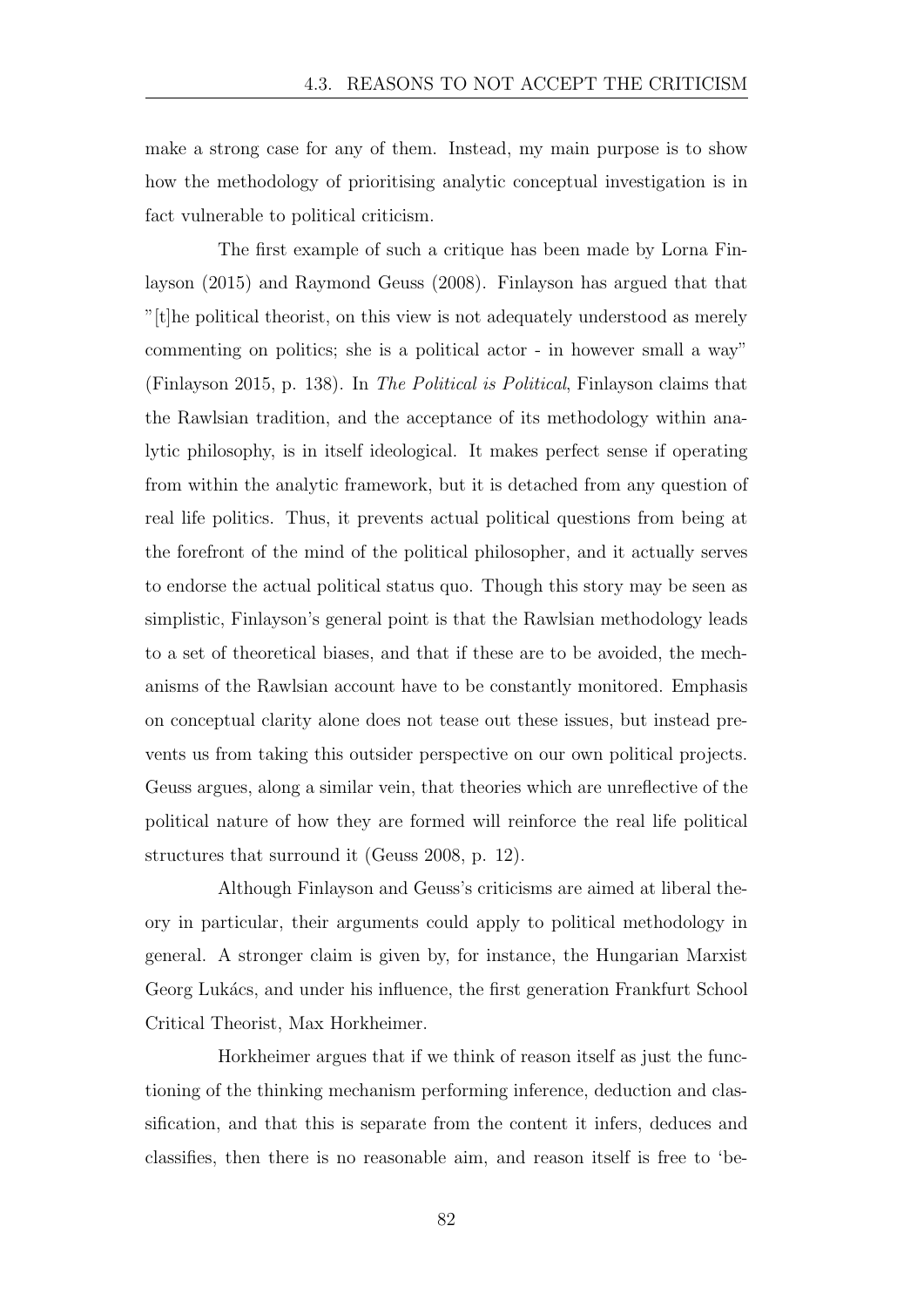come harnessed to the social process' (Horkheimer 1947, p. 13). When the origin of an idea and the social context of its thinker is seen as irrelevant, thought becomes a tool in the process of production of ideas, rather than being by default critical and autonomous, and by default engaging with real life problems and questions about what to do if one is to solve them (*ibid*, p. 20).

A more pointed account of the mechanisms that Horkheimer alludes to is found in Georg Lukács's account of reification, where he more directly discusses what it means for thought to be harnessed by the social process. Lukács argues that capitalism depends on a conception of the world as standing in rigid, "lawlike" relations, as this kind of predictability is required for any form of mass production. This halts the organic and unpredictable development of the social process. For instance, the time and space of pre-modern craft, where the artisan takes his time to plan and produce the object according to his own will and ability, allowing each process to be a little different, is transformed into regulated, rule-bound production.

This process stamps its imprint upon the whole consciousness of man; his qualities and abilities are no longer an organic part of his personality, they are things which he can own or dispose of like the various objects of the external world. (Lukács 1975, p. 100).

This describes human abilities as becoming reified through the capitalist mode of production. Rationality is taken to be merely instrumental to this kind of predictable productive process.

In other words, emphasis on careful conceptual analysis is symptomatic of a specific mode of production, and does a disservice to other modes of production. Moreover, by letting the rational process concern what the concepts tell us, rather than the wider context in which we find the concept, the thinker does not appear to be the authentic master of the process. She thinks that the concept must be the way it is for its own, pre-social reasons. Therefore, she does not investigate our contingent reasons for holding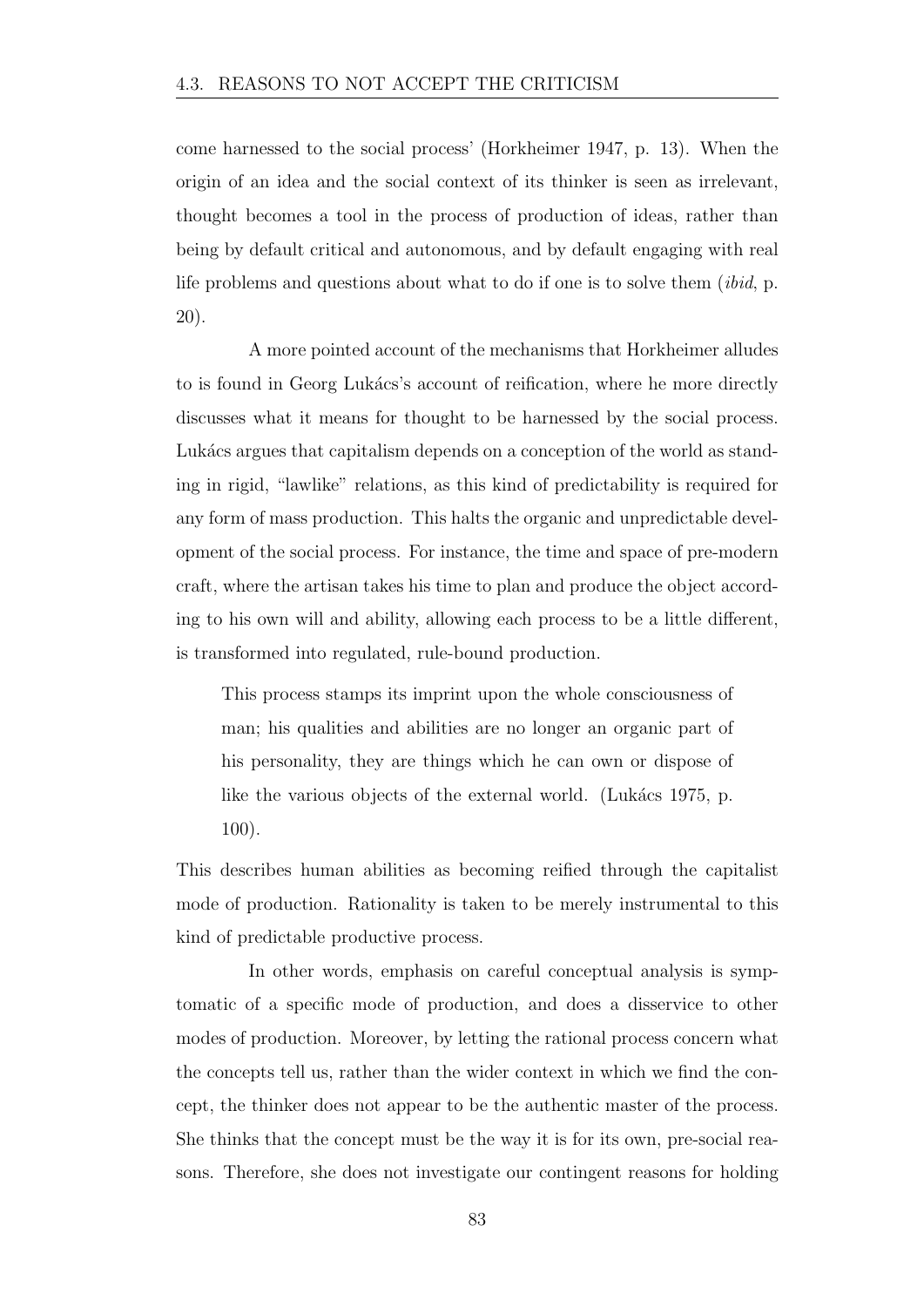various concepts, and thus she does not examine how the world could be otherwise. According to Luk´acs, even political methodologies that aim to detach themselves from any political grounding are indeed symptomatic of some kind of wider political context.

However, as highlighted at the beginning of this section, I do not particularly seek to commit to this story, or to any of the above presented stories in particular. My aim here is to show that if social atomism is to be avoided as a problem for political theory, Chapter 3 cannot merely be dismissed on the grounds of a distinction between conceptual analysis and the epistemic and social situation of the non-philosopher. There are other narratives to be given that deny the distinction. Their minimum implication, irrespective of their theoretical credibility, is that by virtue of providing a counter-narrative, they demand a transparent discussion of why, and on what grounds specific concepts are picked out, and what function they serve within a more generalised belief system.

### 4.3.5 Fifth reason: genealogy and epistemic commitment

One main challenge against my narrative remains in the following question: is it ever the case that a belief we take to be justified, by reasons other than our initial reason for holding it, is debunked by the fact that our initial reason for holding the belief is flawed?

The main point of my discussion is that the contingent reasons for why we hold ontic beliefs are symptomatic of a generalised political process of idea production. Contingent reasons make a difference to whether we should hold specific political theories, and how we should understand them. The discussion of alternative narratives and political sources of specific forms of beliefs matter less if they do not in fact, as the source of the belief, also discredit the belief.

However, whether or not contentious origins alone could debunk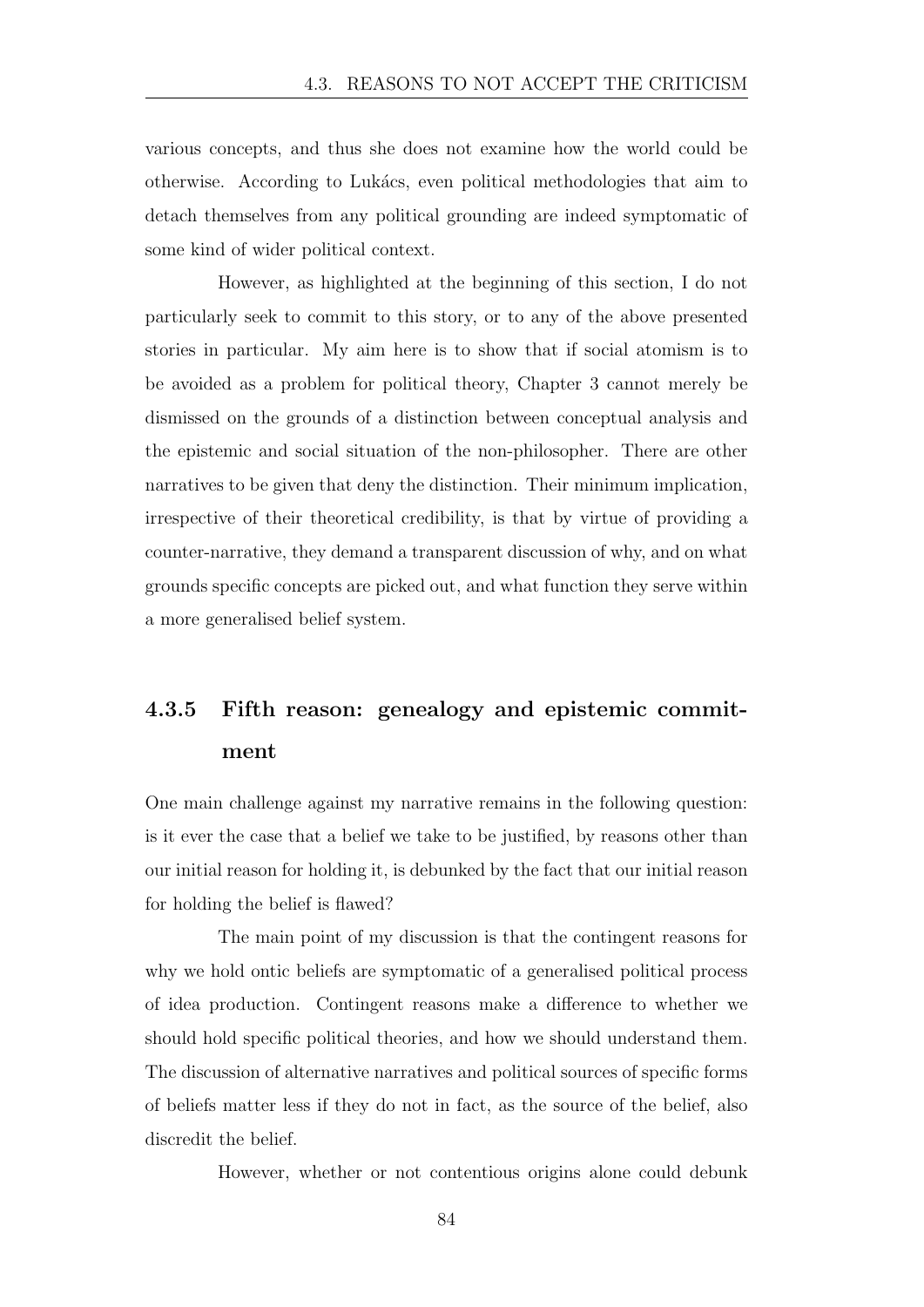beliefs is an enormous discussion within epistemology. Amia Srinivasan argues that whether one takes the genealogy of a belief to actually debunk a belief depends on a range of other epistemological commitments (Srinivasan 2015). Thus, any belief that appears to be held for reasons other than those that supposedly justify it, can only be argued to be debunked by (or detached from) its origins if it is accompanied by a larger argument about its supporting epistemic commitments. This must also be provided when one makes both genealogical and purely conceptual claims within political theory. If Srinivasan is right, the whole question of genealogical justification can indeed be sidestepped in reaching the conclusion I intend to reach, namely that the bare minimum that is required of political theory, given the critiques of social atomism, is epistemic and methodological clarity about ontological commitments. This establishes another level of discussion about how political theories should be assessed, and on what grounds they count as methodologically virtuous theories.

Bernard Williams brings out my motivations for this claim well by arguing that

[p]hilosophy has to learn the lesson that conceptual description (or, more specifically, analysis) is not self-sufficient; and that such projects as deriving our concepts *a priori* from universal conditions of human life, though they indeed have a place (a greater place in some areas of philosophy than others), are likely to leave unexplained many features that provoke philosophical enquiry (Williams 2000, p. 489).

#### Moreover,

there is no inherent conflict among three activities: first, the first-order activities of acting and arguing within the framework of our ideas; second, the philosophical activity of reflecting on those ideas at a more general level and trying to make better sense of them; and third, the historical activity of understanding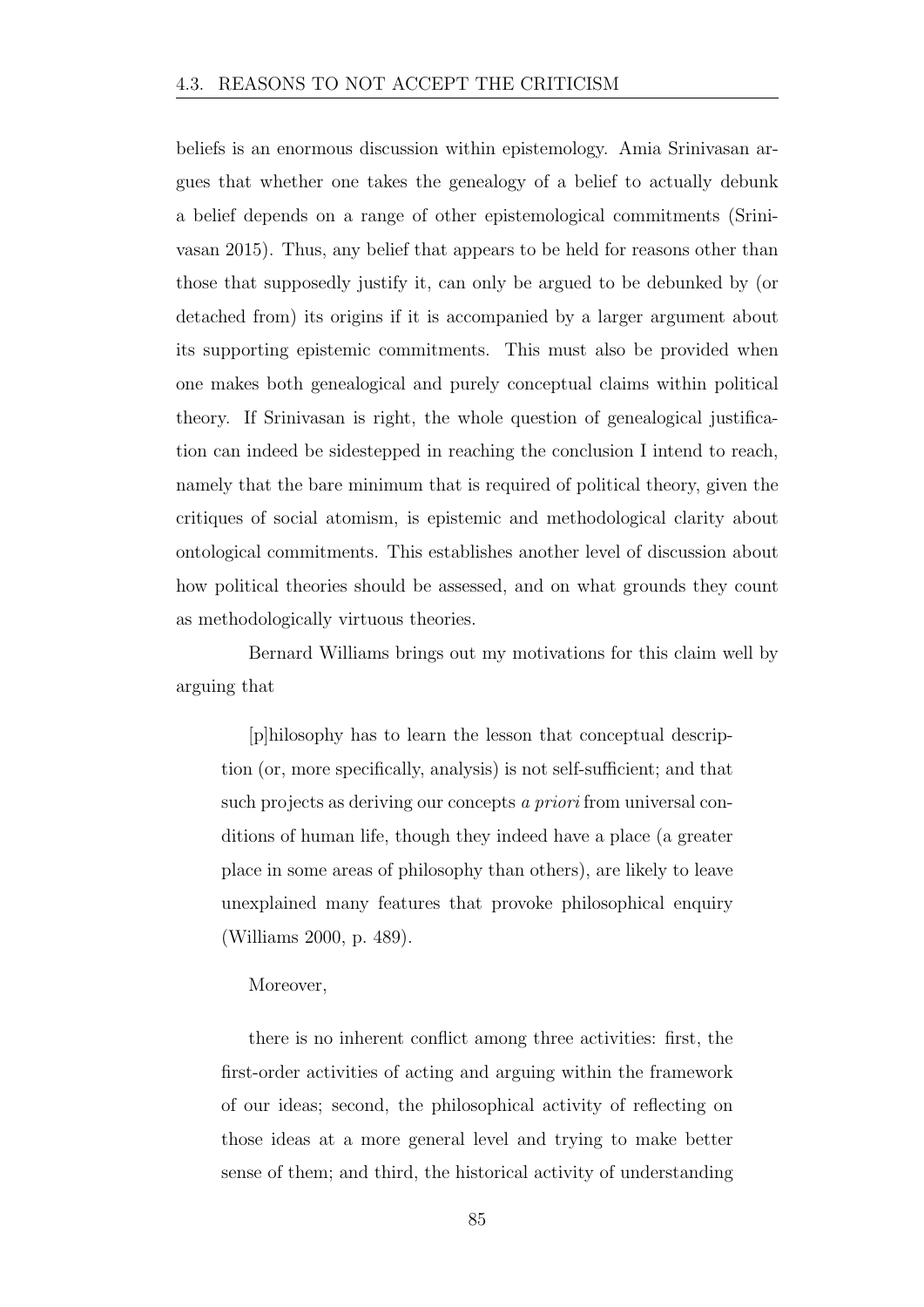where they came from. The activities are in various ways continuous with one another. This helps to define both intelligence in political action (because of the connection of the first with the second and the third), and also realism in political philosophy (because of the connection of the second with the first and the third). If there is a difficulty in combining the third of these activities with the first two, it is the difficulty of thinking about two things at once, not a problem in consistently taking both of them seriously (*Ibid*, p. 491).

In other words, we may legitimately think of the content of a concept separately, taking it to be justified in and of itself. However, this thought must always come with a further story about the role and meaning of the concept within a wider context. To focus only on the second order discussion is politically pernicious, and serves as a cover-up tactic. This does not mean that its conceptual truth or meaning must be relative, it only means that there are further parameters for what it means for a political theory to be good or bad. Thus, we should not stop striving for objectivity or better politics, or give up on the idea that ontology can be a positive force for our political projects; we cannot do this without being very clear about the obstacles at hand.

#### 4.3.6 Summary of reasons

For every reason given against the relevance of my discussion in Chapter 3 for political theory, the same, basic claim emerges. While it is not within the scope of this thesis to establish the nature of an ideal political methodology, I repeatedly call for an increased openness and discussion within political theory, not only about the content of the theories, but political theory's methodological mechanism, origin and relation (or lack thereof) to political concerns.

I claim that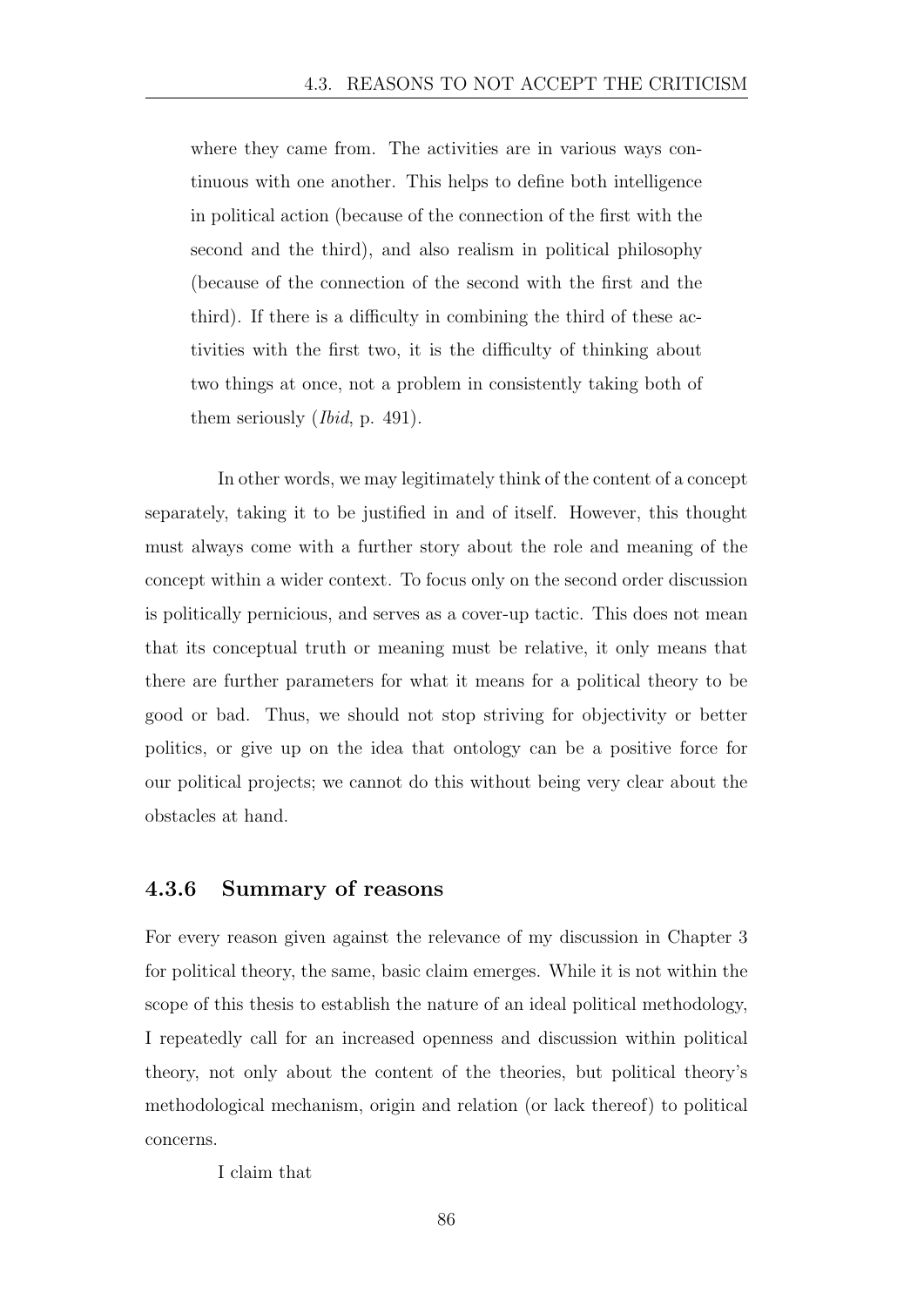- 1. our political methodologies are not obviously inherently self-validating;
- 2. if the distinction between ontology and ontic belief is not discussed (which it normally is not), we cannot be sure how and in what ways epistemic bias does come into play for the political theory;
- 3. even if we were to operate with a clear distinction between the two, this is not in and of itself a sufficient condition for epistemic and methodological transparency about the political purpose and mechanisms of the political theory at hand.

#### 4.4 Where Does This Leave Political Theory?

In highlighting and analysing these specific problems, my discussion does not indicate how political theory *should* relate to ontology. I have simply clarified what the problems consist in, so that it is possible to take them into account, and to know how to properly avoid them. It was for this reason I assessed various critiques of social atomism in Chapter 2, and also for this reason that I discussed the potential epistemic mechanisms at play in the actual problem of ontology for political theory in Chapter 3. In the following sections I suggest that we should think about ontology in political theory.

#### 4.4.1 Methodological Openness

First, I expand on what I take the methodological discussion to consist in at the basic level, and what I take it to solve. I have argued that methodological clarity and openness is the minimum requirement for avoiding the kinds of problems that liberal theory faces with social atomism. This affords some leeway between various reductive stances on the role of ontology for political theory. However, exactly what this role is, is still vague. Currently, such a discussion largely does not take place, but should be had.

The most important lesson from my discussion of ideology in Chapter 3 is that the way, and the extent to which, a belief is ideological, is a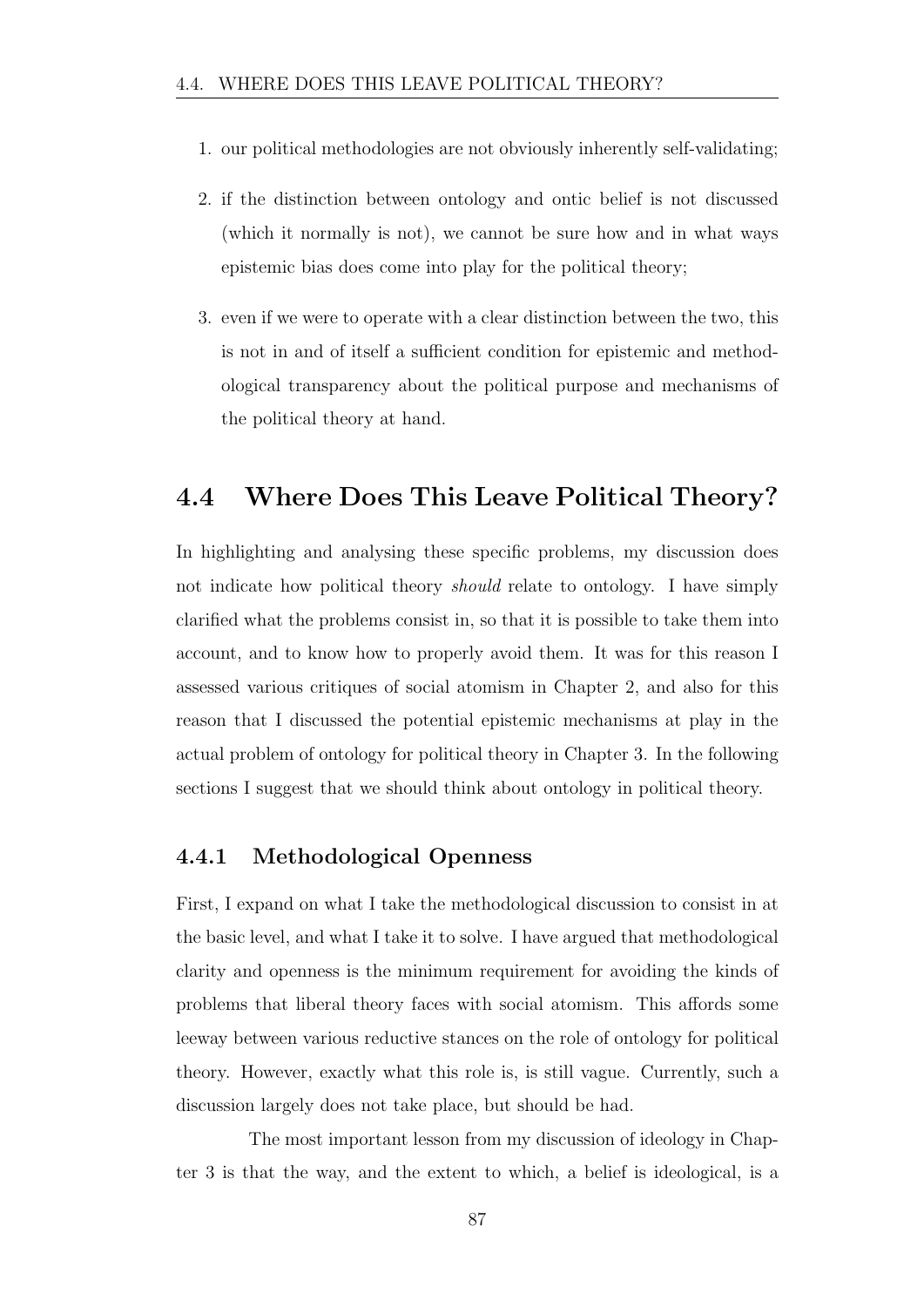matter of degree. While some statements are clearly ideological and overtly political, statements such as "milk is good for you" are not obviously so. Moreover, though beliefs are formed in conjunction with social structures, and social structures are largely determined by the distribution of power in a society, the social agent also has some degree of power to resist these structures, and to create structures of their own, whether this is within their home, within their friend group, or in their immediate community. It is within this power that the individual may find epistemic space to disagree with the linguistic common ground of her community.

However, as discussed, challenging the common ground, and challenging social structures is a more complicated endeavour than to uncritically follow the structures at hand. To simply assume epistemic neutrality, or abstraction from a given position, is not a way to challenge the common ground. The idea of epistemic neutrality in relation to politics obscures what political projects are one's own, and what political projects are in fact counteracting our political values. One may make efforts to step outside one's immediate epistemic position, and strive to leave one's biases and personal interests behind. But, to assume a broader neutrality would mean a more generalised epistemic perspective, which broadly implies accepting the linguistic common ground by virtue of needing concepts from which to theorise from. Without a sense of one's own struggle against structures, and of actively motioning to move beyond them, we reproduce current ones.

Yet this does not mean that disinterest or measured analyticity does not have a positive role to play for political theory. Indeed, this is just what the search for methodological and epistemic clarity is all about. It is rational to be as clear as possible about one's own limitations and possibilities, as well as epistemic position in relation to a given social structure. This clarity is a genuine, rather than a relativistic improvement for the theory. This may also mean that one has to be clear about the impossibility of reaching some absolute standpoint or perfect theory, though this does not mean that it one cannot and should not strive towards it. Bernard Williams expresses this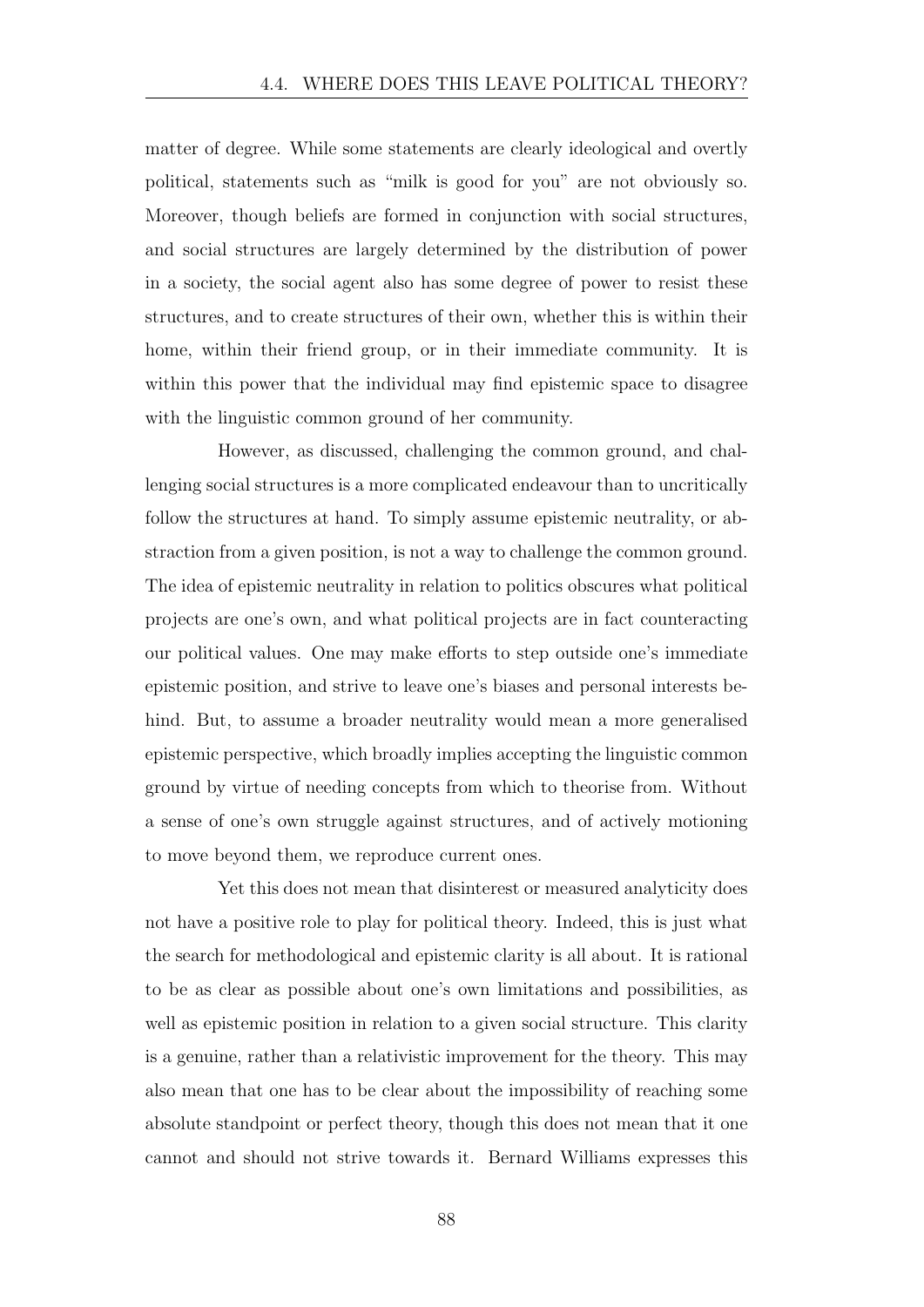nicely when he claims that

[...]we and our outlook are not simply in the same place at the same time. If we really understand this, deeply understand it, we can be free of what is indeed another scientistic illusion, that it is our job as rational agents to search for, or at least move as best we can towards, a system of political and ethical ideas which would be the best from an absolute point of view, a point of view that was free of contingent historical perspective (Williams, 2000: 193-4).

In more practical terms, Lorna Finlayson makes a similar point when discussing how it is possible to be a political realist without also being a political defeatist. To be clear about, and to use a genuinely political state of affairs as a theoretical starting point does not mean that one should take the current state of affairs to be inevitable or impossible to move beyond. Accepting the existence, conditions and pervasiveness of specific social structures means that we can be clearer about the political possibilities that may be implemented in order to dismantle (or at least, chip away at) them. To know of pervasive social mechanisms and the reasons why they exist and persist does not mean politically accepting them as an inevitable ill, and it does not mean accepting that this is the way things must be (Finlayson 2015, p. 124-5). Indeed, this is part of the deceptive mechanism that ontology easily forms for political theory; it makes things that exist seem like they always must exist in some form or other, barring the ability to think past a current political state of affairs.

Obviously, to move beyond these kinds of illusions require us to constantly check our our own political principles against the political status quo, and to modify goals and theoretical mechanisms accordingly whenever there seems to be a misalignment between the aim of the theory and how it plays out in a real world context. With ontic assumptions, we are obliged to assume that the ontology is one that simply holds for the thing at hand, in and of itself. We are, therefore, also very likely in our political projects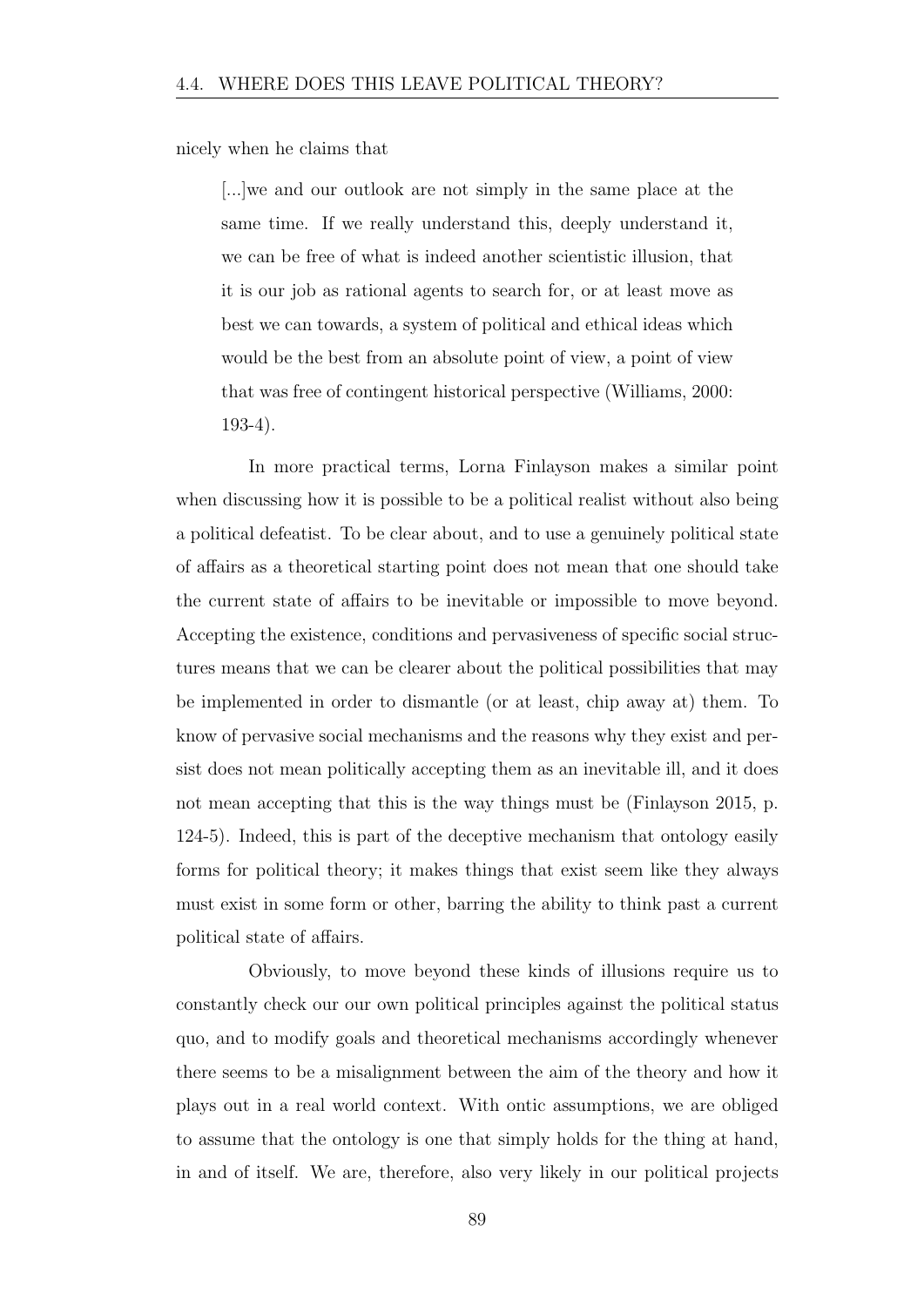to be wrong in our ontologies from time to time, and to confuse ontologies and contingent states of affairs. Undoubtedly, specifically social ontologies do concern the realities of things in their social contingencies, but the point is that while the role they play for us and our theories may change with changes in the political landscape, the ontology in some sense still expresses the ideal nature of the thing. This was highlighted in my discussion of the ontology of personhood versus the ontology of chairs in Chapter 3. Thus, more than anything, epistemic flexibility and self-reflection is necessary in this constant negotiation amongst political ideals, theory and real world.

Awareness of political reality should not be taken to occlude political possibilities. However, political possibilities and aims must be checked against the state of affairs it aims to rectify on a regular basis in order to ensure that this is indeed what the theory is doing. This is not a static, one-time task, but must be a flexible process, as the world, our knowledge of the world, and our epistemic relation to the world changes. In other words, this is never a completed project, but a continuous process of change, modification and improvement as the world and our relation to it changes around us.

It follows that I can make a set of negative, and a few positive claims about what is genuinely possible if one is to take seriously my discussion of ontology for political theory. First of all, I am not claiming what a right kind of ontology is for political theory; in fact, this may vary with context and political claim. For instance, individuals, groups, relations and social groups that are in a constant position of change, or change with social structure, are all relevant ontic descriptions of what certain political theories aim to regulate in specific cases. Persons may fall within any of these categories depending on the question at hand, and no account may necessarily have a stronger claim on exactly what it is to be a person within a social organisation. All of these could hold at both an ontic and a political level. Still, I do not want to occlude the possibility that there may be a right kind of ontology for political theory, such as a process-based one, which allows for vacillation between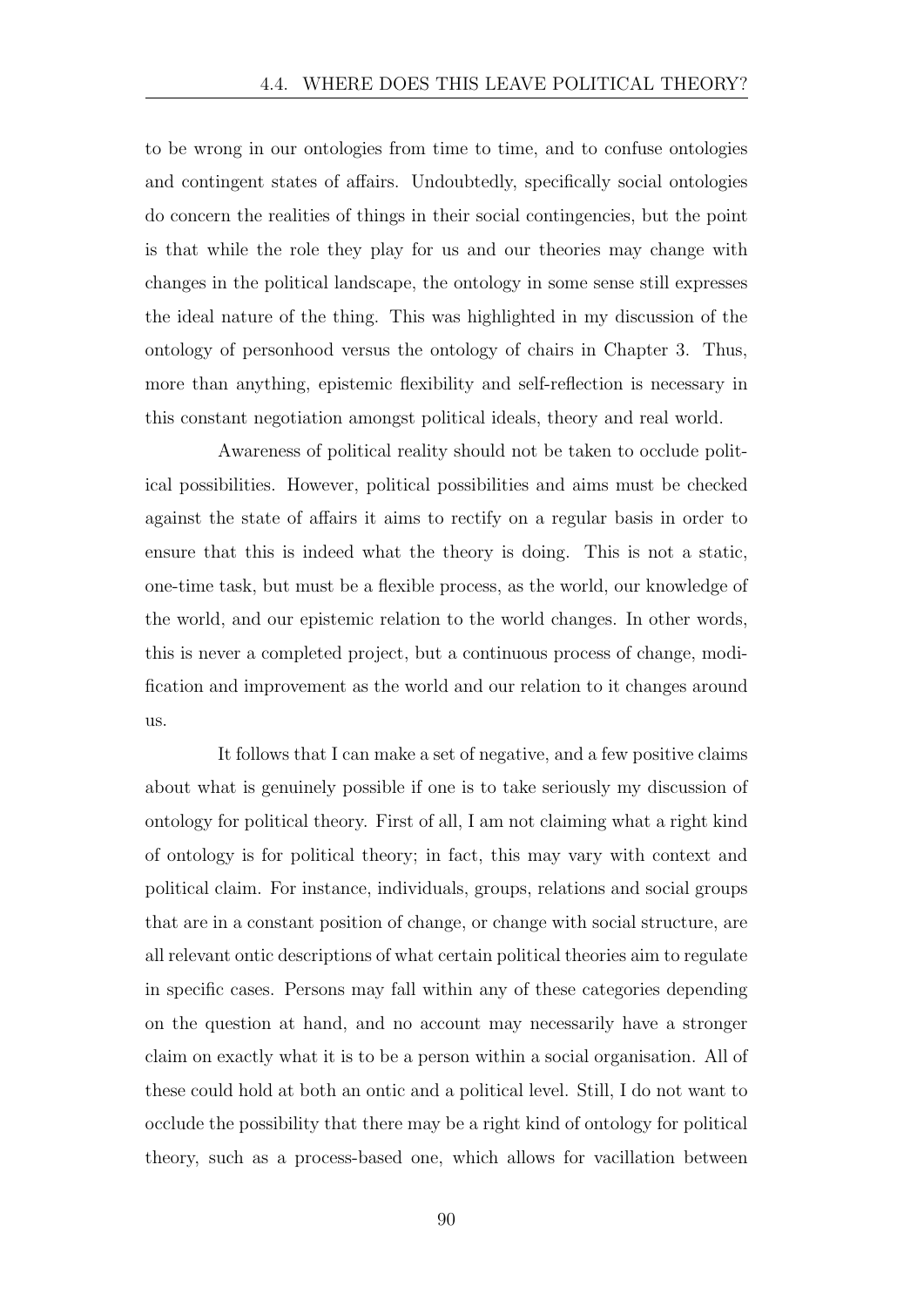individualism and collectivism; a relational one; or one that combines various levels of explanation. However, how to reach this conclusion goes beyond my findings here. Moreover, I am not subscribing to a specifically political theory. Further, my criticism of liberalism is not meant to rule it out entirely; rather, I show how it easily obscures central issues concerning its ontology.

On a positive note, my discussion allows me to make a minimal distinction between good and bad political theories when it comes to ontology. Though it is tenuous whether straightforwardly good political theories exist, the distinction provides a scale of assessment and a way to point out what may go wrong. On my account, a good theory is a theory for which, at the very least, the aim aligns with the means to reach it. There is complete clarity of the theoretical mechanisms and how they work. For instance, a good egalitarian theory is one that is completely clear about for whom the principle of equality should apply to, and which actively endorses certain forms of difference or antagonism that the theory may lead to when applied in real life. Thus, a good theory is not necessarily a good theory in an ethical sense, but a transparent one.

Conversely, a monarchy that is justified by divine appointment, rather than a simple endorsement of unequal distribution of power, is an example of a bad political theory. Indeed, most political theories fall, to some extent, within the bad category. Either the aim is appropriate, but the theory does not have the methodological mechanism to be clear about exactly how the aim is reached, or the overarching aim of the theory is obscured or lost altogether in its implementation. The critics of social atomism attack singular liberal theories on the former terms, while theories that solely endorse conceptual nit-picking, rather than a discussion of its broader aims, fall within the latter. Lorna Finlayson clearly seems to think that most scholars of Rawlsianism are complicit in this form of engagement (*Ibid*, p. 41-45), but this is a debate I will leave to be had elsewhere.

The reason why most theories will in some way or other fall within the bad category is that political theory will always struggle to form a fully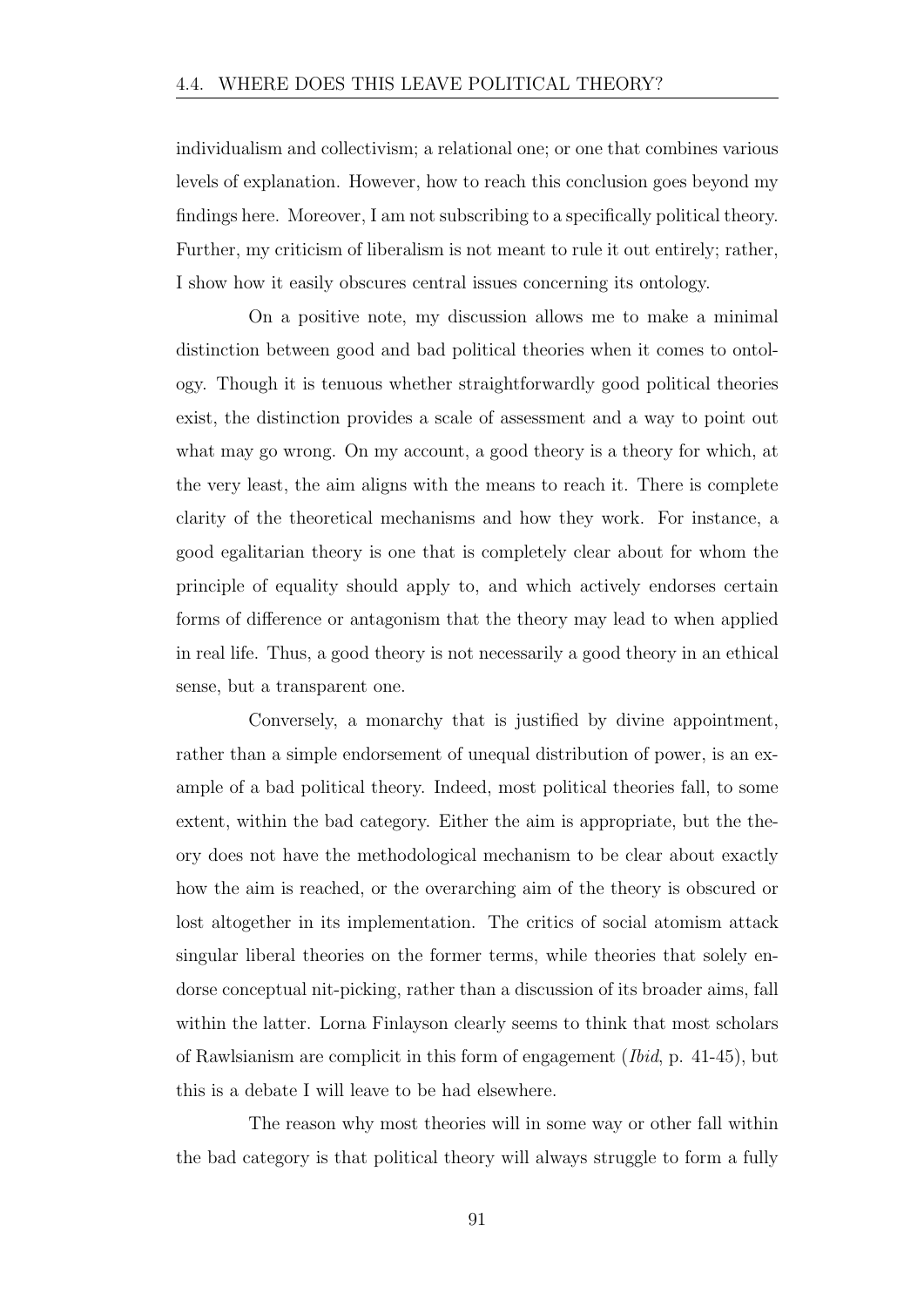comprehensive project, as one always has to start from somewhere without always (or indeed ever) having sufficient knowledge of its grounds. This leads to problems for bridging the gap between a current state of affairs and what is perceived to be a better one, which is the task of political theory. Given our struggle to fully comprehend our theoretical starting point and its ramifications, we cannot be certain that the supposed better state of affairs will indeed be an improvement of the current one, or whether it just changes what is perceived as a political issue without dealing with the initial political problem one sought to rectify. In other words, it is hard to know what theoretical mechanism will appropriately align with our political aim, though sound research does go a lot of the way. This realisation highlights how constant self-reflectiveness about one's own project and its intended implementation is paramount in order to develop a *less* bad theory. This also means that although most political theories are bad in some sense or other, this does not need to imply either relativism or scepticism. There are indeed better and worse theoretical mechanisms at play, and the question of what ontology to endorse is a question of what debate one is engaging with.

### 4.4.2 Can Ontologies Play a Positive Role for our Political Theories?

As for the role of ontology in our political theories, do they perform any positive work, or do they simply present one specific way in which our theories are vulnerable to misalignment between aim and mechanism? Could we possibly conceive of ontology as part of a virtuous or "good" political theory, or is it simply one of the reasons why a "good" theory is unachievable? Does it not merely belong to the domain of ideal theory, which, given my discussion of theoretical absolutes and perspectives, always poses some form of a problem for political theory? Given that the content of ontology is so far removed from politics, it seemingly plays the role of an inconvenient side effect of politics, rather than playing a positive part. Richard Rorty,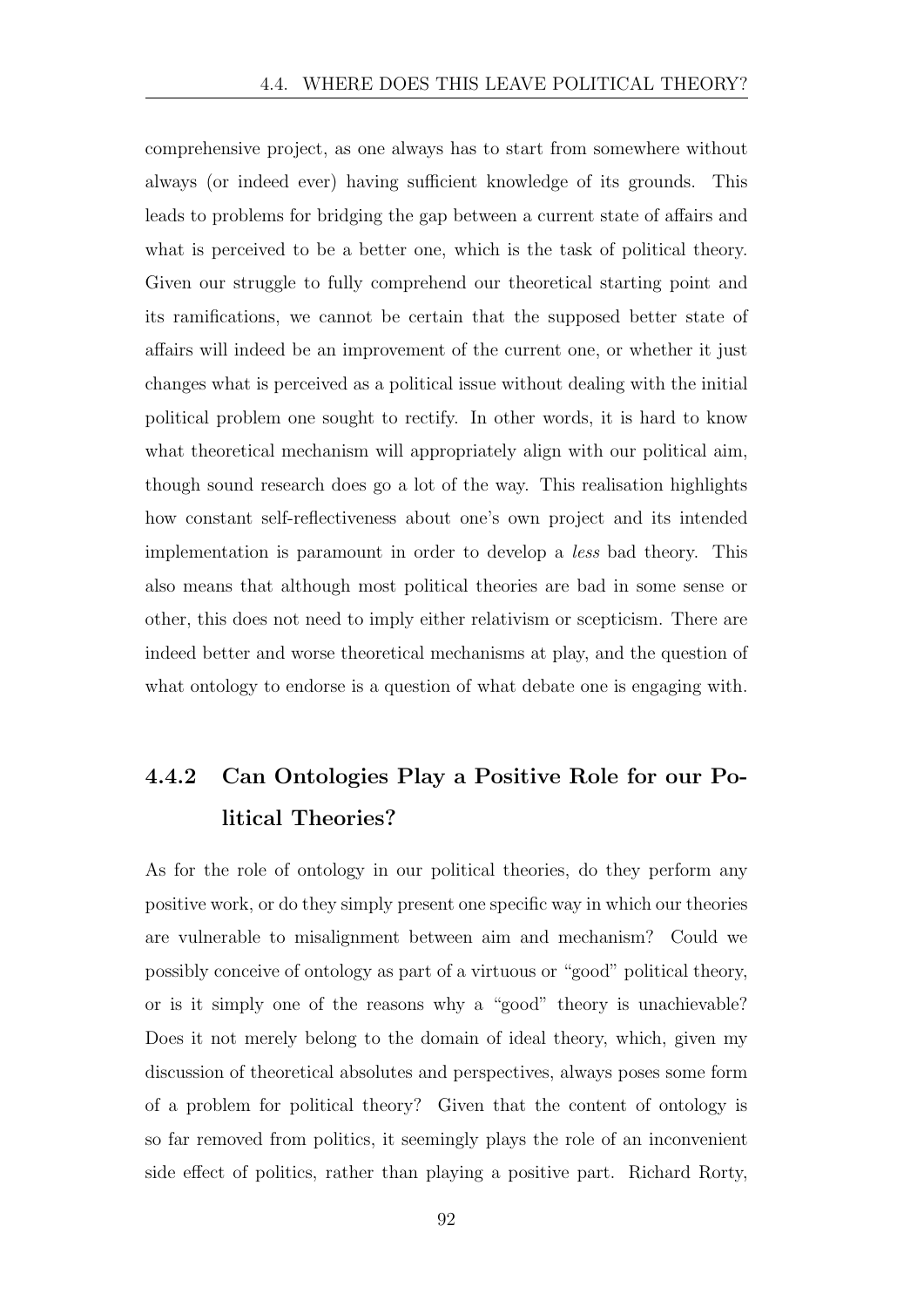for instance, seems to claim this. He thinks political theory needs to dispel ontic commitments, and instead figure out what good psychology is, when we figure out that our beliefs are not ontically grounded (Rorty 1989). This is the only way we should think of the political subject.

However, I take it to be that it is possible to think of ontology for political theory in radically different terms. For instance, ontology in politics can be thought of as opening up our political imagination. We often struggle to achieve a perspective on what political aims lay beyond our current situation, and we thus face the threat of reinforcing current social structures by lack of access to a wider epistemic horizon. As a result, any device that helps to think past what we already know, while still being rooted in the familiar and the seemingly feasible, is of great help to political theories that aim to bridge the gap between "here" and a better state of affairs.

For instance, one limiting thought is that persons are nothing more, and with no more potential, than what is evident in their current social manifestation. Instead, if one thinks properly about what human beings are and have the potential to be, or simply imagines that human nature could be defined free from current assumptions about human nature, it is also possible to imagine the social organization around these beings as radically altered. For instance, it is possible to challenge the pervasive thought that human beings are inherently selfish, and imagine what a society that did not accommodate for selfishness may look like. The ontology is not reduced to a question of psychology, but is instead recognised as necessary for political theories, and therefore also provides another parameter through which one could contrast and develop ideas.

This is broadly how I take Karl Marx's discussion of species essence to work; it allows him to think past the various historical phases of social organisation and to deduce what else might be possible, given the nature of the human subject. This enabled not only his critique of capitalism, but also his discussion of what may come next. This also resonates with John Dewey's claim in *The Public and its Problems* that democracy in the ideal sense is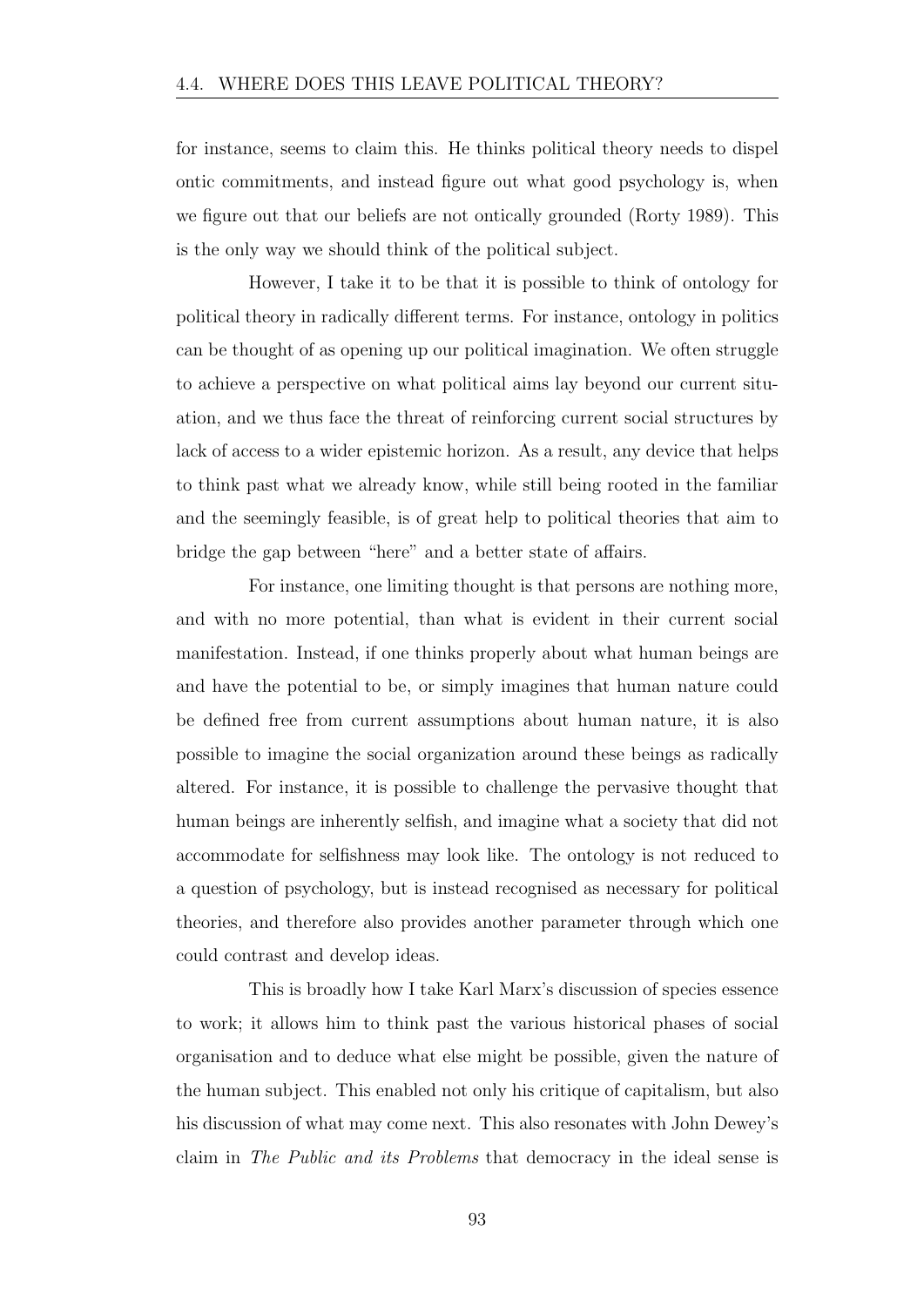not a fact and never will be, but that we must nevertheless have faith in democratic ideals in our deliberation. They should be action-guiding (Dewey 1946). In other words, the ideal aspect of political theory, for which our ontic assumptions are directed, plays a positive part in guiding our actions towards something beyond the reaffirmation of some status quo. It leads to some form of change and possibly progress, and although the ideal may never in itself be reached, it may indeed be revised or modified for every step of political change, and also be in itself a necessary constituent in moving beyond a political status quo. Thus, a constant reflectivity about when the ideals may become inadequate or inappropriate, paired with a constant analysis of why this is the ideal that matters, permits incremental steps towards political improvement.

In relation to this, my discussion of Quine is interesting. I established that change in ontic belief can generally lead to a radical change in theory. However, mere change in ontology does not make the political theory more robust or justified. Thus, change in ontology can only primarily be treated as a methodological tool to open up for radical imagination previously closed off by the liberal paradigm. It changes the scope of the web of belief and its possible internal connections. This radical imagination must, however, be accompanied by an analysis of the epistemic and methodological mechanisms that has allowed us to think of it, and how it connects to the current political perspective. This avoids the trap of merely assuming some ontology for the political theory by not taking it to be politically significant, and therefore rehashing the structures that produce the linguistic common ground, in the way that liberal theory is accused of doing by the critics of social atomism. Although ontology can form a useful imaginary device, it is important to keep in mind that this only suggests a possible positive role for ontology in political theory. My main aim has been to show that this is entirely possible, and even desirable. I will leave open whether there are better suggestions on how one should not only avoid holding ontologies on the wrong terms, but also employ the fact that political theory must hold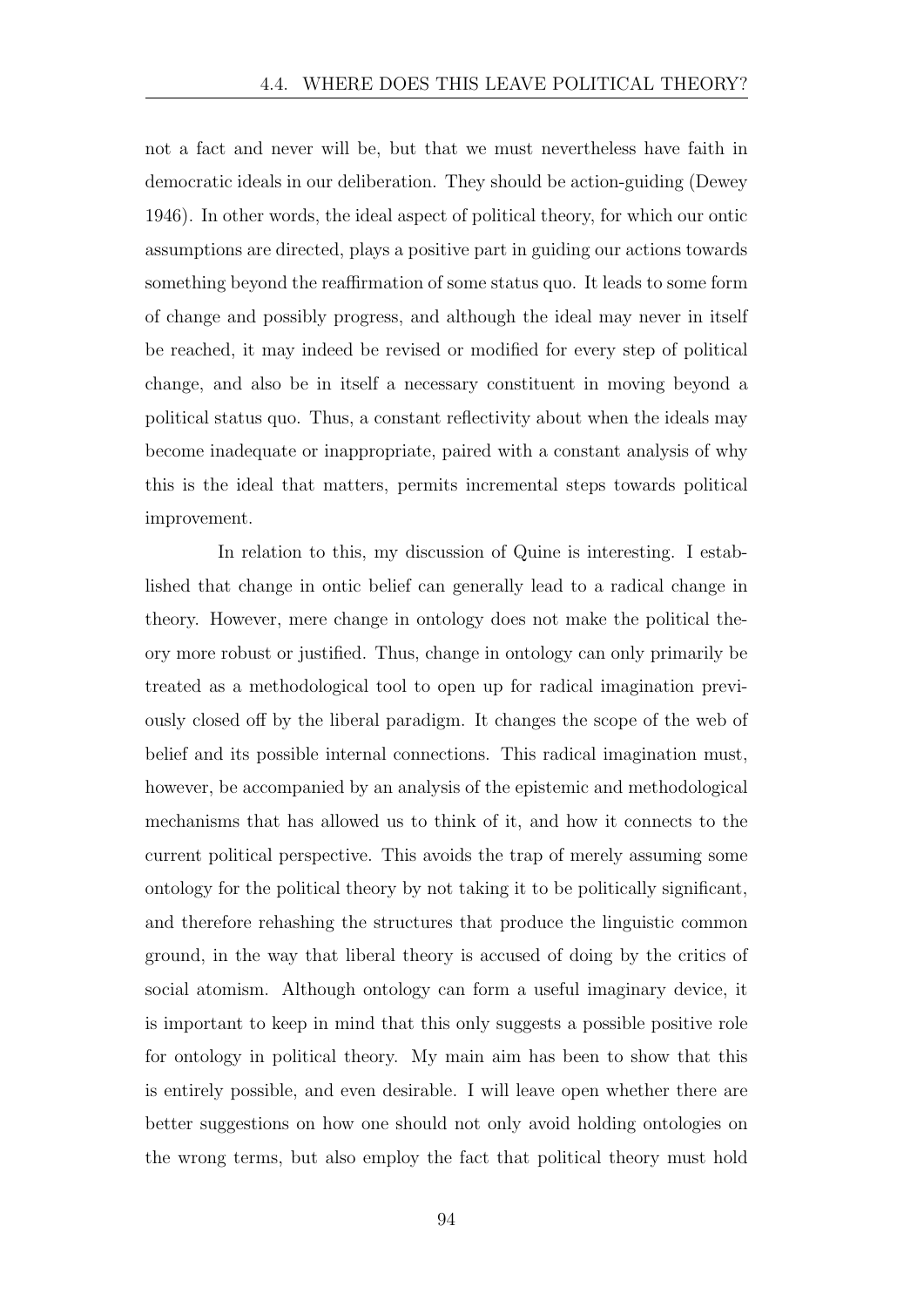some ontic commitment as a positive theoretical mechanism.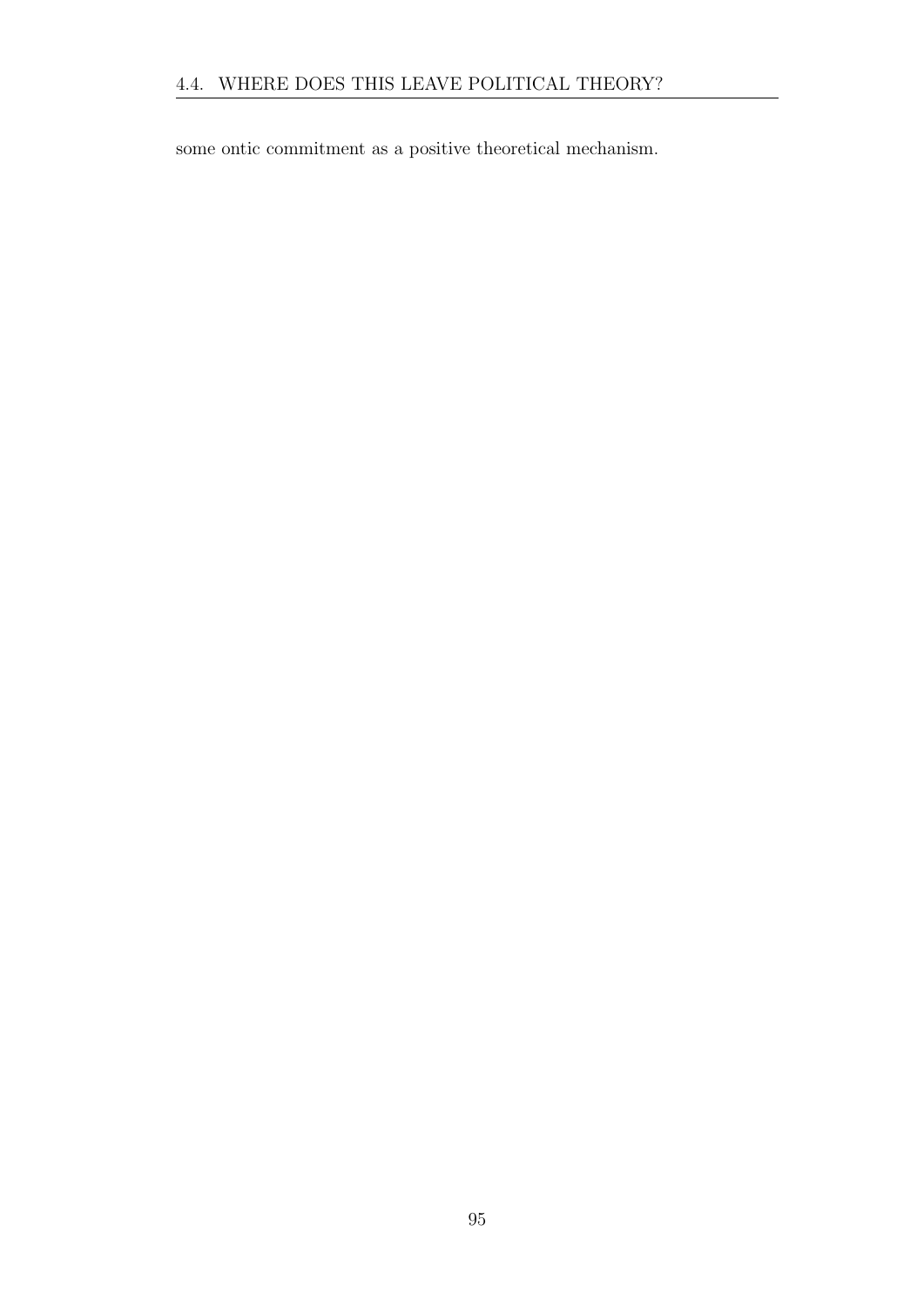# Chapter 5

# Conclusion

In summary: I showed that the critiques of social atomism, if properly understood, highlight a problem of how liberalism comes to hold this account of personhood, and that the critique of social atomism as an ontology is only of secondary relevance. As a result, the critiques of social atomism pose a more general problem for the way we think of political methodology; it shows that our ontic beliefs may be determined by our political intentions, and that our political projects, by virtue of having ontic commitments, may also incorporate specific political intentions that they do not explicitly commit to. Following this, I gave an account of the mechanism behind how our ontic beliefs are plausibly politically determined. Finally, I countered the claim that this discussion has no bearing on our actual political theories, and I concluded that this cannot be ruled out.

Throughout this discussion I have demonstrated that the role of personhood in political theories, and thus ontic beliefs in general, is a crucial point of discussion when political theories are developed. This discussion again leads to other questions about the political nature of methodological mechanisms that are applied in political theory. I have shown that virtuous political theories that accept the critiques of social atomism, and incorporate its lessons, are conceivable. However, I do not go on to show how to form virtuous political theories with this conclusion in mind, nor do I show what ontologies are politically virtuous. These are questions to be answered in a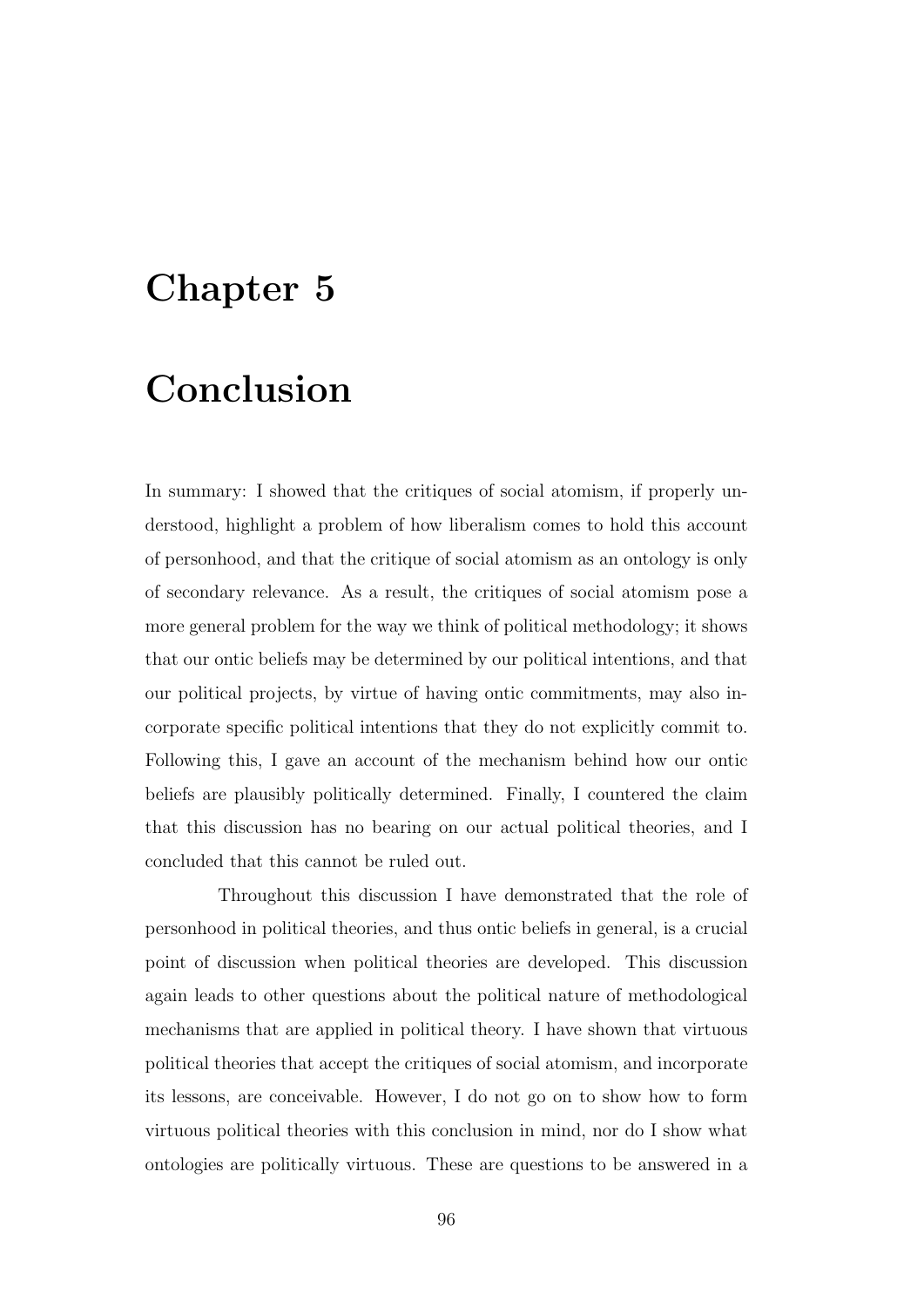longer research project. Here I have highlighted a new and important area of debate for political theory. Thus, I hope to prompt further discussion within this area, as well as to provide guidelines for how to approach the formation of political theories *as such*.

Wordcount: 29 420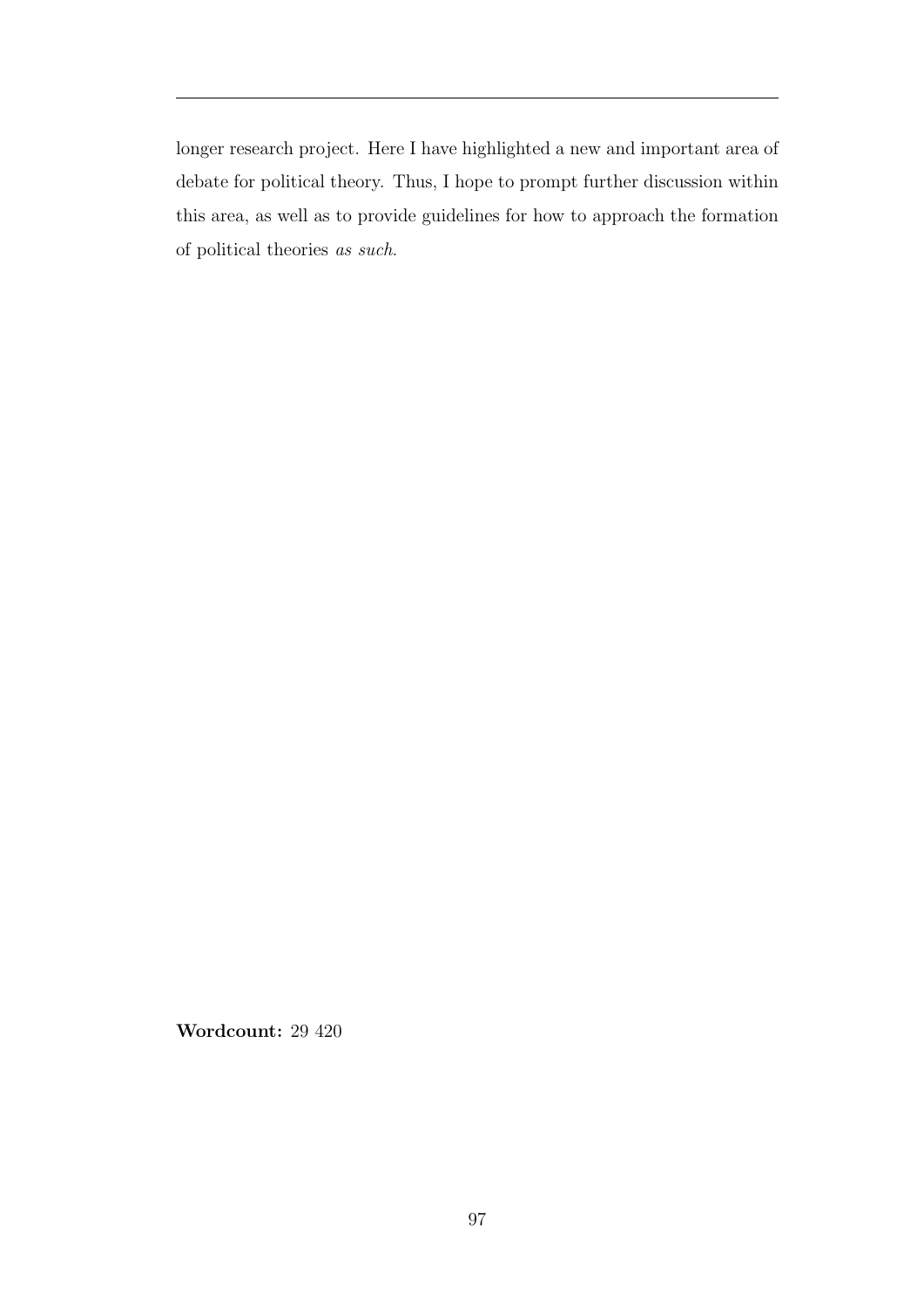# Bibliography

- Anderson, Elizabeth S (1999). "What Is the Point of Equality?" In: *Ethics* 109.2, pp. 287–337.
- Brownmiller, Susan (1990). *In Our Time: Memoir of a Revolution*. New York: Dial Press.
- D'Agostino, Fred, Gerald Gaus, and John Thrasher (2014). *Contemporary Approaches to the Social Contract*.
- Desan, Wilfrid (1965). *The Marxism of Jean-Paul Sartre*. New York: Doubleday & Company.
- Devereux, Cecily (1980). "Hysteria, Feminism, and Gender Revisited : The Case of the Second Wave". In: *ESC: English Studies in Canada* 1.March 2014, pp. 19–45.
- Dewey, John (1946). *The Public and its Problems*. Athens, Ohio: Swallow Press.
- Eagleton, Terry (2007). *Ideology: An Introduction*. London: Verso.
- Elster, Jon (1982). "Sour grapes utilitarianism and the genesis of wants". In: *Utilitarianism and Beyond*. Ed. by Amartya Kumar Sen and Bernard O.W. Williams. Cambridge, pp. 219–238.

Fine, Cordelia (2010). *Delusions of Gender*. London: Icon Books.

- Finlayson, Lorna (2015). *The Political is Political*. London: Rowman & Littlefield International.
- Francis, Leslie P. and Anita Silvers (2010). "Thinking about the Good: Reconfiguring Liberal Metaphysics (or Not) for People with Cognitive Disabilities". In: *Cognitive Disability and Its Challenge to Moral*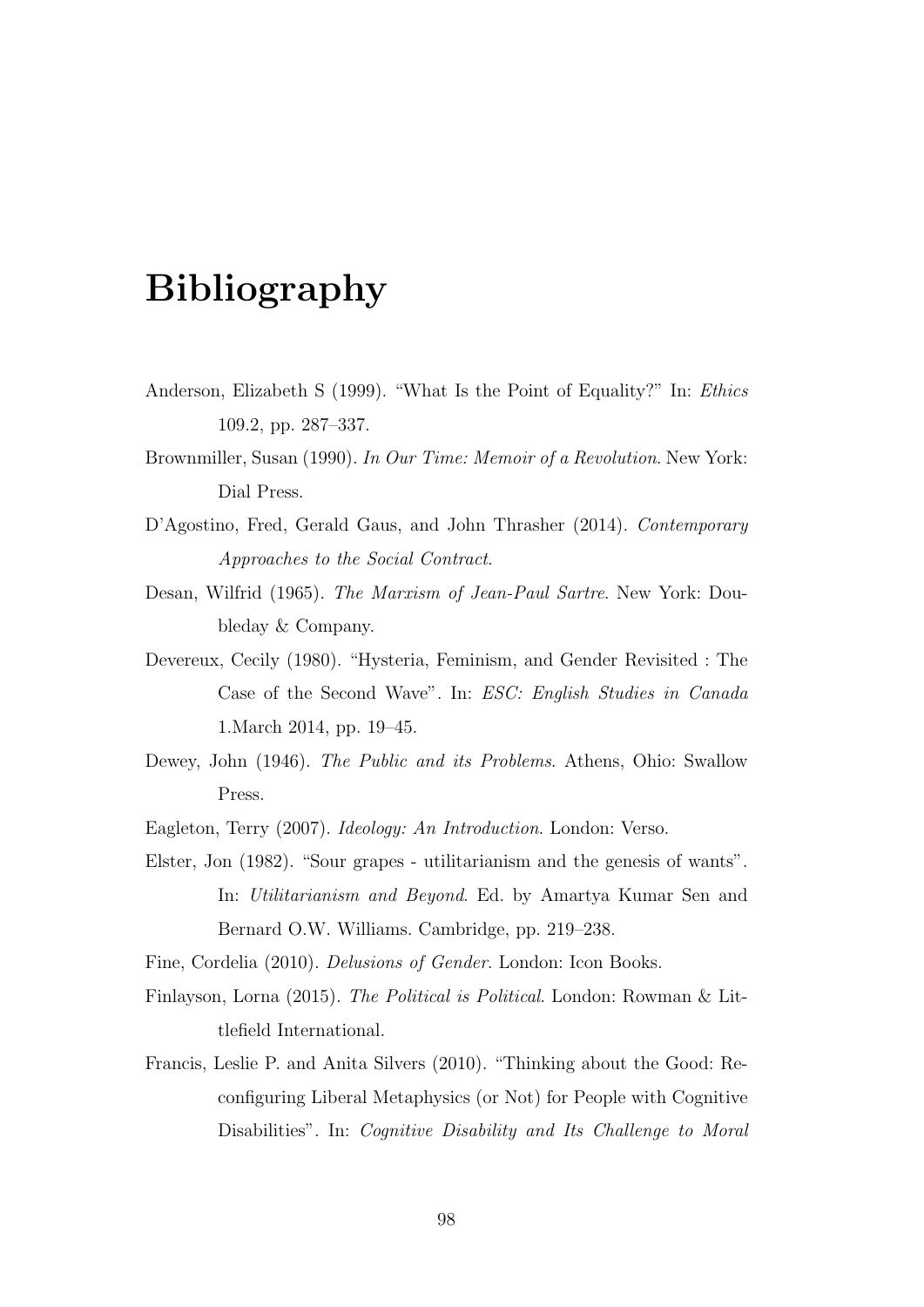*Philosophy*. Ed. by Eva Feder Kittay and Licia Carlson. Malden, Oxford & Chichester: Wiley. Chap. 14, pp. 237–259.

- Fricker, Miranda (2007). *Epistemic Injustice*. Oxford: Oxford University Press, p. 188.
- $(2015)$ . "Epistemic Injustice and the Preservation of Ignorance". In: *The Epistemic Dimensions of Ignorance*. Ed. by Rik Peels and Martijn Blaauw. Cambridge: Cambridge University Press.

Gelman, Susan (2003). *The Essential Child*. Oxford: Oxford University Press.

- Geuss, Raymond (2008). *Philosophy and Real Politics*. Princeton: Princeton University Press, p. 116.
- Haslanger, Sally (2011). "Ideology, Generics and the Common Ground". In: *Feminist Metaphysics*. Ed. by Charlotte Witt. Springer. Chap. 10, pp. 179–207.

— (2012). *Resisting Reality*. Oxford: Oxford University Press.

Horkheimer, Max (1947). *Eclipse of Reason*. London: Bloomsbury Academic.

- Hustvedt, Siri (2010). *The Shaking Woman: Or A History of my Nerves*. London: Hachette.
- Hylton, Peter (2014). *Willard van Orman Quine*. URL: http://plato. stanford.edu/archives/win2014/entries/quine/ (visited on 04/04/2016).

James, Henry (1881). *Portrait of a Lady*. New York: Dover.

- Kittay, Eva Feder (1999). *Love's Labour*. 1st ed. London: Routledge, p. 238.
- Kuklick, Bruce (1984). "Seven thinkers and how they grew: Descartes, Spinoza, Leibniz, Locke, Berkeley, Hume; Kant". In: *Philosophy in History*. Ed. by Richard Rorty, Quentin Skinner, and J.B. Schneewind. Cambridge: Cambridge University Press.
- Lafontaine, Edward (1983). "Forms of False Consciousness Among Women". In: *Humboldt Journal of Social Relations* 10.2, pp. 26–46.
- Locke, John (1690). *Second Treatise of Government*. Ed. by 1980 Macpherson, C.B. Indianapolis: Hackett, p. 124.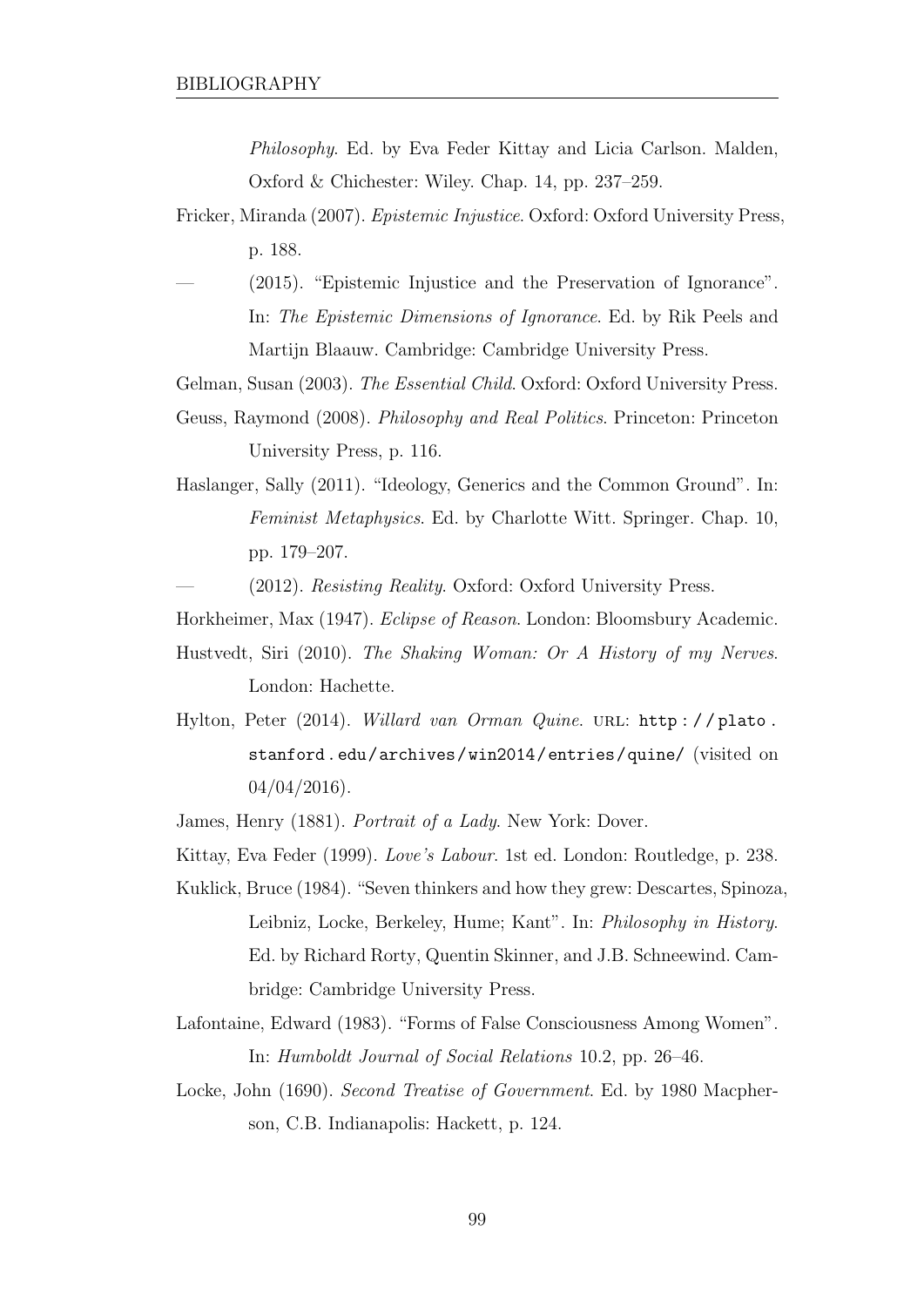- Luk´acs, Georg (1975). *History and Class Consciousness*. Ed. by Rodney trans. Livingstone. Cambridge, MA: MIT Press.
- Macpherson, C.B. (1980). "Editor's Introduction". In: *Second Treatise of Government*. Ed. by C.B. Macpherson. Indianapolis: Hackett.
- Marx, Karl (1844). "On the Jewish Question". In: *The Marx-Engels Reader (1979)*. Ed. by Norton. London.
- Micale, M S (1990). "Hysteria and its historiography: the future perspective." In: *History of psychiatry* 1, pp. 33–124.
- Miller, Lulu and Robert Krulwich (2009). *New Baboon*. url: http://www. radiolab.org/story/91694-new-baboon/ (visited on 20/07/2016).
- Mills, Charles W (2005). ""Ideal Theory" as Ideology". In: *Hypatia* 20.3, pp. 165–184.
- Murray, Òrla Meadhbh (2016). *A Crying Shame: Emotional Labour in Activism*. url: http://www.itaintnecessarilyso.org/articles/ 2016/2/22/a-crying-shame-emotional-labour-in-activism (visited on 04/04/2016).
- Nozick, Robert (1974). *Anarchy, State and Utopia*. New York: Basic Books.
- Okin, Susan Moller (1989). *Justice, Gender and the Family*. New York: Basic Books.
- Pål Steigan (2014). *Pål Steigan: En Folkefiende*. Oslo: Aschehoug.
- Pateman, Carol (1988). *The Sexual Contract*. Stanford: Stanford University Press.
- Platt, Edward (2014). *Comrades at war: the decline and fall of the Socialist Workers Party*. url: http://www.newstatesman.com/politics/ 2014/05/comrades-war-decline-and-fall-socialist-workersparty (visited on  $04/04/2016$ ).
- Putnam, Hilary (1980). "'Two dogmas' revisited". In: *Philosophical Papers*. Cambridge: Cambridge University Press. Chap. 5, pp. 87–97.
- Quine, W V. (1951). "Two Dogmas of Empiricism". In: *The Philosophical Review* 60.1, pp. 20–43.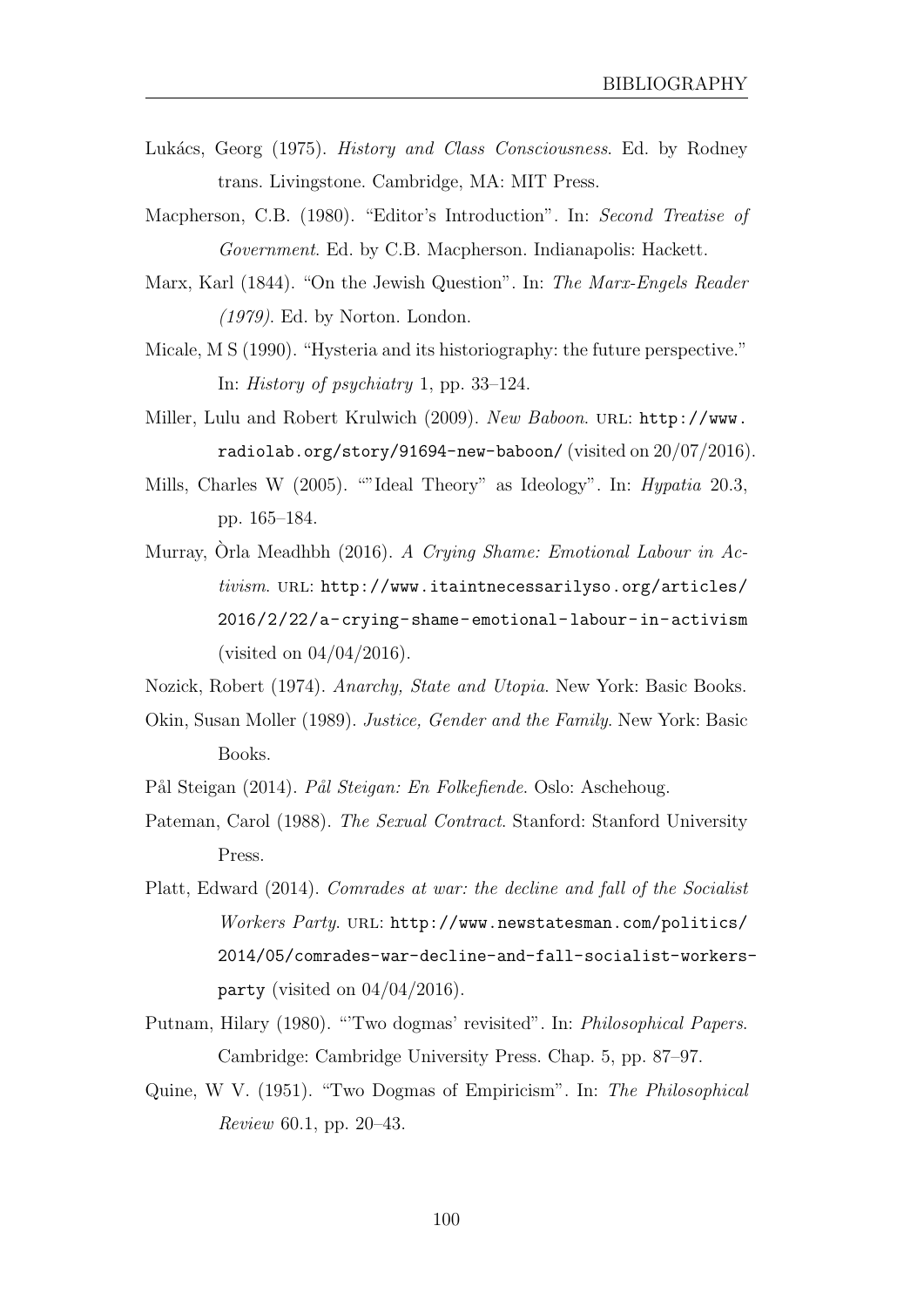- Quine, W V. and J S. Ullian (1978). *The Web of Belief*. New York: McGraw-Hill Education.
- Rawls, John (1985). "Justice as Fairness: Political Not Metaphysical". In: *Philosophy and Public Affairs* 14, pp. 223–52.
- (1992). *Political Liberalism*. New York: Columbia University Press.
- Rorty, Richard (1989). *Contingency, irony and solidarity*. Cambridge: Cambridge University Press.
- Rosen, Michael (1996). *On Voluntary Servitude: False Consciousness and the Theory of Ideology*. Cambridge: Polity.
- Rousseau, Jean-Jacques (1755). *Discourse on Inequality*. Ed. by trans. Maurice Cranston. New York: Penguin [1984].
- Sandel, Michael (1982). *Liberalism and the Limits of Justice*. Cambridge: Cambridge University Press.
- (1984). "The Procedural Republic and the Unencumbered Self". In: *Political Theory* 12.1, pp. 81–96.
- Sartre, Jean-Paul (1960). *Critique of Dialectical Reason: Theory of practical ensembles*. London: Verso.
- Saul, Jennifer Mather (2003). *Feminism: Issues & Arguments*. Oxford: Oxford University Press.
- Shklar, Judith (1990). *The Faces of Injustice*. London: Yale University Press.
- Srinivasan, Amia (2015). "The Archimedean Urge". In: *Philosophical Perspectives* 29, pp. 1–58.
- Stalnaker, Robert (2002). "Common Ground". In: *Linguistics and Philosophy* 25, pp. 701–721.
- Stanley, Jason (2015). *How Propaganda Works*. Princeton: Princeton University Press.
- Taylor, Charles (1985). "Atomism". In: *Philosophy and the Human Sciences, Philosophical papers 2*. Cambridge: Cambridge University Press.

Vavova, Katia (2015). "Irrelevant Infuences". In: *draft*, pp. 1–30.

Weil, Simone (1957). *Écrits de Londres*. Paris: Gallimand.